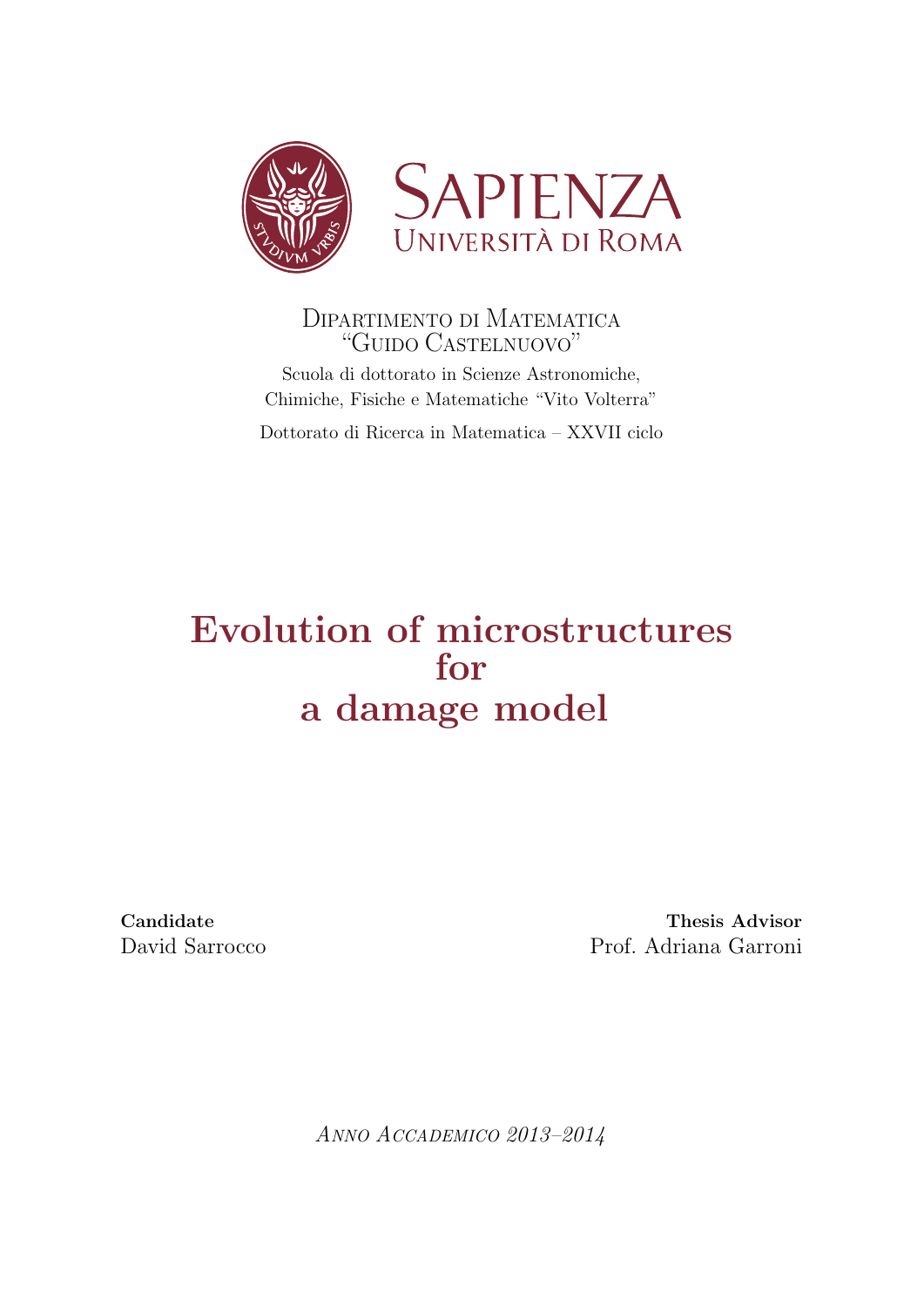## Abstract

This thesis is devoted to the analytical study of rate-independent damage process in physically linearly two-phases elastic materials. The study is done through an energetic approach with particular attention to threshold properties. The evolution of the systems is driven by an external force  $f(t)$  or by a time-dependent boundary conditions  $g(t)$  that can produce deformations and damage of the material, which physically means a weakening of elastic properties. We associate to the system an energy  $\mathcal{E}$ , which consists in the elastic internal stored energy of the material and the amount of energy generated by external loadings (with an inertial term in last chapter), and a dissipation  $\mathcal{D}$ , which represents the amount of energy dissipated when changing from a damage configuration to another. The notion of solution that we consider is the *quasi-static evolution* (q.s.e.) which means a couple deformation-damage that for each time satisfies a minimality condition among all the admissible competitors, an energy balance and an irreversibility property of the damage.

The main interesting point related to the considered model is given to the possibility to combining efficiently quasi-static evolution with non classical problem as homogenization, both in the (quasi)static case and in the dynamic framework. Moreover for this model we can also give two different natural notion of evolutions, based on an energetic criterion and on a threshold one.

The main original results of the thesis are the following:

- Quasi-static damage evolution and homogenization, existence and convergence results. We consider a family of q.s.e. for oscillating energy  $E^{\varepsilon}$  and dissipation  $D^{\varepsilon}$  describing a mixture of two one-dimensional elastic two-phase materials. We show that this family converges to a q.s.e. related to the Γ-limit of  $E^{\varepsilon} + D^{\varepsilon}$  (which is shown to be different from the sum of the Γ-limits, but nevertheless interpretable as sum of an energy  $F_{hom}$ and dissipation  $D_{hom}$ ). Moreover we characterize the limit relaxed evolution as the one corresponding to a double-damage material (i.e. homogeneous material with two possibility of damaged states and related dissipations). This results contribute to the analysis of interaction between Γ-convergence and q.s.e..
	- This is treated in Chapter [2.](#page-19-0)
- Quasi-static damage evolution for a perimeter-regularized energy, convergence result.
- We consider the energy and dissipation for a linear two-phase isotropic elastic material with penalization given by the perimeter of the damage. We show that in case that the penalization goes to zero, the q.s.e. of the system converges to a q.s.e. for the relaxed energy according to the definition given in  $[43]$  $[43]$  $[43]$ , and moreover that some threshold properties are satisfied. This results contribute to the study of the interplay between q.s.e. and homogenization and show the stability of the threshold solution defined in [[43](#page-82-0)] w.r.t. singularity perturbations.

This is treated in Chapter [3.](#page-40-0)

• Dynamic evolution of the damage through energetic and threshold approach.

We consider the energy and dissipation for a linear two-phase isotropic elastic material for discrete time with a kinetic (inertial) term given by discretization of the second derivative (in time) of the deformation. We show that the limit (in the time step) of minimizing sequences satisfies the monotonicity of the damage, an energy inequality, a threshold condition and a "relaxed" elasto-dynamic equation. Moreover starting directly from the momentum equation for the system and considering damage obtained, step by step, through a threshold condition, we show that, also with this approach, the limit solution of the equation and the limit of the damage satisfy a "relaxed" elasto-dynamic equation. We stress that there is no viscosity term in the model which usually helps for the limit passages. This results contribute to the study of the homogenization process in a dynamic framework.

This is treated in Chapter [4.](#page-59-0)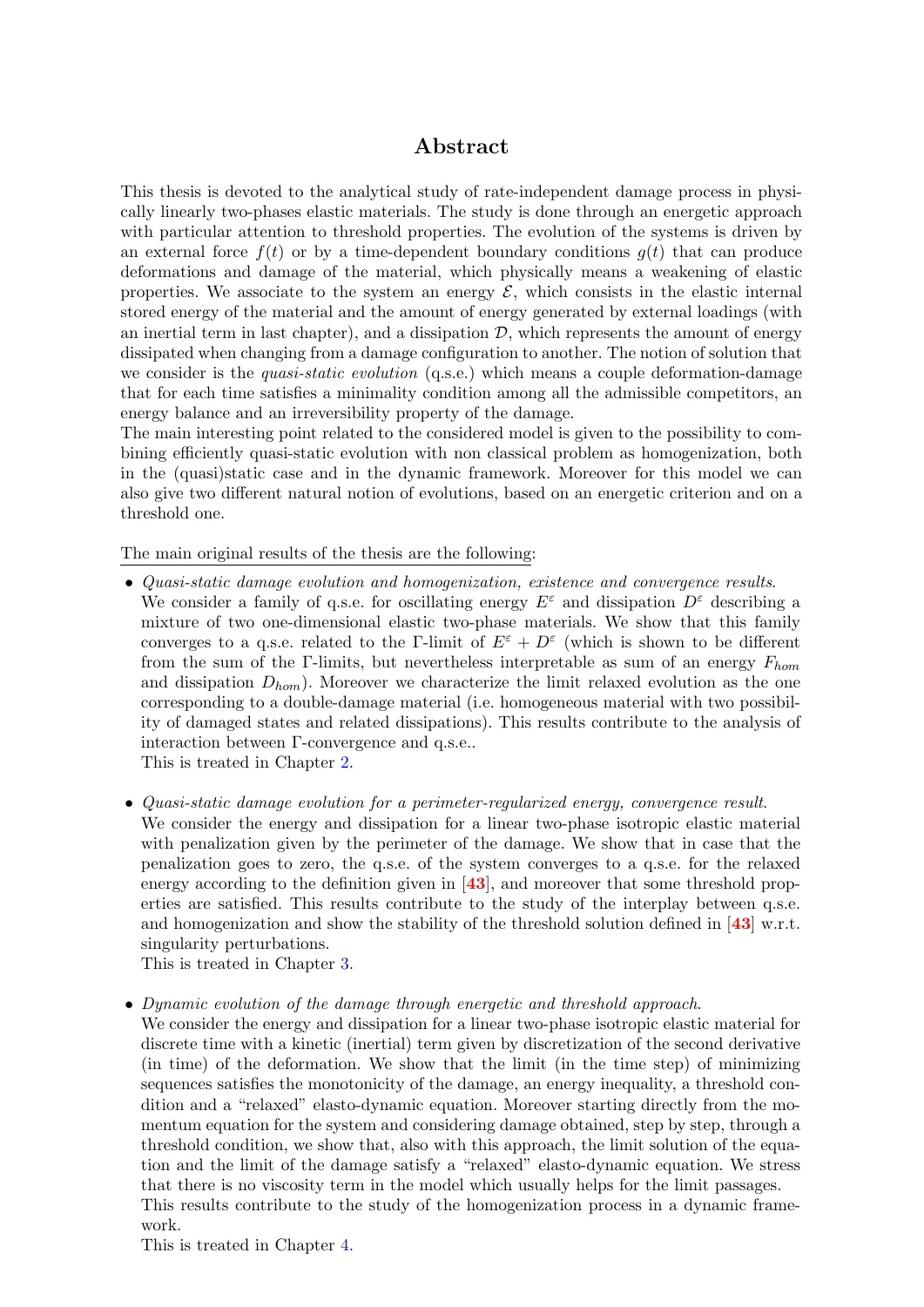# Contents

| Introduction                                                                                                                                                                                                                                                                                                                                                                                                                                                                                                                       | $\overline{2}$                                           |
|------------------------------------------------------------------------------------------------------------------------------------------------------------------------------------------------------------------------------------------------------------------------------------------------------------------------------------------------------------------------------------------------------------------------------------------------------------------------------------------------------------------------------------|----------------------------------------------------------|
| Chapter 1. Preliminaries<br>1.1. $\Gamma$ - convergence<br>1.1.1. Homogenization Formula<br>1.2. G-convergence<br>1.2.1. G-closure of two dimensional isotropic materials.                                                                                                                                                                                                                                                                                                                                                         | 11<br>11<br>12<br>14<br>16                               |
| Chapter 2. Quasi-static damage evolution and Homogenization:<br>a 1-dimensional (non)commutative result<br>Main results<br>2.1.<br>2.2.<br>Introduction<br>2.3. Quasi-static evolution for composite materials<br>2.3.1.<br>Minimum problems for the $\varepsilon$ -energy<br>2.3.2. Quasi-static evolution for the $\varepsilon$ -energy<br>2.4. Quasi-static evolution for non-homogeneous materials<br>2.4.1. Relaxed homogenization<br>2.4.2. Quasi-static evolution<br>2.5. Quasi-static evolution for a three-phase material | 18<br>18<br>18<br>19<br>19<br>25<br>29<br>29<br>34<br>36 |
| Convergence of Regularized Damage Evolutions to Homogenized Threshold<br>Chapter 3.<br>Solution<br>3.1.<br>Main result<br>Introduction<br>3.2.<br>3.3.<br>Compactness argument and convergence of the Perimeter at $t=0$<br>Energy Balance and a first minimality property of the limit<br>3.4.<br>Minimality Condition<br>3.5.<br>3.5.1. The blow-up argument<br>3.5.2. Proof of the main Theorem                                                                                                                                 | 39<br>39<br>39<br>42<br>44<br>46<br>46<br>54             |
| Chapter 4. Dynamic of the damage: Energy and threshold approach<br>4.1.<br>Main results<br>4.2.<br>Energy approach<br>4.2.1. The formulation of the incremental problem<br>4.2.2. Convergence result and threshold condition<br>4.2.3.<br>Euler-Lagrange equation and Energy Inequality<br>4.3.<br>A Threshold approach<br>The formulation of the incremental problem<br>4.3.1.<br>Convergence result and weak momentum equation<br>4.3.2.                                                                                         | 58<br>58<br>58<br>58<br>60<br>67<br>73<br>73<br>75       |
| Conclusions and Perspectives                                                                                                                                                                                                                                                                                                                                                                                                                                                                                                       | 78                                                       |
| <b>Bibliography</b>                                                                                                                                                                                                                                                                                                                                                                                                                                                                                                                | 80                                                       |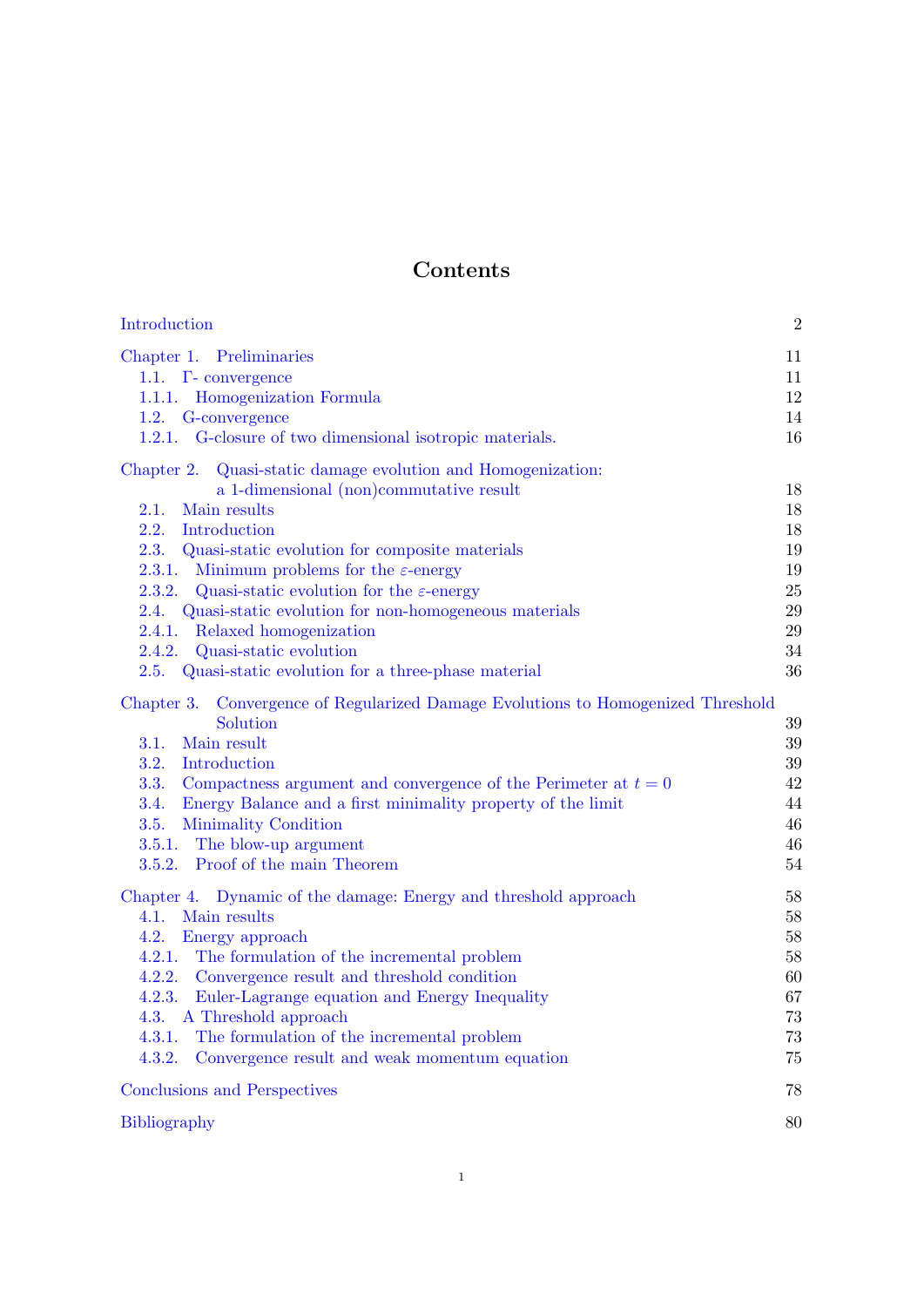# Introduction

<span id="page-3-0"></span>In nature when an external force acts on a material it can produce some modifications to the state of equilibrium of it, producing effects as damage, fracture, phase transitions or plasticity. Our interest is in the damaging of an elastic material, where elastic means that when the external forces disappear the body goes back to its original position without maintain permanent deformation. Usually we can think at damaging as a process that modifies the state of a region of the body weakening its properties but without producing a macroscopic fracture on it. We can imagine that fractures can happen at a microscopic level breaking connections between different particles but at a macroscopic level if these microscopic fractures are not so frequent we will see in that region just a weakening of the material. The interest in these problems is to describe how the damage (or the fracture or other relevant properties of the material) changes during the time.

Historically the necessity of a damage theory came from an engineering environment and started as phenomenological observations (see  $[48]$  $[48]$  $[48]$ ,  $[54]$  $[54]$  $[54]$  and  $[55]$  $[55]$  $[55]$ ) to try to describe (and hopefully) predict the evolution of the damage as tool for mechanical engineering applications. In the framework of the damage of an elastic material it is postulate that there exists a spacetime internal scalar (or vectorial) variable of the model  $\theta(x, t)$  which usually corresponds to a characteristic function or a density function of the damaged set. It describes the 'amount' of damage at the point  $x \in \Omega \subset \mathbb{R}^n$  (with  $n = 1, 2, 3$ ) of the material (occupying the bounded region  $\Omega$ ) at the time  $t \geq 0$  and it is considered intrinsically part of the system through the tensor  $A(x, t)$  according to a constitutive relation

$$
A(x,t) = \hat{A}(\theta(x,t)).
$$

The choice of the function  $\hat{A}(\theta)$  is a matter of great debate and can take different forms depending on the assumption made on the system although it must reflect the physical idea that greater is the damage (i.e. increasing  $\theta$ ) then weaker is the material (i.e. decreasing is  $\hat{A}$ ). In the case of small strains of the material the response of the material is assumed to follow the linear Hooke's law which leads to the linear elastic internal energy density

$$
W(e) = \frac{1}{2} \sum_{i,j,k,l}^{n} A_{ijkl} e_{ij} e_{kj}
$$
 (0.0.1)

where  $A \in \mathcal{F}(\alpha, \beta)$  which is the set of the 4-th order bounded symmetric tensors (see [\(1.2.15\)](#page-15-1) for scalar definition), and  $e(u)$  denotes the linearized strain tensor

$$
e(u) := \frac{(\nabla u)^T + (\nabla u)}{2}
$$

with

$$
u:\Omega\longrightarrow \mathbb{R}^m, \quad m=1,2,3,
$$

the displacement of the material.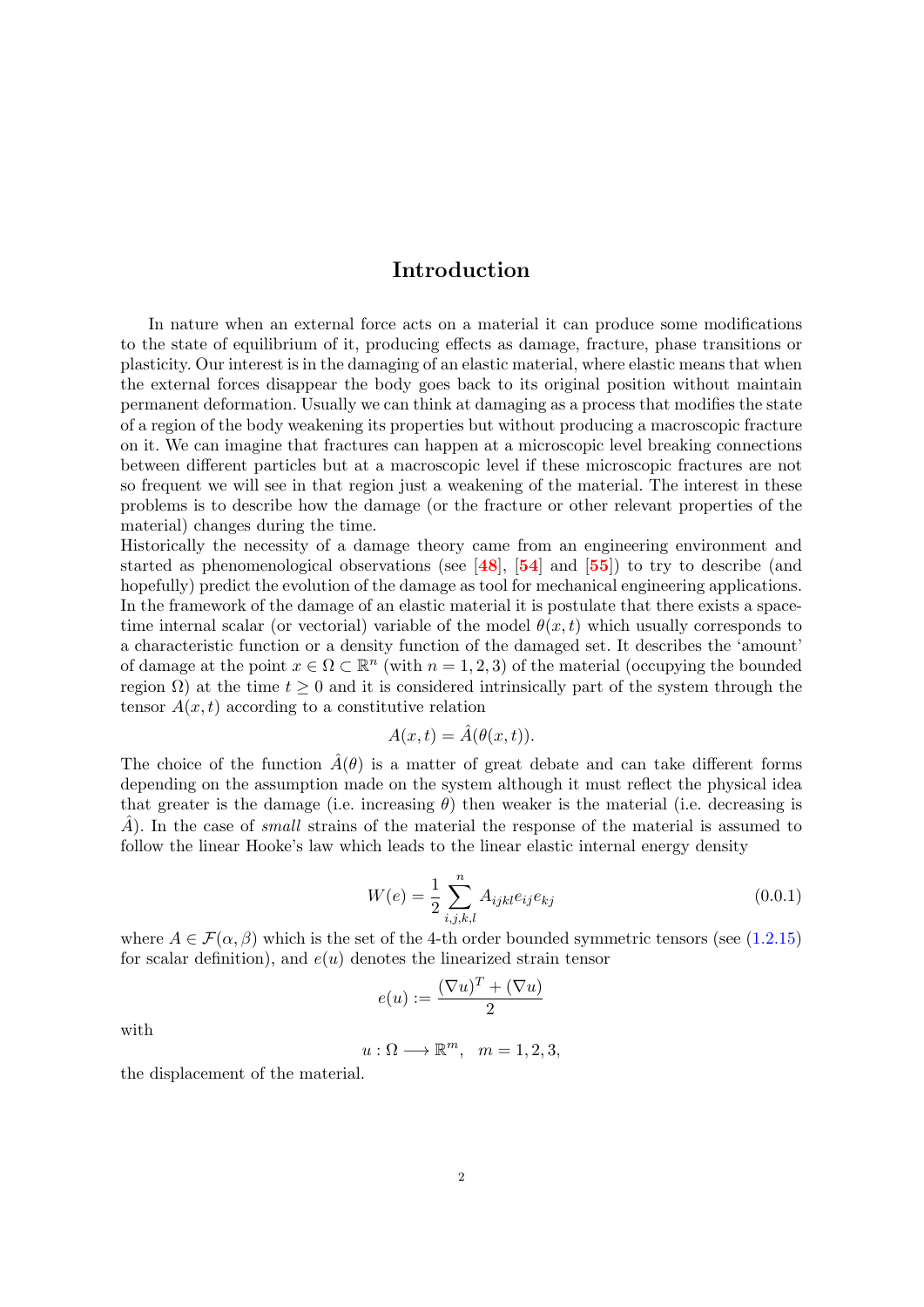From thermodynamics it is classical (see  $[44]$  $[44]$  $[44]$ ) to write a constitutive law that relates the thermodynamic forces

$$
\mathcal{F}:=-\frac{\partial}{\partial \theta}W(e,\theta)
$$

to a dissipation potential  $\mathcal{D} = \mathcal{D}(\dot{\theta}(t))$  (which represents the energy density dissipated when changing from a damage configuration to another because of external loading) by the subdifferential relation

$$
F(t) \in \partial \mathcal{D}(\dot{\theta}(t))
$$

for each point of the domain  $\Omega \subset \mathbb{R}^n$ .

The processes in which we are interested are the ones called *rate-independent* processes namely the processes such that with a reparametrization of the time we obtain just the time-reparametrized evolution of the damage and deformation, i.e., the evolution doesn't depend on the *velocity* of the external loadings. This physical property is mathematically expressed requiring that the dissipation potential is 1-homogeneous in the velocity of the damage variable, i.e.

<span id="page-4-0"></span>
$$
\mathcal{D}(\alpha \dot{\theta}(t)) = \alpha \mathcal{D}(\dot{\theta}(t)) \quad \text{if} \quad \dot{\theta}(t) \ge 0,
$$
\n(0.0.2)

with  $\alpha > 0$ , while, imposing also that

<span id="page-4-1"></span>
$$
\mathcal{D}(\dot{\theta}(t)) = \infty \quad \text{if} \quad \dot{\theta}(t) < 0 \tag{0.0.3}
$$

we recover the physical non-decreasing property of the damage. A way to study the evolution of the displacement and the damage of the material (due to external loadings  $f(t)$ ) on the domain and/or to boundary condition  $g(t)$  is to assume that at each time the material reaches the elastic equilibrium and so satisfies the Euler-Lagrange equation related to the energy density. In so doing the analysis of the evolution of the displacement and damage becomes to find a pair solution  $(u(t), \theta(t))$  of the problem

<span id="page-4-2"></span>
$$
\begin{cases}\n-\text{div}\left(\frac{\partial}{\partial e}W(e(u(t)),\theta(t))\right) = f(t) & \Omega\\ \n-\frac{\partial}{\partial \theta}W(e(u(t)),\theta(t)) \in \partial \mathcal{D}(\dot{\theta}(t)), & \theta(0) = \theta_0\n\end{cases}
$$
\n(0.0.4)

where  $u(t)$  satisfies some boundary conditions (in case depending on time through a function  $g(t)$ ). From a classical standpoint, this model requires great regularity and to be solved it is necessary to introduced some regularization in the form of the gradient of the damage variable (see [[41,](#page-82-3) [39,](#page-82-4) [47,](#page-82-5) [53](#page-82-6)]). On the other hand in the last decades another powerful approach for rate-independent processes to study damage evolutions (but also other processes as fracture, plasticity and phase transition) was introduced in [[66,](#page-83-2) [67](#page-83-3)] and it is based on an energetic formulation instead of a partial differential equations approach which leads to the definition of Quasi-static Evolution. The idea is to associate an energy  $\mathcal{E}(t, u, \theta)$  to the system

$$
\mathcal{E}(t, u, \theta) = \int_{\Omega} W(x, \nabla u, \theta(x)) dx - \langle l(t), u \rangle \tag{0.0.5}
$$

where  $l(t) = f(t) + q(t)$ , and a dissipation potential satisfying [\(0.0.2\)](#page-4-0)-[\(0.0.3\)](#page-4-1). Then a dissipation energy is introduced as

$$
Diss(\theta, [t_0, t_1]) := \int_{t_0}^{t_1} \int_{\Omega} \mathcal{D}(x, \theta(x, t), \dot{\theta}(x, t)) dx dt
$$

with a dissipation distance between two damage states

 $\tilde{\mathcal{D}}(\theta_0, \theta_1) = \inf \{ Diss(\theta, [0, 1]) : \theta \in C^1([0, 1] \times \Omega), \ \ \theta(0) = \theta_0, \ \theta(1) = \theta_1 \},$ and by this looking for a quasi-static evolution defined as follows: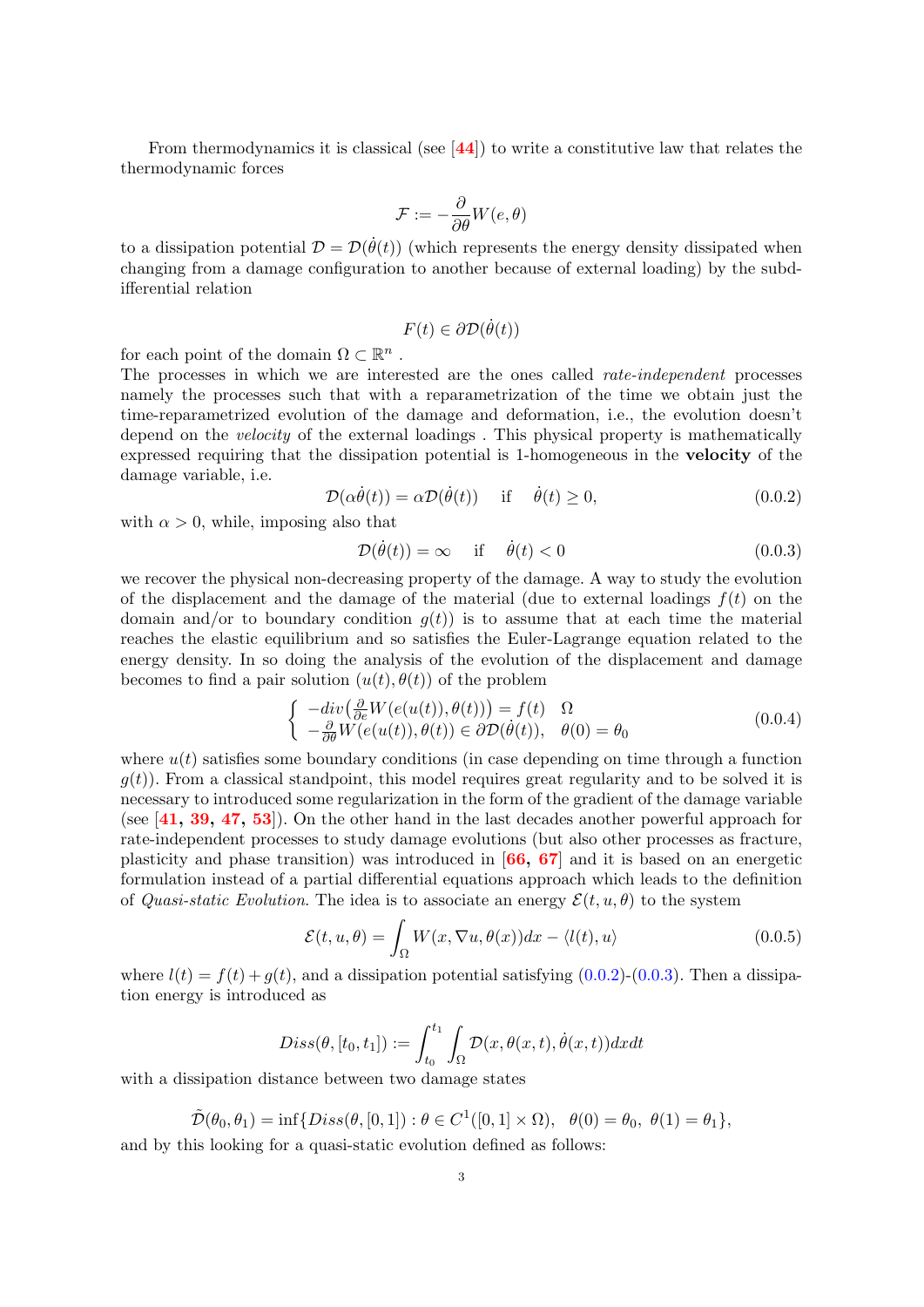DEFINITION 0.1. A pair  $(u(t), \theta(t)) : [0, T] \longrightarrow \mathcal{Q} := \mathcal{F} \times \mathcal{Z}$ , with  $\mathcal F$  and  $\mathcal Z$  Banach spaces (e.g.  $H_0^1(\Omega) \times L^{\infty}(\Omega)$ ) is called *Quasi-static Evolution* of the rate-independent problem associate to an energy  $\mathcal E$  and a dissipation distance  $\bar D$  if it holds

• Minimality property: For all  $t \in [0, T]$  and all admissible competitors  $(\tilde{u}, \tilde{\theta}) \in \mathcal{Q}$ we have

$$
\mathcal{E}(t, u(t), \theta(t)) \le \mathcal{E}(t, \tilde{u}, \tilde{\theta}) + \tilde{\mathcal{D}}(\theta(t), \tilde{\theta})
$$
\n(0.0.6)

• Energy Balance: For all  $t \in [0, T]$  we have

$$
\mathcal{E}(t, u(t), \theta(t)) + Diss(\theta, [0, 1]) = \mathcal{E}(0, u(0), \theta(0)) - \int_0^t \langle \dot{l}(s), u(s) \rangle ds \tag{0.0.7}
$$

• **Monotonicity**: The damage variable  $\theta(t)$  is increasing in time, for each  $x \in \Omega$ .

For a more general abstract framework see [[57](#page-83-4)] and [[60,](#page-83-5) [66,](#page-83-2) [68](#page-83-6)] in which it was shown that the quasi-static formulation can be derived from the mechanical one given by  $(0.0.4)$ satisfying properties  $(0.0.2)-(0.0.3)$  $(0.0.2)-(0.0.3)$ , and that, with appropriate convexity hypothesis on the energy density, the two formulation are equivalent. The energy model that we consider in this thesis is the one proposed in  $\boxed{33}$  $\boxed{33}$  $\boxed{33}$  (see  $(0.0.11)$  below) where the simplest density dissipation potential satisfying  $(0.0.2)-(0.0.3)$  $(0.0.2)-(0.0.3)$  is taken, i.e.

<span id="page-5-0"></span>
$$
\mathcal{D}(s) := ks \text{ with } s \ge 0, \text{ and } \mathcal{D}(s) := \infty \text{ with } s < 0 \tag{0.0.8}
$$

with  $k$  the dissipation constant. Although this is a very simple model, it allows to study q.s.e. in which complex processes can occurs as homogenization and (at least in the one dimensional case) it is possible to make explicit computations. Moreover, as will be clear, the (homogenized) q.s.e. from this model neither need to impose an a-priori form for the elastic matrix nor a particular microstructure for the damage must be prescribed at the beginning. The notion of quasi-static evolution does not require the solutions to be smooth in time and space and, moreover, such energetic approach allows for the usage of the powerful tools of the modern theory of the calculus of variation, such as lower semi-continuity, quasi/poly convexity, non-smooth techniques and, as we will see, to study homogenization processes through  $G$  – *convergence* notions. All this tools have been much more adequate to study many mechanical system and by this energetic approach of rate-independent process has been developed for a variety of evolution problems in the material science as for damage  $([33, 35, 43, 65])$  $([33, 35, 43, 65])$  $([33, 35, 43, 65])$  $([33, 35, 43, 65])$  $([33, 35, 43, 65])$  $([33, 35, 43, 65])$  $([33, 35, 43, 65])$  $([33, 35, 43, 65])$  $([33, 35, 43, 65])$ , plasticity  $([22, 25, 59, 71])$  $([22, 25, 59, 71])$  $([22, 25, 59, 71])$  $([22, 25, 59, 71])$  $([22, 25, 59, 71])$  $([22, 25, 59, 71])$  $([22, 25, 59, 71])$  $([22, 25, 59, 71])$  $([22, 25, 59, 71])$ , fracture  $([26, 28, 34, 36])$  $([26, 28, 34, 36])$  $([26, 28, 34, 36])$  $([26, 28, 34, 36])$  $([26, 28, 34, 36])$  $([26, 28, 34, 36])$  $([26, 28, 34, 36])$  $([26, 28, 34, 36])$  $([26, 28, 34, 36])$ , phase transitions  $([5, 6, 37, 49, 67])$  $([5, 6, 37, 49, 67])$  $([5, 6, 37, 49, 67])$  $([5, 6, 37, 49, 67])$  $([5, 6, 37, 49, 67])$  $([5, 6, 37, 49, 67])$  $([5, 6, 37, 49, 67])$  $([5, 6, 37, 49, 67])$  $([5, 6, 37, 49, 67])$  $([5, 6, 37, 49, 67])$  $([5, 6, 37, 49, 67])$  but also for the interplay between damage and fracture (e.g. [[10](#page-81-4)]) and between fracture and plasticity (e.g. [[29](#page-82-16)]).

The usual strategy to obtain quasi-static evolution for rate-independent materials is through the resolution of time-parametrized minimization problems: the first part is to perform a step by step minimization of the total energy, then let the time-step go to zero and show that the limit of such minimizing sequences satisfies the assumption of a quasi static evolution. More precisely, it is considered a space  $Q$  of all possible configurations of the system, the energy functional  $\mathcal{E}(t, q)$  with the associated dissipation distance  $\mathcal{D}(q_1, q_2)$  and, given an initial datum  $q_0 \in \mathcal{Q}$  and a time step  $\tau$ , the first part consists in solving for each  $j = 1, 2...$ 

<span id="page-5-1"></span>
$$
\min\Big\{\mathcal{E}(j\tau,q)+\tilde{\mathcal{D}}(q,q_{j-1}^{\tau}):q\in\mathcal{Q}\Big\}.\tag{0.0.9}
$$

with  $q_0^{\tau} := q_0$ , which can be done, for example, applying direct methods. Then a piecewise-constant trajectory  $q^{\tau}(t)$  is usually defined by

$$
q^{\tau}(t) = q_j^{\tau} \text{ if } t \in [j\tau, (j+1)\tau),
$$

and taking its limit in  $\tau$  (by some compactness property) the idea is to show that it satisfies a minimality property, an energy balance, and some monotonicity property, namely, it is a quasi-static evolution.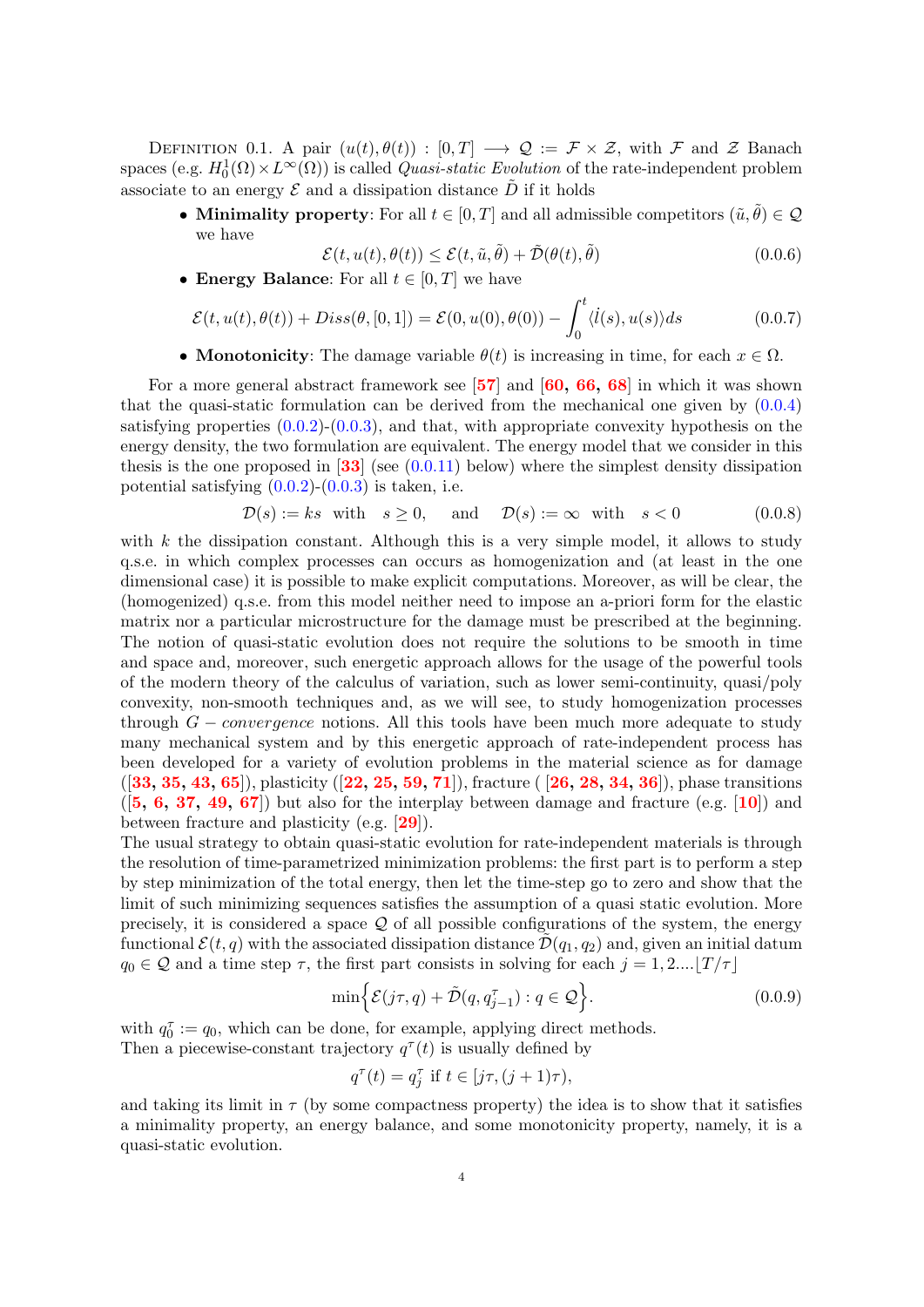In this thesis we follow this fruitful approach to study a model for rate-independent damage process in linear two-phases elastic materials and homogenization effects that can arise.

We focus our analysis considering a bidimensional isotropic material (i.e. such that for each point the elastic properties are the same in each direction) whose deformation is permitted only in the orthogonal way of the domain of such material (antiplane case).

The damaged region D is characterized by the matrix  $\alpha I$ , with  $\alpha > 0$  and I the identity matrix in  $\mathbb{R}^2$ , while the undamaged region by the matrix  $\beta I$ , with  $\beta > \alpha$  and hence the elastic properties of the material are described by the matrix

<span id="page-6-1"></span>
$$
\sigma_D(x) := \alpha I \chi_D(x) + \beta I (1 - \chi_D(x)). \tag{0.0.10}
$$

This model for a brittle damage of a material with two phases (not necessarily isotropic) in the vectorial case was introduced by Francfort and Marigo in [[35](#page-82-8)] (and then numerically implemented in  $\mathbf{1}$  $\mathbf{1}$  $\mathbf{1}$  and  $\mathbf{2}$  $\mathbf{2}$  $\mathbf{2}$ ) in which the dissipation is given by  $(0.0.8)$ .

In the scalar isotropic case their total energy takes the form

<span id="page-6-0"></span>
$$
E_{tot}(t, u, D) := \frac{1}{2} \int_{\Omega} \sigma_D |\nabla u|^2 dx - \langle f(t), u \rangle + k|D| \qquad (0.0.11)
$$

where  $f(t) \in H^{-1}(\Omega)$  and  $\langle \cdot, \cdot \rangle$  is the duality between  $H^{-1}$  and  $H_0^1$ .

The evolution according to such energy and dissipation describes a damage process with a non-decreasing damage zone, driven by the external force  $f(t)$  and the competition between the internal energy, which is characterized by the elastic matrix in [\(0.0.10\)](#page-6-1) which is lower in the damaged region  $D$ , and the dissipation, which accounts for the amount of damaged material.

We remark that minimize  $(0.0.11)$  in  $(u, D)$  is equivalent to minimize in u the energy

<span id="page-6-3"></span>
$$
E_{tot}(u) := \frac{1}{2} \int_{\Omega} W(\nabla u) dx - \langle f(t), u \rangle \tag{0.0.12}
$$

with

$$
W(\xi) = \min\{\frac{1}{2}\beta\xi^2, \frac{1}{2}\alpha\xi^2 + k\}
$$

and since  $W(\xi)$  is not a convex function (neither quasiconvex in the vectorial framework of [[35](#page-82-8)]) it implies that during the minimization process we need to relax the problem. This was exactly the most important point noticed in [[35](#page-82-8)] where Francfort and Marigo showed that in this case (without further restriction on the damage set) we can not expect time per time a well localized damage region but, in the process of minimization (at the first time step!), the material could prefer to create a finer and finer mixture of the damaged and undamaged region.

In the multi-dimensional case the right framework for the relaxation is that of the Gconvergence for the coefficients  $\sigma_D$  (see [[35](#page-82-8)], [[33](#page-82-7)] and [[43](#page-82-0)]), and this will be treated in Chapter [3](#page-40-0) and Chapter [4.](#page-59-0)

In Chapter [2](#page-19-0) we focus on the one-dimensional evolution case (driven by a time-dependent boundary condition  $g(t)$  for which weak evolution can be easily expressed in terms of the weak limits of characteristic functions  $\chi_D$  and for which it can be seen it is always possible to construct *strong evolutions* of the form  $(u(t), D(t))$  and we explicitly compute this kind of solution. In particular we will treat a heterogeneous case, with a parameter depending energy functional given by

<span id="page-6-2"></span>
$$
\mathcal{E}^{\varepsilon}(u,D) = \int_{D} \alpha \left(\frac{x}{\varepsilon}\right) |u'|^2 \, dx + \int_{\Omega \setminus D} \beta \left(\frac{x}{\varepsilon}\right) |u'|^2 \, dx \tag{0.0.13}
$$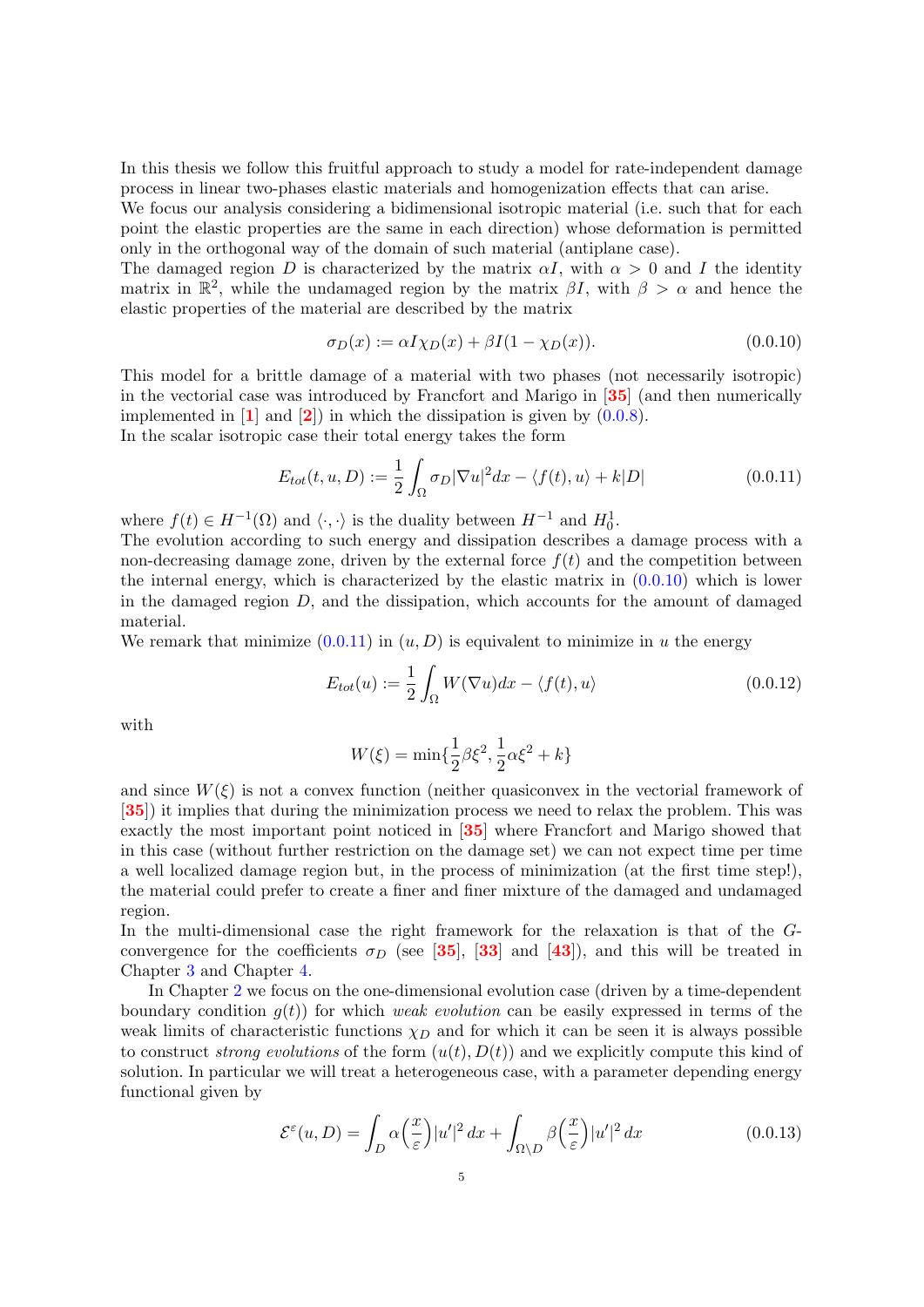associated to a dissipation term of the form

<span id="page-7-0"></span>
$$
\tilde{\mathcal{D}}^{\varepsilon}(D) = \int_{D} \gamma\left(\frac{x}{\varepsilon}\right) dx, \tag{0.0.14}
$$

where  $\alpha$ ,  $\beta$ , and  $\gamma$  are 1-periodic functions taking, for sake of simplicity, only two values so that  $\mathcal{E}^{\varepsilon}$  can be interpreted as describing a mixture of two materials with coefficients  $\beta_1$  and  $\beta_2$  when undamaged, and  $\alpha_1$  and  $\alpha_2$  when damaged. In this case the same scheme adopted in  $(0.0.9)$  can be followed. In so doing for fixed  $\varepsilon$  it can be defined a quasi-static evolution  $q_{\varepsilon}$  and after that the limit as  $\varepsilon \to 0$  can be studied. Conversely, with fixed  $\tau$  and  $\varepsilon$ , we may consider discrete trajectories  $q_i^{\tau,\varepsilon}$  $j_j^{\tau,\varepsilon}$  defined iteratively as solutions of

$$
\min \left\{ \mathcal{E}^{\varepsilon}(j\tau, q) + \tilde{\mathcal{D}}^{\varepsilon}(q, q^{\tau, \varepsilon}_{j-1}) : q \in \mathcal{Q} \right\}
$$
\n(0.0.15)

and take the limit as  $\varepsilon \to 0$  first instead of  $\tau$ . Under some coerciveness and continuity assumptions (that guarantees the possibility to apply the Fundamental Theorem of Γ-convergence, see Section [1.1\)](#page-12-1) these trajectories converge as  $\varepsilon \to 0$  to  $q_i^{\tau,0}$  $j_j^{\tau,0}$ , which solves an effective limit problem

$$
\min\Big\{F(j\tau, q, q_{j-1}^{\tau, 0}) : q \in \mathcal{Q}\Big\},\tag{0.0.16}
$$

where  $F(\cdot, \tilde{q}, t)$  is the Γ-limit of

$$
q \mapsto \mathcal{E}^{\varepsilon}(t,q) + \tilde{\mathcal{D}}^{\varepsilon}(q,\tilde{q}).
$$

with respect to the topology in  $\mathcal{Q}$ . We underline that, while the properties of  $\Gamma$ -convergence easily imply the existence of a limit functional  $F$  and the convergence of minimizers, the actual form of  $F(t, \cdot, \tilde{q})$  may depend in a non-trivial way on  $\tilde{q}$ , and is not immediately written as a sum of an energy and a dissipation. After this passage as  $\varepsilon \to 0$ , we can define the piecewise constant functions

$$
q^{\tau,0}(t) = q^{\tau,0}_j \text{ if } t \in [j\tau, (j+1)\tau)
$$

and again, using some compactness property, take the limit as  $\tau \to 0$  to obtain (up to subsequences) a continuous in time limit  $q<sup>0</sup>(t)$ . In general it is not clear whether this last trajectory  $q^0(t)$  agrees with the *effective energetic solution* given by the limit of  $q^{\varepsilon}(t)$ . In other words it is not obvious, and in general is false, that a quasi-static evolution related to an energy and dissipation (depending by a parameter) converges to a quasi-static evolution for the Γlimit of energy and dissipation. Mielke et al. [[64](#page-83-10)] proved that this property of commutability of Γ-convergence and quasi-static evolution happens when  $\mathcal{E}^{\varepsilon}$  and  $\tilde{\mathcal{D}}^{\varepsilon}$  separately Γ-converge to some  $\mathcal E$  and  $\tilde{\mathcal D}$  and suitable additional assumptions are satisfied (as the existence of a mutual recovery sequence (see Lemma 2.1. in  $[64]$  $[64]$  $[64]$ ) which in particular implies that

$$
F(q, \tilde{q}, t) = \mathcal{E}(q, t) + \tilde{\mathcal{D}}(q, \tilde{q}), \qquad (0.0.17)
$$

and hence the limiting trajectory can be again regarded as an energetic solution. This however is a restrictive hypothesis, and in general neither the form of the limit  $F$  may be immediately interpreted as the sum of an internal energy and a dissipation, nor we may deduce from the Γ-convergence of  $\mathcal{E}^{\varepsilon}$  and  $\mathcal{D}^{\varepsilon}$  enough information on the convergence of their sum.

We will illustrate that for the energy and dissipation given in  $(0.0.13)-(0.0.14)$  $(0.0.13)-(0.0.14)$  we do have separate Γ-convergence, but the Γ-limit of the sum does not agree with the sum of the Γ-limits. Nevertheless, the limit  $F$  can be viewed as the sum of an internal energy and a dissipation and the main result that we will prove is that the corresponding quasi-static evolution is the limit of the quasi-static evolutions for  $\mathcal{E}^{\varepsilon}$  and  $\tilde{\mathcal{D}}^{\varepsilon}$ . This result contributes to the analysis of the interaction between Γ-convergence and variational evolution which has recently attracted much interest both in the framework of energetic solutions and in the theory of gradient flows (see [[4,](#page-81-7) [14,](#page-81-8) [16,](#page-81-9) [62,](#page-83-11) [63,](#page-83-12) [64](#page-83-10)]).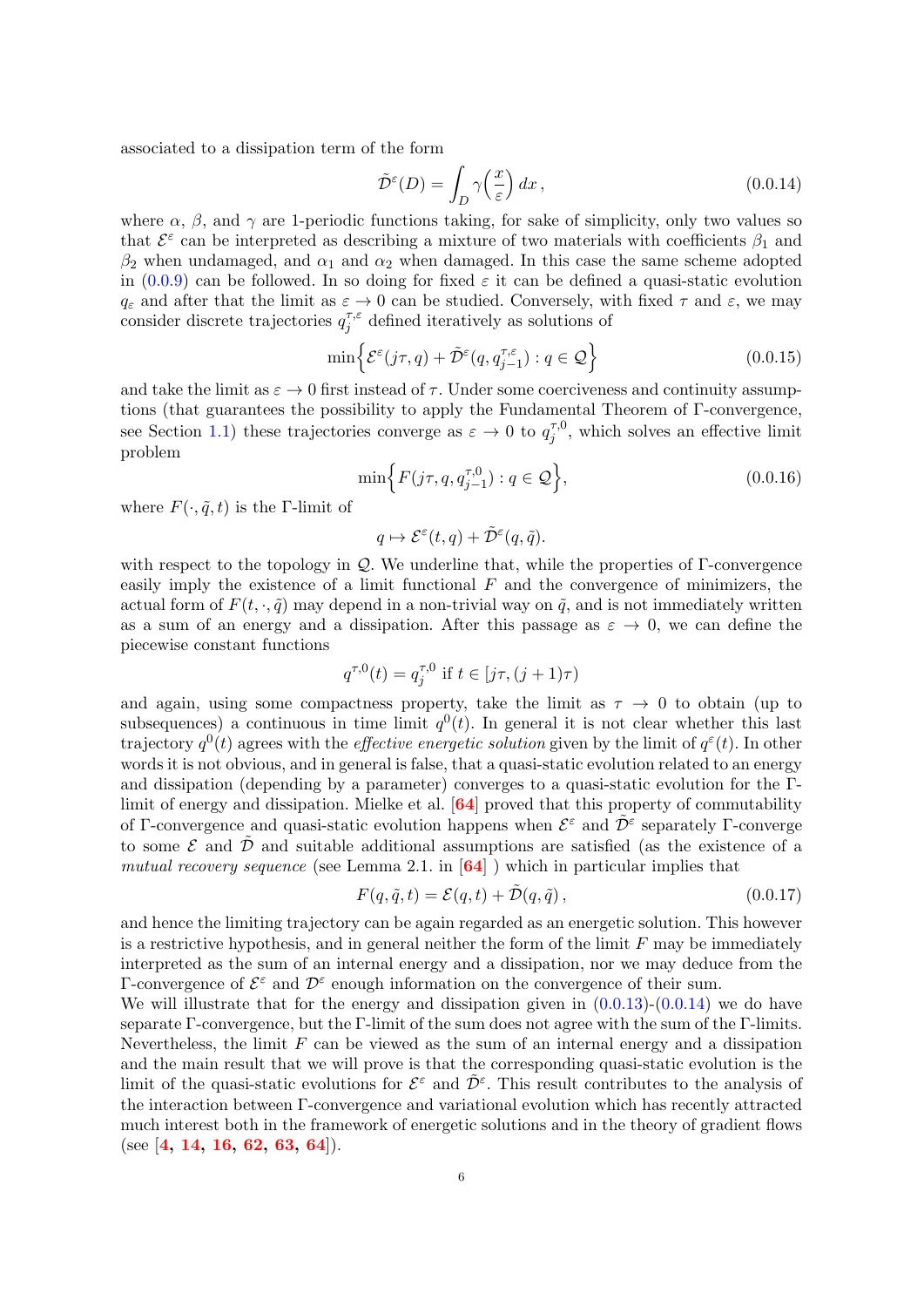In Chapter [3](#page-40-0) we will consider the energy in  $(0.0.11)$  in the multi-dimensional case for which, as noticed, we need  $G$ -convergence tools. In [[33](#page-82-7)] Francfort and Garroni showed (in the vectorial framework) the existence of a relaxed form of the energetic quasi-static evolution (see Definition [3.1](#page-41-0) with Remark [3.2](#page-41-1) in Chapter [3\)](#page-40-0) for the relaxed functional of the energy given in  $(0.0.12)$  which is (see [[35,](#page-82-8) [38,](#page-82-17) [33,](#page-82-7) [70](#page-83-13)])

<span id="page-8-0"></span>
$$
E_{tot}^*(u) := \frac{1}{2} \int_{\Omega} W^*(\nabla u) dx - \langle f(t), u \rangle \tag{0.0.18}
$$

with

$$
W^*(\xi) = \min_{\theta \in [0,1]} \min_{A \in \bar{G}_{\theta}(\alpha I, \beta I)} \left\{ \frac{1}{2} A \xi \xi + k \theta \right\}
$$

where  $G_{\theta}(\alpha I, \beta I)$  is the so called G-closure of  $\alpha$  and  $\beta$  with volume fractions  $\theta$  and  $1 - \theta$ which is the set of matrices which represents every possible fine periodic mixture of healthy material with proportion  $(1 - \theta)$  and of damaged material with proportion  $\theta$  (see Chapter 1). As noticed, the necessity to relaxing the problem arises in the minimizing process at the first time step and leads to consider density damage functions instead of characteristic functions for damage sets. By this it is needed to decide how to impose the irreversibility of the damage for the next time steps and how to impose the minimality condition. In this relaxed framework the minimality condition at time t considered in  $\overline{33}$  $\overline{33}$  $\overline{33}$  was given in terms of adding further damage to the material obtained at time t by previous mixture process, i.e. it was expressed by a couple  $(A(t), \theta(t))$  minimizing the energy  $(0.0.18)$  with respect to competitors  $(A', \theta')$ with  $A' \in \bar{G}_{\theta'}(\alpha I, A(t))$ . Moreover they proved that the evolution satisfying such minimality condition can be approximated by a sequence of (increasing) sets  $D_n(t)$ , such that

$$
\alpha I \chi_{D_n(t)} + \beta I (1 - \chi_{D_n(t)}) \stackrel{G}{\longrightarrow} A(t)
$$
 and  $\chi_{D_n(t)} \stackrel{*}{\rightharpoonup} \theta(t)$ .

However in [[43](#page-82-0)] was proved that  $D_n(t)$  (or any such approximating sequence) does not have good optimality properties, since if  $D'_n \supset D_n(t)$  it is not generally true that the G-limit of  $\sigma_{D'_n}$  is in the set of the competitors  $\tilde{G}_{\theta'}(\alpha I, A(t))$  (see Remark 4 in [[43](#page-82-0)]). By this a new minimality condition (with larger class of competitors) was defined to take in account good properties also for approximating set (see Definition [3.1\)](#page-41-0).

The existence of a (relaxed) quasi-static evolution with this larger class of competitors for the minimality condition is proved in [[43](#page-82-0)] and moreover it is proved that this quasi-static evolution is also a (relaxed) threshold solution, where by this they mean that the damage satisfies a relaxed version of the following definition of Threshold solution (see Definition [3.4\)](#page-42-0):

DEFINITION 0.2. The set function  $t \longrightarrow D(t)$  is a threshold solution if there exists a scalar  $\lambda > 0$  such that

- Monotonicity:  $t \longrightarrow D(t)$  is increasing (in the sense that  $D(s) \supseteq D(t)$  if  $s > t$ );
- Threshold condition: given  $u(t) = u(t, x)$  the solution of

$$
-div(\sigma_{D(t)} \nabla v) = f(t),
$$

we have  $|\nabla u(t)| \leq \lambda$  in  $\Omega \backslash D(t)$ ;

#### • Necessity of Damage:

 $-\forall E \subset D(T)$  with  $|E| > 0$ , and all  $\Delta t$  sufficiently small,  $\exists \tau < t - \Delta t$  such that considering the solution  $v$  of

$$
-div(\sigma_{D(\tau+\Delta t)\Delta E}\nabla v) = f(\tau + \Delta t),
$$

where  $\Delta E := E \cap [D(\tau + \Delta t) \setminus D(\tau)]$  we have  $|\nabla v| > \lambda$  in on a set of positive measure of  $\Delta E$ .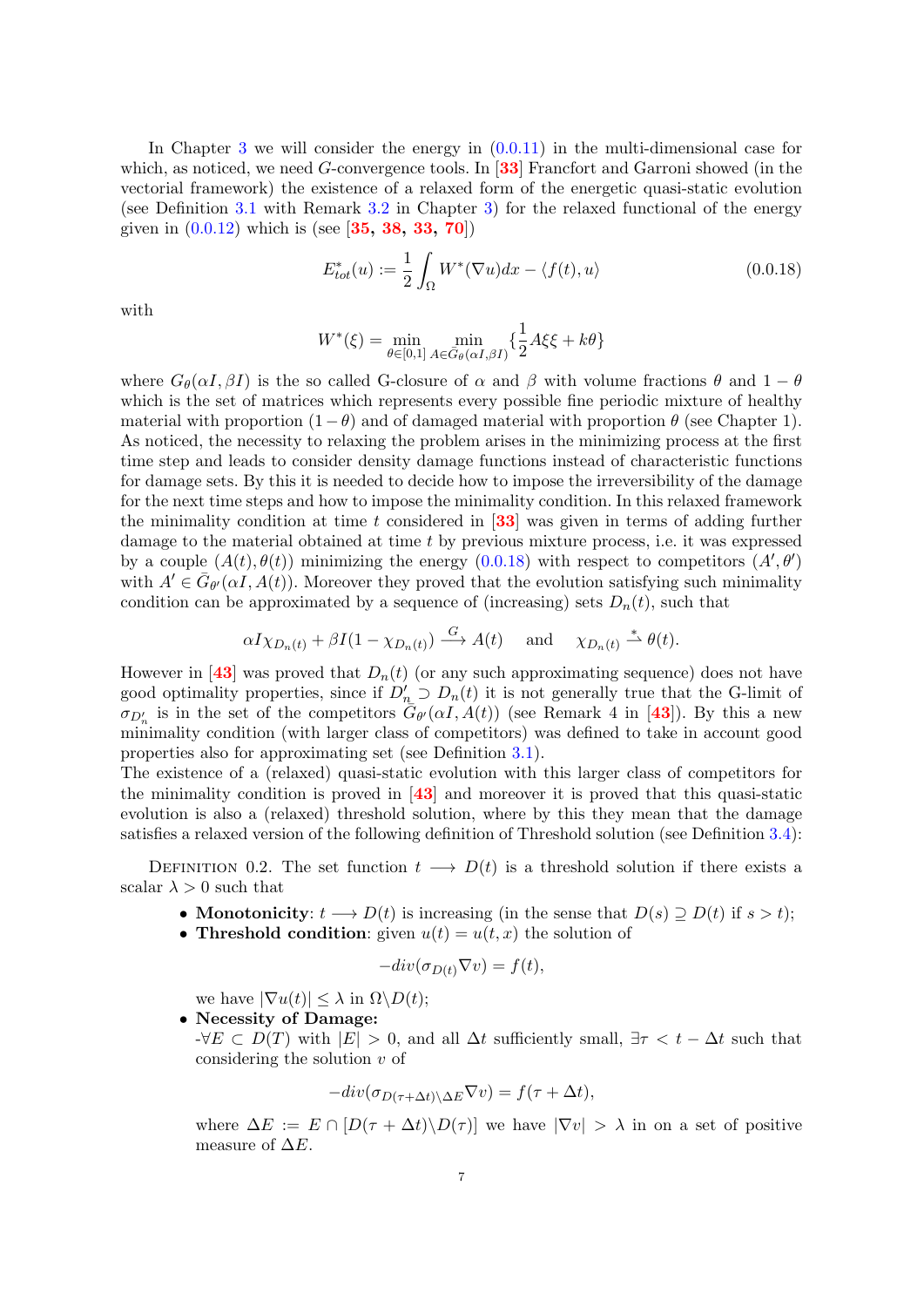-If  $D(t)$  is not continuous at T, then we also require that  $\forall E \subset D(T) \backslash D(T^{-})$  with  $|E| > 0$  and  $D(T^{-}) := \bigcup_{t \leq T} D(t)$ , the solution v of

$$
-div(\sigma_{D(T)\setminus E}\nabla v) = f(T)
$$

satisfies

$$
|\nabla v(x)| > \lambda
$$

in a subset of E with positive measure.

The first two properties are very clear, the last one needs an explanation: it is a condition that codifies the fact that if a region has been damaged then there exists a previous time such that if that region had not been damaged then it would be exceeded the threshold  $\lambda$  in a set of positive measure of the undamaged region.

The importance of a threshold approach is that it is, intuitively, more physical than the energetic one because the evolution of the damage is not related to the energy of the system (which can be something abstract) but it follows a computational criterion: in the region in which the (gradient of the) deformation of the material exceeds a certain threshold then a damage occurs. Moreover it is a local criterion so we don't need to know the state of the whole material to know if in some point the damage will happen. This approach seems to have a natural extension in dynamic processes, and in Chapter [4](#page-59-0) a definition of threshold solution is investigated. Our starting point in Chapter [3](#page-40-0) is to avoid, in the process of damaging, the homogenization of the material (mixture of healthy and damage phase) and to this aim we add in the energy a penalization for the damaged set to have a compactness property, and, considering the relative (not relaxed) quasi-static evolution we study what happens in the limit when such penalization term goes to zero. Precisely, we will start with the energy [\(0.0.11\)](#page-6-0) penalized by the perimeter of the damaged region

<span id="page-9-0"></span>
$$
E_{tot}^{\varepsilon}(u,D) := \frac{1}{2} \int_{\Omega} \sigma_D |\nabla u|^2 dx - \langle f(t), u \rangle + k|D| + \varepsilon Per(D)
$$
(0.0.19)

where  $Per(D)$  is the perimeter given by the total variation of the characteristic function  $\chi_D$ 

$$
Per(D) := \sup \bigg\{ \int_D \operatorname{div} \varphi \, dx \; : \; \varphi \in C_0^1(\Omega), \quad ||\varphi||_{\infty} \le 1 \bigg\}.
$$

The minimization problem for such energy (with  $\varepsilon = 1$ ) was studied by Ambrosio and Buttazzo in  $\mathbf{3}$  $\mathbf{3}$  $\mathbf{3}$  where they proved the existence of a minimizer couple  $(u, D)$  where u turns to be Holder continuous in space and  $D$  is (equivalent to) an open set. The space regularity of  $u$ was improved in [[56](#page-83-14)] and in [[50](#page-82-18)] it was proved that, in the two dimensional case, components of D have  $C^1$  boundary.

The existence of a quasi-static evolution (without homogenization effects) for  $(0.0.19)$  was proved in [[80](#page-83-15)] in which a more general framework has been analyzed.

Starting from this point our main result is in proving that, under the assumption that the perimeter term goes to zero in  $\varepsilon$ , the quasi-static evolution for the energy [\(0.0.19\)](#page-9-0) converges to the quasi-static evolutions in the relaxed version of  $\left[43\right]$  $\left[43\right]$  $\left[43\right]$  whose class of competitors is bigger than the one in [[33](#page-82-7)] (and so to a threshold solution in the sense of Definition [3.4\)](#page-42-0). In this sense, this result contributes to the study of homogenization process for quasi-static evolution, moreover it confirms the validity of the new physical idea of damaging processes introduced in [[43](#page-82-0)], and finally that the threshold definition is, in some sense, stable under perturbation at finite scale.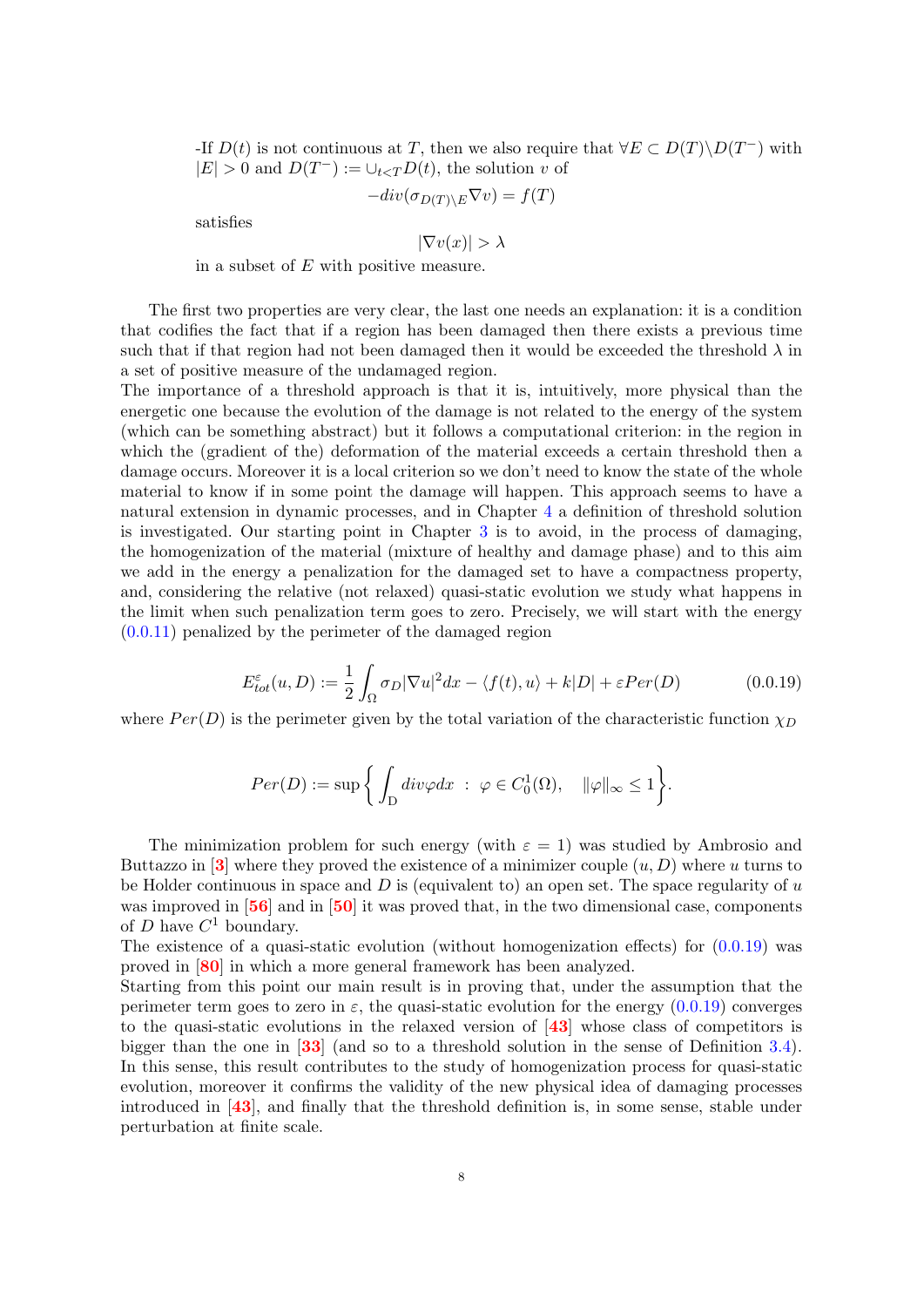In Chapter [4](#page-59-0) we will study a damaging process in an elastodynamic framework. This means that, considering the elasticity matrix  $A(t, x)$ , the general equations that describe the deformation  $u$  of the material (with, e.g. zero boundary conditions), with initial data  $(p(x), q(x))$  are given by

<span id="page-10-0"></span>
$$
\begin{cases}\n\partial_t(\rho(t,x)\partial_t u) - div(A(t,x)\nabla u) = f \text{ in } \Omega \\
u = 0 \quad \text{in } \partial\Omega \\
u(0,x) = p(x), \\
\rho(x,0)\partial_t u(x,0) = q(x)\n\end{cases}
$$
\n(0.0.20)

where  $\rho(t, x)$  represents the density of the material and f the external loading. The problem  $(0.0.20)$  has been widely studied both in case of given  $A(t, x)$  and in case it is not given a-priori and satisfying some (growth) conditions. Homogenization and corrector results for a parameter depending matrix  $A_n(t, x)$  can be found respectively in [[20,](#page-81-11) [11](#page-81-12)] and in [[18](#page-81-13)] while conditions for existence and non-existence of solutions are studied in [[19,](#page-81-14) [21,](#page-81-15) [46](#page-82-19)].

The case that we will analyze is given by  $A(t, x) := \sigma_{D(t)}(x)$  and  $\rho \equiv 1$  that is covered by the result of Casado-Diaz et al. ([[17](#page-81-16)]) in which it is proved an existence and uniqueness result for a parameter depending  $\rho_n \in BV(0,T;L^{\infty})$  and  $A_n \in BV(0,T;M^{2\times 2}_{sym})$ , and an homogenization and corrector result.

The study of the evolution of the damage variable  $\theta(x) \in [0,1]$  coupled to the displacement given by the solution of an hyperbolic equation like in  $(0.0.20)$  started from [[40](#page-82-20)] in the framework of complete damage. In the one-dimensional case they proved a local in time weak solution for the displacement equation with a viscosity term and for the associated damage variable equation (see also  $\langle 8 \rangle$  $\langle 8 \rangle$  $\langle 8 \rangle$ ) while the problem without viscosity term was solved (locally in time) in  $\left[9\right]$  $\left[9\right]$  $\left[9\right]$  in the elliptic and parabolic case. In the case of incomplete damage global existence results, considering viscosity and temperature, can be found in [[45](#page-82-21)] and in [[76](#page-83-16)] in which is used the notion of entropic solution and energy inequality results was proved.

The energetic approach for rate-independent processes coupled with inertia (but also viscosity and temperature) has first been analyzed in two pioneering papers [[77,](#page-83-17) [78](#page-83-18)] and by these has been used in different materials problems like fracture  $(e.g. [51])$  $(e.g. [51])$  $(e.g. [51])$  and plasticity (e.g. [[30](#page-82-23)]). Recently using this approach was studied in [[52](#page-82-24)] a rate-independent damage model in thermo-visco-elastic materials with inertia where, differently from [[77,](#page-83-17) [78](#page-83-18)], the damage was considered unidirectional.

The dynamic model from which we start is not considering viscosity effects or temperature, as done in [[9](#page-81-18)], and it is in the framework of incomplete damage of a two-phase material. Differently from the results cited before, we will obtain (as in the previous Chapter) evolutions for the damage in which neither the microstructure of the damage set nor the form of the elastic matrix is chosen a priori but they will be defined as consequence of minimizing problems. The model that we have in mind is then

<span id="page-10-1"></span>
$$
\begin{cases}\n\ddot{u} - div(\sigma_D \nabla u) = f(t) & \text{in } \Omega \\
u(0) = p(x), \\
\dot{u}(0) = q(x),\n\end{cases}
$$
\n(0.0.21)

where u has zero boundary condition and  $\sigma_D$  is given by [\(0.0.10\)](#page-6-1), where D has to satisfies an irreversibility property of damage. The interesting point of our results is related to the possibility to give different natural notions of dynamic evolution to study the homogenization that arises in such problems. The first one is driven by the classical energetic approach while the second follows a threshold criterion. We stress that by the lack of uniqueness in such kind of problems the two limit solutions can be different and by this we will suggest a definition of threshold solution for the dynamic problem (extended from the (quasi)static framework) that could help in some way to select physically "good" solutions.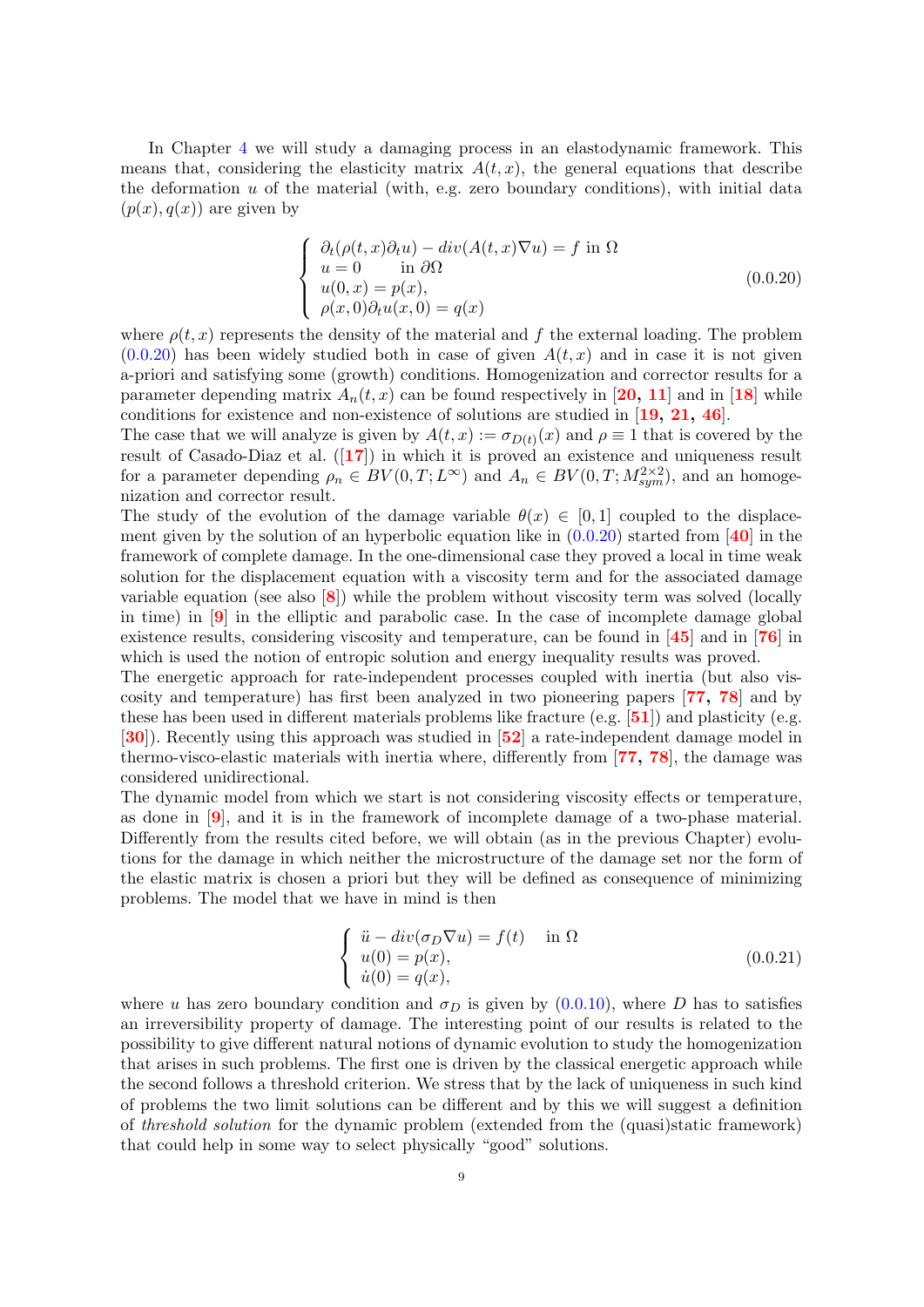In the first part of Chapter [4](#page-59-0) following the energetic approach we use a discretization of time to find a sequence of solution  $(u_n, D_n)$  for a discrete version of the minimum problem associated to the equation [\(0.0.21\)](#page-10-1). The main result is given in Theorem [4.1](#page-61-1) in which we prove that the limit (as the time step tends to zero) of such sequence of solution satisfies (in weak sense) the elasto-dynamic equation for a homogenized material, a monotonicity condition (regarding to the density of the damage), a one-side energy inequality and a threshold property.

In the second part we will present a different way to study the evolution based in considering the solution of the discrete in time version of problem  $(0.0.21)$ . This approach consists in solving the equation till the time in which the gradient of the solution exceeds a certain threshold  $\lambda$  in a set of measure  $1/n$ , then to damage this region and to modify the equation with the new damage and iterate the argument. We will show, using results in [[17](#page-81-16)], that also with this approach we obtain a limit of such sequence that, also in this case, solves (in the weak sense) the elasto-dynamic equation for a homogenized material.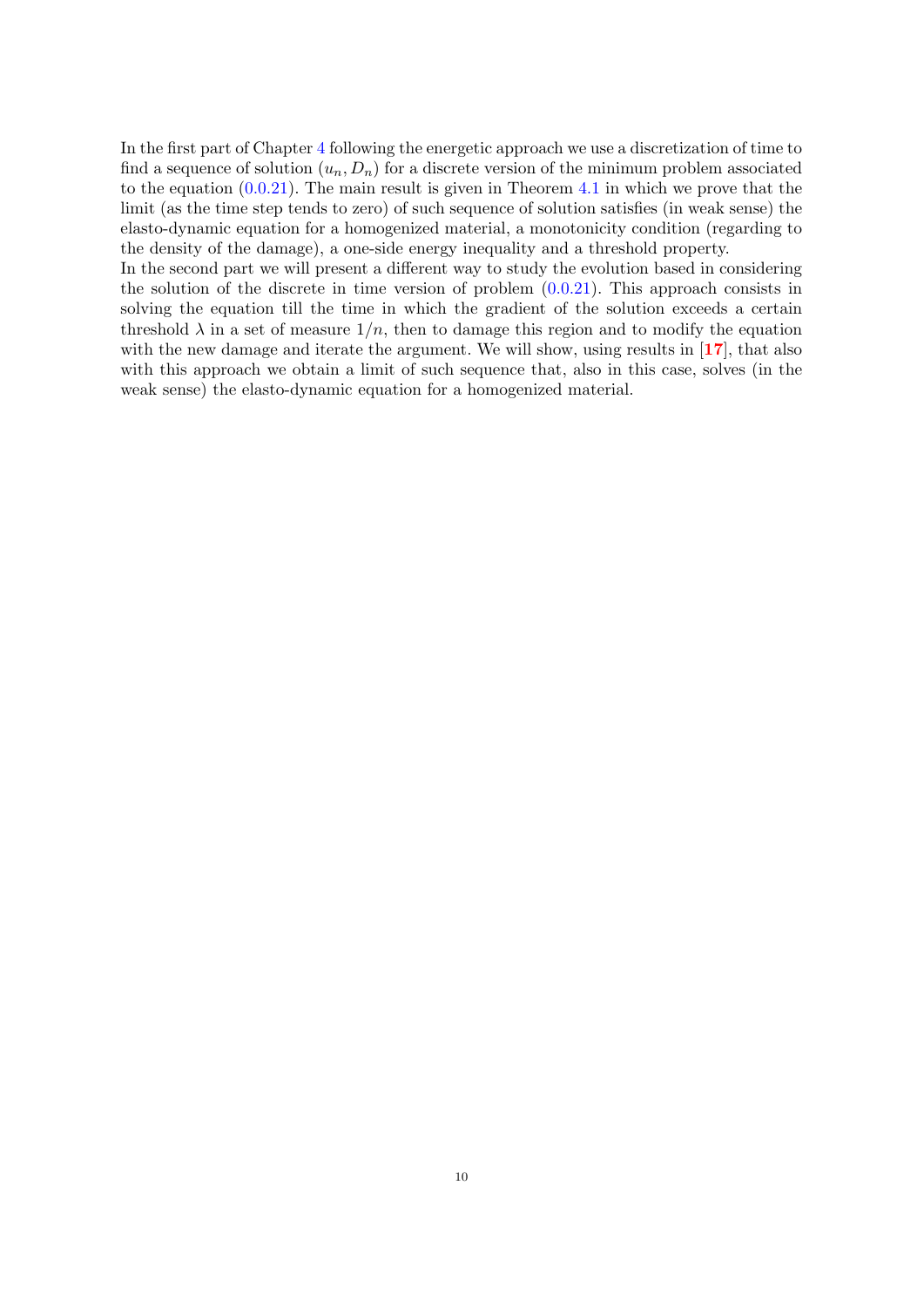#### CHAPTER 1

## Preliminaries

#### 1.1. Γ- convergence

<span id="page-12-1"></span><span id="page-12-0"></span>In many physical situations the energy that describes the model can depend by a parameter  $j$ , that could represent, for example, a microscopic space scale in which some properties of a material appears. In this case the minimum problem in which we are interested is of the form

<span id="page-12-2"></span>
$$
\min\{F_j(u) : u \in X\} \tag{1.1.1}
$$

The condition to have solution for  $(1.1.1)$  are given by direct methods. It could happen that the problem in  $(1.1.1)$  has no solution (but only minimizing sequence) or that even in case of existence of solution it is hard to solve the problem. The Γ-convergence, introduced by De Giorgi and Franzoni in [[31](#page-82-25)], is a kind of convergence to obtain a *some kind of limit*  $\bar{F}$  of  $F_i$ in such a way that considering the limit problem

<span id="page-12-3"></span>
$$
\min\{\bar{F}(u) : u \in X\} \tag{1.1.2}
$$

we have that minimizing sequences of problem in  $(1.1.1)$  converge to minimum points of the problem in [\(1.1.2\)](#page-12-3) and viceversa (see Theorem [1.4\)](#page-13-1). We recall here definition and some well known property of  $\Gamma$ -convergence, for further details see [[24](#page-82-26)] or [[13](#page-81-19)].

DEFINITION 1.1.1. Let X a metric space. A functional  $\bar{F}: X \longrightarrow \bar{\mathbb{R}}$  is the Γ-limit of  $F_j$  if 1) (Γ-liminf inequality) for all  $u \in X$  and for all  $u_j \longrightarrow u$  it holds

$$
\bar{F}(u) \le \liminf_{j \to \infty} F_j(u_j)
$$

2) (Γ-limsup inequality) for all  $u \in X$  there exists a recovery sequence  $\bar{u}_j \longrightarrow u$ it holds

$$
\bar{F}(u) \ge \liminf_{j \to \infty} F_j(u_j)
$$

REMARK 1.1. In case of a family  $F_{\varepsilon}$  of functionals indexed by continuous parameter we say that  $F_0$  is the  $\Gamma$ -limit of  $F_\varepsilon$  and we write

$$
F_0 = \Gamma - \lim_{\varepsilon} F_{\varepsilon}
$$

if  $F_0$  is the  $\Gamma$ -limit of  $F_{\varepsilon_j}$  for every sequence  $\{\varepsilon_j\}_j$  converging to zero.

REMARK 1.2. Let note that the  $\Gamma$ -limit depends on the convergence used on X but it easy to prove that once this is fixed then the Γ-limit, if exists, is unique. Moreover the Γ-limit satisfies the following properties:

- 1) The Γ-limit is lower semicontinuos.
- 2) A sequence of functional Γ-converges if and only if every subsequence Γ-converges to the same limit.
- 3) If  $F_{\varepsilon} \stackrel{\Gamma}{\to} \bar{F}$  and G is a continuous functional on X then  $F_{\varepsilon} + G \stackrel{\Gamma}{\to} \bar{F} + G$
- 4) If  $F_{\varepsilon} \equiv F$ , then  $F_{\varepsilon} \stackrel{\Gamma}{\to} F^*$  where  $F^*$  is the lower semicontinuous envelope of F.

An important result about Γ-convergence is the fact that, up to subsequences, there always exists the Γ-limit of a sequence of functional.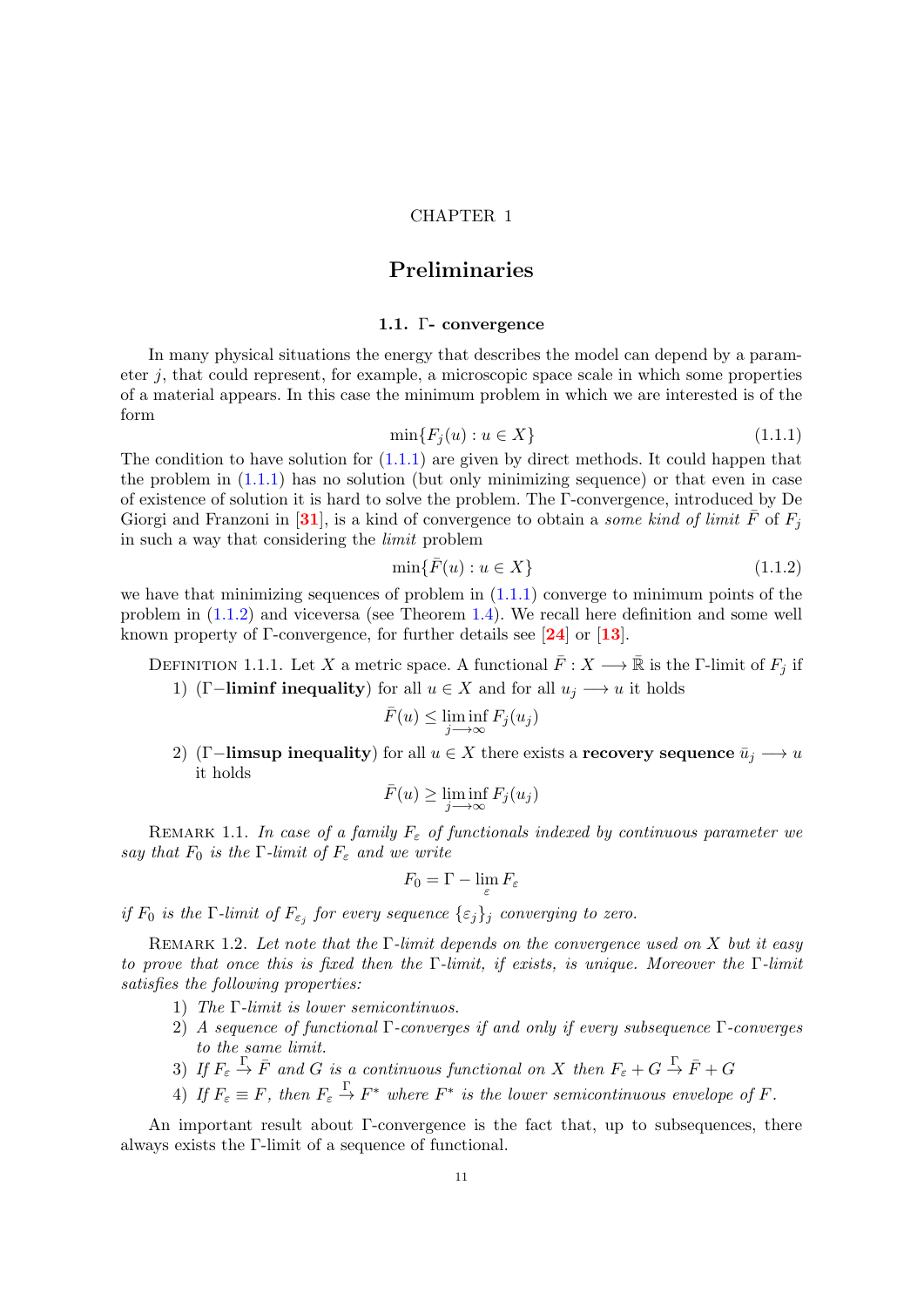THEOREM 1.3. Let X a metric space and  $F_{\varepsilon}: X \longrightarrow \overline{X}, \varepsilon > 0$ . There exists a subsequence  $F_{\varepsilon_j}$  and a functional  $\bar{F}: X \longrightarrow \bar{R}$  such that  $F_{\varepsilon_j} \stackrel{\Gamma}{\rightarrow} \bar{F}$ .

We now remind the well known fundamental theorem of Γ-convergence which precise the idea introduced to study problems  $(1.1.1)$  and  $(1.1.2)$ .

<span id="page-13-1"></span>Theorem 1.4. (Fundamental Theorem of Γ-convergence) Let X a metric space and  $F_{\varepsilon}: X \longrightarrow \bar{\mathbb{R}}$  equi-coercive<sup>[1](#page-13-2)</sup> and such that

$$
\bar{F}=\Gamma-\lim_{\varepsilon}F_\varepsilon
$$

then

- 1) F admits minimum, and  $\min F = \lim_{\varepsilon \to 0} \inf F_{\varepsilon}$ ;
- $2)$  if  $u_{\varepsilon_j}$  is a minimizing sequence for some subsequence  $F_{\varepsilon_j}$  which converges to some u then its limit point is a minimizer for  $F$ ;
- 3) every minimizers of F is the limit of a converging minimizing sequence of  $F<sub>\varepsilon</sub>$

PROOF. We focus just on the proof of point 1), which is the most important in our purposes.

Let  $u_{\varepsilon}$  be a minimizing sequence for  $F_{\varepsilon}$ , that is

$$
\liminf_{\varepsilon \to 0} F_{\varepsilon}(x_{\varepsilon}) = \liminf_{\varepsilon \to 0} \inf_{X} F_{\varepsilon}.
$$

Since  $F_{\varepsilon}$  is equi-coercive, there exists  $u \in X$  such that, up to a subsequence,  $u_{\varepsilon} \longrightarrow u$ . By the Γ-liminf inequality we have immediately

<span id="page-13-3"></span>
$$
\inf_{X} F \le F(u) \le \liminf_{\varepsilon \to 0} F_{\varepsilon}(u_{\varepsilon}) = \liminf_{\varepsilon \to 0} \inf_{X} F_{\varepsilon}.
$$
\n(1.1.3)

Moreover for any  $v \in X$  let  $\{\bar{u}_{\varepsilon,v}\}\)$  be a recovery sequence for u according with Γ-limsup inequality. Then, by  $1.1.3$ , we get for any v

$$
F(u) \le \liminf_{\varepsilon \to 0} \inf_{X} F_{\varepsilon} \le \limsup_{\varepsilon \to 0} F_{\varepsilon}(\bar{u}_{\varepsilon,v}) \le F(v).
$$

It follows that  $F(u) = \min_{X} F$  and that

$$
F(u) = \liminf_{\varepsilon \to 0} F_{\varepsilon}(u_{\varepsilon}).
$$

<span id="page-13-0"></span>1.1.1. Homogenization Formula. For special kind of family of functional it is possible to characterized the Γ-limit. Let consider the family of functional  $F_{\varepsilon}: W^{1,p}(\Omega) \longrightarrow \mathbb{R}$  with  $p \in (1,\infty)$  defined by

<span id="page-13-4"></span>
$$
F_{\varepsilon}(u) \int_{\Omega} f\left(\frac{x}{\varepsilon}, \nabla u\right) dx \tag{1.1.4}
$$

where  $u \in W^{1,p}(\Omega;\mathbb{R})$  and  $\Omega$  open set in  $\mathbb{R}^n$ . Let assume also that

### <span id="page-13-5"></span> $f$  is a Caratheodory function (1.1.5)

<span id="page-13-6"></span>
$$
f(\cdot,\xi) \text{ is 1-periodic for each } \xi \in \mathbb{R}^n \tag{1.1.6}
$$

<span id="page-13-7"></span>
$$
c_1(|\xi|^p - 1) \le f(s, \xi) \le c_2(1 + |\xi|^p) \qquad \forall \xi \in \mathbb{R}^n \text{ and } \forall s \tag{1.1.7}
$$

with  $c_2 > c_1 > 0$ . Then the following Representation Theorem holds

<span id="page-13-2"></span><sup>&</sup>lt;sup>1</sup>i.e. such that for any sequence  $u_{\varepsilon} \in X$  with  $\sup_{\varepsilon} F_{\varepsilon}(x_{\varepsilon}) \leq C$  for some  $C > 0$ , there exists  $\bar{u} \in X$  such that, up to a subsequences,  $u_{\varepsilon} \longrightarrow \bar{u}$ .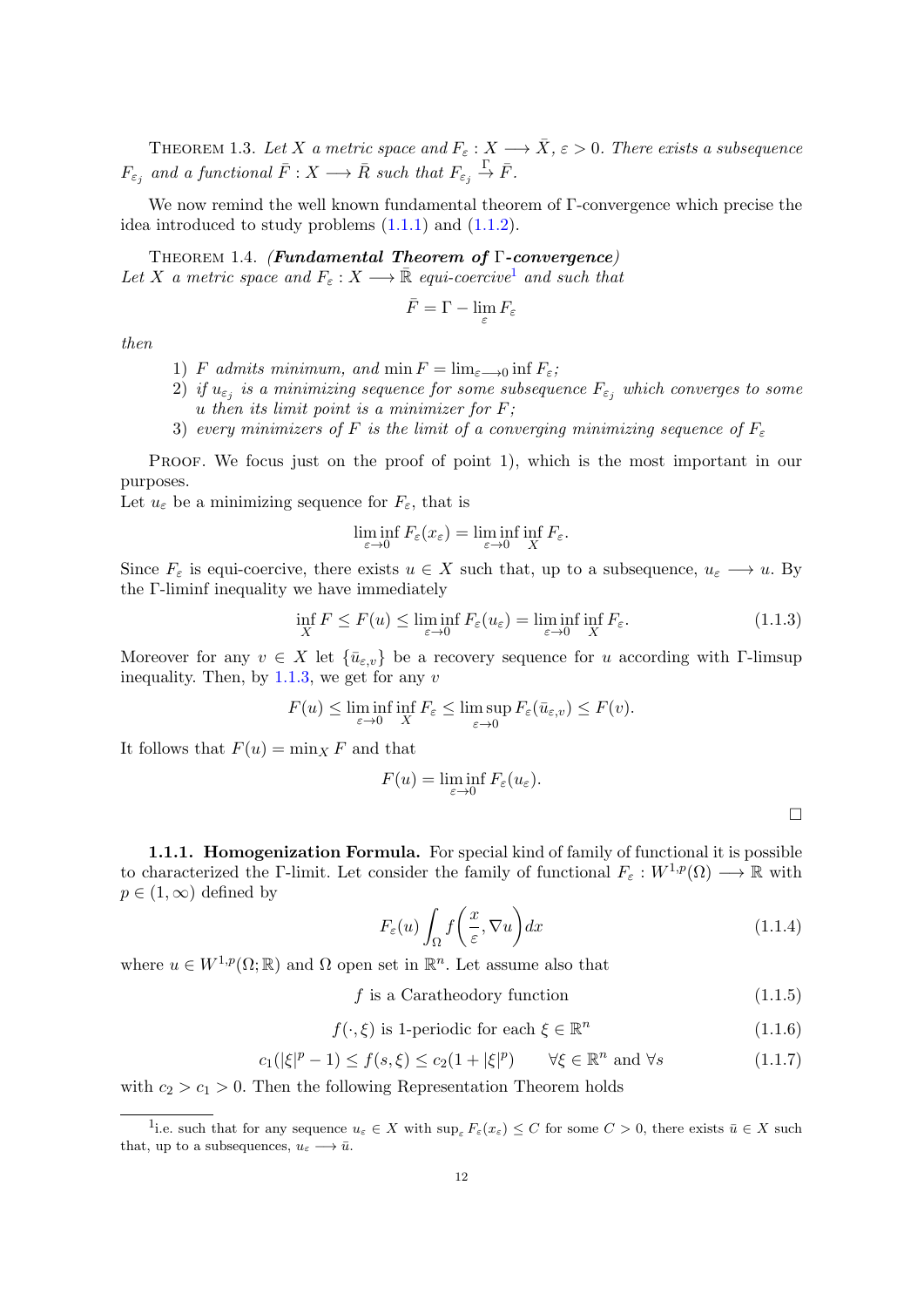#### THEOREM 1.5. (Homogenization Theorem)

Let  $F_{\varepsilon}$  a family as in ([1](#page-13-4).1.4) with  $f: \Omega \times \mathbb{R}^n \longrightarrow \mathbb{R}$  satisfying [\(1.1.5\)](#page-13-5), [\(1.1.6\)](#page-13-6) and [\(1.1.7\)](#page-13-7). Then there exists a convex function  $\varphi : \mathbb{R}^n \longrightarrow \mathbb{R}$ , satisfying [\(1.1.7\)](#page-13-7) such that, defined  $F_{hom}: W^{1,p}(\Omega) \longrightarrow \mathbb{R}$  as

$$
F_{hom}(u) = \int_{\Omega} \varphi(\nabla u) dx \qquad (1.1.8)
$$

it holds

<span id="page-14-1"></span>
$$
F_{\varepsilon} \xrightarrow{\Gamma} F_{hom}.
$$

Moreover  $\varphi$  is characterized by the following representation formula

$$
\varphi(\xi) = \inf \left\{ \int_{(0,1)^n} f(x, \nabla u + \xi) dx : u \in W^{1,p}_{\#}((0,1)^n) \right\} \tag{1.1.9}
$$

$$
= \lim_{T \to \infty} \left[ inf \left\{ \frac{1}{T^n} \int_{(0,1)^n} f(x, \nabla u + \xi) dx : u \in W_0^{1,p}((0,T)^n) \right\} \right] \tag{1.1.10}
$$

$$
= \lim_{\varepsilon \to 0} \left[ inf \left\{ \int_{(0,1)^n} f\left(\frac{x}{\varepsilon}, \nabla u + \xi \right) dx : u \in W_0^{1,p}((0,1)^n) \right\} \right].
$$
 (1.1.11)

where  $W^{1,p}_{\#}((0,1)^n) := \{ \varphi \in W^{1,p}_{loc}((0,1)^n) \text{ periodic in the unit cell } (0,1)^n \}.$ 

We conclude this section reminding a characterization Theorem in scalar case that will be useful in Chapter [2](#page-19-0) (see  $[13]$  $[13]$  $[13]$ , Theorem 2.35).

DEFINITION 1.6. Given a function  $f : (a, b) \times \mathbb{R} \longrightarrow \mathbb{R}$  be a function, we define the conjugate function of f as

$$
f^*(x, z^*) = \sup\{z^*z - f(t, z) : z \in \mathbb{R}\}\
$$

for all  $x \in (a, b)$  and  $z^* \in \mathbb{R}$ .

<span id="page-14-3"></span>THEOREM 1.7. Let  $F_j$  a family of function of the form in [\(1.1.12\)](#page-14-0) with integrand  $f_j$ satisfying [\(1.1.5\)](#page-13-5), [\(1.1.6\)](#page-13-6) and such that  $f_i(x, \cdot)$  is convex for all  $x \in (a, b)$ . Then the following statements are equivalent:

1) for all I open subintervals of  $(a, b)$ ,  $F(\cdot, I)$  given by

<span id="page-14-0"></span>
$$
F(u, I) = \int_{I} f(x, u'(x)) dx
$$
\n(1.1.12)

is the  $\Gamma$ -limit on  $W^{1,p}(I)$  w.r.t  $L^p(I)$  topology

2) for all  $z^*\mathbb{R}$ ,  $f^*(\cdot, z^*)$  is the weak<sup>\*</sup>-limit of the sequence  $f_j^*(\cdot, z^*)$ . Moreover, both conditions are compact.

<span id="page-14-2"></span>EXAMPLE 1.8. As a particular case, take  $f_j(t, z) = \alpha_j(t)|z|^2$  with  $0 < c_1 \leq \alpha_j \leq c_2 < \infty$ . Then

$$
f_j^*(x, z^*) = \frac{(z^*)^2}{4\alpha_j(t)}.
$$

So,  $f_j^*(\cdot, z^*)$  converges weakly<sup>\*</sup> if and only if

$$
\frac{1}{\alpha_j(x)} \stackrel{*}{\to} \frac{1}{\beta(x)}
$$
 for some  $\beta \in L^{\infty}(a, b)$ ,

and in this case we get

$$
\Gamma - \lim_{j} \int_{a}^{b} \alpha_{j}(x)|u'(x)| dx = \int_{a}^{b} \beta(x)|u'(x)| dx.
$$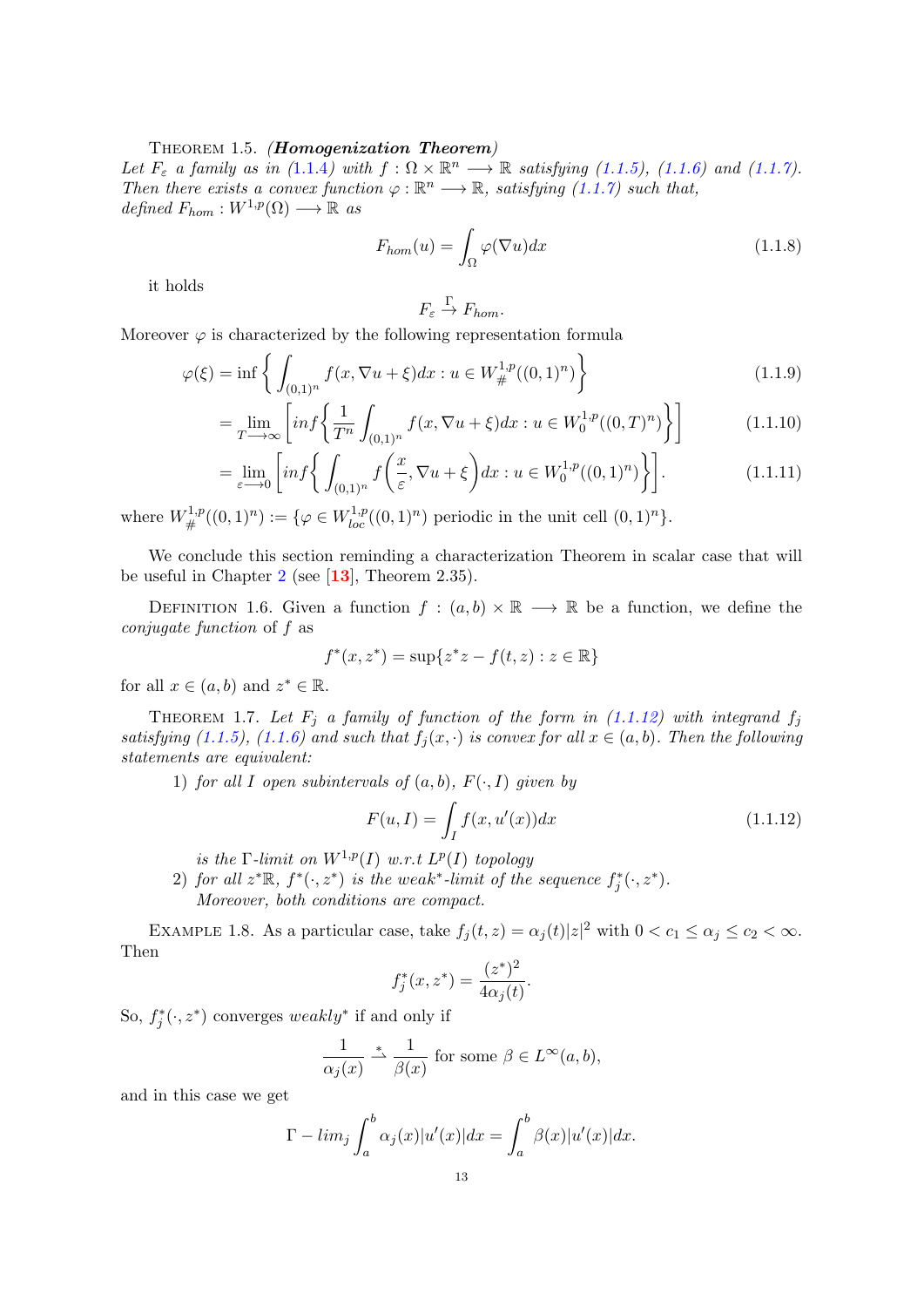As a particular case we can take  $\alpha_i(x) = \alpha(jx)$  with  $\alpha$  1-periodic. in this case  $\beta$  is constant and

$$
\beta = \bigg(\int_0^1 \frac{1}{a(x)} dx\bigg)^{-1},
$$

<span id="page-15-0"></span>the *harmonic* mean of  $\alpha(x)$ .

#### 1.2. G-convergence

The notion of G-convergence, introduced by De Giorgi and Spagnolo in [[32](#page-82-27)] and [[79](#page-83-19)], is one of the most powerful tool to study homogenization in material science. Let consider a sequence of problem in a bounded domain  $\Omega \subset \mathbb{R}^n$ 

<span id="page-15-2"></span>
$$
\begin{cases}\n-div(A^{j}\nabla u) = f \text{ in } \Omega \\
u = 0 \text{ in } \partial\Omega\n\end{cases}
$$
\n(1.2.13)

where, in the framework of elastic material,  $A^{n}(x) \in \mathbb{R}^{n \times n}$  describes the elastic properties of an heterogeneous material,  $u : \Omega \longrightarrow \mathbb{R}$  the displacement of the point x of the material and  $f \in H^{-1}(\Omega)$  an external force. As for  $\Gamma$ - convergence sometimes it could be more easier and useful not to solve the problem  $(1.2.13)$  but to solve a some kind of *limit problem* 

<span id="page-15-3"></span>
$$
\begin{cases}\n-div(A^*\nabla u) = f \text{ in } \Omega\\ \nu = 0 \text{ in } \partial\Omega\n\end{cases}
$$
\n(1.2.14)

for which the solution of  $(1.2.13)$  converges to the solution of  $(1.2.14)$ . Roughly speaking  $G$ convergence is, by definition, the convergence of the elastic matrices  $A<sup>n</sup>$  (tensors in vectorial case) that assures this kind of approximation.

The notion of G-convergence can be given in the general vectorial case (see, e.g.,  $[32]$  $[32]$  $[32]$ , or [[69](#page-83-20)] for the more general case of nonsymmetric linear operators and H-convergence), but we focus just in the case of symmetric scalar operator. In this case we recall, the definition and some well known properties.

Considering a sequence  $A^{j} \in L^{\infty}(\Omega; \mathcal{F}(\alpha, \beta))$ , where  $\beta > \alpha > 0$  and

<span id="page-15-1"></span>
$$
\mathcal{F}(\alpha,\beta) := \{ \ B \in Sym^{2 \times 2}(\mathbb{R}) \text{ such that } \alpha |\xi|^2 \le B\xi \cdot \xi \le \beta |\xi|^2, \ \xi \in \mathbb{R}^n \}. \tag{1.2.15}
$$

with  $Sym^{2\times 2}(\mathbb{R})$  the set of  $2\times 2$ , real valued and symmetric matrices, we give the following definition

DEFINITION 1.9. Given  $A^j \in L^{\infty}(\Omega; \mathcal{F}(\alpha, \beta))$ , we say that  $A^j$  G-converges to  $A \in$  $L^{\infty}(\Omega; \mathcal{F}(\alpha, \beta))$ , and we write  $A^j \stackrel{G}{\longrightarrow} A$ , if for every body force  $f \in H^{-1}(\Omega)$ , the solutions  $u^j$  of the equilibrium equation

 $-\text{div}(A^j \nabla u^j) = f, \quad u^j \in H_0^1(\Omega; \mathbb{R}),$ 

is such that

 $u^j \rightharpoonup u$ , weakly in  $H^1$ (1.2.16)

where  $u$  is the solution of

$$
-\text{div}(A\nabla u) = f.
$$

Now, considering B and C matrices in  $\mathcal{F}(\alpha, \beta)$ , and so representing the elastic properties of two phases, we can look for any mixture of those two phases, that is, for any characteristic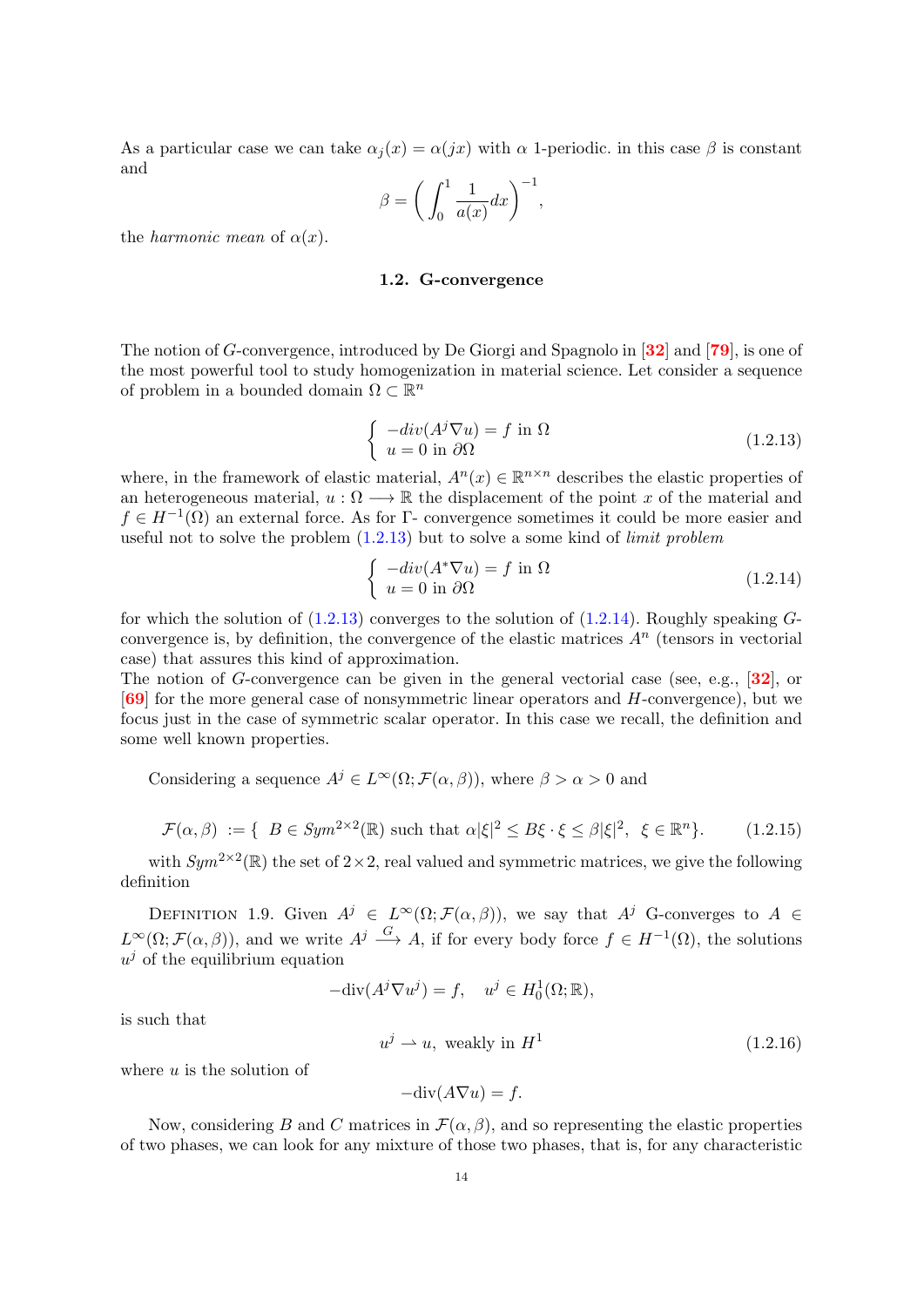function  $\chi_D$  of a set  $D \subset \Omega$  of, say, phase B, we look at a new elastic material with elastic matrix

$$
\sigma_D := \chi_D B + (1 - \chi_D)C.
$$

Considering a sequence of characteristic functions  $\chi_{D^j} \stackrel{*}{\rightharpoonup} \theta$ , we investigate the possible Glimits of  $\sigma_{\chi_{D^j}}$ . The main important properties of G-convergence are the followings

- Compactness: for any sequence  $A^j \in L^{\infty}(\Omega; \mathcal{F}(\alpha, \beta))$ , there exists a subsequence,  $A^{k(j)}$ , and  $A \in L^{\infty}(\Omega; \mathcal{F}(\alpha, \beta))$  such that  $A^{k(j)} \stackrel{G}{\longrightarrow} A;$
- Convergence of the energy: if  $A^j \stackrel{G}{\longrightarrow} A$ , then

$$
\int_{\Omega} A^j \nabla u^j \nabla u^j dx \to \int_{\Omega} A \nabla u \nabla u dx;
$$

with  $u^j$  and u defined as above.

- Metrizability: G-convergence is associated to a metrizable topology on  $L^{\infty}(\Omega; \mathcal{F}(\alpha, \beta))$ ;
- Ordering: if  $B^j \leq A^j$  and  $B^j \stackrel{G}{\longrightarrow} B$ ,  $A^j \stackrel{G}{\longrightarrow} A$ , then  $B \leq A$  (the inequalities are in the sense of quadratic forms);
- Locality: if  $B^j \stackrel{G}{\longrightarrow} B$ ,  $A^j \stackrel{G}{\longrightarrow} A$ , and  $\chi_D$  is a characteristic function of a set  $D \subset \Omega$ , then  $\chi_D B^j + (1 - \chi_D) A^j \stackrel{G}{\longrightarrow} \chi_D B + (1 - \chi_D) A;$
- Periodicity: if  $A^j(x) := A(jx)$ , with  $A \in L^{\infty}([0,1]^2; \mathcal{F}(\alpha,\beta))$  periodic, then the whole sequence  $A^j$  G-converges to  $A^0$ , which is the constant matrix given by

$$
A^{0}\xi \cdot \xi = \inf_{\varphi \text{ periodic}} \int_{[0,1]^{2}} A(y)(\xi + \nabla \varphi) \cdot (\xi + \nabla \varphi) dy.
$$
 (1.2.17)

Note that it coincides with the homogenization formula  $(1.1.9)$ , obtain with Γ convergence in case that  $f(x, \xi + \nabla u) = A(x)(\xi + \nabla u) \cdot (\xi + \nabla u)$ .

In the case of a two-phase periodic material we consider  $\sigma_{\chi_{D}j}(x) = \chi_D(jx)B + (1-\chi_D(jx))C$ , with  $\chi_D$  a characteristic function of a set  $D \subset [0,1]^2$ , and we speak of periodic mixtures with volume fraction

<span id="page-16-0"></span>
$$
\theta := \frac{1}{|D|} \int_{[0,1]^2} \chi_D(y) \, dy \tag{1.2.18}
$$

of material  $B$ . The set of all  $G$ -limits resulting from the periodic mixture of  $B$  and  $C$  with volume fractions  $\theta$  and  $1 - \theta$  is denoted by  $G_{\theta}(B, C)$  i.e.

$$
G_{\theta}(B, C) := \{ A \in \mathcal{F}(\alpha, \beta) \text{ such that } \exists \chi_D(x) : \sigma_D(jx) \stackrel{G}{\longrightarrow} A \text{ and } \chi_D(jx) \stackrel{*}{\rightharpoonup} \theta \}
$$

The relevance of this set is clarified by a famous unpublished result of localization due to Dal Maso and Kohn (see [[73](#page-83-21)] for the nonlinear case). It claims that the range of all possible mixtures of B and C is given by periodic homogenization. More precisely if  $\theta \in L^{\infty}(\Omega)$  with values in [0, 1] and we denote by  $\mathcal{G}_{\theta}(B, C)$  the set of all possible G-limits of  $\sigma_{D^{j}}(x)$ , with  $\chi_{D^j} \stackrel{*}{\rightharpoonup} \theta$  as

$$
\mathcal{G}_{\theta}(B,C) := \{ A \in L^{\infty}(\Omega; \mathcal{F}(\alpha,\beta)) \text{ such that } \exists \chi_{D^j}(x) : \sigma_{D^j} \stackrel{G}{\longrightarrow} A \text{ and } \chi_{D^j} \stackrel{*}{\rightharpoonup} \theta \}
$$

then is proved that

$$
\mathcal{G}_{\theta}(B,C) = \{ A \in L^{\infty}(\Omega; \mathcal{F}(\alpha,\beta)) : A(x) \in \overline{G}_{\theta(x)}(B,C), \text{ a.e. in } \Omega \}. \tag{1.2.19}
$$

The set of all possible mixtures of  $B$  and  $C$ , as the volume fraction varies from point to point, is the G-closure of B and C and will be denoted by  $\mathcal{G}(B, C)$  and as consequence of the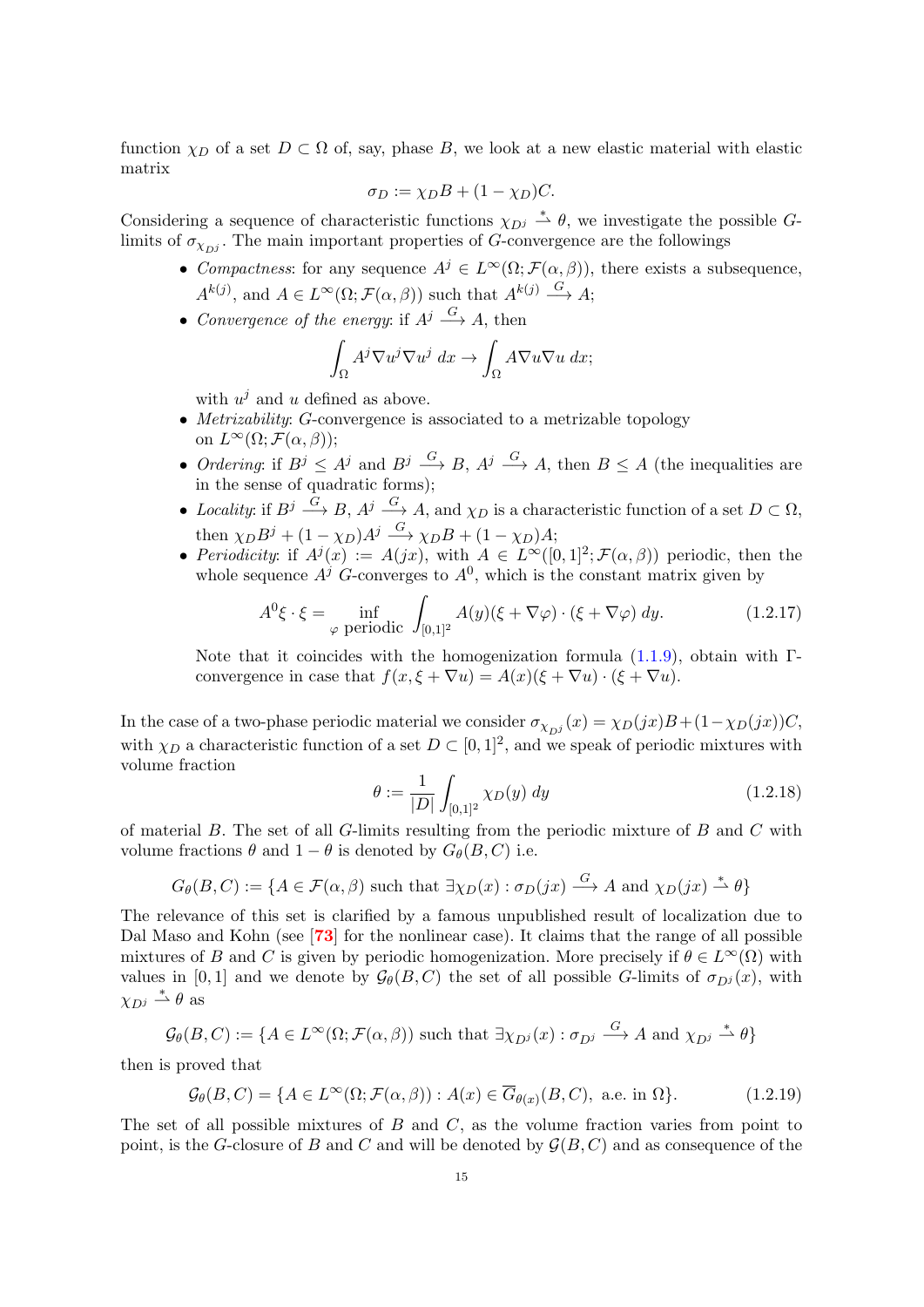localization result mentioned above is given by

$$
\mathcal{G}(B,C) = \{ A \in L^{\infty}(\Omega; \mathcal{F}(\alpha,\beta)) : \exists \theta \in L^{\infty}(\Omega), \text{ such that } A(x) \in \overline{G}_{\theta(x)}(B,C), \text{ a.e. in } \Omega \}.
$$

We finally recall an useful result which links G-convergence and  $\Gamma$ -convergence (see [[24](#page-82-26)] pag.233, for details):

THEOREM 1.10. Let A and  $A^j$  in  $L^{\infty}(\Omega; \mathcal{F}(\alpha, \beta)), G_j$  and G the functionals:

$$
G_j(u) = \int_{\Omega} A^j(x) \nabla u \nabla u dx, \qquad G(u) = \int_{\Omega} A(x) \nabla u \nabla u dx.
$$

Then the following conditions are equivalent: 1)  $A^j \xrightarrow{G} A$ 2)  $G_j \longrightarrow G$  (with respect to the  $H^1$  weak convergence).

<span id="page-17-0"></span>1.2.1. G-closure of two dimensional isotropic materials. In the case of a two dimensional composites made by the mixture of two isotropic materials is it possible to give a clear characterization of the set of the G-closure, even geometrically. Considering a mixture of two phases described by the matrix  $\alpha I$  and  $\beta I$  (where I is the identity matrix and  $\beta > \alpha > 0$ ) with volume fraction  $\theta \in [0, 1]$ , all the possible mixtures of such components (i.e. the G-closure set) are characterized by the eigenvalues  $(\lambda_1, \lambda_2)$  of the matrices A obtained as limit

$$
\alpha I \chi_{D^j} + \beta I (1 - \chi_{D^j}) \stackrel{G}{\longrightarrow} A
$$

where  $D^{j}$  describes every possible way to mixture the components at a very small scale and satisfying [\(1.2.18\)](#page-16-0). It can be proved that the greater eigenvalue is always less than the arithmetic mean of the coefficients  $\alpha$  and  $\beta$  and the smaller eigenvalue is bigger than the harmonic mean, i.e. (supposing  $\lambda_1 \leq \lambda_2$ )

$$
\lambda_1 \leq \alpha \theta + (1 - \theta)\beta
$$
 and  $\lambda_2 \geq \frac{1}{\frac{\theta}{\alpha} + \frac{1 - \theta}{\beta}}$  (1.2.20)

Combining this two inequalities we in

<span id="page-17-1"></span>
$$
\alpha \le \lambda_1 \le \frac{\alpha \beta}{\alpha + \beta - \lambda_2} \le \lambda_2 \le \beta \tag{1.2.21}
$$

The last relation characterizes completely the G-closure, and can be easily represented graphically in Figure [1,](#page-18-0) in which the boundary, describes the so called laminates and is obtained taking equalities in [\(1.2.21\)](#page-17-1).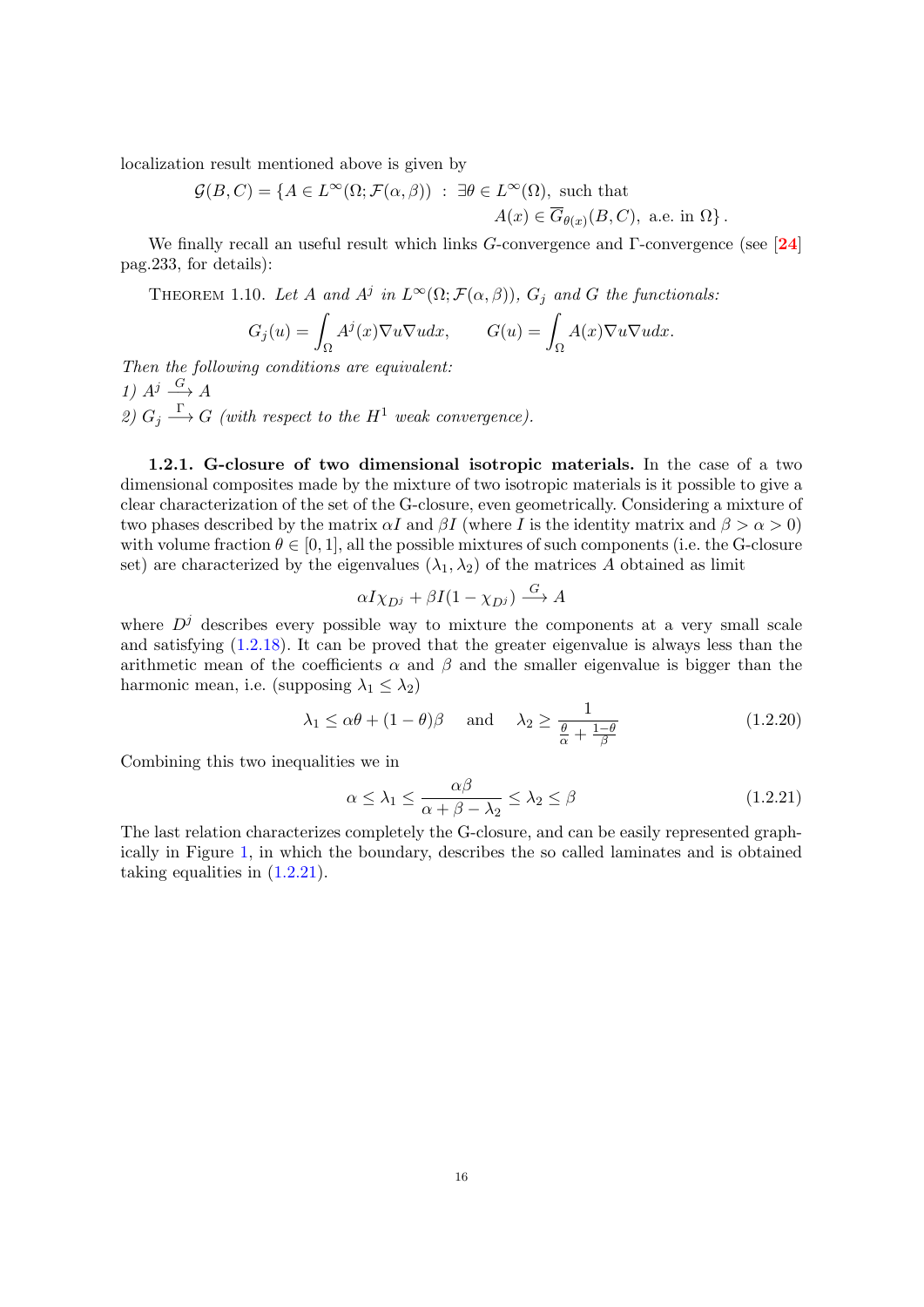

<span id="page-18-0"></span>Figure 1. G-closure of two-dimensional isotropic materials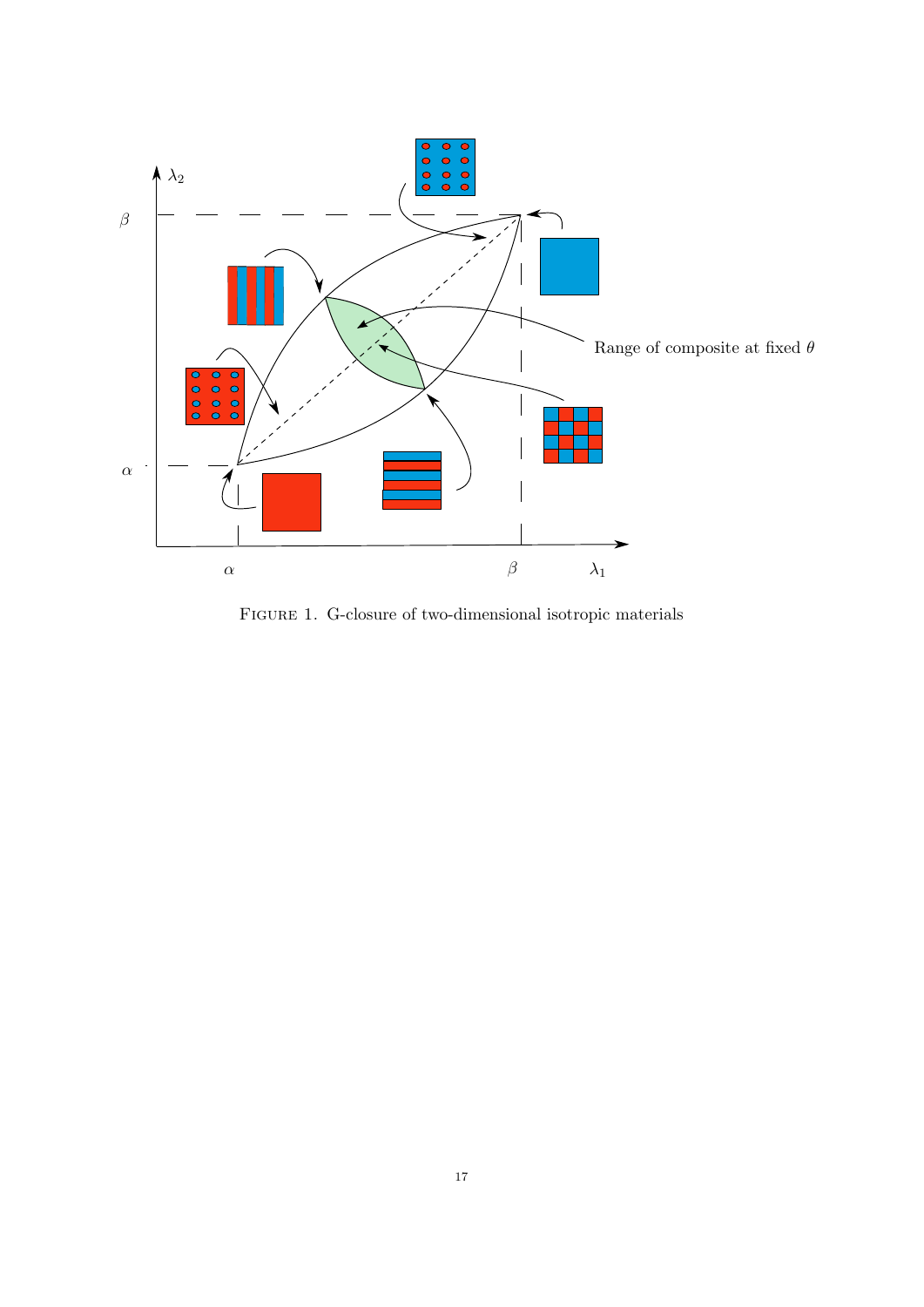#### CHAPTER 2

# <span id="page-19-0"></span>Quasi-static damage evolution and Homogenization: a 1-dimensional (non)commutative result

#### 2.1. Main results

<span id="page-19-1"></span>In this chapter our original goal is to show that every approximable quasi-static evolution for the energy and dissipation given in  $(0.0.13)$  and  $(0.0.14)$  converges to an *approximable* quasi-static evolution for the homogenized energy limit and viceversa (Theorem [2.18\)](#page-37-1). Moreover we will give a characterization for such quasi-static evolutions (Theorem [2.9](#page-27-0) and Theorem [2.17\)](#page-35-1) and by these results we will show the interesting fact that (at least in one dimensional case) the effective evolution of a mixture of two homogeneous two-phase materials can be interpreted as the relaxed evolution of a homogeneous three-phase material (Theorem [2.19\)](#page-39-0). This chapter is from [[15](#page-81-20)].

#### 2.2. Introduction

<span id="page-19-2"></span>It is well known that for fixed D the energy given in  $(0.0.13)$  Γ-converge to

<span id="page-19-3"></span>
$$
\underline{E}(t, u, D) = \underline{\alpha} \int_{D} |u'|^2 dx + \underline{\beta} \int_{\Omega \setminus D} |u'|^2 dx, \qquad (2.2.1)
$$

where  $\alpha$  and  $\beta$  are the harmonic means of  $\alpha$  and  $\beta$ , respectively. This is immediate by the example [1.8](#page-14-2) using as recovery sequence  $\bar{u}^{\varepsilon} = \bar{u}^{\varepsilon}_{\alpha} \chi_D + \bar{u}^{\varepsilon}_{\beta} (1 - \chi_D)$  where  $\bar{u}^{\varepsilon}_{\alpha}$  and  $\bar{u}^{\varepsilon}_{\beta}$  are the recovery sequences respectively for the first part and for the second part of right side of  $(2.2.1).$  $(2.2.1).$ 

First of all, we note that the Γ-limit of  $\mathcal{E}^{\varepsilon}(u,D) + \tilde{\mathcal{D}}^{\varepsilon}(D)$  always requires a relaxation process. In fact, minimizing sequences of  $D$  will never be compact as sets, and their limit (precisely, the weak limit of their characteristic functions) must be described by a density function  $\theta \in [0, 1]$ . Hence, the limit evolution must be expressed in terms of the relaxed variable  $(u, \theta)$ . In these variables the Γ-limit of  $\mathcal{E}^{\varepsilon}(t, u, D) + \tilde{\mathcal{D}}^{\varepsilon}(D)$  takes the form (see Theorem [2.11\)](#page-30-2)

$$
\int_{(0,1)} f^{\text{hom}}(\theta) |u'|^2 dx + \int_{(0,1)} \gamma^{\text{hom}}(\theta) dx,
$$

so that a weak quasi-static evolution can be constructed for this energy. We show that this agrees with the limit of the corresponding strong  $\varepsilon$ -quasi-static evolutions (see Theorem [2.18\)](#page-37-1). We show that an equivalent formulation can be given in terms of a *three-phase material* model: the effective evolution can itself be seen as a relaxed evolution of a homogenized energy of the form

$$
E(t, u, D_1, D_2) = \underline{\alpha} \int_{D_2} |u'|^2 dx + C(\alpha, \beta) \int_{D_1} |u'|^2 dx + \underline{\beta} \int_{\Omega \setminus (D_1 \cup D_2)} |u'|^2 dx
$$

with  $D_1 \cap D_2 = \emptyset$ . The sets  $D_2$  and  $D_1$  can be interpreted, respectively, as the zone where either both materials are damaged, or one of the two (which is uniquely determined by the values of  $\alpha_i$  and  $\beta_i$ ) is damaged.  $C(\alpha, \beta)$  is the corresponding harmonic mean in the latter case.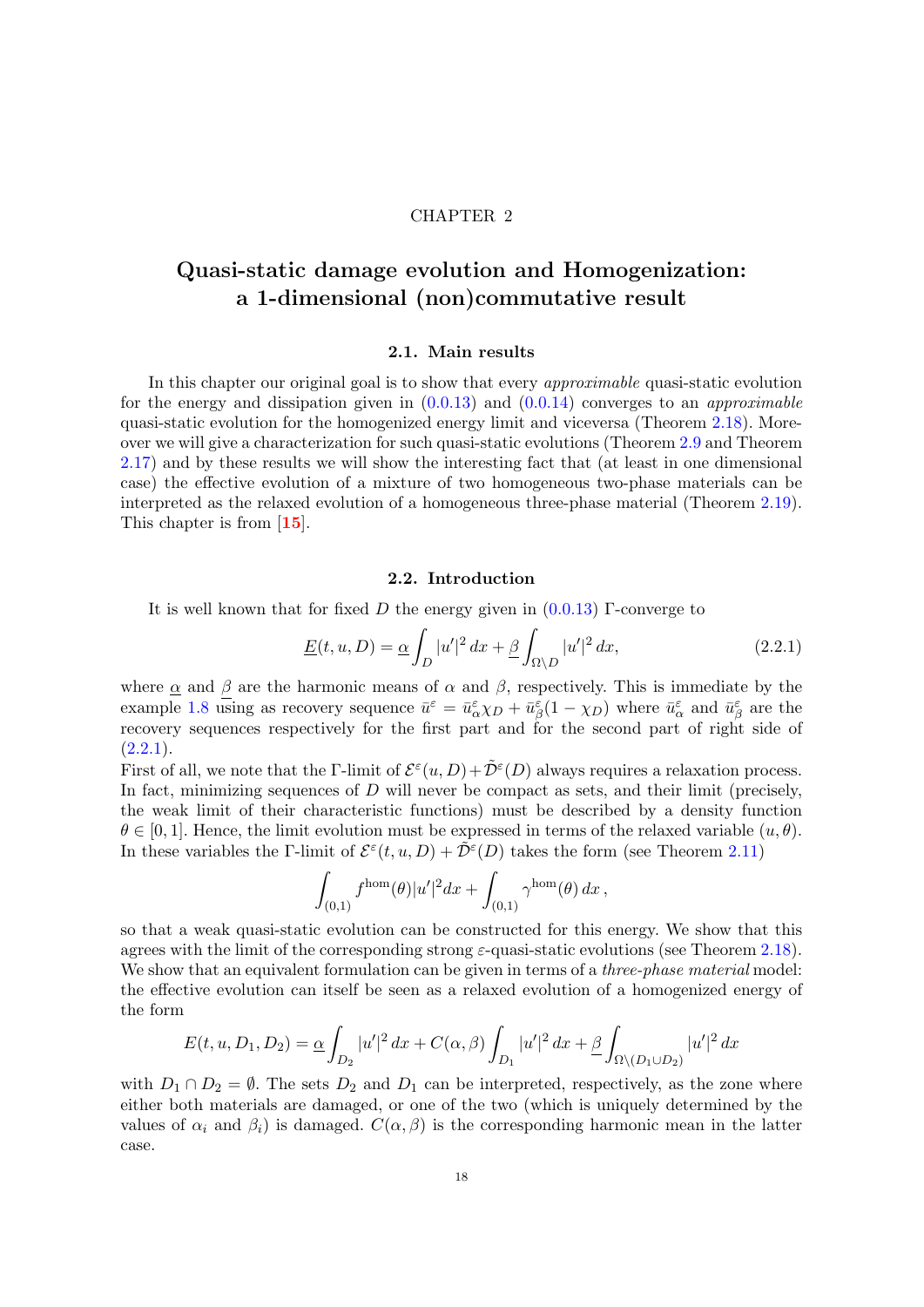#### 2.3. Quasi-static evolution for composite materials

<span id="page-20-0"></span>In this section we give the definition of quasi-static evolution related to the elastic energy and dissipation in  $(0.0.13)$  and  $(0.0.14)$  for fixed  $\varepsilon$ , and show explicitly the existence of such evolution.

For fixed  $\varepsilon > 0$  we consider the functional

<span id="page-20-2"></span>
$$
E_{\text{Tot}}^{\varepsilon}(u, D) = E^{\varepsilon}(u, D) + \tilde{\mathcal{D}}^{\varepsilon}(D), \qquad (2.3.2)
$$

where

$$
E^{\varepsilon}(u,D) = \int_{(0,1)} \sigma_D^{\varepsilon}(x) |u'(x)|^2 dx \quad \text{and} \quad \tilde{\mathcal{D}}^{\varepsilon}(D) = \int_D \gamma\left(\frac{x}{\varepsilon}\right) dx, \tag{2.3.3}
$$

with  $u \in H^1(0,1), D \subset (0,1),$ 

$$
\sigma_D^{\varepsilon}(x) = \alpha \left(\frac{x}{\varepsilon}\right) \chi_D(x) + \beta \left(\frac{x}{\varepsilon}\right) (1 - \chi_D(x)),\tag{2.3.4}
$$

and

$$
\alpha(y) = \begin{cases} \alpha_1 & \text{if } y \in [0, \frac{1}{2}) \\ \alpha_2 & \text{if } y \in [\frac{1}{2}, 1) \end{cases} \qquad \beta(y) = \begin{cases} \beta_1 & \text{if } y \in [0, \frac{1}{2}) \\ \beta_2 & \text{if } y \in [\frac{1}{2}, 1) \end{cases} \tag{2.3.5}
$$

$$
\gamma(y) = \begin{cases} \gamma_1 & \text{if } y \in [0, \frac{1}{2}) \\ \gamma_2 & \text{if } y \in [\frac{1}{2}, 1) \end{cases}
$$
 (2.3.6)

with

$$
\beta_i > \alpha_i > 0, \qquad \gamma_i > 0, \quad \text{for } i = 1, 2. \tag{2.3.7}
$$

Moreover, we will denote in the following

$$
\underline{\alpha} := \left(\frac{1}{2\alpha_1} + \frac{1}{2\alpha_2}\right)^{-1} \quad \text{and} \quad \underline{\beta} := \left(\frac{1}{2\beta_1} + \frac{1}{2\beta_2}\right)^{-1}, \tag{2.3.8}
$$

the *harmonic means* of  $\alpha_i$  and  $\beta_i$ , respectively.

As noticed this energy describes a 1-dimensional elastic heterogeneous material, for example a bar, made periodically by two homogeneous materials characterized, in the undamaged regions, by the elastic constant  $\beta_1$  for the first material and  $\beta_2$  for the second one, and, in the damaged region by  $\alpha_1$  for the first material and by  $\beta_2$  for the second one.

We suppose that

$$
\varepsilon^{-1} \in \mathbb{N};\tag{2.3.9}
$$

the general case can be always reduced to this assumption up to a negligible error in the energy  $(2.3.2)$  (as  $\varepsilon \rightarrow 0$ ).

As remarked before the first usual step in the quasi-static evolution approach to study an evolution of a system described by an energy varying in time is to look for existence of minimizers for the energy.

<span id="page-20-1"></span>**2.3.1.** Minimum problems for the  $\varepsilon$ -energy. In the following proposition and in the next corollary we show explicitly, by a characterization, the existence of a solution for the minimum problem for the energy functional in [\(2.3.2\)](#page-20-2) with prescribed boundary data.

<span id="page-20-5"></span>PROPOSITION 2.1. Let 
$$
t \in \mathbb{R}
$$
; then there exists a minimizer  $(u^{\varepsilon}, D^{\varepsilon})$  of

<span id="page-20-4"></span>
$$
m(t) := \min\{E_{\text{Tot}}^{\varepsilon}(u, D) : u(0) = 0, u(1) = t, D \subset (0, 1)\}.
$$
 (2.3.10)

Moreover,  $m(t)$  can be computed explicitly and it is independent of  $\varepsilon$ . If

<span id="page-20-3"></span>
$$
p_1 := \sqrt{\frac{\alpha_1 \beta_1 \gamma_1}{\beta_1 - \alpha_1}} < \sqrt{\frac{\alpha_2 \beta_2 \gamma_2}{\beta_2 - \alpha_2}} =: p_2,
$$
\n(2.3.11)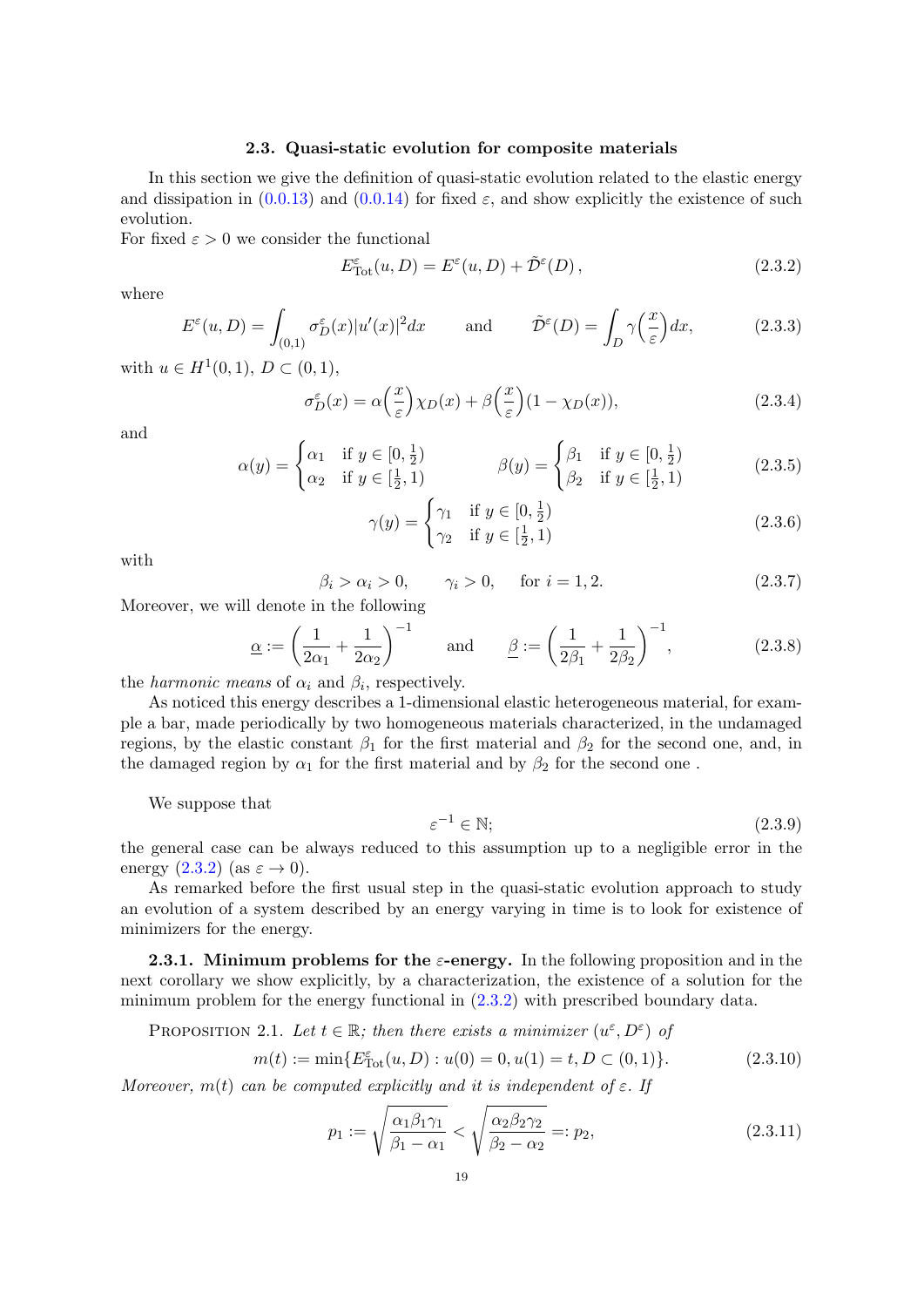(which we may suppose without loss of generality) then

<span id="page-21-1"></span>
$$
m(t) = \begin{cases} \frac{\beta t^2}{2} & \text{if } |t| \le \frac{p_1}{\beta} \\ 2p_1 t - \frac{p_1^2}{\beta} & \text{if } \frac{p_1}{\beta} < |t| \le \frac{p_1(\beta_2 + \alpha_1)}{2\beta_2 \alpha_1} \\ \frac{2\beta_2 \alpha_1}{\beta_2 + \alpha_1} t^2 + \frac{\gamma_1}{2} & \text{if } \frac{p_1(\beta_2 + \alpha_1)}{2\beta_2 \alpha_1} < |t| \le \frac{p_2(\beta_2 + \alpha_1)}{2\beta_2 \alpha_1} \\ 2p_2 t + \frac{\gamma_1 + \gamma_2}{2} - \frac{p_2^2}{\alpha} & \text{if } \frac{p_2(\beta_2 + \alpha_1)}{2\beta_2 \alpha_1} < |t| \le \frac{p_2}{\alpha} \\ \frac{\alpha t^2}{2} + \frac{\gamma_1 + \gamma_2}{2} & \text{if } t \ge \frac{p_2}{\alpha} \end{cases} (2.3.12)
$$

The function  $m(t)$  is plotted in Fig. [1.](#page-21-0)



<span id="page-21-0"></span>FIGURE 1. The minimal value  $m$ 

REMARK 2.2. As will be clear (see Corollary [2.3\)](#page-23-0) the assumption  $(2.3.11)$  only implies, once we have a quasi-static evolution, that the first material that goes damaged is the one defined by elastic constants  $\alpha_1$  and  $\beta_1$ . When all this material will be completely damaged then the second one will start to become damaged.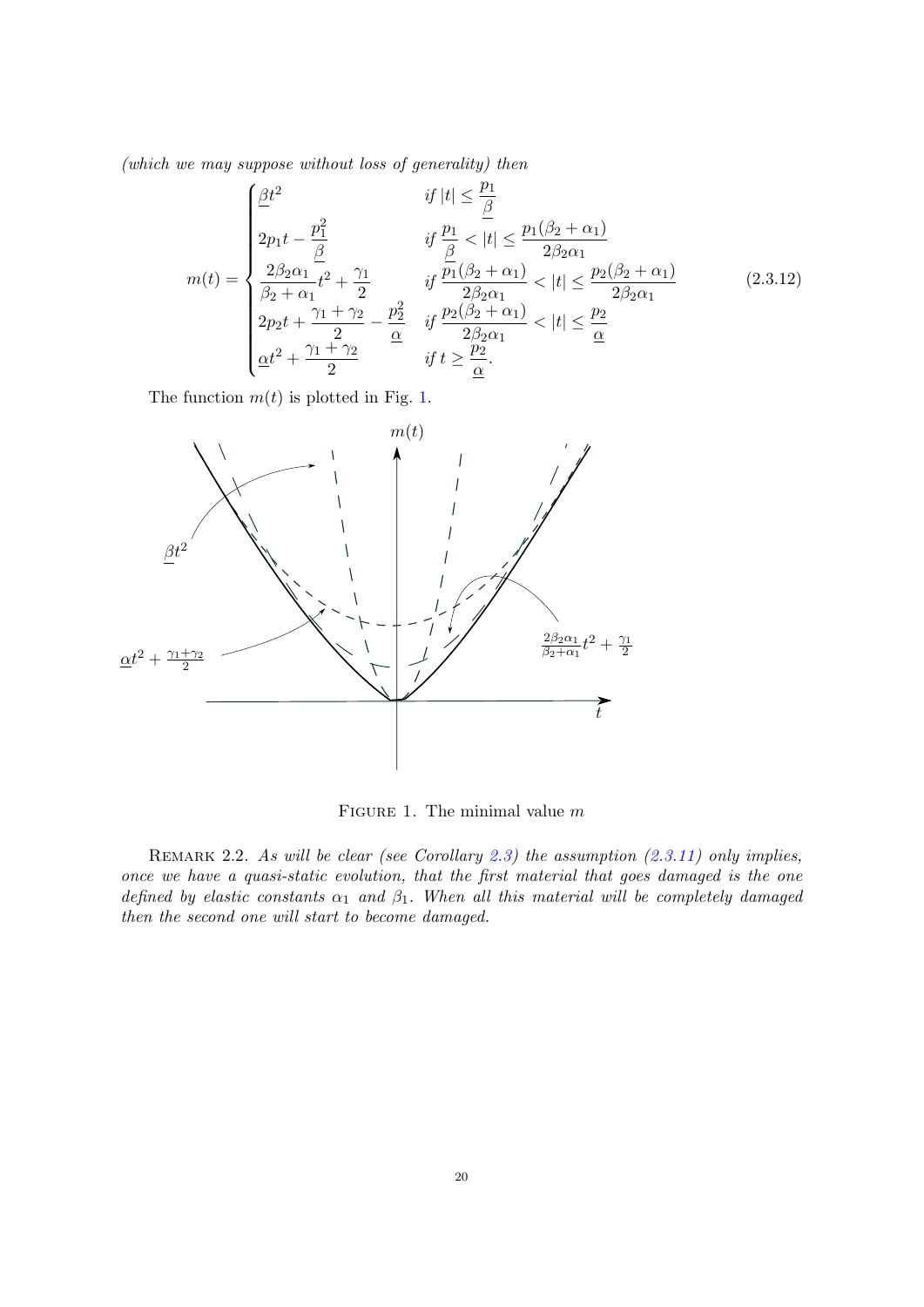PROOF. For  $D \subset (0,1)$ , we set

<span id="page-22-0"></span>
$$
D_1^{\varepsilon} := D \cap \left( \left[ 0, \frac{\varepsilon}{2} \right] + \varepsilon \mathbb{N} \right), \quad D_2^{\varepsilon} := D \cap \left( \left[ \frac{\varepsilon}{2}, \varepsilon \right] + \varepsilon \mathbb{N} \right),
$$
  
\n
$$
B_1^{\varepsilon} := ((0, 1) \setminus D) \cap \left( \left[ 0, \frac{\varepsilon}{2} \right] + \varepsilon \mathbb{N} \right), \quad B_2^{\varepsilon} := ((0, 1) \setminus D) \cap \left( \left[ \frac{\varepsilon}{2}, \varepsilon \right] + \varepsilon \mathbb{N} \right).
$$
\n(2.3.13)



#### Figure 2.

Note that  $(0,1) = D_1^{\varepsilon} \cup D_2^{\varepsilon} \cup B_1^{\varepsilon} \cup B_2^{\varepsilon}$ ,  $\alpha(\frac{x}{\varepsilon})$  $\left( \frac{x}{\varepsilon} \right) = \alpha_i \text{ for } x \in D_i^{\varepsilon}, \text{ and } \beta \left( \frac{x}{\varepsilon} \right)$  $\left(\frac{x}{\varepsilon}\right) = \beta_i$  for  $x \in B_i^{\varepsilon}$  (i = 1, 2). It means that considering D as a damaged set of a heterogeneous bar made periodically by two homogeneous materials, we have that  $D_1^{\varepsilon}$  represents the damaged part of the first homogeneous material and  $D_2^{\varepsilon}$  the damaged part of the second one.

We observe that the value

$$
m_D(t) := \min\left\{ E_{\text{Tot}}^{\varepsilon}(u, D) : u(0) = 0, u(1) = t \right\}
$$
\n(2.3.14)

depends on D only through the measures  $|D_1^{\varepsilon}|$  and  $|D_2^{\varepsilon}|$ . Indeed, by Jensen's inequality and  $(2.3.13)$ , for all test functions u we have

$$
\int_{D} \alpha \left(\frac{x}{\varepsilon}\right) |u'|^2 dx + \int_{(0,1)\setminus D} \beta \left(\frac{x}{\varepsilon}\right) |u'|^2 dx
$$
  
\n
$$
\geq \alpha_1 |D_1^{\varepsilon}| |z_{11}|^2 + \beta_1 |B_1^{\varepsilon}| |z_{12}|^2 + \alpha_2 |D_2^{\varepsilon}| |z_{21}|^2 + \beta_2 |B_2^{\varepsilon}| |z_{22}|^2,
$$

where

<span id="page-22-1"></span>
$$
z_{i1} := \frac{1}{|D_i^{\varepsilon}|} \int_{D_i^{\varepsilon}} u' dx, \quad z_{i2} := \frac{1}{|B_i^{\varepsilon}|} \int_{B_i^{\varepsilon}} u' dx, \quad i = 1, 2,
$$
 (2.3.15)

with a strict inequality unless  $u'$  is constant on  $D_i^{\varepsilon}$  and  $B_i^{\varepsilon}$ . Hence, each minimizer must have a constant value of the derivative on each of the four sets  $D_i^{\varepsilon}$  and  $B_i^{\varepsilon}$ .

This observation allows to reduce the computation of  $m(t)$  to a finite-dimensional minimization. To that end, denote

<span id="page-22-3"></span>
$$
\lambda_i := 2|D_i^{\varepsilon}|, \quad i = 1, 2. \tag{2.3.16}
$$

Observing that  $|B_i^{\varepsilon}| = \frac{1}{2} - |D_i^{\varepsilon}| = \frac{1}{2}$  $\frac{1}{2}(1-\lambda_i)$ , we have that

<span id="page-22-2"></span>
$$
m(t) = \min_{z_{ij},\lambda_k} \left\{ \frac{1}{2} (\lambda_1 \alpha_1 z_{11}^2 + (1 - \lambda_1) \beta_1 z_{12}^2) + \frac{1}{2} (\lambda_2 \alpha_2 z_{21}^2 + (1 - \lambda_2) \beta_2 z_{22}^2) + \frac{1}{2} \gamma_1 \lambda_1 + \frac{1}{2} \gamma_2 \lambda_2 : \frac{1}{2} (\lambda_1 z_{11} + (1 - \lambda_1) z_{12}) + \frac{1}{2} (\lambda_2 z_{21} + (1 - \lambda_2) z_{22}) = t \right\}.
$$
\n(2.3.17)

A solution  $\lambda_{i,min}$ ,  $z_{ij,min}$   $(i, j = 1, 2)$  provides a description of all minimizers of problem [\(2.3.10\)](#page-20-4) as follows: the set  $D^{\varepsilon}$  is any set D such that  $2|D_i^{\varepsilon}| = \lambda_{i,min}$ , and  $u^{\varepsilon}$  is the unique solution of  $(2.3.15)$ , which gives (see Figure [3\)](#page-23-1)

<span id="page-22-4"></span>
$$
u' = z_{i1,min} \text{ on } D_i^{\varepsilon} \quad \text{and} \quad u' = z_{i2,min} \text{ on } B_i^{\varepsilon}, \quad i = 1, 2. \tag{2.3.18}
$$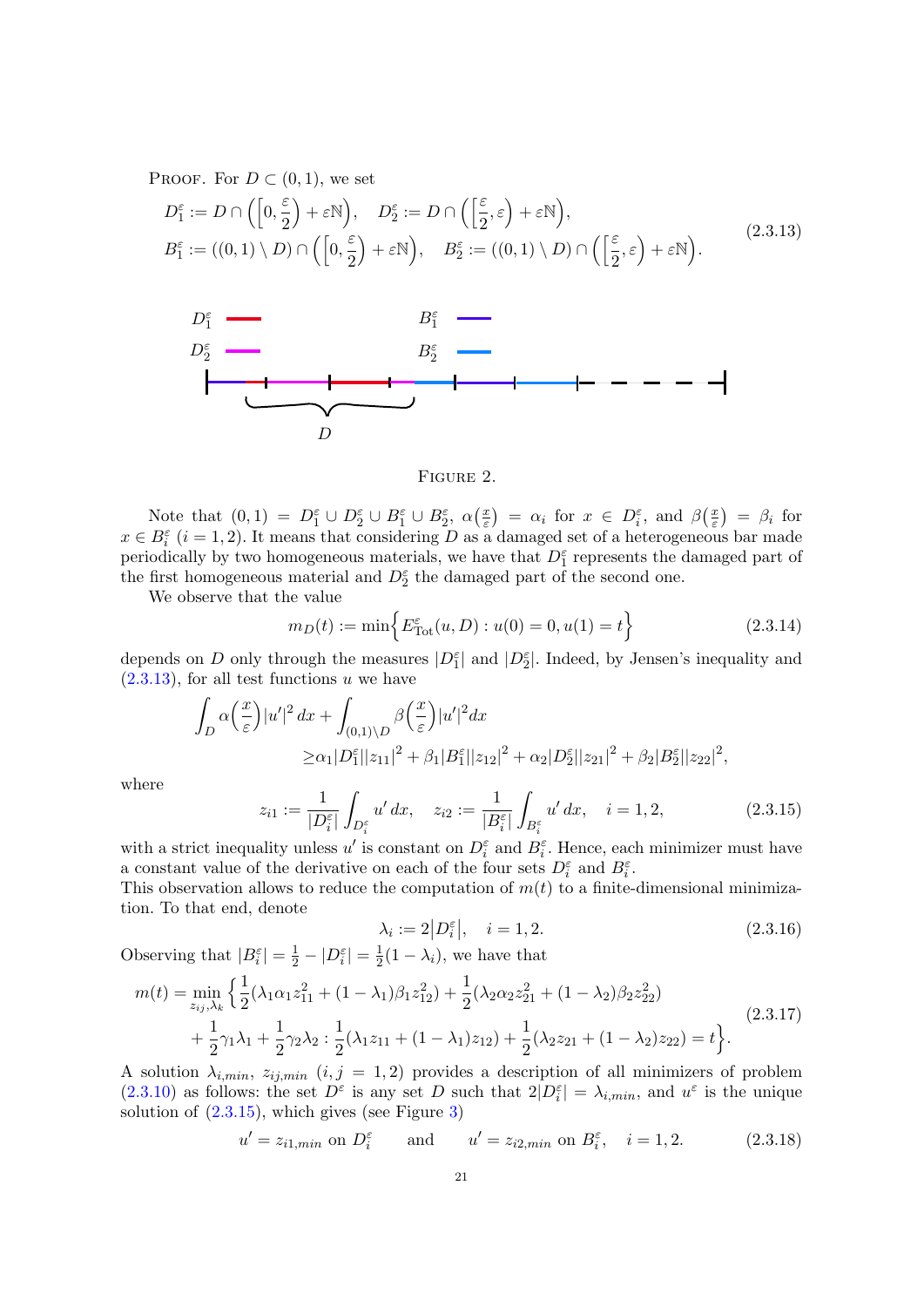

<span id="page-23-1"></span>FIGURE 3. Example of minimizer  $u^{\varepsilon}$ 

We can explicitly compute the minimum in  $(2.3.17)$ . We conclude that  $m(t)$  is independent on  $\varepsilon$  and satisfies

<span id="page-23-3"></span>
$$
m(t) = \frac{1}{2} \min \left\{ m_1(t_1) + m_2(t_2) : \frac{t_1 + t_2}{2} = t \right\},\tag{2.3.19}
$$

where

$$
m_i(t) := \min_{z_{i1}, z_{i2}, \lambda_i} \left\{ \lambda_i \alpha_i z_{i1}^2 + (1 - \lambda_i) \beta_i z_{i2}^2 + \gamma_i \lambda_i : \lambda_i z_{i1} + (1 - \lambda_i) z_{i2} = t \right\},\,
$$

whose explicit form is given by

<span id="page-23-2"></span>
$$
m_i(t) = \begin{cases} \beta_i t^2 & \text{if } |t| \le \sqrt{\frac{\alpha_i \gamma_i}{\beta_i(\beta_i - \alpha_i)}} = \frac{p_i}{\beta_i} \\ \alpha_i t^2 + \gamma_i & \text{if } |t| \ge \sqrt{\frac{\beta_i \gamma_i}{\alpha_i(\beta_i - \alpha_i)}} = \frac{p_i}{\alpha_i} \\ 2t \sqrt{\frac{\alpha_i \beta_i \gamma_i}{\beta_i - \alpha_i}} - \frac{\gamma_i \alpha_i}{\beta_i - \alpha_i} = 2tp_i - \frac{p_i^2}{\beta_i} & \text{otherwise.} \end{cases}
$$
(2.3.20)

Using  $(2.3.20)$  and solving  $(2.3.19)$  we obtain the expression of  $m(t)$  as in  $(2.3.12)$ .

We can also explicitly compute the minimum values  $\lambda_{i,\text{min}}$  in [\(2.3.17\)](#page-22-2) and by the characterization of the minimizers  $(u^{\varepsilon}, D^{\varepsilon})$  given by  $(2.3.16)$  and  $(2.3.18)$  we obtain immediately the following corollary.

<span id="page-23-0"></span>COROLLARY 2.3. Each minimizer  $(u^{\varepsilon}, D^{\varepsilon})$  for the problem [\(2.3.10\)](#page-20-4) is characterized as follows (assuming  $(2.3.11)$ , *i.e.*,  $p_1 < p_2$ ): consider

$$
D_1^{\varepsilon} := D^{\varepsilon} \cap \left( \left[ 0, \frac{\varepsilon}{2} \right) + \varepsilon \mathbb{N} \right), \quad D_2^{\varepsilon} := D^{\varepsilon} \cap \left( \left[ \frac{\varepsilon}{2}, \varepsilon \right) + \varepsilon \mathbb{N} \right)
$$

then

<span id="page-23-4"></span>
$$
\lambda_{\min}(t) := |D^{\varepsilon}| = \begin{cases} \frac{\lambda_{1,\min}(t)}{2} & \text{if } |t| < \frac{p_2(\beta_2 + \alpha_1)}{2\beta_2 \alpha_1} \\ \frac{1}{2} + \frac{\lambda_{2,\min}(t)}{222} & \text{if } |t| \ge \frac{p_2(\beta_2 + \alpha_1)}{2\beta_2 \alpha_1} \end{cases} \tag{2.3.21}
$$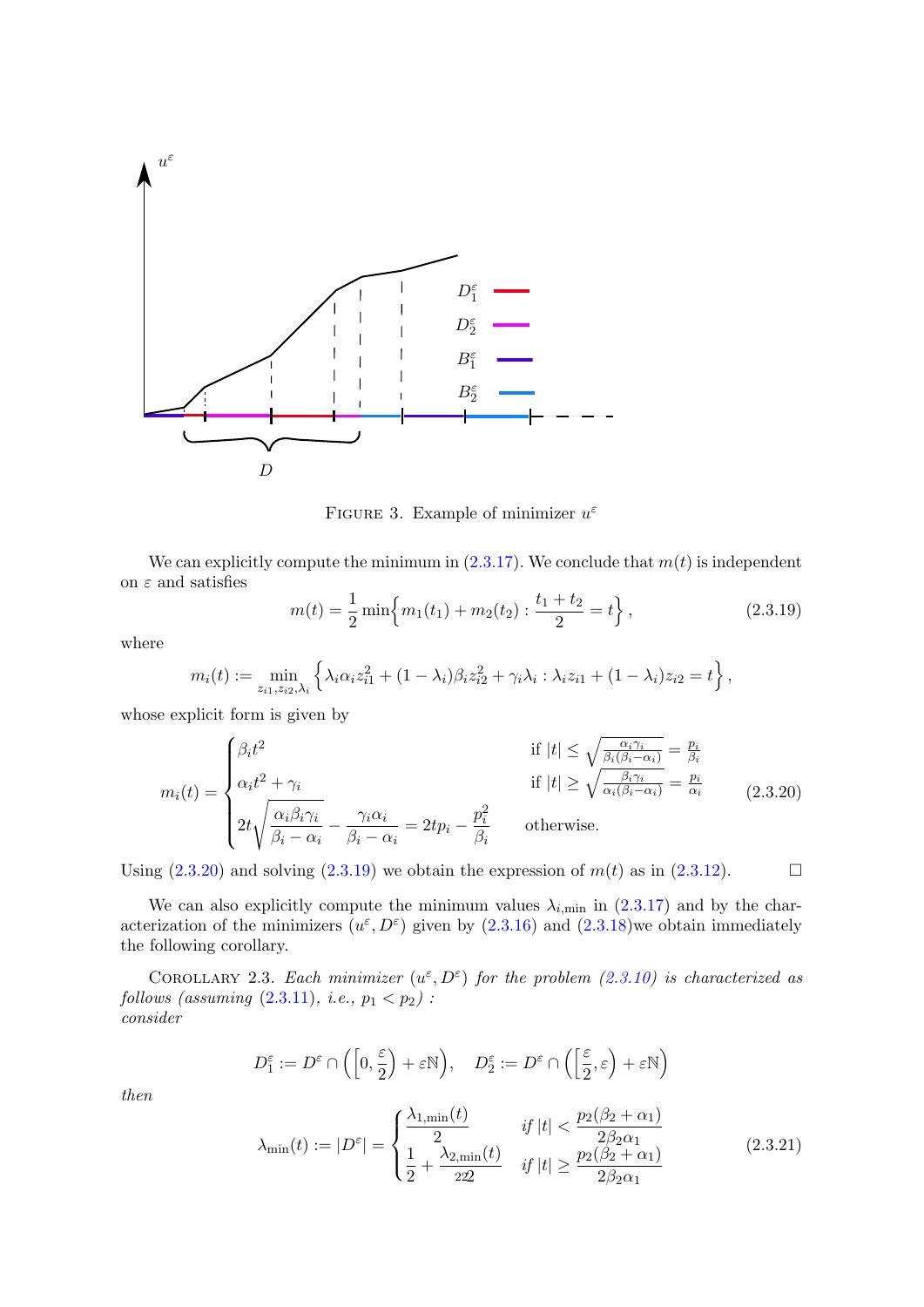where

<span id="page-24-3"></span>
$$
\lambda_{1,\min}(t) := 2|D_1^c| = \begin{cases} 0 & \text{if } 0 \le |t| \le \frac{p_1}{\beta} \\ \frac{2p_1}{\gamma_1} \left( |t| - \frac{p_1}{\beta} \right) & \text{if } \frac{p_1}{\beta} \le |t| \le \frac{p_1(\beta_2 + \alpha_1)}{2\beta_2 \alpha_1} \\ 1 & \text{if } |t| \ge \frac{p_1(\beta_2 + \alpha_1)}{2\beta_2 \alpha_1}, \end{cases}
$$
(2.3.22)

and

<span id="page-24-4"></span>
$$
\lambda_{2,\min}(t) := 2|D_2^{\varepsilon}| = \begin{cases} 0 & \text{if } 0 \le |t| \le \frac{p_2(\beta_2 + \alpha_1)}{2\beta_2 \alpha_1} \\ \frac{2p_2}{\gamma_2} \left( |t| - \frac{p_2(\beta_2 + \alpha_1)}{2\beta_2 \alpha_1} \right) & \text{if } \frac{p_2(\beta_2 + \alpha_1)}{2\beta_2 \alpha_1} \le |t| \le \frac{p_2}{\underline{\alpha}} \\ 1 & \text{if } |t| \ge \frac{p_2}{\underline{\alpha}}. \end{cases} \tag{2.3.23}
$$

For such  $D^{\varepsilon}$ ,  $u^{\varepsilon}$  is the unique minimizer of

$$
\min_{u} \Big\{ E_{\text{Tot}}^{\varepsilon}(u, D^{\varepsilon}) : u(0) = 0, u(1) = t \Big\}
$$

The value of  $\lambda_{\min}$  is plotted in Fig. [4.](#page-24-0)



<span id="page-24-0"></span>FIGURE 4. The value of  $\lambda_{\min}$ .

REMARK 2.4.

<span id="page-24-1"></span>1)Let note that by Corollary [2.3](#page-23-0) we don't have a characterization of the *shape* of  $D^{\varepsilon}$  but only about the measure and by this we have the existence of infinitely-many minimizers, except in the cases when both  $\lambda_{i,\min} \in \{0,1\}$ , for which the minimizing pair is unique. Under condition  $(2.3.11)$ , i.e.,  $p_1 < p_2$ , this corresponds to  $D^{\varepsilon} = \emptyset$ ,  $D^{\varepsilon} = (0,1) \cap ([0, \frac{\varepsilon}{2})]$  $(\frac{\varepsilon}{2}) + \varepsilon \mathbb{N}$  or  $D^{\varepsilon} = (0, 1)$ . Note that the minimality conditions for  $(2.3.17)$  give the relations

<span id="page-24-2"></span>
$$
\alpha_1 z_{11} = \beta_1 z_{21} = \alpha_2 z_{12} = \beta_2 z_{22}.
$$
\n(2.3.24)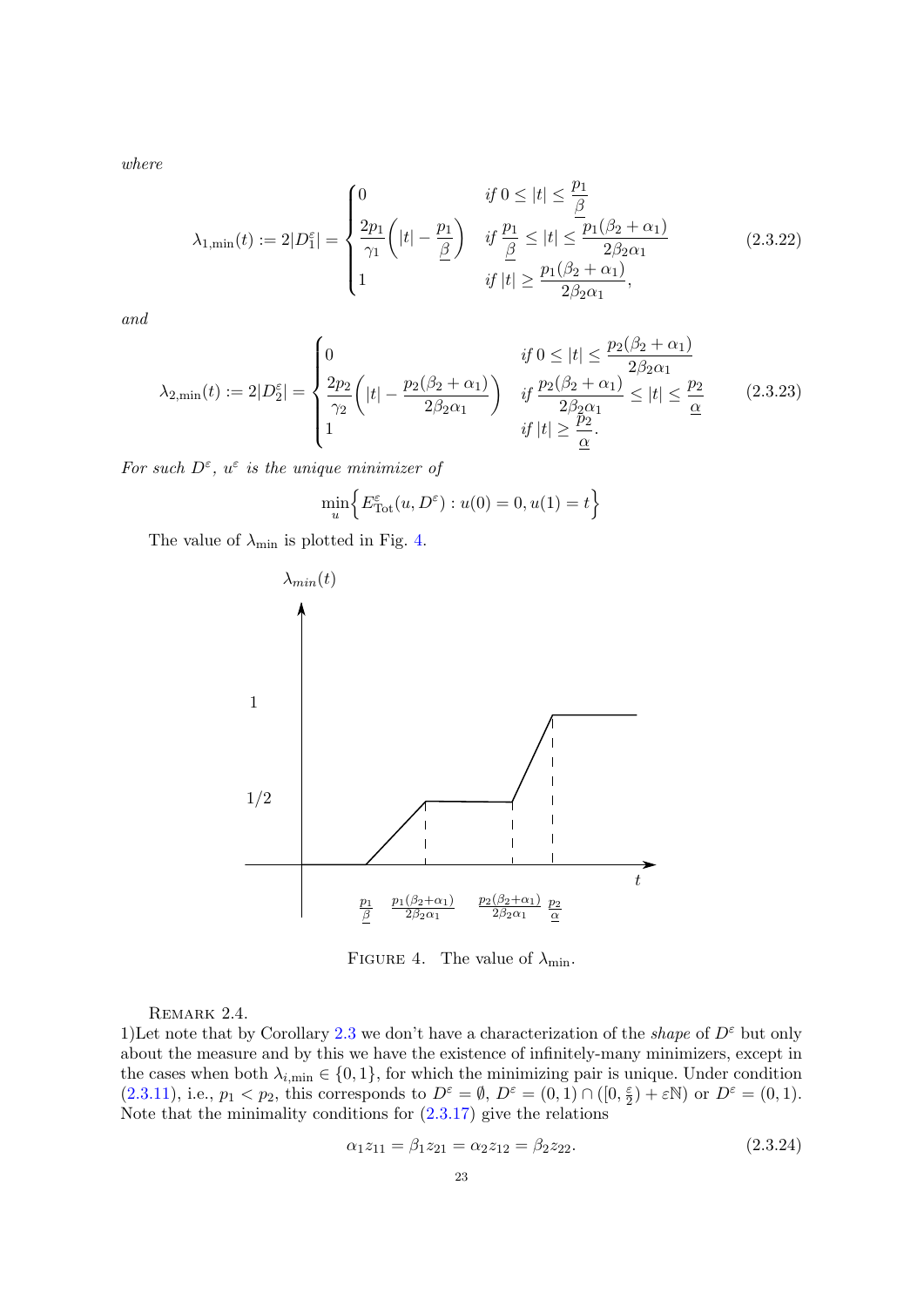2) Among all the minimizers  $(u^{\varepsilon}, D^{\varepsilon})$  we have those with

$$
D_1^\varepsilon:=(0,1)\cap\Big(\Big[0,\lambda_{1,\min}\frac{\varepsilon}{2}\Big)+\varepsilon\mathbb{N}\Big),\quad D_2^\varepsilon=(0,1)\cap\Big(\Big[\frac{\varepsilon}{2},(1+\lambda_{2,\min})\frac{\varepsilon}{2}\Big)+\varepsilon\mathbb{N}\Big),
$$

for which the damage is "uniformly distributed" in  $(0, 1)$  (see Figure [5\)](#page-25-0). In this case the weak



<span id="page-25-0"></span>FIGURE 5. Example of minimizer  $D^{\varepsilon}$  with  $\lambda_{1,min} = 1$  and  $\lambda_{2,min} = 1/2$ .

limit of the characteristic functions of the sets  $D_i^{\varepsilon}$  is the constant  $\frac{1}{2}\lambda_{i,\min}$ . So from a damaging point of view, this possible microscopical structure represents on a macroscopical framework a uniform damage along the bar with constant density (at fixed t) equal to  $\frac{1}{2}(\lambda_{1,min} + \lambda_{2,min})$ .

Another family of minimizers are those with

$$
D_1^\varepsilon:=(0,\lambda^\varepsilon_{1,\min})\cap\Big(\Big[0,\frac{\varepsilon}{2}\Big)+\varepsilon\mathbb{N}\Big),\quad D_2^\varepsilon=(0,\lambda^\varepsilon_{2,\min})\cap\Big(\Big[\frac{\varepsilon}{2},\varepsilon\Big)+\varepsilon\mathbb{N}\Big),
$$

where  $\lambda_{i,\text{min}}^{\varepsilon}$  is such that  $2|D_i^{\varepsilon}| = \lambda_{i,\text{min}}$ , for which the damage is "concentrated towards"  $0"$  (see Figure  $6$ ).



<span id="page-25-1"></span>FIGURE 6. Example of minimizer  $D^{\varepsilon}$  with  $\lambda_{1,min} = 1$  and  $\lambda_{2,min} > 0$ .

Note that in this case we have  $|\lambda_{i,\min}^{\varepsilon} - \lambda_{i,\min}| \leq \varepsilon$  and hence the weak limit of the characteristic functions of the sets  $D_i^{\varepsilon}$  is the function  $\frac{1}{2}\chi_{[0,\lambda_{i,\text{min}}]}$ , which from a macroscopical point of view means that the damage is localized in  $[0, \lambda_{min}]$ .

<span id="page-25-2"></span>REMARK 2.5. Let note that we can rewrite the minimization problem  $(2.3.17)$  in a more compact way that will be useful for what follows, i.e.

$$
m(t) = \min_{\lambda_1, \lambda_2} \left\{ f^{\text{hom}}\left(\frac{\lambda_1}{2}, \frac{\lambda_2}{2}\right) t^2 + \frac{1}{2} \gamma_1 \lambda_1 + \frac{1}{2} \gamma_2 \lambda_2 \right\},\tag{2.3.25}
$$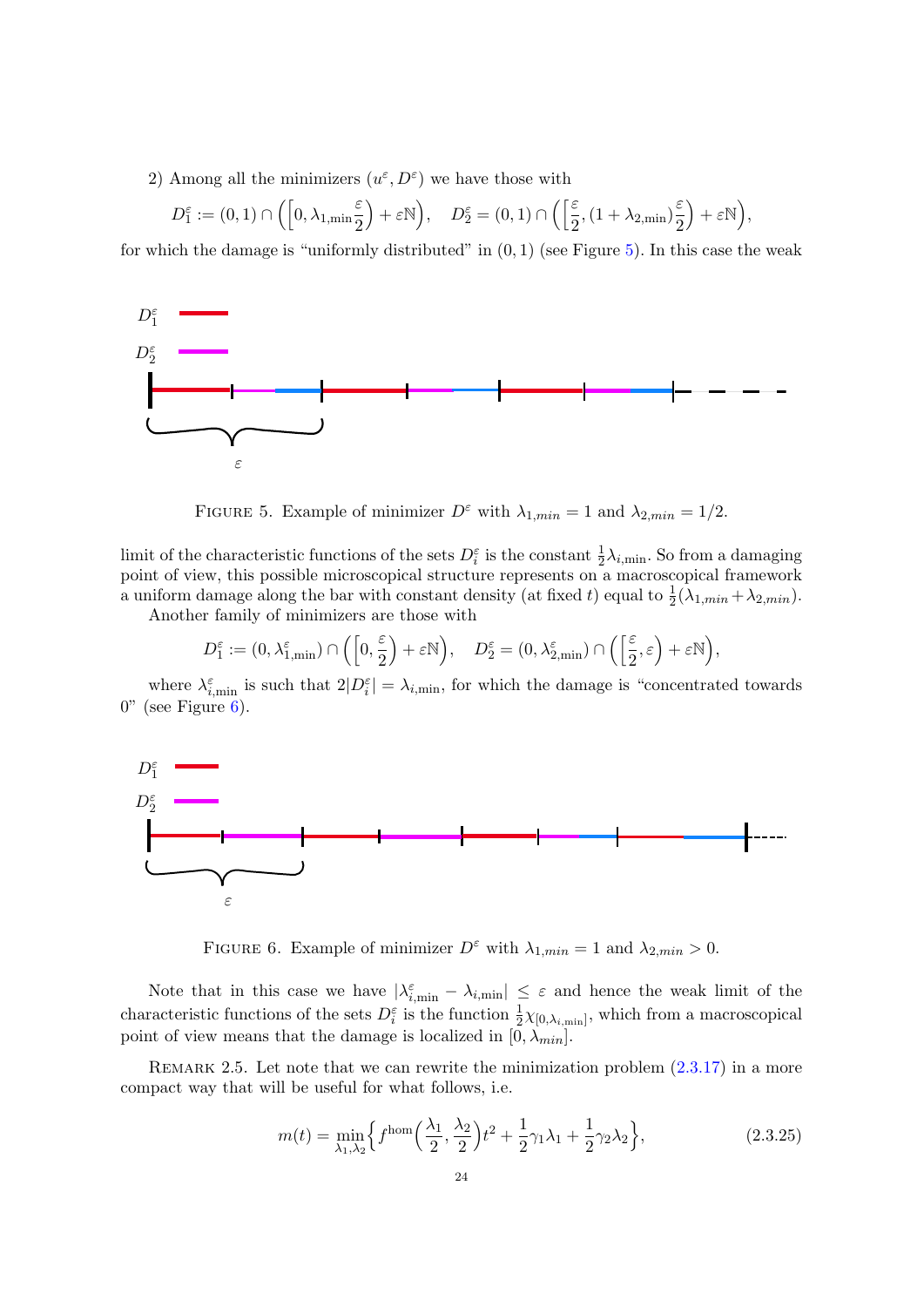where

<span id="page-26-1"></span>
$$
f^{\text{hom}}\left(\frac{\lambda_1}{2}, \frac{\lambda_2}{2}\right) := \min_{z_{ij}} \left\{ \frac{1}{2} (\lambda_1 \alpha_1 z_{11}^2 + (1 - \lambda_1)\beta_1 z_{12}^2) + \frac{1}{2} (\lambda_2 \alpha_2 z_{21}^2 + (1 - \lambda_2)\beta_2 z_{22}^2) : \frac{1}{2} (\lambda_1 z_{11} + (1 - \lambda_1) z_{12}) + \frac{1}{2} (\lambda_2 z_{21} + (1 - \lambda_2) z_{22}) = 1 \right\},
$$
\n(2.3.26)

which is, solving the minimum problem  $(2.3.26)$ , defined by

<span id="page-26-2"></span>
$$
f^{\text{hom}}(\eta_1, \eta_2) := \left[\frac{1}{\alpha_1}\eta_1 + \frac{1}{\beta_1}\left(\frac{1}{2} - \eta_1\right) + \frac{1}{\alpha_2}\eta_2 + \frac{1}{\beta_2}\left(\frac{1}{2} - \eta_2\right)\right]^{-1},\tag{2.3.27}
$$

<span id="page-26-3"></span>that we call *homogenized coefficient* related to  $\eta_1$  and  $\eta_2$ .

Remark 2.6. Let

$$
G(\lambda_1, \lambda_2, t) = f^{\text{hom}}\left(\frac{\lambda_1}{2}, \frac{\lambda_2}{2}\right)t^2 + \frac{\gamma_1}{2}\lambda_1 + \frac{\gamma_2}{2}\lambda_2, \qquad (2.3.28)
$$

where  $f^{\text{hom}}$  is defined by [\(2.3.27\)](#page-26-2). Then for fixed s and t with  $0 \leq s \leq t$ , the unique minimizer of the function  $G(\cdot,\cdot,s)$  on  $[\lambda_{1,\min}(t),1] \times [\lambda_{2,\min}(t),1]$  is  $(\lambda_{1,\min}(t),\lambda_{2,\min}(t))$ . This follows from a straightforward calculation.

As will be clear in the proof of Theorem [2.9](#page-27-0) the importance of Remark [2.6](#page-26-3) is the following. Let consider the minimum problem in  $(2.3.10)$  in which instead of the increasing boundary condition t we have a non-increasing function  $q(t)$ . Since t has the role of a parameter all the computations done change only in the substitution of t with  $q(t)$ . The evolution that we are interested in must satisfy the property of increasing of damage in the case that the external force  $g(t)$  increases. This remark, on the other hand, assure that in the case that  $g(t)$ decreases in time, then the measure of the damage remains unchanged during the decreasing of the body force.

This observation will be fundamental in Theorem [2.9](#page-27-0) to prove the characterization result for quasi-static evolution related to the energy in [\(2.3.2\)](#page-20-2), and in particular to show the approximability of such quasi-static evolution in case of a non-increasing body force  $q(t)$ .

<span id="page-26-0"></span>**2.3.2.** Quasi-static evolution for the  $\varepsilon$ -energy. We state now the definition of quasistatic evolution for the energy functional [\(2.3.2\)](#page-20-2) and we describe explicitly the behaviour of such motions in Theorem [2.9](#page-27-0) through a characterization result.

From now on we will consider  $u = u(t, x)$ , with  $u(t, \cdot) \in H^1(0, 1)$  parametrized by  $t \in$ [0, T]. As a shorthand we will write  $u(t) = u(t, \cdot)$ .

<span id="page-26-5"></span>DEFINITION 2.3.1. Given  $q \in AC([0,T])$ , with  $q(0) = 0$ , and  $\varepsilon > 0$ , we say that  $(u(t), D(t))$  is a *(strong)* quasi-static evolution (for the energy  $(2.3.2)$ ) subjected to the boundary condition g) if for all  $t \in [0,T]$  we have  $u(t) \in H^1(0,1)$ ,  $u(t,0) = 0$ ,  $u(t,1) = g(t)$ ,  $D(t) \subset (0, 1)$ , and the following properties hold:

- Damage Irreversibility:  $D(t_1) \subset D(t_2)$  if  $t_1 < t_2$ ;
- Energy Balance: for all  $t \in [0, T]$  we have

<span id="page-26-6"></span>
$$
E_{\text{Tot}}^{\varepsilon}(u(t), D(t)) = E_{\text{Tot}}^{\varepsilon}(u(0), D(0)) + 2 \int_{0}^{t} \dot{g}(s) \int_{(0,1)} \sigma_{D(s)}^{\varepsilon}(x) u'(s, x) \, dx ds; \tag{2.3.29}
$$

• Minimality Condition: for all  $t \in [0, T]$ 

<span id="page-26-4"></span>
$$
E_{\text{Tot}}^{\varepsilon}(u(t), D(t)) \le E_{\text{Tot}}^{\varepsilon}(v, B)
$$
\n(2.3.30)

for all  $v \in H^1(0,1)$  with  $v(0) = 0$ ,  $v(1) = g(t)$ , and  $D(t) \subset B \subset (0,1)$ .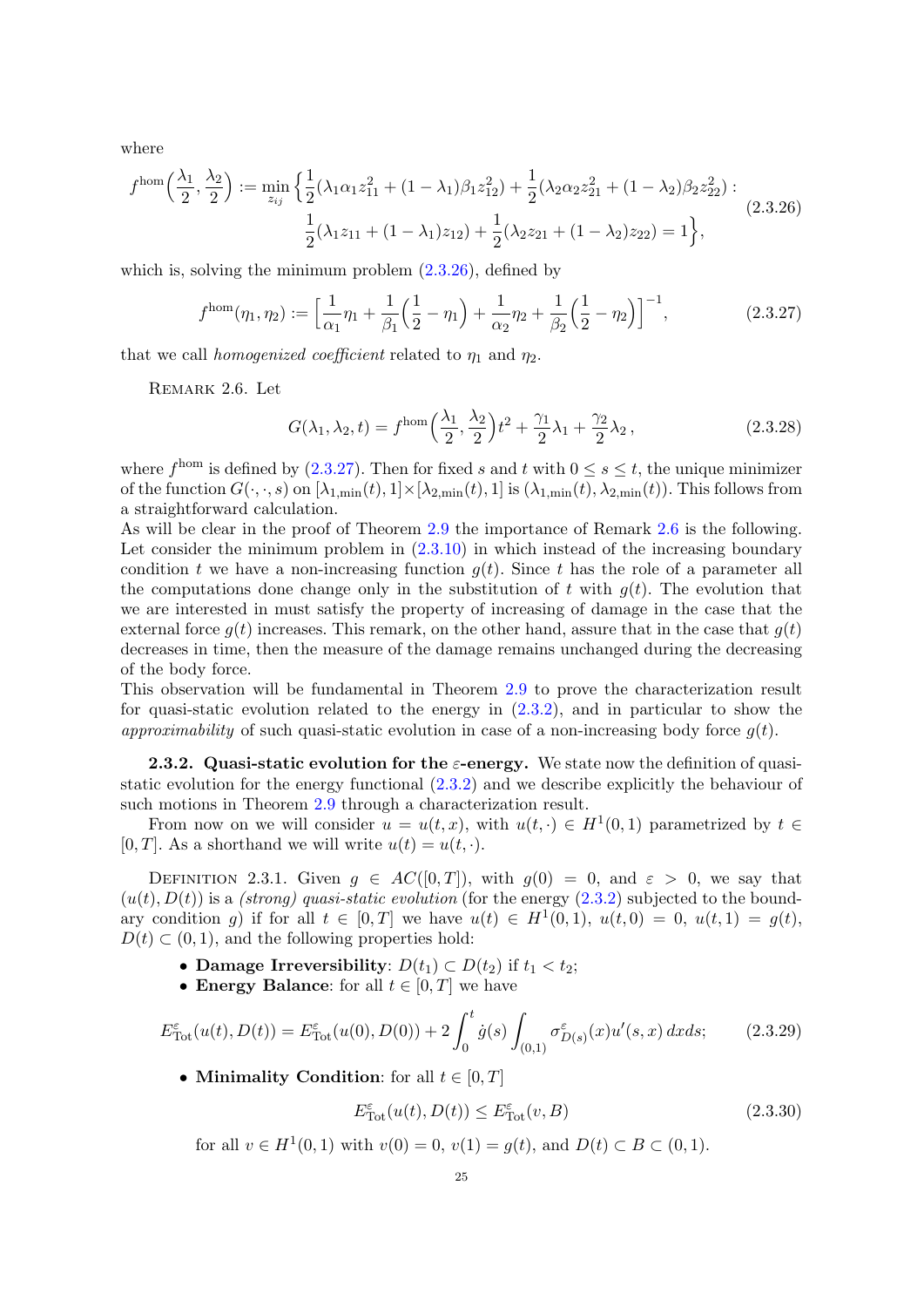Moreover, we say that  $(u(t), D(t))$  is an approximable (strong) quasi-static evolution (for the energy  $(2.3.2)$  subjected to the boundary condition  $g(t)$  if it satisfies the conditions above and if considering the solution  $(u_k^\tau, D_k^\tau)$  of the discrete problem (for  $k\geq 1)$ 

<span id="page-27-1"></span>
$$
\min\left\{E_{\text{Tot}}^{\varepsilon}(v, D) : v(0) = 0, \ v(1) = g(k\tau), \ D_{k-1}^{\tau} \subset D\right\}
$$
\n(2.3.31)

and defined

$$
u_{\tau}(t):=u_k^{\tau} \text{ if } t\in[k\tau,(k+1)\tau)
$$

and

$$
D_{\tau}(t) := D_k^{\tau} \text{ if } t \in [k\tau, (k+1)\tau)
$$

with  $u_0^{\tau} = 0$  and  $D_0^{\tau} = \emptyset$ , it holds (up to subsequences)

$$
u_{\tau}(t) \stackrel{H^1}{\rightharpoonup} u(t)
$$

and

$$
\chi_{D_{\tau}(t)} \stackrel{*}{\rightharpoonup} \chi_{D(t)}
$$

when  $\tau \longrightarrow 0$ .

REMARK 2.7. Let note that in general, given an energy  $E$  and a dissipation  $D$ , is not true that a quasi-static evolution related to  $E + D$  is approximable. In [[62](#page-83-11)] is given a coun-terexample. In Theorem [2.9](#page-27-0) we will prove that if  $(u^{\varepsilon}(t), D^{\varepsilon}(t))$  satisfies some properties (i.e. (i)-(ii)-(iii) in the Theorem ) then  $(u^{\varepsilon}(t), D^{\varepsilon}(t))$  is a quasi-static evolution, and moreover that is approximable. To prove the converse, and in particular the property (ii), we will use the approximability condition. Considering our particular 1-dimensional case one could wonder if in this case every quasi-static evolution for the energy in  $(0.0.13)$  and dissipation in  $(0.0.14)$ is approximable. Actually this is not completely clear, and we will not address this issue in the following.

<span id="page-27-4"></span>REMARK 2.8. By the minimality condition [\(2.3.30\)](#page-26-4), with  $B = D(t)$ , we deduce that  $u(t)$ is the unique minimizer of the quadratic energy  $E^{\varepsilon}(v, D(t))$  satisfying the boundary condition  $u(t, 0) = 0$  and  $u(t, 1) = q(t)$ . Testing the Euler-Lagrange equation with  $u(t, x) - q(t)x$  we deduce the identity

$$
\int_{(0,1)} \sigma_{D(t)}^{\varepsilon}(x) u'(t,x) dx = f^{\varepsilon}(D(t))g(t), \qquad (2.3.32)
$$

where

<span id="page-27-3"></span>
$$
f^{\varepsilon}(D) := \min\left\{ E^{\varepsilon}(v, D) : v \in H^1(0, 1), v(0) = 0, v(1) = 1 \right\}.
$$
 (2.3.33)

This remark will be useful in the following Theorem.

<span id="page-27-0"></span>THEOREM 2.9. Let  $g \in AC([0,T])$ , with  $g(0) = 0$ . Assume (without loss of generality) that [\(2.3.11\)](#page-20-3) holds. Then each approximable strong quasi-static evolution  $(u^{\varepsilon}(t), D^{\varepsilon}(t))$  (in the sense of Definition [2.3.1](#page-26-5)) for the energy in  $(2.3.2)$ , subjected to the boundary condition g, is characterized by

(i) 
$$
D^{\varepsilon}(t)
$$
 is increasing in t;

(ii) if 
$$
D_1^{\varepsilon}(t) := D^{\varepsilon}(t) \cap ([0, \frac{\varepsilon}{2}) + \varepsilon \mathbb{N})
$$
 and  $D_2^{\varepsilon}(t) := D^{\varepsilon}(t) \setminus D_1^{\varepsilon}(t)$ , then  
\n
$$
2|D_1^{\varepsilon}(t)| = \lambda_{1, \min}(\overline{g}(t)) \qquad and \qquad 2|D_2^{\varepsilon}(t)| = \lambda_{2, \min}(\overline{g}(t)),
$$

where  $\bar{g}$  is the non-decreasing envelope of the function g (see Figure [7\)](#page-28-0), defined by

<span id="page-27-2"></span>
$$
\overline{g}(t) := \inf_{h} \{ h(t) : h \ge g \text{ on } [0, T], h \text{ non decreasing} \};
$$
\n(2.3.34)

(iii) the function  $u^{\varepsilon}(t)$  is the unique minimizer of  $E^{\varepsilon}(\cdot, D^{\varepsilon}(t))$  under the boundary condition  $u^{\varepsilon}(t,0) = 0$  and  $u^{\varepsilon}(t,1) = g(t)$ .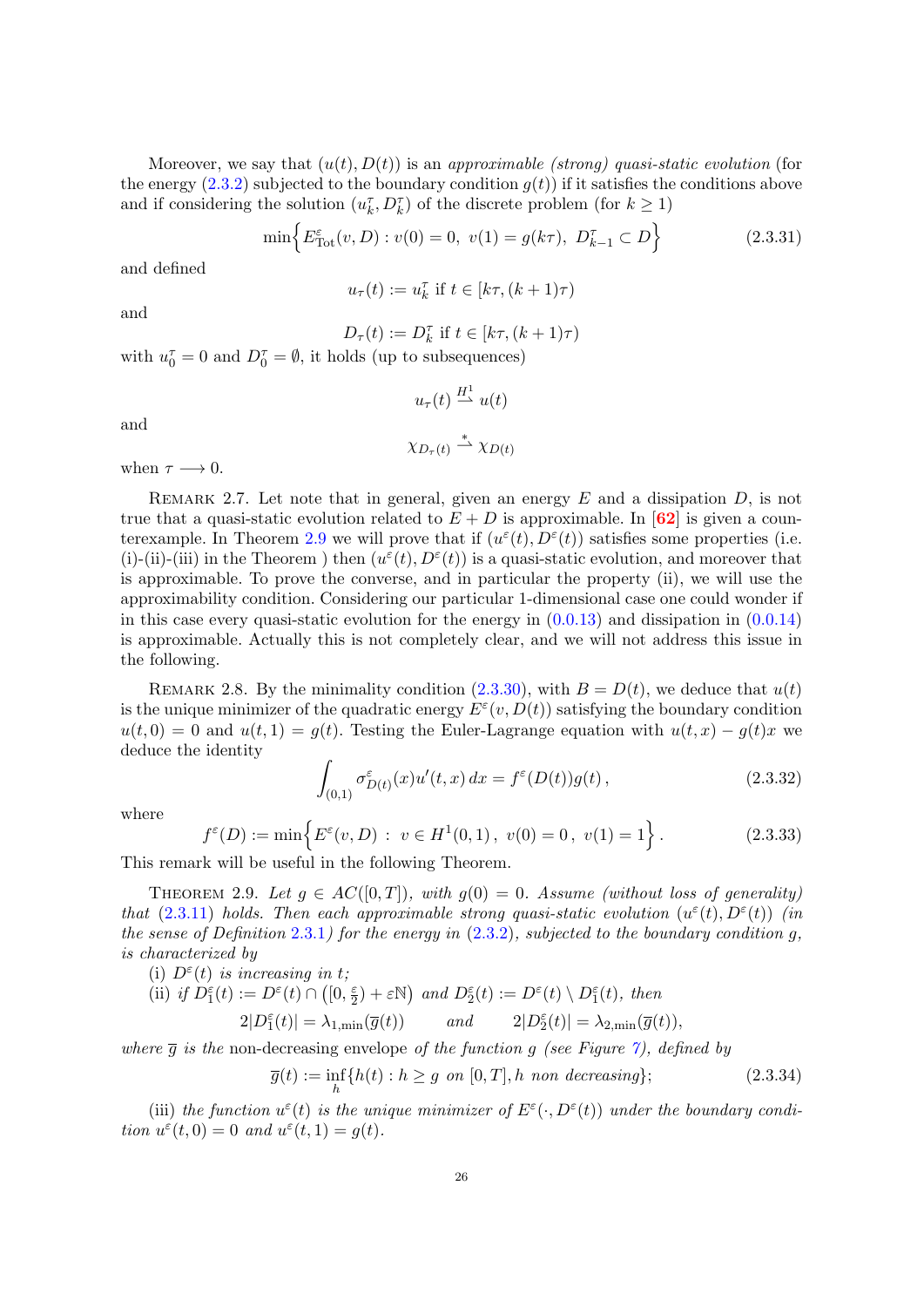

<span id="page-28-0"></span>FIGURE 7. Non-decreasing envelop of  $g(t)$ .

PROOF. Note that the approximability condition in general implies the minimality and the energy balance. This can be derived from [[57](#page-83-4)], upon a relaxation argument in order to fulfil the abstract framework therein. Here we give a direct proof that highlights the homogenization process through the explicit description of the solutions, using  $\lambda_{1,\text{min}}$  and  $\lambda_{2,\text{min}}$ . We consider the case of g non-decreasing first, and then the general case. If g is non-decreasing, we can assume without loss of generality that  $g(t) = t$  for all  $t \in \mathbb{R}$ , since t has just the role of a parameter. Let  $(u^{\varepsilon}(t), D^{\varepsilon}(t))$  satisfy (i)–(iii). By the characterization of minimizers in Proposition [2.1](#page-20-5) and Corollary [2.3](#page-23-0) such a pair is a solution to

$$
\min\{E_{\text{Tot}}^{\varepsilon}(v,B) : v(0) = 0, v(1) = t, B \subset (0,1)\}.
$$
\n(2.3.35)

and hence satisfies the minimality condition in Definition [2.3.1.](#page-26-5) Damage irreversibility is property (i). It remains to prove the energy balance. To that end, we first note that by  $(2.3.12)$  the function  $s \mapsto E_{\text{Tot}}^{\varepsilon}(u^{\varepsilon}(s), D^{\varepsilon}(s))$  is absolutely continuous and its a.e. derivative is given by

<span id="page-28-2"></span>
$$
\partial_s E_{\text{Tot}}^{\varepsilon}(u^{\varepsilon}(s), D^{\varepsilon}(s)) = m'(s) = \begin{cases} 2\underline{\beta}t & \text{if } 0 < t < \frac{p_1}{\underline{\beta}} \\ 2p_1 & \text{if } \frac{p_1}{\underline{\beta}} < t < \frac{p_1(\beta_2 + \alpha_1)}{2\beta_2 \alpha_1} \\ \frac{4\beta_2 \alpha_1}{\beta_2 + \alpha_1} t & \text{if } \frac{p_1(\beta_2 + \alpha_1)}{2\beta_2 \alpha_1} < t < \frac{p_2(\beta_2 + \alpha_1)}{2\beta_2 \alpha_1} \\ 2p_2 & \text{if } \frac{p_2(\beta_2 + \alpha_1)}{2\beta_2 \alpha_1} < t < \frac{p_2}{\underline{\alpha}} \\ 2\underline{\alpha}t & \text{if } t > \frac{p_2}{\underline{\alpha}}. \end{cases} \tag{2.3.36}
$$

Using this equality we now prove  $(2.3.29)$ , rewritten as

$$
\int_0^t \partial_s E_{\text{Tot}}^{\varepsilon}(u^{\varepsilon}(s), D^{\varepsilon}(s)) ds = 2 \int_0^t \int_{(0,1)} \sigma_{D^{\varepsilon}(s)}^{\varepsilon}(x) (u^{\varepsilon}(x,s))' dx ds.
$$

In order to conclude we show that for all  $s \in \mathbb{R}$ 

<span id="page-28-1"></span>
$$
m'(s) = 2 \int_{(0,1)} \sigma_{D^{\varepsilon}(s)}^{\varepsilon}(x) (u^{\varepsilon}(x,s))' dx.
$$
 (2.3.37)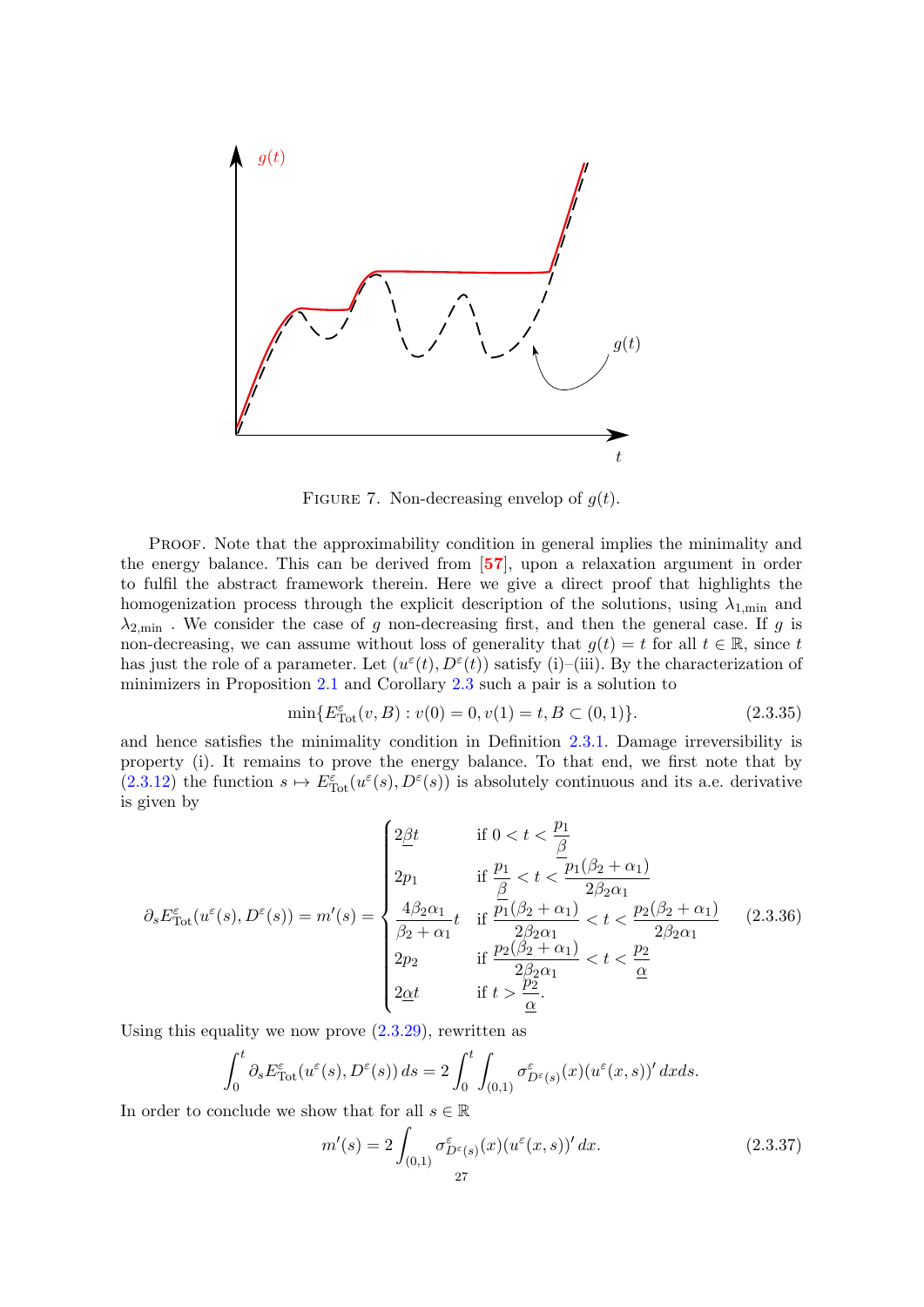Note that, by Remark [2.4\(](#page-24-1)1) we have (in the notation of Proposition [2.1\)](#page-20-5)

$$
(u^{\varepsilon})' = z_{i1}
$$
 on  $D_i^{\varepsilon}$ ,  $(u^{\varepsilon})' = z_{i2}$  on  $B_i^{\varepsilon}$ .

Taking into account conditions [\(2.3.24\)](#page-24-2) and the boundary condition

$$
\frac{1}{2}(\lambda_{1,\min}(s)z_{11}+(1-\lambda_{1,\min}(s))z_{12})+\frac{1}{2}(\lambda_{2,\min}(s)z_{21}+(1-\lambda_{2,\min}(s))z_{22})=s,
$$

this allows us to conclude that the right-hand side of  $(2.3.37)$  equals

$$
\frac{4\alpha_1\alpha_2\beta_1\beta_2}{\alpha_2\beta_2(\beta_1-\alpha_1)\lambda_{1,\min}(s)+\alpha_1\beta_1(\beta_2-\alpha_2)\lambda_{2,\min}(s)+\alpha_1\alpha_2(\beta_2+\beta_1)}s.
$$

Using [\(2.3.22\)](#page-24-3), [\(2.3.23\)](#page-24-4), [\(2.3.36\)](#page-28-2) it is immediate to check that this expression is equal to the one for  $m'(s)$  above which concludes the proof of the energy balance property and so the fact that  $(u^{\varepsilon}(t), D^{\varepsilon}(t))$  is a quasi-static evolution.

By (i)–(iii) and recalling the minimality properties of  $\lambda_{1,\text{min}}$  and  $\lambda_{2,\text{min}}$ , we have that, for every  $\tau$  and  $k$ ,  $(u_k^{\tau}, D_k^{\tau}) = (u^{\varepsilon}(k\tau), D^{\varepsilon}(k\tau))$  is a minimizer for [\(2.3.31\)](#page-27-1). Moreover since

$$
u_{\tau}^{\varepsilon}(t) \stackrel{H^1}{\longrightarrow} u^{\varepsilon}(t)
$$
 and  $\chi_{D_{\tau}^{\varepsilon}(t)} \stackrel{*}{\longrightarrow} \chi_{D^{\varepsilon}(t)}$ 

where

$$
u^\varepsilon_\tau(t):=u^\varepsilon(k\tau)\text{ if }t\in[k\tau,(k+1)\tau)
$$

and

$$
D_{\tau}^{\varepsilon}(t):=D^{\varepsilon}(k\tau)\text{ if }t\in[k\tau,(k+1)\tau)
$$

we conclude the approximability of  $(u^{\varepsilon}(t), D^{\varepsilon}(t))$  and the proof of the first part of theorem in the case of g increasing. In the general case, we define  $\bar{q}$  by [\(2.3.34\)](#page-27-2) (see Figure [7\)](#page-28-0) and

consider  $(u^{\varepsilon}(t), D^{\varepsilon}(t))$  satisfying (i)–(iii). If we denote by  $\overline{u}^{\varepsilon}$  the minimizer of

$$
\min\{E_{\text{Tot}}^{\varepsilon}(v, D^{\varepsilon}(t)) : v \in H^{1}(0, 1), v(0) = 0, v(1) = \overline{g}(t)\},\tag{2.3.38}
$$

then, by the previous step, the pair  $(\bar{u}^{\varepsilon}(t), D^{\varepsilon}(t))$  is an approximable quasi-static evolution for the boundary condition  $\bar{g}$ . In order to show that  $(u^{\varepsilon}(t), D^{\varepsilon}(t))$  is an approximable quasistatic evolution for the boundary condition  $q$  we first examine the minimality condition. It is enough to consider t such that  $g(t) < \overline{g}(t)$  (otherwise  $g(t)$ ) is increasing in t and so the result is true by the previous step). Suppose by contradiction that there exists  $B \supset D^{\epsilon}(t)$  such that

$$
E^{\varepsilon}_{\rm Tot}(u^{\varepsilon}(t),D^{\varepsilon}(t))>\min\left\{E^{\varepsilon}_{\rm Tot}(v,B)\,:\ v(0)=0\,,\ v(1)=g(t)\right\}.
$$

Then, noting that  $f^{\epsilon}(D)$ , as defined in  $(2.3.33)$ , is decreasing by inclusion, we have

$$
E_{\text{Tot}}^{\varepsilon}(\overline{u}^{\varepsilon}(t), D^{\varepsilon}(t)) = E_{\text{Tot}}^{\varepsilon}(u^{\varepsilon}(t), D^{\varepsilon}(t)) + f^{\varepsilon}(D^{\varepsilon}(t))(\overline{g}^{2}(t) - g^{2}(t))
$$
  
> 
$$
\min \{ E_{\text{Tot}}^{\varepsilon}(v, B) : v(0) = 0, v(1) = g(t) \}
$$
  
+ 
$$
f^{\varepsilon}(B)(\overline{g}^{2}(t) - g^{2}(t))
$$
  
= 
$$
\min \{ E_{\text{Tot}}^{\varepsilon}(v, B) : v(0) = 0, v(1) = \overline{g}(t) \},
$$

contradicting the minimality condition for  $(\bar{u}^{\varepsilon}(t), D^{\varepsilon}(t))$ . As for the energy balance, it is enough to check it between two points s and t such that  $\overline{g}(\tau) = \overline{g}(s) = \overline{g}(t)$  for all  $\tau \in (s, t)$ ; i.e.,

<span id="page-29-0"></span>
$$
E_{\text{Tot}}^{\varepsilon}(u(t), D) - E_{\text{Tot}}^{\varepsilon}(u(s), D) = 2 \int_{s}^{t} \dot{g}(\tau) \int_{(0,1)} \sigma_{D}^{\varepsilon}(x) u'(\tau, x) dx d\tau, \tag{2.3.39}
$$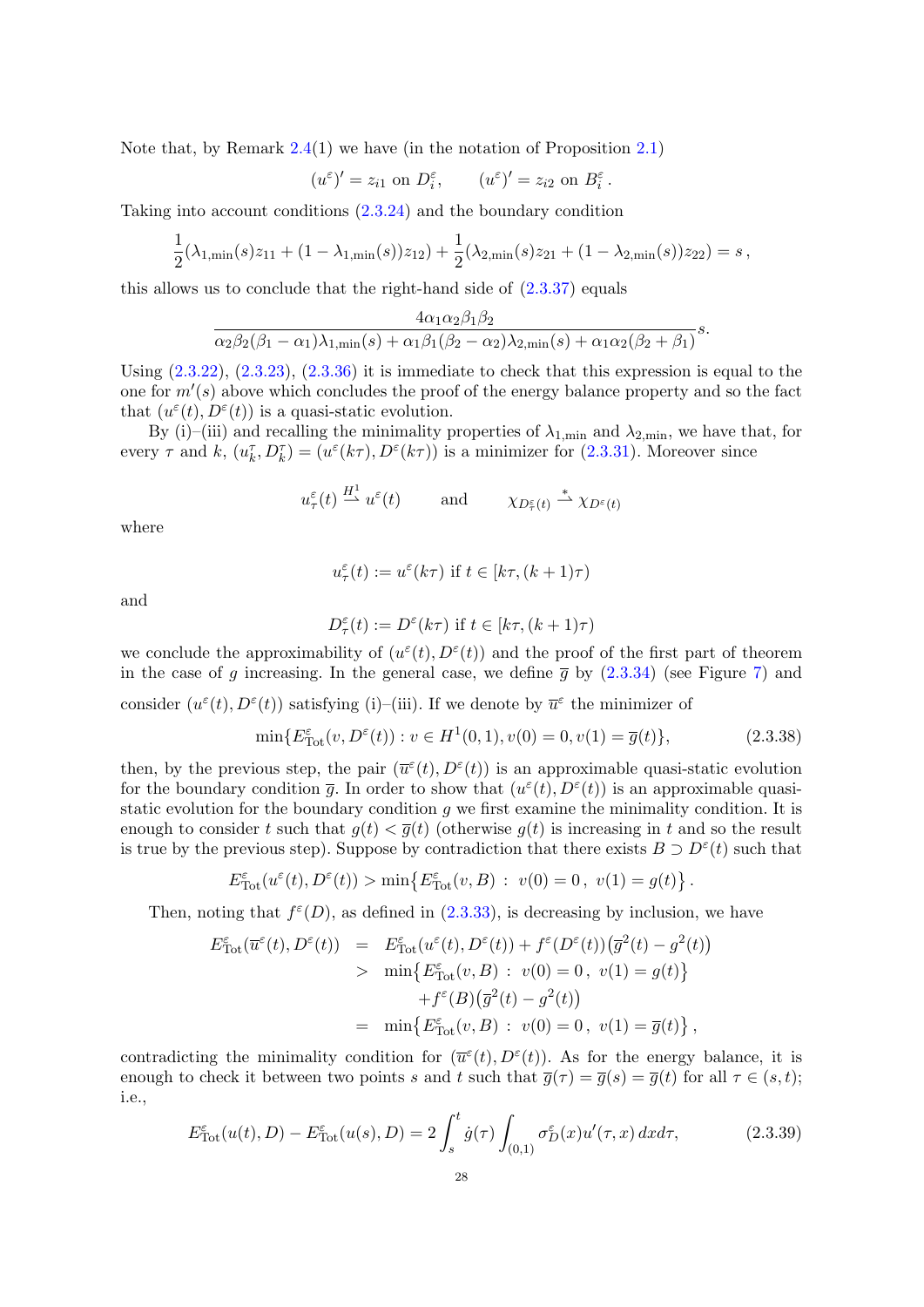where  $D = D(t) = D(s)$ . This is easily verified by noting that, in view of Remark [2.8,](#page-27-4) we can rewrite  $(2.3.39)$  as

$$
f^{\varepsilon}(D)(g^2(t) - g^2(s)) = 2 \int_s^t \dot{g}(\tau)g(\tau)f^{\varepsilon}(D) d\tau.
$$

The approximability is obtained as in the non-decreasing case above, after recalling the constrained minimality properties of  $\lambda_{i,\min}(t)$  in Remark [2.6](#page-26-3) which allow to characterize the minimum values of the energy as in Remark [2.5.](#page-25-2) This conclude the first part of Theorem in general case.

It now remains to prove that every approximable quasi-static evolution  $(u^{\varepsilon}(t), D^{\varepsilon}(t))$  satisfies properties (i)–(iii). Properties (i) and (iii) are immediately implied by the definition. Let  $(u_k^{\tau}, D_k^{\tau})$  be as in Definition [2.3.1.](#page-26-5) We define the piecewise-constant function  $g_{\tau}$  by

$$
g_{\tau}(t) = g(k\tau) \text{ if } t \in [k\tau, (k+1)\tau),
$$

<span id="page-30-3"></span>and  $\bar{g}_{\tau}$  as its non-decreasing envelope in the notation [\(2.3.34\)](#page-27-2). The sets  $D_k^{\tau}$  satisfy

$$
2\left|D_k^{\tau} \cap \left(\left[0, \frac{\varepsilon}{2}\right) + \varepsilon \mathbb{N}\right)\right| = \lambda_{1, \min}(\overline{g}_{\tau}(k\tau)) \text{ and}
$$
  
 
$$
2\left|D_k^{\tau} \setminus \left(\left[0, \frac{\varepsilon}{2}\right) + \varepsilon \mathbb{N}\right)\right| = \lambda_{2, \min}(\overline{g}_{\tau}(k\tau)).
$$
 (2.3.40)

This can be proved by induction. Indeed,  $(2.3.40)$  is satisfied for  $k = 0$ , since  $g(0) = 0$  and  $D_0^{\tau} = \emptyset$ . Assume it holds true with  $k-1$  in the place of k. We have two cases: if  $\overline{g}_{\tau}(k\tau)$  $\overline{g}_{\tau}((k-1)\tau)$  then  $\overline{g}(k\tau) = g_{\tau}(k\tau)$  and the validity of  $(2.3.40)$  follows by the minimality properties of  $\lambda_{1,\min}$  and  $\lambda_{2,\min}$ ; if otherwise  $\overline{g}_{\tau}(k\tau) = \overline{g}_{\tau}((k-1)\tau)$  then the conclusion follows by noting that  $D_k^{\tau} = D_{k-1}^{\tau}$  as a consequence of Remark [2.6.](#page-26-3) Passing to the limit as  $\tau \to 0$  we then obtain property (ii), after noting the uniform convergence of  $\overline{g}_{\tau}$  to  $\overline{g}$ .

REMARK 2.10. For any quasi-static evolution  $(u^{\varepsilon}(t), D^{\varepsilon}(t))$  in the sense of Definition [2.3.1,](#page-26-5) for fixed t the sets  $D^{\varepsilon}(t)$  do not converge to sets as  $\varepsilon \to 0$ , except for the trivial cases  $\emptyset$  and  $(0, 1)$ . Indeed, for example for  $p_1 < p_2$  and  $t \in \left[\frac{p_1(\beta_2+\alpha_1)}{2\beta_2\alpha_1}\right]$  $\frac{(\beta_2+\alpha_1)}{2\beta_2\alpha_1}, \frac{p_2(\beta_2+\alpha_1)}{2\beta_2\alpha_1}$  $2\beta_2\alpha_1$ eed, for example for  $p_1 < p_2$  and  $t \in \left[\frac{p_1(\beta_2+\alpha_1)}{2\beta_2\alpha_1}, \frac{p_2(\beta_2+\alpha_1)}{2\beta_2\alpha_1}\right]$ , we have that  $D^{\varepsilon}(t) = \varepsilon (\mathbb{N} + \left[0, \frac{1}{2}\right])$  $(\frac{1}{2})$ , whose characteristic functions weakly converge to the constant  $\frac{1}{2}$ . This suggests that to study the limit behaviour of the quasi-static evolution characterized in Theorem [2.9](#page-27-0) we must consider in the limit density function  $\theta(t)$  instead of characteristic function  $\chi_{A(t)}$  of the damage set.

#### 2.4. Quasi-static evolution for non-homogeneous materials

<span id="page-30-0"></span>In this section we compute the  $\Gamma$ -limit of the energy functionals  $E_{\text{Tot}}^{\varepsilon}$ , we give the definition of (approximable) quasi-static evolution for such limit and we show that the approximable quasi-static evolutions related to the energy functionals  $E_{\text{Tot}}^{\varepsilon}$  converge, up to subsequences, to the approximable quasi-static evolutions related to the Γ-limit of such energy functionals. Vice versa, any approximable quasi-static evolution for the Γ-limit of the functionals [\(2.3.2\)](#page-20-2) is the limit of the corresponding approximable quasi-static evolutions. From this point of view it is a commutative result about Γ-convergence a and quasi-static evolutions.

<span id="page-30-1"></span>2.4.1. Relaxed homogenization. We start computing the Γ-limit of the family of functionals  $E_{\text{Tot}}^{\varepsilon}$ . We tacitly identify sets with the characteristic functions as elements of  $L^1(0,1)$ .

<span id="page-30-2"></span>THEOREM 2.11 (relaxed homogenization). Let  $(2.3.11)$  hold. Then the family  $E_{\text{Tot}}^{\varepsilon}$  in  $(2.3.2)$  Γ-converges, in the  $L^2 \times L^1$ -weak topology, to the functional

<span id="page-30-4"></span>
$$
E_{\text{Tot}}^{\text{hom}}(u,\theta) = E^{\text{hom}}(u,\theta) + \mathcal{D}^{\text{hom}}(\theta), \qquad (2.4.41)
$$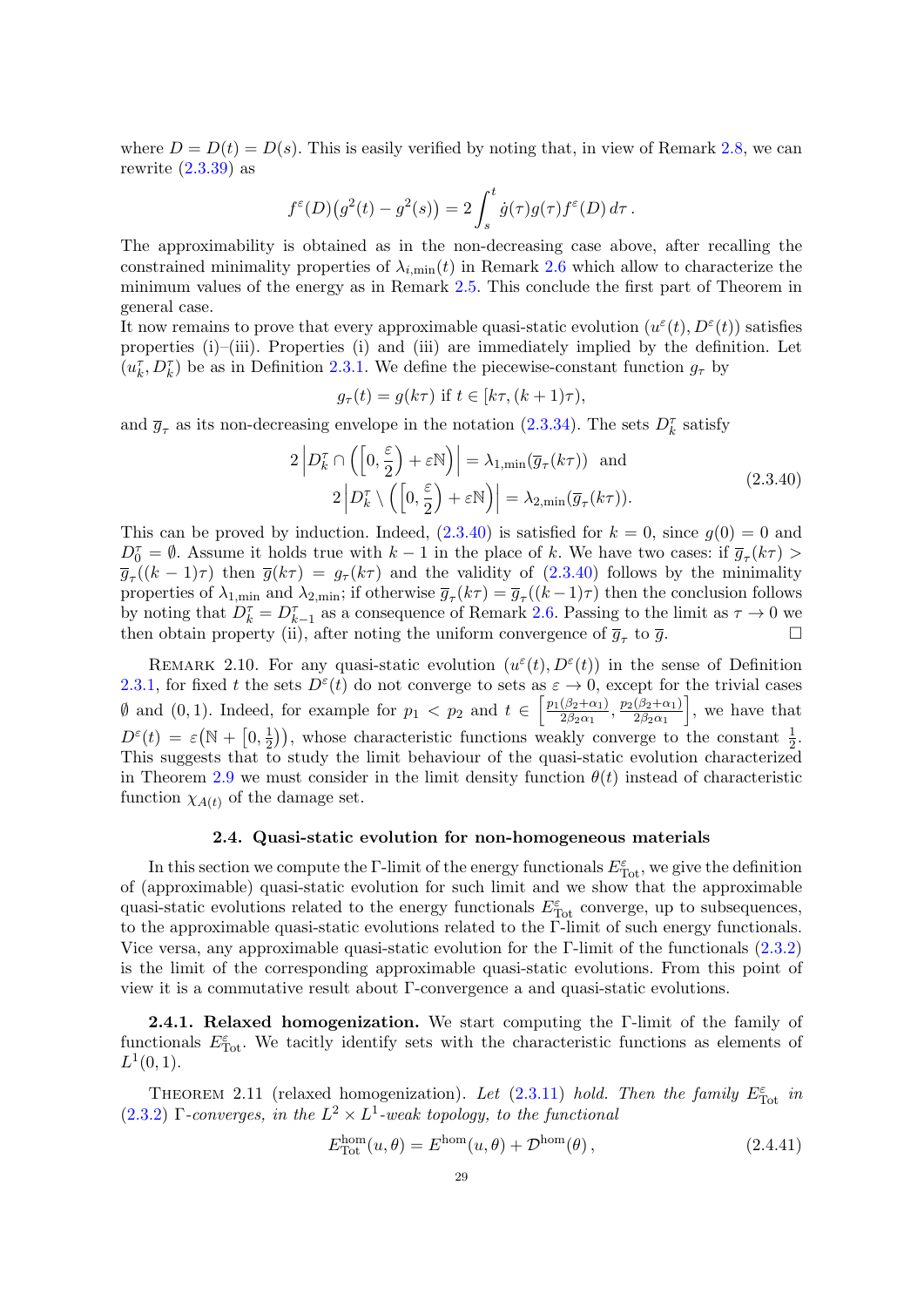where

$$
E^{\text{hom}}(u,\theta) = \int_{(0,1)} f_{\text{hom}}(\theta) |u'|^2 dx, \qquad (2.4.42)
$$

with

$$
f_{\text{hom}}(\theta) = \begin{cases} \left[ \frac{\beta_1 + \beta_2}{2\beta_1 \beta_2} + \frac{(\beta_1 - \alpha_1)}{\beta_1 \alpha_1} \theta \right]^{-1} & \text{if } \theta \in [0, \frac{1}{2})\\ \left[ \frac{\beta_2 + \alpha_1}{2\beta_2 \alpha_1} + \frac{(\beta_2 - \alpha_2)}{2\beta_2 \alpha_2} (2\theta - 1) \right]^{-1} & \text{if } \theta \in [\frac{1}{2}, 1) \end{cases}
$$
(2.4.43)

and

$$
\mathcal{D}^{\text{hom}}(\theta) = \int_{(0,1)} \gamma_{\text{hom}}(\theta) dx, \quad \gamma_{\text{hom}}(\theta) = \begin{cases} \gamma_1 \theta & \text{if } \theta \in [0, \frac{1}{2}) \\ \frac{\gamma_1}{2} + \gamma_2 (\theta - \frac{1}{2}) & \text{if } \theta \in [\frac{1}{2}, 1). \end{cases} (2.4.44)
$$

PROOF. This is a particular case of homogenization in  $L^p$  spaces, where the cell-problem formula rewrites as

$$
\phi(\theta, z) := \min \Biggl\{ \int_D \alpha(y) |v|^2 dy + \int_{(0,1) \setminus D} \beta(y) |v|^2 dy + \int_D \gamma(y) dy \Biggr\}.
$$
  

$$
D \subset (0,1), \ |D| = \theta, \int_0^1 v dx = z \Biggr\}.
$$

Note that, minimizing first in v, and denoting by  $\eta_1 = |D \cap [0, \frac{1}{2}]$  $\frac{1}{2}$ ] and  $\eta_2 = |D \setminus [0, \frac{1}{2}]$  $\frac{1}{2}$ ], we obtain

<span id="page-31-0"></span>
$$
\phi(\theta, z) = \min\left\{f^{\text{hom}}(\eta_1, \eta_2)z^2 + \gamma_1\eta_1 + \gamma_2\eta_2 : \eta_1 + \eta_2 = \theta\right\},\tag{2.4.45}
$$

with  $f^{\text{hom}}(\eta_1, \eta_2)$  defined in [\(2.3.27\)](#page-26-2). By a direct computation we get the unique minimal

<span id="page-31-1"></span>
$$
\eta_1 = \min\left\{\theta, \frac{1}{2}\right\}, \quad \eta_2 = \max\left\{\left(\theta - \frac{1}{2}\right), 0\right\}
$$
\n(2.4.46)

and

 $\phi(\theta, z) = f_{\text{hom}}(\theta)z^2 + \gamma_{\text{hom}}(\theta),$ 

and the desired characterization.

As done in Proposition [2.1](#page-20-5) and in Corollary [2.3](#page-23-0) we are interested at the minimum value and at the minimum points of such limit energy. Let remark that, by Corollary [2.3,](#page-23-0) considering  $(u^{\varepsilon}(t), \chi_{D^{\varepsilon}(t)})$  minimum point for  $E_{\rm Tot}^{\varepsilon}$  it holds the followings

1)  $D^{\varepsilon}(t)$  is such that

$$
|D^{\varepsilon}(t)| \leq \frac{1}{2} \qquad \text{if } t < \frac{p_2(\beta_2 + \alpha_1)}{2\beta_2 \alpha_1}
$$

and

$$
|D^{\varepsilon}(t)| \geq \frac{1}{2} \qquad \text{ if } t \geq \frac{p_2(\beta_2 + \alpha_1)}{2\beta_2 \alpha_1}
$$

2)  $\lambda_{min}(t)$  satisfies

$$
\int_{(0,1)} \chi_{D^{\varepsilon}} dx = \lambda_{min}(t)
$$

3)  $u^{\varepsilon}$  is the unique minimum point of

$$
\min\{E_{\text{Tot}}^{\varepsilon}(u, D^{\varepsilon}) : u(0) = 0, u(1) = t\}.
$$

In the Corollary [2.12](#page-32-0) we show that analogous properties are true for  $(u, \theta)$  minimum points for  $E_{\text{Tot}}^{\text{hom}}$ .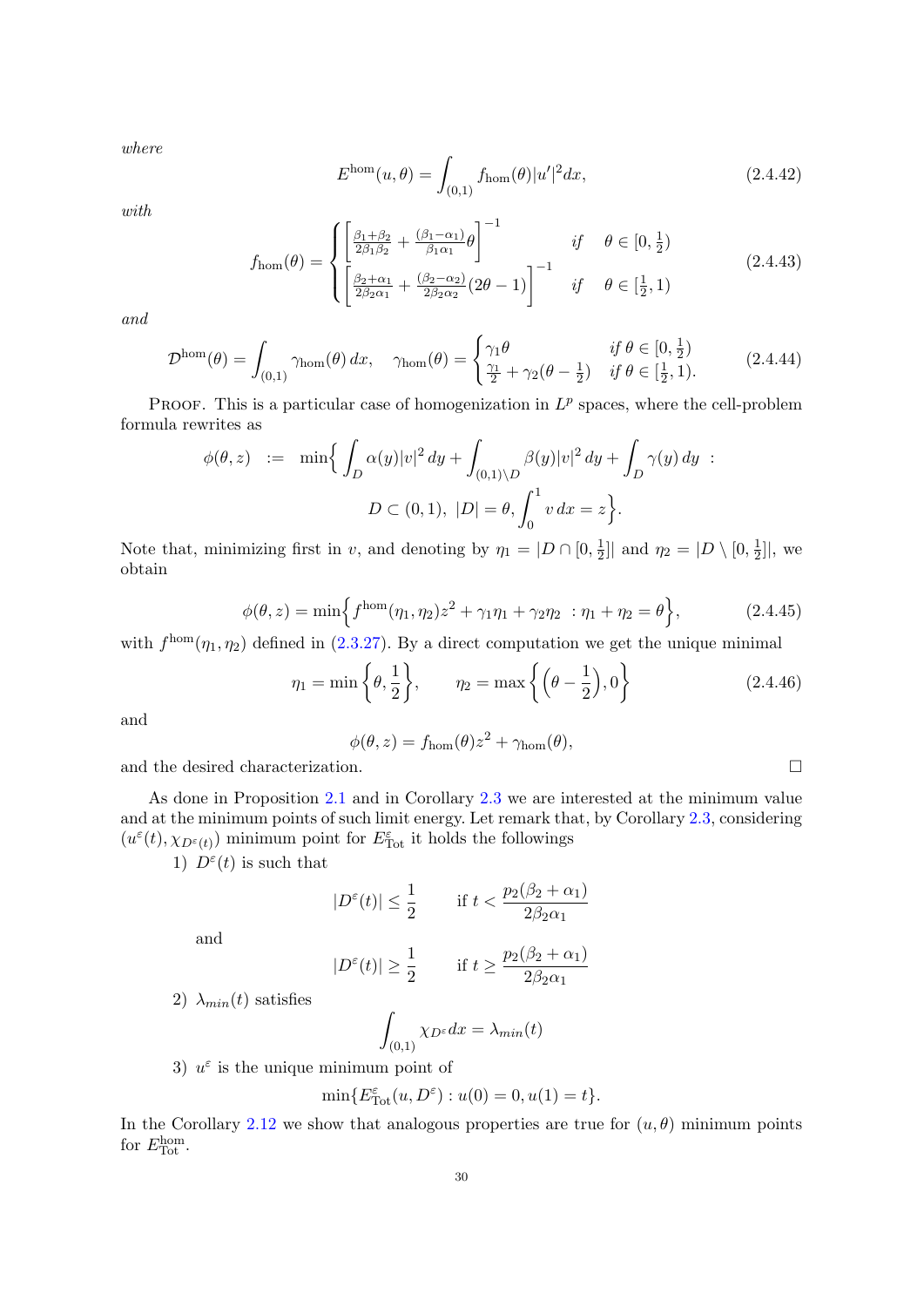<span id="page-32-0"></span>COROLLARY 2.12. For all  $t > 0$  we have

<span id="page-32-1"></span>
$$
\min\left\{E_{\text{Tot}}^{\text{hom}}(v,\theta) : v \in H^1(0,1), \ v(0) = 0, \ v(1) = t, \ 0 \le \theta \le 1\right\} = m(t), \tag{2.4.47}
$$

where m is given by  $(2.3.12)$ . Furthermore, the minimizers  $(u, \theta)$  for this problem are characterized by the following properties:

(i) either  $\theta \geq \frac{1}{2}$  $rac{1}{2}$  a.e. or  $\theta \leq \frac{1}{2}$  $\frac{1}{2}$  a.e.;

(ii) we have

$$
\int_{(0,1)} \theta \, dx = \lambda_{\min}(t),\tag{2.4.48}
$$

where  $\lambda_{\min}(t)$  is given by  $(2.3.21)$ ;

(iii) u is the unique minimizer of

$$
\min\Big\{E^{\text{hom}}(v,\theta): v \in H^1(0,1), \ v(0) = 0, \ v(1) = t\Big\}.
$$
\n(2.4.49)

PROOF. The corollary follows from a direct computation, or from the previous theorem, Proposition [2.1](#page-20-5) and the Fundamental Theorem of Γ-convergence. To that end, note that the characterization of m in the proof of Proposition [2.1](#page-20-5) guarantees that sequences  $(u_{\varepsilon}, D_{\varepsilon})$  such that  $u_{\varepsilon}(0) = 0$ ,  $u_{\varepsilon}(1) = t$  and  $E_{\text{Tot}}^{\varepsilon}(u_{\varepsilon}, D_{\varepsilon}) = m(t) + o(1)$  as  $\varepsilon \to 0$  have the same cluster points as the sequences of minimizers of [\(2.4.47\)](#page-32-1).

If  $(u(t), \theta(t))$  satisfy (i)–(iii) then we can define  $D_{\varepsilon}(t)$  such that  $\chi_{D_{\varepsilon}(t)}$  weakly converges to  $\theta(t), |D_{\varepsilon}(t)| = \lambda_{\min}(t), D_{\varepsilon}(t) \supset [0, \frac{\varepsilon}{2}]$  $(\frac{\varepsilon}{2})+\varepsilon\mathbb{N}$  or  $D_{\varepsilon}(t)\subset[0,\frac{\varepsilon}{2}]$  $(\frac{\varepsilon}{2}) + \varepsilon \mathbb{N}$ , and  $u_{\varepsilon}$  is the corresponding solution of min  $E_{\text{Tot}}^{\varepsilon}(u, D_{\varepsilon}(t))$  with  $u(0) = 0$  and  $u(1) = \tilde{t}$ . By Proposition [2.1](#page-20-5) and Corollary [2.3](#page-23-0)  $(u_\varepsilon(t), D_\varepsilon(t))$  is a minimizer of  $E_{\text{Tot}}^{\varepsilon}(u, D)$  with  $u(0) = 0$  and  $u(1) = t$  and then converges to a minimizer of  $E_{\text{Tot}}^{\text{hom}}(u, \theta)$  subject to the same boundary conditions.

REMARK 2.13. Note that we do not have the separate Γ-convergence of  $E^{\varepsilon}$  and  $\mathcal{D}^{\varepsilon}$  to  $E^{\text{hom}}$  and  $\mathcal{D}^{\text{hom}}$ . This is evident from the dependence of the form of the limit functionals on inequality  $(2.3.11)$ . This fact has an important consequence. Considering the separate Γ-limit  $E^{\text{hom},2}$  of  $E^{\varepsilon}$  and  $\mathcal{D}^{\text{hom},2}$  of  $\tilde{\mathcal{D}}^{\varepsilon}$  (which exist up to subsequence) and suppose to have a quasistatic evolution for this limit energy  $E^{\text{hom},2} + \mathcal{D}^{\text{hom},2}$ . One could wonder if the (approximable) quasi-static evolution  $(u^{\varepsilon}, D^{\varepsilon})$  for the energy  $E^{\varepsilon} + \tilde{\mathcal{D}}^{\varepsilon}$  converge to  $(u, \theta)$  (approximable) quasistatic evolution for the energy  $E^{\text{hom},2} + \overline{\mathcal{D}}^{\text{hom},2}$  and viceversa. This kind of commutability result is the one analyzed in an abstract framework by Mielke, Roubichek and Stefanelli in [[64](#page-83-10)] using the so called mutual recovery sequence . But in our case since we will prove in Theorem [2.18](#page-37-1) that every (approximable) quasi-static evolution at step  $\epsilon > 0$  converges to a (approximable) quasi-static evolution for the energy  $E^{\text{hom}} + \mathcal{D}^{\text{hom}} \neq E^{\text{hom},2} + \mathcal{D}^{\text{hom},2}$ and viceversa, we conclude that from this point of view there is not commutability between (separated) Γ-convergence and quasi-static evolutions.

<span id="page-32-3"></span>PROPOSITION 2.14 (compatibility of constraints). Let  $B_{\varepsilon}$  be a family of subsets of  $(0,1)$ and  $\varphi \in L^1(0,1)$ , such that  $\chi_{B_\varepsilon} \stackrel{*}{\rightharpoonup} \varphi$  and

<span id="page-32-2"></span>
$$
\Gamma\text{-}\lim_{\varepsilon \to 0} E_{\text{Tot}}^{\varepsilon}(\cdot, B_{\varepsilon}) = E_{\text{Tot}}^{\text{hom}}(\cdot, \varphi)
$$
\n(2.4.50)

with respect to the  $L^2$ -convergence, then the  $\Gamma$ -limit of

$$
E_{\text{Tot}}^{\varepsilon}(u, D; B_{\varepsilon}) := \begin{cases} E^{\varepsilon}(u, D) + \tilde{\mathcal{D}}^{\varepsilon}(D) & \text{if } D \supset B_{\varepsilon} \\ +\infty & \text{otherwise} \end{cases}
$$
 (2.4.51)

with respect to the  $L^2 \times L^1$ -weak convergence is

<span id="page-32-4"></span>
$$
E_{\text{Tot}}^{\text{hom}}(u,\theta;\varphi) := \begin{cases} E^{\text{hom}}(u,\theta) + \mathcal{D}^{\text{hom}}(\theta) & \text{if } \theta \ge \varphi \\ +\infty & \text{otherwise.} \end{cases}
$$
 (2.4.52)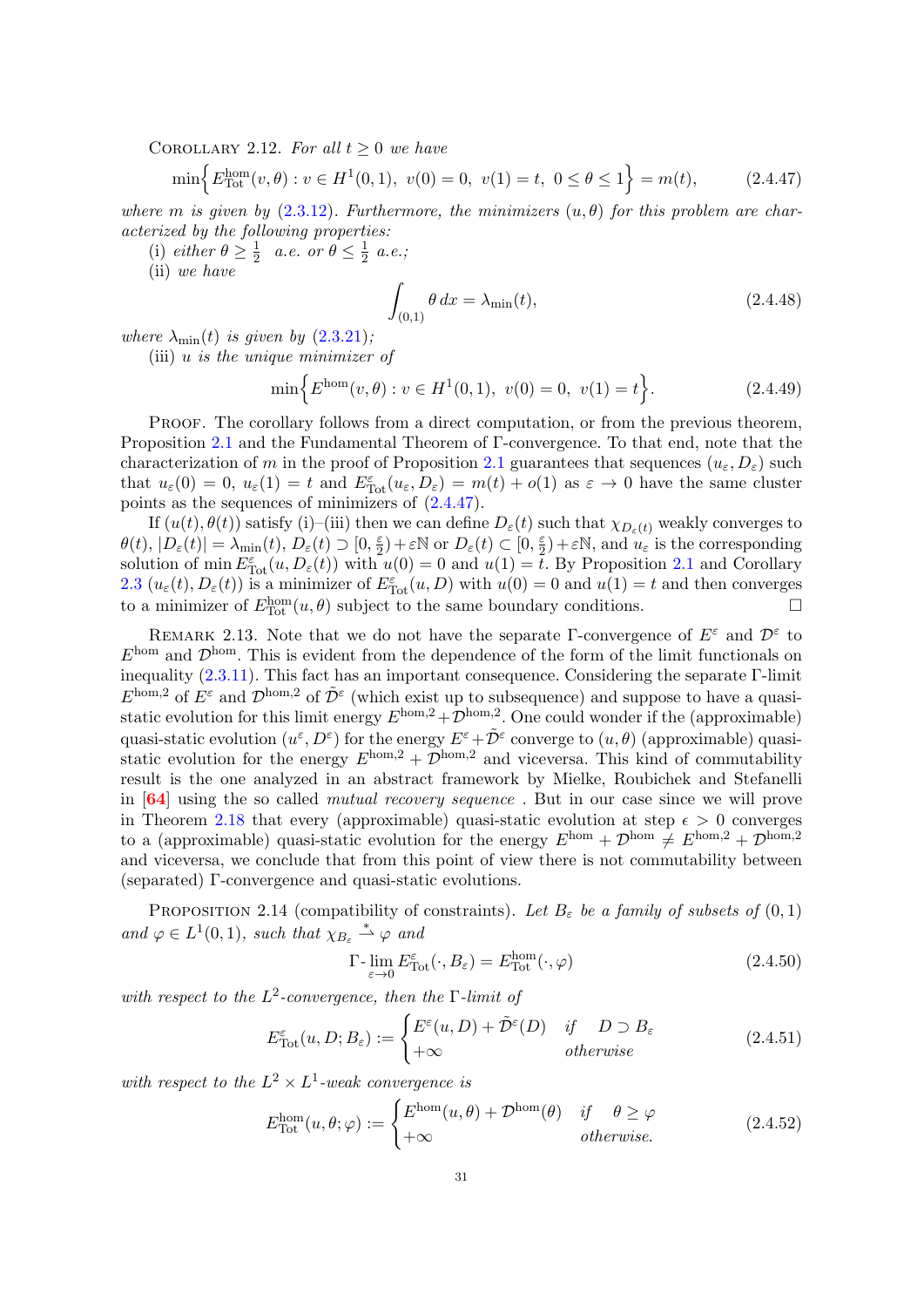<span id="page-33-2"></span>REMARK 2.15. Let show that condition  $(2.4.50)$  is equivalent to requiring that

<span id="page-33-0"></span>
$$
\chi_{B_{\varepsilon}\cap([0,\frac{\varepsilon}{2})+\varepsilon\mathbb{N})} \rightharpoonup \varphi_1 := \max\left\{\varphi, \frac{1}{2}\right\} \tag{2.4.53}
$$

or, equivalently, that

<span id="page-33-1"></span>
$$
\chi_{B_{\varepsilon} \cap (\lbrack \frac{\varepsilon}{2}, \varepsilon) + \varepsilon \mathbb{N})} \rightharpoonup \varphi_1 := \min \left\{ \varphi - \frac{1}{2}, 0 \right\}.
$$
 (2.4.54)

In order to check [\(2.4.53\)](#page-33-0), denote with  $\varphi_1$  the weak limit of the sequence on the left-hand side of [\(2.4.53\)](#page-33-0), which exists up to subsequences, and  $\varphi_2 = \varphi - \varphi_1$ , which is the weak limit of the sequence on the left-hand side of [\(2.4.54\)](#page-33-1). Note that (we do not relabel the subsequence)

$$
\Gamma\text{-}\lim_{\varepsilon \to 0} E_{\text{Tot}}^{\varepsilon}(u, B_{\varepsilon}) = F(u, \varphi_1, \varphi_2),\tag{2.4.55}
$$

where

$$
F(u, \varphi_1, \varphi_2) := \int_{(0,1)} f^{\text{hom}}(\varphi_1, \varphi_2) |u'|^2 dx + \gamma_1 \int_{(0,1)} \varphi_1 dx + \gamma_2 \int_{(0,1)} \varphi_2 dx \qquad (2.4.56)
$$

and  $f<sup>hom</sup>$  is defined in  $(2.3.27)$ . This immediately follows from the convergence of the dissipation term, and the characterization of one-dimensional Γ-convergence (see Theorem [1.7](#page-14-3) and Example [1.8\)](#page-14-2).

So by  $(2.4.45)$  and  $(2.4.46)$  we have that  $F(u, \varphi_1, \varphi_2) = E_{\text{Tot}}^{\text{hom}}(u, \varphi)$  , i.e., we have the [2.4.50\)](#page-32-2) if and only if  $\varphi_1$  and  $\varphi_2$  are as in  $(2.4.53)$  and  $(2.4.54)$ .

PROOF OF PROPOSITION [2.14](#page-32-3). The lower bound inequality is trivial since the constraint is closed. As for the upper bound, with fixed  $\theta \geq \varphi$ , we use a diagonal argument, first constructing a recovery sequence of sets for a sequence of  $\theta^{\sigma}$  converging to  $\theta$ .

With fixed  $\sigma > 0$ , for all x Lebesgue point of  $\varphi$ ,  $\varphi_1$  (as defined in Remark [2.15\)](#page-33-2) and  $\theta$ , we consider the family

$$
\mathcal{I}_{x}^{\sigma} = \left\{ I = (x - \delta, x + \delta) \subset (0, 1) : \delta < \sigma, \right\}
$$

$$
\int_{I} |\varphi(x) - \varphi| \, dy + \int_{I} |\varphi_1(x) - \varphi_1| \, dy + \int_{I} |\theta(x) - \theta| \, dy < \sigma |I| \right\}.
$$

Since  $\mathcal{I}^{\sigma} = \bigcup_{x} \mathcal{I}^{\sigma}_x$  is a fine cover of the set of Lebesgue points of  $(0, 1)$  we can find a finite family of disjoint intervals  $\{I_k^{\sigma}\}\$  of  $\mathcal{I}^{\sigma}$  such that

$$
\left| (0,1) \setminus \bigcup_k I_k^{\sigma} \right| < \sigma.
$$

We construct subsets  $D_{\varepsilon}^{\sigma}$  of  $(0,1)$  defining them on each such interval

$$
I_k^\sigma = (x_k^\sigma - \delta_k^\sigma, x_k^\sigma + \delta_k^\sigma)
$$

as follows:

(i)  $D_{\varepsilon}^{\sigma} \cap I_{k}^{\sigma} \supset B_{\varepsilon} \cap I_{k}^{\sigma};$ (ii)  $|D_{\varepsilon}^{\sigma} \cap T_{k}^{\sigma}| = \int_{I_{k}^{\sigma}} \theta \, dy.$ 

If  $\varphi(x_k^{\sigma}) > \frac{1}{2}$  $\frac{1}{2}$  conditions (i) and (ii) are the only ones required in our construction; otherwise, if  $\varphi(x_k^{\sigma}) \leq \frac{1}{2}$  $\frac{1}{2}$ , we have to require some additional conditions. In order to specify such conditions we introduce the notation

$$
D_{\varepsilon,1}^{\sigma} = D_{\varepsilon}^{\sigma} \cap \left( \left[ 0, \frac{\varepsilon}{2} \right) + \varepsilon \mathbb{N} \right), \qquad D_{\varepsilon,2}^{\sigma} = D_{\varepsilon}^{\sigma} \setminus D_{\varepsilon,1}^{\sigma}
$$

and

$$
B_{\varepsilon,1} = B_{\varepsilon} \cap \left( \left[ 0, \frac{\varepsilon}{2} \right) + \varepsilon \mathbb{N} \right), \qquad B_{\varepsilon,2} = B_{\varepsilon} \setminus B_{\varepsilon,1}.
$$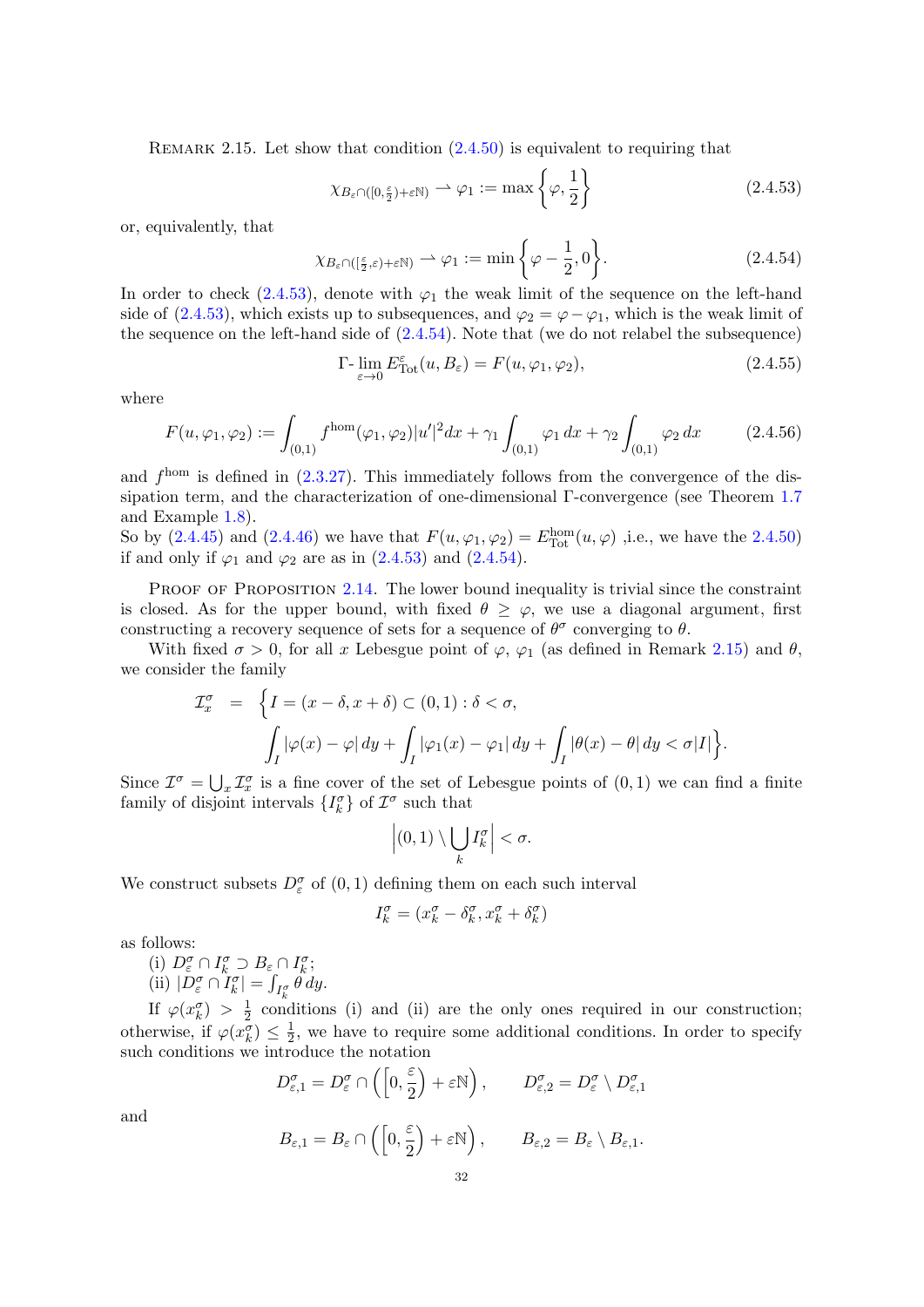(iiia) if  $\theta(x_k^{\sigma}) \leq \frac{1}{2}$  $rac{1}{2}$  then

$$
D_{\varepsilon,2}^{\sigma} \cap I_k^{\sigma} = B_{\varepsilon,2} \cap I_k^{\sigma};\tag{2.4.57}
$$

(iiib) if  $\theta(x_k^{\sigma}) > \frac{1}{2}$  $rac{1}{2}$  then

$$
|D_{\varepsilon,2}^{\sigma} \cap I_k^{\sigma}| = \max\left\{|B_{\varepsilon,2} \cap I_k^{\sigma}|, \int_{I_k^{\sigma}} \left(\theta - \frac{1}{2}\right) dy\right\}.
$$
 (2.4.58)

We finally include in the sets  $D_{\varepsilon}^{\sigma}$  the complement of  $\bigcup_{k} I_{k}^{\sigma}$ . Up to a subsequence we have that

> $\chi_{D_{\varepsilon}^{\sigma}} \rightharpoonup \theta^{\sigma}$ , and  $\chi_{D_{\varepsilon}^{\sigma}}$  $\theta_{{\varepsilon},2}^{\sigma} \rightharpoonup \theta_2^{\sigma}$

as  $\varepsilon \to 0$ , for some  $\theta_2^{\sigma}$  and  $\theta^{\sigma}$ .

By the fact that  $I_k^{\sigma}$  belong to  $\mathcal{I}_{x_k^{\sigma}}^{\sigma}$ , that  $B_{\varepsilon}$  satisfy the optimality condition [\(2.4.54\)](#page-33-1), and by the properties of  $\overline{D_{\varepsilon}^{\sigma}}$  and  $\overline{D_{\varepsilon,2}^{\sigma}}$ , we have: for all intervals  $I \subset (0,1)$ 

$$
\left| \int_I \theta_2^{\sigma} dy - \int_I \widetilde{\theta}^{\sigma} dy \right| \leq 4\sigma,
$$

where

$$
\widetilde{\theta}^{\sigma}(x) = \begin{cases} \left(\theta(x_k^{\sigma}) - \frac{1}{2}\right)^{+} & \text{if } x \in I_k^{\sigma} \\ 0 & \text{otherwise.} \end{cases}
$$

Since  $\widetilde{\theta}^{\sigma}$  converges in  $L^{1}(0, 1)$  to  $\left(\theta - \frac{1}{2}\right)$  $(\frac{1}{2})^+$ , we deduce that

$$
\theta^{\sigma} \to \theta
$$
 and  $\theta_2^{\sigma} \to \left(\theta - \frac{1}{2}\right)^+$ 

as  $\sigma \to 0$ .

By a diagonal argument, we can construct  $D_{\varepsilon} = D_{\varepsilon}^{\sigma(\varepsilon)} \supseteq B_{\varepsilon}$  which thanks to  $(2.4.54)$  satisfies  $\mathbf I$ 

$$
\Gamma\text{-}\lim_{\varepsilon \to 0} E_{\text{Tot}}^{\varepsilon}(\cdot, D_{\varepsilon}) = E_{\text{Tot}}^{\text{hom}}(\cdot, \theta),\tag{2.4.59}
$$

which implies the desired upper bound.

We now prove a result which is the analogous of the one stated in Remark [2.6](#page-26-3) but in a homogenized situation.

COROLLARY 2.16. Given  $s \in [0, T]$ . Assume that  $\varphi : [0, 1] \to [0, 1]$  satisfies  $\varphi \leq \frac{1}{2}$  $rac{1}{2}$  a.e. or  $\varphi \geq \frac{1}{2}$  $rac{1}{2}$  a.e. and

$$
\int_{(0,1)} \varphi \, dx > \lambda_{\min}(s). \tag{2.4.60}
$$

Then

$$
\min\{E_{\text{Tot}}^{\text{hom}}(u,\varphi) : u(0) = 0, \ u(1) = s\} \le \min\{E_{\text{Tot}}^{\text{hom}}(u,\theta) : u(0) = 0, \ u(1) = s\}
$$

for all  $\theta \geq \varphi$ .

Proof. This is a direct consequence of the Γ-convergence result above, combined with Remark [2.6.](#page-26-3) Indeed, denoting by  $t > s$  the time value such that

$$
\int_{(0,1)} \varphi \, dx = \lambda_{\min}(t),\tag{2.4.61}
$$

we have, using Corollary [2.12,](#page-32-0) that  $\varphi$  can be approximated by a sequence  $\chi_{B_{\varepsilon}}$ , with  $B_{\varepsilon}$ satisfying the assumption of Proposition [2.14](#page-32-3) and

$$
2|B_{\varepsilon} \cap ([0, \varepsilon/2) + \varepsilon \mathbb{N}))| = \lambda_{1, \min}(t)
$$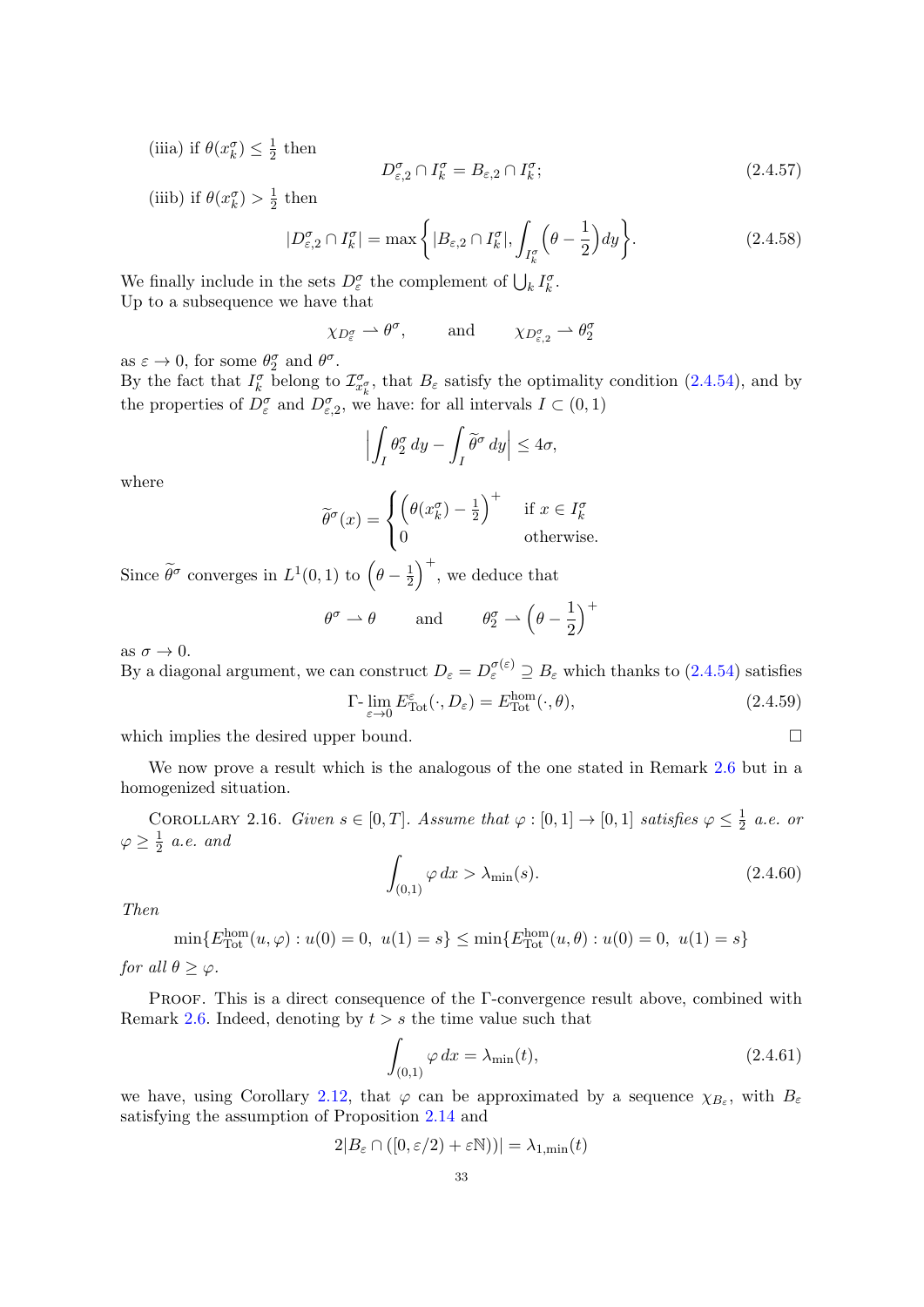and

$$
2|B_{\varepsilon} \setminus ([0, \varepsilon/2) + \varepsilon \mathbb{N}))| = \lambda_{2, \min}(t).
$$

Then by Remark [2.6](#page-26-3) we get that

$$
\min\{E_{\text{Tot}}^{\varepsilon}(u, B_{\varepsilon}) : u(0) = 0, \ u(1) = s\} \le \min\{E_{\text{Tot}}^{\varepsilon}(u, D) : u(0) = 0, \ u(1) = s\}
$$

for all  $D \supset B_{\varepsilon}$ . We conclude applying Proposition [2.14.](#page-32-3)

<span id="page-35-0"></span>2.4.2. Quasi-static evolution. As done for the (approximable) quasi-static evolution at step  $\varepsilon > 0$  we state now the definition of quasi-static evolution for the homogenized energy functional in [\(2.4.52\)](#page-32-4) and describe explicitly the behaviour of such motions in Theorem [2.17](#page-35-1) through a characterization result.

DEFINITION 2.4.1. Given  $g \in AC([0,T])$ , with  $g(0) = 0$ , we say that  $(u(t), \theta(t))$  is a (weak) quasi-static evolution (for the energy  $(2.4.41)$ ) if for all  $t \in [0, T]$  we have  $u(t) \in H^1(0, 1)$ ,  $u(0) = 0, u(1) = g(t), \theta(t) \in L^{\infty}(0, 1), 0 \le \theta \le 1$ , and the following properties hold:

- Damage Irreversibility:  $\theta(t)$  is non-decreasing in time;
- Energy Balance:

$$
E_{\text{Tot}}^{\text{hom}}(u(t), \theta(t)) = E_{\text{Tot}}^{\text{hom}}(u(0), \theta(0)) + 2 \int_{0}^{t} \dot{g}(s) \int_{(0,1)} f_{\text{hom}}(\theta) u'(s, x) dx ds; \qquad (2.4.62)
$$

#### • Minimality Condition:

$$
E_{\text{Tot}}^{\text{hom}}(u(t), \theta(t)) \le E_{\text{Tot}}^{\text{hom}}(v, \psi), \tag{2.4.63}
$$

for all  $v \in H^1(0,1)$   $v(0) = 0$ ,  $v(1) = g(t)$  and  $\psi \in L^{\infty}(0,1)$ ,  $\psi \geq \theta(t)$ .

Moreover, we say that  $(u(t), D(t))$  is an approximable (strong) quasi-static evolution  $(u(t), \theta(t))$  is an approximable (weak) quasi-static evolution (for the energy [\(2.4.41\)](#page-30-4) subjected to the boundary condition q) if it satisfies the conditions above and if considering the solution  $(u_k^{\tau},\theta_k^{\tau})$  of the discrete problem (for  $k\geq 1)$ 

$$
\min\left\{E_{\text{Tot}}^{\text{hom}}(v,\theta): v(0) = 0, \ v(1) = g(k\tau), \ \theta_{k-1}^{\tau} \subset \theta\right\} \tag{2.4.64}
$$

and defined

$$
u_\tau(t):=u_k^\tau \text{ if } t\in[k\tau,(k+1)\tau)
$$

and

$$
\theta_\tau(t):=\theta_k^\tau \text{ if } t\in[k\tau,(k+1)\tau)
$$

with  $u_0^{\tau} = 0$  and  $\theta_0^{\tau} = \emptyset$ , it holds (up to subsequence)

$$
u_{\tau}(t) \stackrel{H^1}{\rightharpoonup} u(t)
$$

and

$$
\theta_{\tau}(t) \stackrel{*}{\rightharpoonup} \theta(t)
$$

when  $\tau \longrightarrow 0$ .

<span id="page-35-1"></span>THEOREM 2.17. Every approximable (weak) quasi-static evolution  $(u(t), \theta(t))$  for  $E_{\text{Tot}}^{\text{hom}}$  is characterized by the following properties:

- (i)  $\theta(t)$  is non-decreasing in t;
- (ii)  $\theta(t) \leq \frac{1}{2}$  $\frac{1}{2}$  a.e. or  $\theta(t) \geq \frac{1}{2}$  $\frac{1}{2}$  a.e., and  $\int_{(0,1)} \theta(t) dx = \lambda_{\min}(\overline{g}(t)),$
- (iii) u is the unique minimizer of

$$
\min\left\{E_{\text{Tot}}^{\text{hom}}(v,\theta(t)):v(0)=0,\ v(1)=g(t)\right\}.\tag{2.4.65}
$$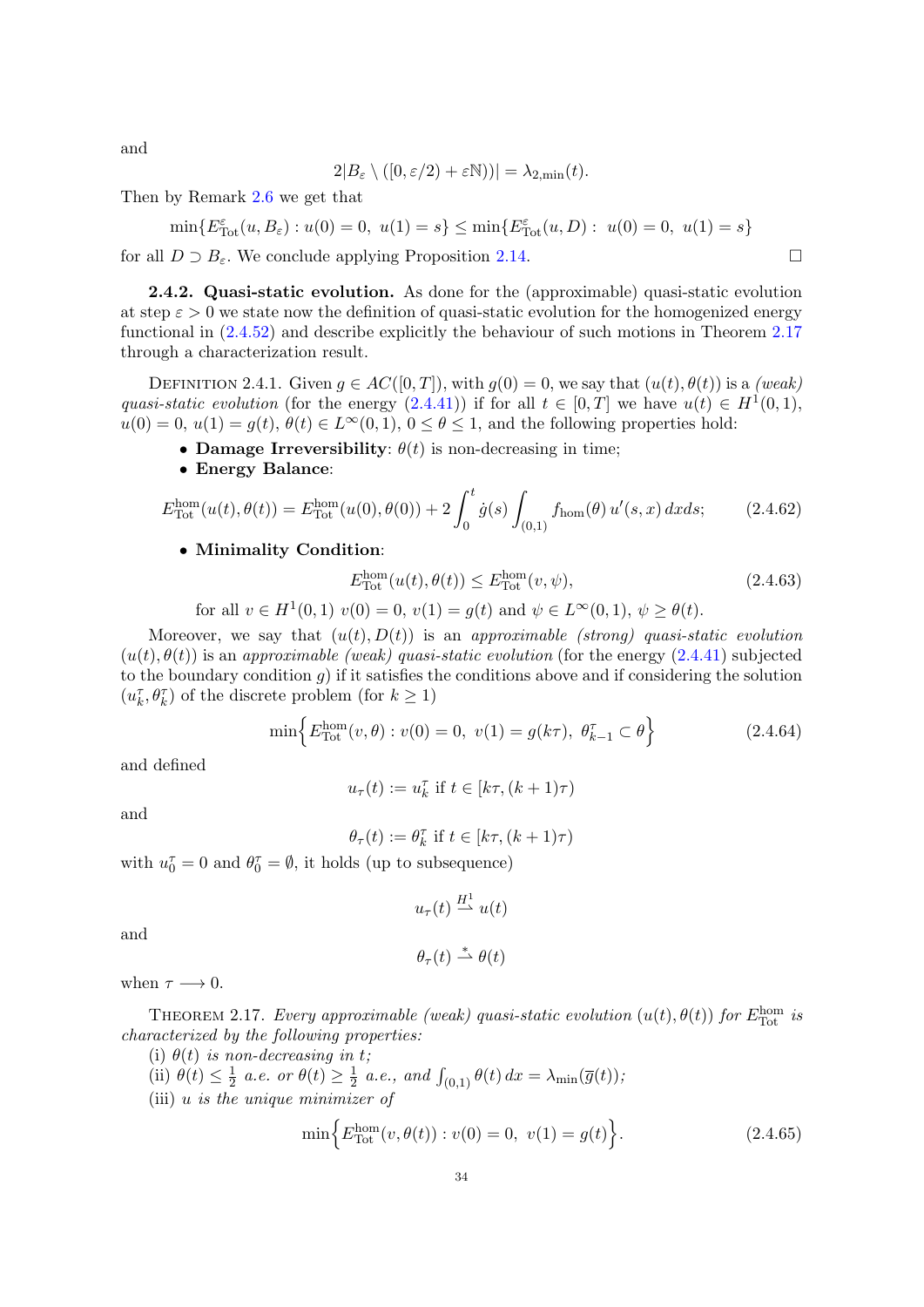PROOF. By  $[57]$  $[57]$  $[57]$  Theorem 4.5, all limits of incremental problems  $(2.4.64)$ , which exist up to subsequences, are (weak) quasi-static evolutions for the energy  $E_{\text{Tot}}^{\text{hom}}$ . Then it is enough to show that, for any pair  $(u(t), \theta(t))$  satisfying (i)–(iii), we can construct an incremental problem whose solutions converge to  $(u(t), \theta(t))$ , and that any limit of solutions of incremental problems satisfy (i)–(iii).

Let  $(u(t), \theta(t))$  satisfy (i)–(iii) and for every  $\tau > 0$ , as in the proof of Theorem [2.9,](#page-27-0) denote by  $g_{\tau}(t)$  the the piecewise-constant function

$$
g_{\tau}(t) = g(k\tau)
$$
 if  $t \in [k\tau, (k+1)\tau)$ 

and let  $\overline{g}_{\tau}(t)$  be its non-decreasing envelope as in [\(2.3.34\)](#page-27-1). Then we consider a family  $\theta_k^{\tau}$ , with either  $\theta_k^{\tau} \geq \frac{1}{2}$  $\frac{1}{2}$  a.e. or  $\theta_k^{\tau} \leq \frac{1}{2}$  $\frac{1}{2}$  a.e.,

$$
\int_{(0,1)} \theta_k^{\tau} dx = \max \{ \lambda_{\min}(g(j\tau)) : j \le k \} = \lambda_{\min}(\overline{g}_{\tau}(k\tau)),
$$

and

<span id="page-36-0"></span>
$$
\theta_{k-1}^{\tau} \le \theta_k^{\tau} \le \theta(k\tau). \tag{2.4.66}
$$

This can be done by induction. We also consider the corresponding  $u_k^{\tau}$  minimum for the problem

$$
\min\left\{E_{\text{Tot}}^{\text{hom}}(v, \theta_k^{\tau}) : v(0) = 0, \ v(1) = g(k\tau)\right\}.
$$
\n(2.4.67)

We can show that, by construction, the family  $(u_k^{\tau}, \theta_k^{\tau})$  is a solution of the incremental problem

$$
E_{\text{Tot}}^{\text{hom}}(u_k^{\tau}, \theta_k^{\tau}) \le E_{\text{Tot}}^{\text{hom}}(v, \varphi)
$$

for every  $v \in H^1(0,1)$ , with  $v(0) = 0$  and  $v(1) = g(k\tau)$  and for every  $\varphi \ge \theta_{k-1}^{\tau}$ . Indeed if

$$
\int_{(0,1)} \theta_{k-1}^{\tau} dx \le \lambda_{\min}(g(k\tau))
$$

then by Corollary [2.12](#page-32-0) such  $\theta_k^{\tau}$  minimizes

$$
\min\left\{E_{\text{Tot}}^{\text{hom}}(v,\varphi): v \in H^{1}(0,1), v(0) = 0, v(1) = g(k\tau) \text{ and } \varphi \geq \theta_{k-1}^{\tau}\right\}
$$
  
= 
$$
\min\left\{E_{\text{Tot}}^{\text{hom}}(v,\theta_{k}^{\tau}): v \in H^{1}(0,1), v(0) = 0, v(1) = g(k\tau)\right\},
$$
 (2.4.68)

while if

$$
\int_{(0,1)} \theta_{k-1}^{\tau} dx > \lambda_{\min}(g(k\tau)),
$$

then, by Corollary [2.16,](#page-34-0) we deduce that  $\theta_k^{\tau} = \theta_{k-1}^{\tau}$ . By [\(2.4.66\)](#page-36-0) we deduce that the piecewiseconstant functions  $(u^{\tau}(t), \theta^{\tau}(t)) = (u_k^{\tau}, \theta_k^{\tau})$  if  $t \in [k\tau, (k+1)\tau)$  converge to  $(u(t), \theta(t))$  for all  $t \in [0, T]$ , which proves the approximability of  $(u(t), \theta(t))$ .

On the other hand if  $(u(t), \theta(t))$  is an approximable quasi-static evolution, let  $(u_k^{\tau}, \theta_k^{\tau})$  be a solution of the incremental problem  $(2.4.64)$  which converges to  $(u(t), \theta(t))$ . We can prove by induction that

<span id="page-36-1"></span>
$$
\theta_k^{\tau} \le \frac{1}{2} \text{ a.e., or } \theta_k^{\tau} \ge \frac{1}{2} \text{ a.e., and } \int_{(0,1)} \theta_k^{\tau} dx = \lambda_{\min}(\overline{g}_{\tau}(k\tau)). \tag{2.4.69}
$$

Indeed, if  $k = 0$  this is trivially true. Assume that  $(2.4.69)$  holds with k replaced by  $k - 1$ . If  $\lambda_{\min}(\overline{g}_{\tau}(k\tau)) = \lambda_{\min}(\overline{g}_{\tau}((k-1)\tau))$  then  $\lambda_{\min}(\overline{g}_{\tau}(k\tau)) \geq \lambda_{\min}(g(k\tau))$ , and hence, by Corollary [2.16](#page-34-0) we have  $\theta_k^{\tau} = \theta_{k-1}^{\tau}$ . Otherwise, if  $\lambda_{\min}(\overline{g}_{\tau}(k\tau)) > \lambda_{\min}(\overline{g}_{\tau}((k-1)\tau))$  then  $\lambda_{\min}(\overline{g}_{\tau}(k\tau)) =$  $\lambda_{\min}(g(k\tau))$ , and the conclusion follows by Corollary [2.12.](#page-32-0) Properties (i)–(iii) then follow by  $(2.4.69)$  taking the limit as  $\tau \to 0$ .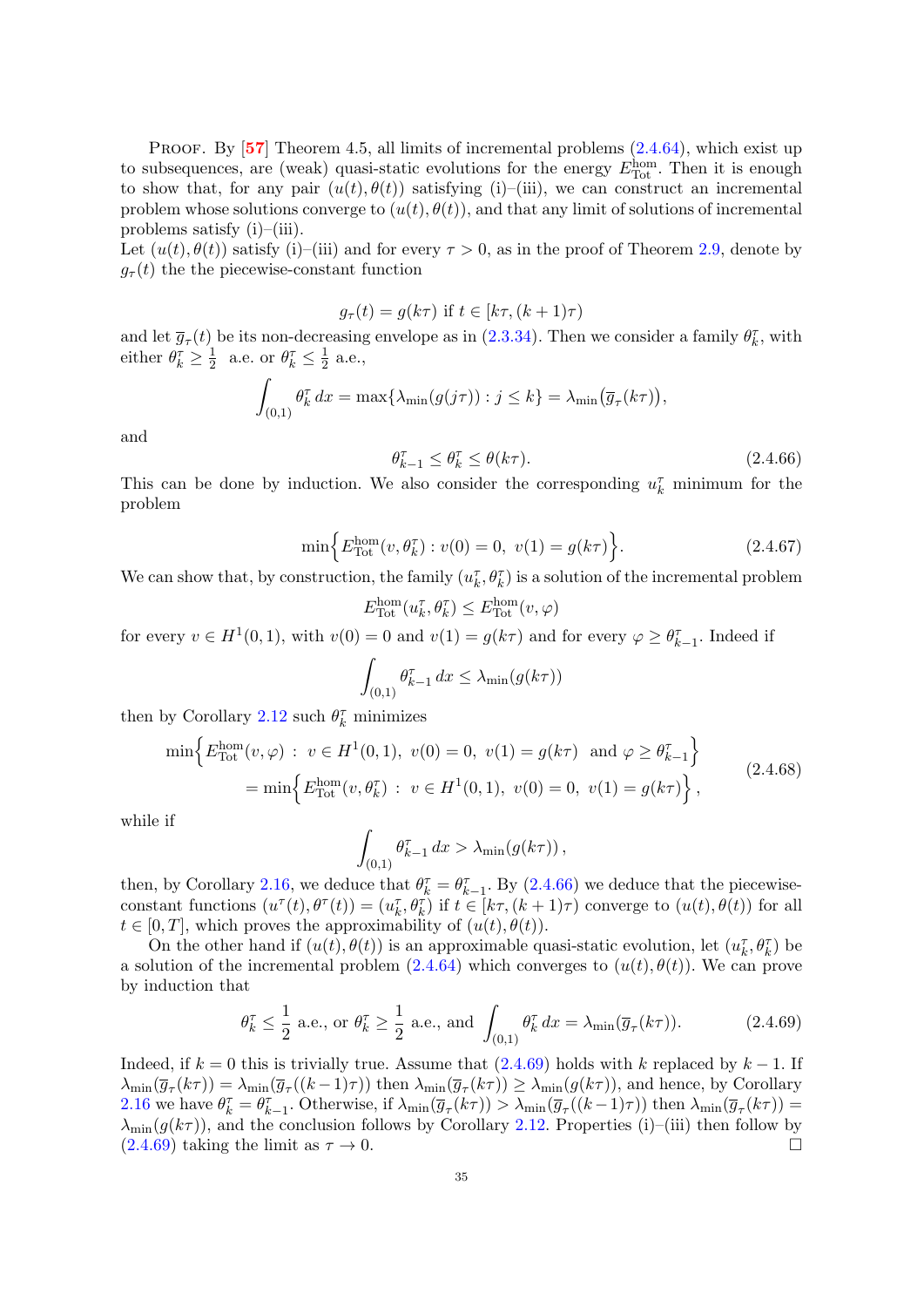We show now that an approximable quasi-static evolution  $(u^{\varepsilon}(t), D^{\varepsilon}(t))$  for  $E_{\text{Tot}}^{\varepsilon}(u, D)$ converges (up to subsequences) to a pair  $(u(t), \theta(t))$ , approximable quasi-static evolution for  $E_{\text{Tot}}^{\text{hom}}(u, \theta)$  and viceversa.

<span id="page-37-1"></span>THEOREM 2.18. Any approximable quasi-static evolution  $(u^{\varepsilon}(t), D^{\varepsilon}(t))$  for  $E_{\text{Tot}}^{\varepsilon}(u, D)$ converges (up to subsequences) to a pair  $(u(t), \theta(t))$  in the  $L^2 \times L^1$ -weak convergence. Moreover,  $(u(t), \theta(t))$  is an approximable quasi-static evolution for  $E_{\text{Tot}}^{\text{hom}}(u, \theta)$ .

Conversely, any approximable quasi-static evolution  $(u(t), \theta(t))$  for  $E_{\text{Tot}}^{\text{hom}}(u, \theta)$  is the limit as  $\varepsilon \to 0$  of an approximable quasi-static evolution  $(u^{\varepsilon}(t), D^{\varepsilon}(t))$  for  $E_{\text{Tot}}^{\varepsilon}(u, D)$ .

PROOF. By the monotonicity condition of  $D^{\varepsilon}(t)$ , using Helly's theorem, we can find a subsequence such that (up to relabelling the apices)

$$
\chi_{D^{\varepsilon}(t)} \stackrel{*}{\rightharpoonup} \theta(t) \quad \text{and} \quad \chi_{D^{\varepsilon}(t) \cap ([0, \frac{\varepsilon}{2}) + \varepsilon \mathbb{N})} \rightharpoonup \theta_1(t)
$$

in  $L^1(0,1)$  for all t.

Since (i)–(iii) of Theorem [2.9](#page-27-0) are satisfied for  $D^{\varepsilon}$ , then, taking the limit as  $\varepsilon \to 0$  we deduce (i)–(iii) of Theorem [2.17](#page-35-1) for  $(u, \theta)$ .

On the other hand, let  $(u(t), \theta(t))$  be an approximable quasi-static evolution for  $E_{\text{Tot}}^{\text{hom}}(u, \theta)$ . By Theorem [2.17](#page-35-1) it satisfies (i)-(iii) therein. We then construct for all  $t \in [0, T]$  the set  $D_{\varepsilon}(t)$ as follows

$$
D_{\varepsilon}(t) = \bigcup_{k} \Bigl(k\varepsilon, k\varepsilon + \int_{(k\varepsilon, (k+1)\varepsilon)} \theta(t) \, dx\Bigr),
$$

and let  $u_\varepsilon(t)$  be the corresponding minimizer of  $v \mapsto E_{\text{Tot}}^{\varepsilon}(v, D_{\varepsilon}(t))$  with boundary conditions  $v(0) = 0$  and  $v(1) = g(t)$ . With this definition  $(u_\varepsilon(t), D_\varepsilon(t))$  satisfy (i)-(iii) of Theorem [2.9](#page-27-0) and hence, it is an approximable quasi-static evolution for  $E_{\text{Tot}}^{\varepsilon}(u, D)$ , and converge to  $(u(t), \theta(t)).$ 

#### 2.5. Quasi-static evolution for a three-phase material

In this final section, we use the characterization in Theorem [2.17](#page-35-1) to show that the limit evolution can be interpreted as a weak evolution of a three-phase material. To that end, we introduce a double damage set model that generalizes the one introduced by Francfort and Marigo as follows. We consider positive constants  $a < b < c$ ,  $k_1$  and  $k_2$ , the energy

<span id="page-37-0"></span>
$$
E^{3P}(u, D_1, D_2) = a \int_{D_2} |u'|^2 dx + b \int_{D_1} |u'|^2 dx + c \int_{(0,1) \setminus (D_1 \cup D_2)} |u'|^2 dx \tag{2.5.70}
$$

and the dissipation

$$
\mathcal{D}^{\rm 3P}(D_1, D_2) = k_1|D_1| + k_2|D_2|,
$$

with domain pairs of disjoint subsets  $D_1$ ,  $D_2$  of  $(0, 1)$ . This can be interpreted as the damage model for a three-phase material, where  $c$  is the elastic constant of the undamaged state, b the one of the 'partly damaged' state, and a the one of the 'totally damaged' state. The constant  $k_1$  represents the cost of the partly damaged state and  $k_2$  the one of the totally damaged state. In general, we could consider also an 'intermediate' dissipation  $k_{1,2}$  which accounts for the transition from the partly damaged state to the totally damaged state. Our model corresponds to the case

$$
k_{1,2} = k_2 - k_1.
$$

This assumption reflects the fact that the material in order to reach the totally damaged state should pass through the intermediate partly damaged state.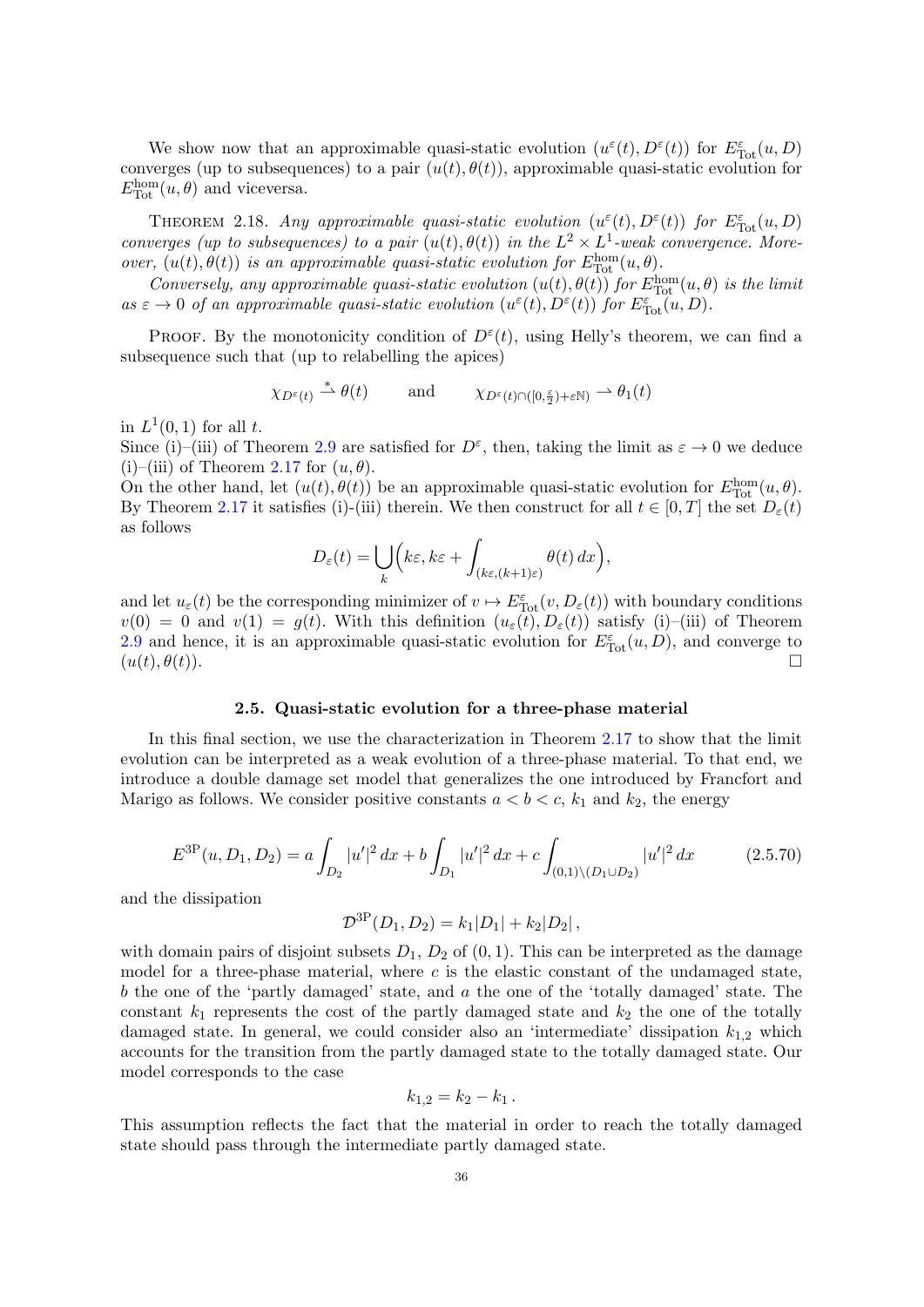The incremental problem for this model consists in solving iteratively

<span id="page-38-0"></span>
$$
\min_{u, D_1, D_2} \left\{ E^{3P}(u, D_1, D_2) + \mathcal{D}^{3P}(D_1, D_2) : D_1 \cap D_2 = \emptyset, D_1 \cup D_2 \supset D_1^{k-1} \cup D_2^{k-1}, \right\}
$$
\n
$$
D_2 \supset D_2^{k-1}, u(0) = 0, u(1) = g(k\tau) \right\}.
$$
\n(2.5.71)

The monotonicity conditions on the sets correspond to the assumption that the totally damaged state can only increase, while the partially damaged set can become totally damaged.

We first note that problems  $(2.5.71)$  may undergo relaxation with respect to the weak convergence in  $H^1$  for u and weak convergence in  $L^1$  for the sets, understood as the weak convergence of their characteristic functions. We are then lead to considering the following relaxed functional

<span id="page-38-1"></span>
$$
E_{\text{Tot}}^{3P}(u,\varphi,\psi) := \int_{(0,1)} H(\varphi,\psi)|u'|^2 dx + k_1 \int_{(0,1)} \varphi dx + k_2 \int_{(0,1)} \psi dx. \tag{2.5.72}
$$

where

$$
H(\eta_1, \eta_2) = \left[\frac{1 - (\eta_1 + \eta_2)}{c} + \frac{\eta_1}{b} + \frac{\eta_2}{a}\right]^{-1}.
$$
 (2.5.73)

The fact that it is the relaxed version of [2.5.70](#page-37-0) is an immediate consequence of the characterization of one-dimensional Γ-convergence, once we observe that

$$
E^{3P}(u, D_1, D_2) = \int_{(0,1)} \left( c\chi_{(0,1)\setminus(D_1 \cup D_2)} + b\chi_{D_1} + a\chi_{D_2} \right) |u'|^2 dx
$$

and we can write

$$
\frac{1}{c\chi_{(0,1)\setminus(D_1\cup D_2)}+b\chi_{D_1}+a\chi_{D_2}}=\frac{1}{c}\chi_{(0,1)\setminus(D_1\cup D_2)}+\frac{1}{b}\chi_{D_1}+\frac{1}{a}\chi_{D_2}.
$$

We give a definition of (weak) quasi-static evolution for these energies as follows. Note that in this definition the monotonicity conditions on  $D_1$  and  $D_2$  given in problems [\(2.5.71\)](#page-38-0) correspond to conditions on the functions  $\varphi$  and  $\varphi + \psi$ .

<span id="page-38-2"></span>DEFINITION 2.5.1. Given  $g \in AC([0,T])$ , with  $g(0) = 0$ , we say that  $(u(t), \varphi(t), \psi(t))$ is a (three-phase) quasi-static evolution for the energy  $(2.5.72)$  if for all  $t \in [0, T]$  we have  $u(t) \in H^1(0,1), u(0) = 0, u(1) = g(t), \psi(t) \in L^{\infty}(0,1), 0 \leq \psi(t) \leq 1, \varphi(t) \in L^{\infty}(0,1),$  $0 \leq \varphi(t) \leq 1$ ,  $\varphi(t) + \psi(t) \leq 1$ , and the following properties hold

- Damage irreversibility  $\psi(t)$  and  $\varphi(t) + \psi(t)$  are increasing in time for each  $x \in (0, 1),$
- Energy Balance

$$
E_{\text{Tot}}^{3P}(u(t), \psi(t), \varphi(t)) = E_{\text{Tot}}^{3P}(u(0), \psi(0), \varphi(0)) + 2 \int_{0}^{t} \dot{g}(s) \int_{(0,1)} H(\varphi, \psi) u' dx ds
$$

for all  $t \in [0, T]$ ,

• Minimality Condition

$$
E_{\text{Tot}}^{3P}(u(t), \varphi(t), \psi(t)) \leq E_{\text{Tot}}^{3P}(v, \tilde{\varphi}, \tilde{\psi})
$$

for all  $v: v-u(t) \in H_0^1$ , and  $(\tilde{\varphi}, \tilde{\psi})$  such that  $\tilde{\psi} \geq \psi(t)$  and  $\psi(t)+\varphi(t) \leq \tilde{\psi}+\tilde{\varphi} \leq 1$ .

Now we prove that the limit of the quasi-static evolutions considered in Section [2.3](#page-20-0) can be seen as a quasi-static evolution of a three-phase homogenized material as in Definition [2.5.1.](#page-38-2) This will be an immediate consequence of the following proposition.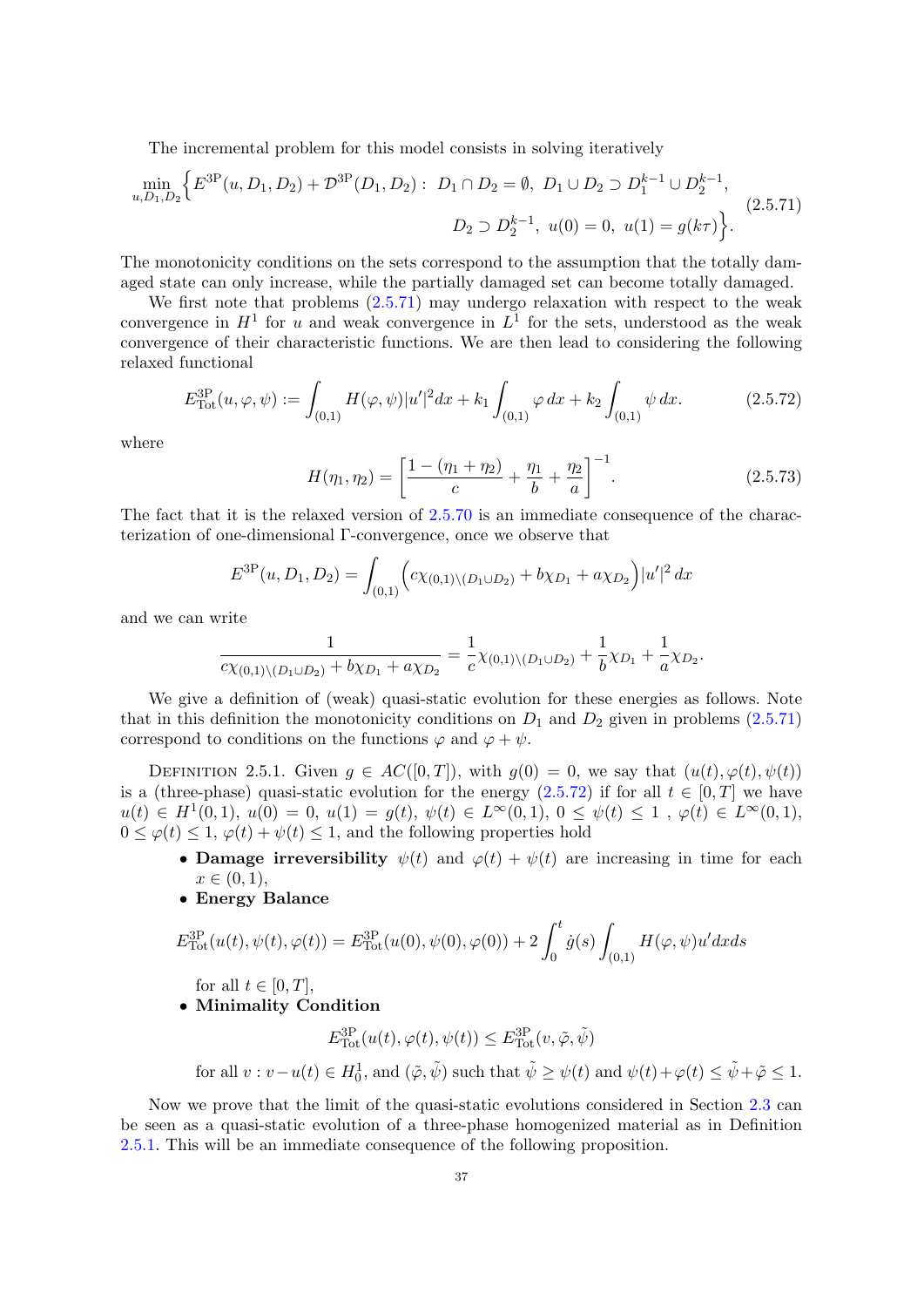PROPOSITION 2.19. If  $(u(t), \theta(t))$  is a quasi-static evolution according to the Definition [2.4.1](#page-35-2) and we set

$$
(\varphi(t), \psi(t)) = \begin{cases} (2\theta(t), 0) & \text{if } \theta(t) \in [0, \frac{1}{2}) \\ (2(1 - \theta(t)), 2\theta(t) - 1) & \text{if } \theta(t) \in [\frac{1}{2}, 1), \end{cases}
$$
(2.5.74)

.

then  $(u(t), \psi(t), \varphi(t))$  is a quasi-static evolution according to Definition [2.5.1](#page-38-2), with

$$
k_1 = \frac{\gamma_1}{2} \qquad \text{and} \qquad k_2 = \frac{\gamma_1 + \gamma_2}{2},
$$

and

$$
a = \frac{2\alpha_1\alpha_2}{\alpha_1 + \alpha_2}, \qquad b = \frac{2\alpha_1\beta_2}{\alpha_1 + \beta_2}, \qquad c = \frac{2\beta_1\beta_2}{\beta_1 + \beta_2}
$$

PROOF. By the definition of  $(\psi(t), \varphi(t))$  the irreversibility of damage is preserved. Moreover, from a direct computation, using the definition of  $(\psi, \varphi)$ ,  $k_1$  and  $k_2$ , a, b, c and the following expression for  $f_{\text{hom}}(\theta)$ 

$$
f_{\text{hom}}(\theta) = \begin{cases} \left[ \frac{\beta_1 + \beta_2}{2\beta_1 \beta_2} (1 - 2\theta) + \frac{(\beta_2 + \alpha_1)}{2\beta_2 \alpha_1} 2\theta \right]^{-1} & \text{if } \theta \in [0, \frac{1}{2})\\ \left[ \frac{\beta_2 + \alpha_1}{2\beta_2 \alpha_1} 2(1 - \theta) + \frac{(\alpha_1 + \alpha_2)}{2\alpha_1 \alpha_2} (2\theta - 1) \right]^{-1} & \text{if } \theta \in [\frac{1}{2}, 1) \end{cases}
$$
(2.5.75)

we obtain that

$$
f_{\text{hom}}(\theta) = H(\varphi, \psi)
$$
 and  $\mathcal{D}^{\text{hom}}(\theta) = k_1 \int_0^1 \varphi \, dx + k_2 \int_0^1 \psi \, dx$ ,

which implies immediately the energy balance. It remains to prove the minimality property. To this end we just need to show that for any admissible test pairs  $(\tilde{\varphi}, \tilde{\psi})$  for  $E^{3P}_{\text{Tot}}(v, \psi, \varphi)$ (i.e. such that  $\tilde{\psi} \geq \psi(t)$  and  $\psi(t) + \varphi(t) \leq \tilde{\psi} + \tilde{\varphi} \leq 1$ ) we can construct an admissible test functions  $\tilde{\theta} \geq \theta(t)$  for  $E_{\text{Tot}}^{\text{hom}}(v, \theta)$  such that

$$
E_{\text{Tot}}^{\text{hom}}(v, \tilde{\theta}) = E_{\text{Tot}}^{3P}(v, \tilde{\psi}, \tilde{\varphi}).
$$

It is enough, given  $(\tilde{\varphi}, \tilde{\psi})$  such that  $\psi(t) + \varphi(t) \leq \tilde{\psi} + \tilde{\varphi} \leq 1$ , to define  $\tilde{\theta} = \tilde{\varphi}/2$  if  $\tilde{\psi} = 0$  and  $\tilde{\theta} = (\tilde{\psi} + 1)/2$  otherwise. This choice allows to conclude.

COROLLARY 2.20. Let  $(u^{\varepsilon}(t), D^{\varepsilon}(t))$  be a family of approximable quasi-static evolutions for the inhomogeneous two-phase damage energy  $E_{\text{Tot}}^{\varepsilon}(u, D)$ . Denoting by  $D_1^{\varepsilon}(t) = D^{\varepsilon}(t)$  $([0, \frac{\varepsilon}{2}$  $(\frac{\varepsilon}{2}) + \varepsilon \mathbb{N}$ ) and  $D_2^{\varepsilon}(t) = D^{\varepsilon}(t) \setminus ([0, \frac{\varepsilon}{2})]$  $\frac{\varepsilon}{2}$ ) +  $\varepsilon$ N) the triple  $(u^{\varepsilon}(t), D_1^{\varepsilon}(t), D_2^{\varepsilon}(t))$  converges (up to subsequences) to a triple  $(u(t), \theta_1(t), \theta_2(t))$  in the  $L^2 \times L^1 \times L^1$ -weak convergence such that, defining  $\varphi(t) = 2(\theta_1(t) - \theta_2(t))$  and  $\psi(t) = 2\theta_2(t)$ ,  $(u(t), \psi(t), \varphi(t))$  is a (three-phase) quasi-static evolution in the sense of Definition [2.5.1.](#page-38-2)

Proof. The proof is an immediate consequence of Theorem [2.18](#page-37-1) and the characterization of  $\theta(t)$  in terms of  $\theta_1(t)$  and  $\theta_2(t)$  (see Remark [2.15\)](#page-33-0).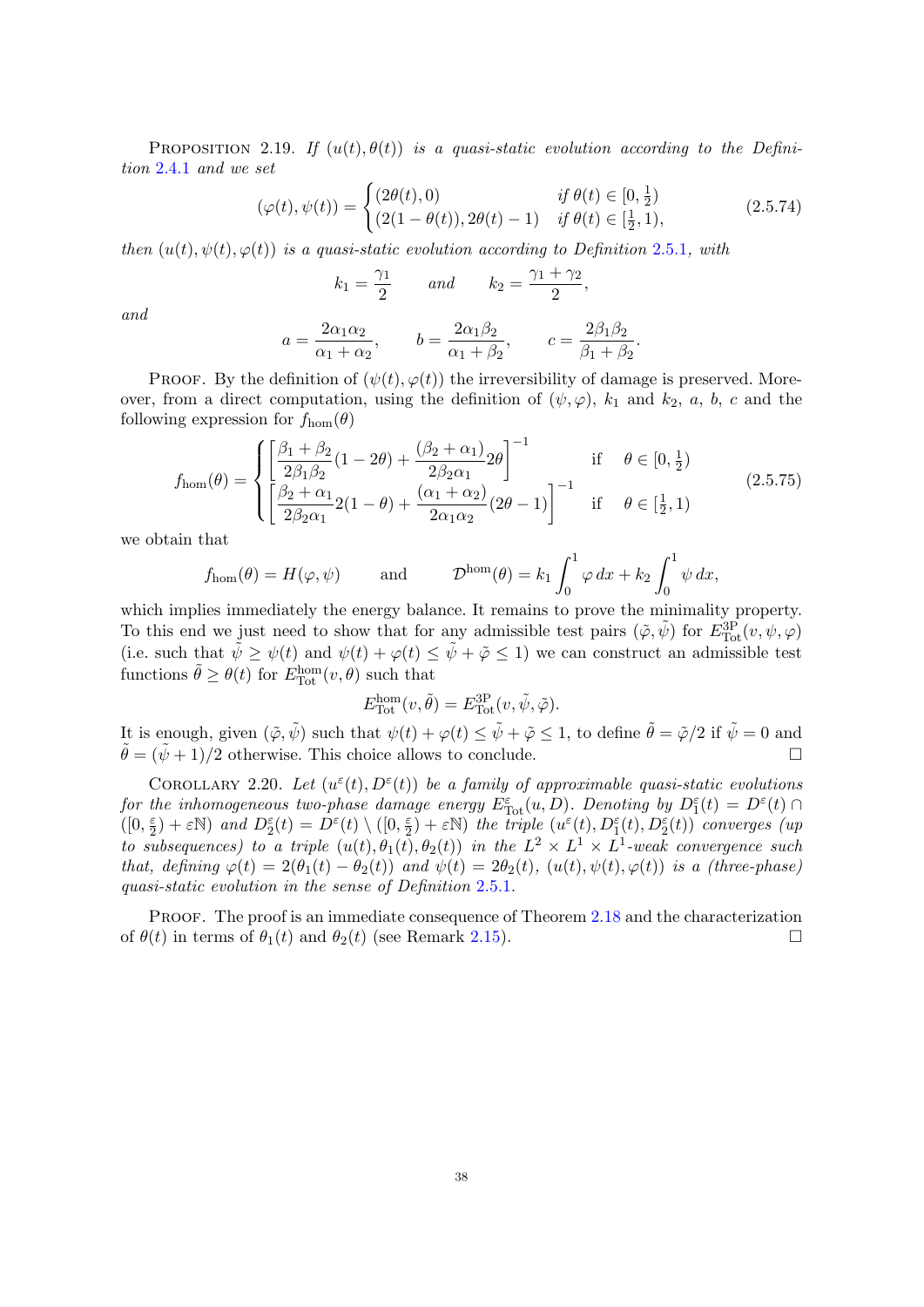### CHAPTER 3

# <span id="page-40-1"></span>Convergence of Regularized Damage Evolutions to Homogenized Threshold Solution

### 3.1. Main result

The main original result in this chapter is given in Theorem [3.6.](#page-43-0) We prove that the strong quasi-static evolution (i.e. without homogenized effects) associated to the perimeter penalized energy  $(0.0.19)$ , converges to a *weak* quasi-static evolution (i.e. with homogenization effects) related to the relaxed energy in [\(3.2.1\)](#page-40-0) (see below). The minimality condition which is satisfied by the limit is proved to be the one introduced in  $[43]$  $[43]$  $[43]$  and by this the evolution limit satisfies threshold properties. We restrict our analysis to a bidimensional body occupying the region  $\Omega \subset \mathbb{R}^2$  with zero boundary conditions, which can move just in the orthogonal direction to the plane in which the body is embedded (antiplane case) and we consider an external force  $f(t) = f(t, x)$  which acts on the body. For simplicity sometimes we identify sets D with associated characteristic function  $\chi_D$ .

### 3.2. Introduction

As we explained, when we deal with the energy given by  $(0.0.11)$  we can not expect a quasi-static evolution that maintains a well define region of the damage. Moreover we remarked that the process of minimizing of  $(0.0.11)$  led to consider the relaxed version

<span id="page-40-0"></span>
$$
E_{tot}(u, A, \theta) = E_{el}(u, A) + k \int_{\Omega} \theta dx
$$
\n(3.2.1)

with

$$
E_{el}(u, A) = \frac{1}{2} \int_{\Omega} A \nabla u \nabla u dx - \langle f(t), u \rangle
$$

where  $A \in \bar{G}_{\theta(t)}(\alpha I, \beta I)$ .

So, it is reasonable to consider for each time t a "density function"  $\theta = \theta(x)$  (instead of  $\chi_D(x)$ ) to describe the density damage in  $x$ . If we want to maintain the idea that the minimality condition for an optimal set D at time t is given with respect to the sets  $\overline{D}$  that contains D, a possible way to translate this property in the relaxed framework is requiring that this condition is verified by sets  $D^n$  that approximate the optimal density function  $\theta$  (in the sense of characteristic functions).

Precisely, given  $A \in L^{\infty}(\Omega; \mathcal{F}(\alpha, \beta))$  and  $\theta \in L^{\infty}(\Omega; [0, 1])$  and a sequence  $D^n$  such that

$$
\begin{cases} \chi_{D^n} \stackrel{*}{\rightharpoonup} \theta \\ \sigma_{D^n} \stackrel{G}{\rightharpoonup} A \end{cases}
$$

we define  $\hat{G}_{\tilde{\theta}}(\{D^n\})$  as the subset of  $\mathcal{G}(\alpha I, \beta I)$  given by all symmetric matrices  $\tilde{A}$  that are the G-limit of a subsequence of  $\sigma_{\tilde{D}^n}$  with  $\tilde{D}^n \supseteq D^n$  and such that  $\chi_{\tilde{D}^n} \stackrel{*}{\rightharpoonup} \tilde{\theta}$ . The idea, introduced in  $[43]$  $[43]$  $[43]$ , is to give a definition of energetic quasi-static evolution for the energy  $(3.2.1)$  using the minimality condition with respect to this set as follows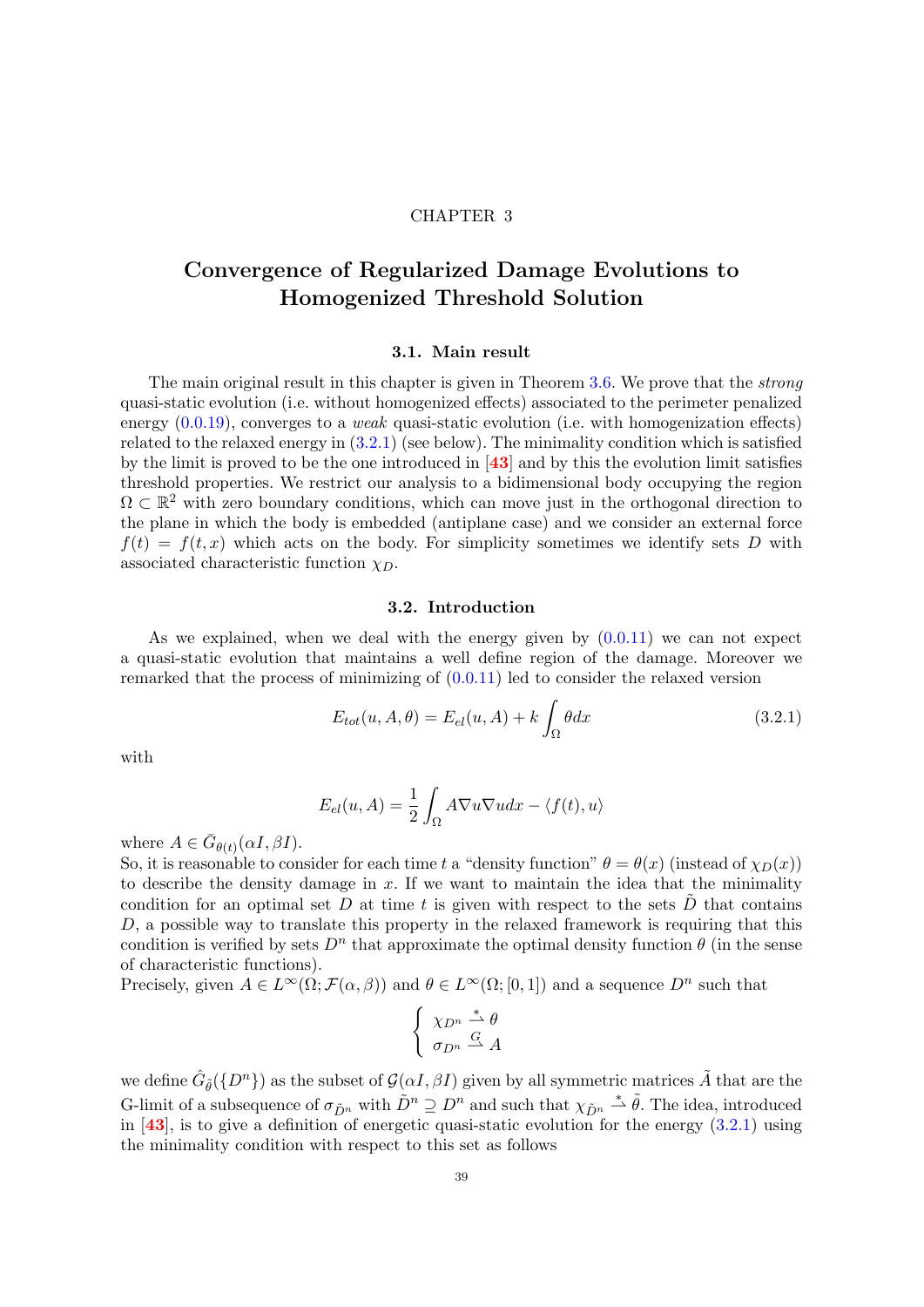<span id="page-41-1"></span>DEFINITION 3.1. Given  $f \in W^{1,1}([0,T];H^{-1}(\Omega))$  we say that  $(A(t),\theta(t))$  is an energetic quasi-static evolution for the energy [\(3.2.1\)](#page-40-0), if for all  $t \in [0, T]$  we have  $\theta(t) \in L^{\infty}(\Omega; [0, 1]),$  $A(t) \in G_{\theta(t)}(\alpha I, \beta I)$  and the following properties hold:

1. **Damage Irreversibility**:  $\theta(t)$  is increasing in time and  $A(t)$  is decreasing in time; 2. Energy Balance:

$$
E_{tot}(u(t), A(t), \theta(t)) = E_{tot}(u(0), A(0), \theta(0)) - \int_0^t \langle \dot{f}(s), u(s) \rangle ds;
$$

where  $u(t)$  is the solution in  $H_0^1(\Omega)$  of

$$
-div(A(t)\nabla v) = f(t) \text{ in } \Omega
$$

3. Minimality Condition: there exists a family of sequences of sets  $D^n(t)$  increasing in time, such that for every  $t \in [0, T]$ ,

$$
\begin{cases} \chi_{D^n}(t) \stackrel{*}{\rightharpoonup} \theta \\ \sigma_{D^n}(t) \stackrel{G}{\longrightarrow} A \end{cases}
$$

and for every  $(\tilde{A}, \tilde{\theta})$  such that  $\tilde{A} \in \hat{G}_{\tilde{\theta}}(\{D^n\})$  we have

$$
E_{tot}(u(t), A(t), \theta(t)) \le E_{tot}(v, \tilde{A}, \tilde{\theta})
$$

for all  $v \in H_0^1(\Omega)$ .

<span id="page-41-0"></span>REMARK 3.2. In a previous paper (see [[33](#page-82-1)]) a different (weaker) definition of energetic quasi-static solution was given. The difference was only in the minimality condition, where the competitors were chosen in a smaller space. Precisely for all  $t \in [0, T]$  one required that  $\theta(t) \in L^{\infty}(\Omega; [0,1])$ ,  $A(t) \in G_{\theta(t)}(\alpha I, \beta I)$  satisfied the following property instead of 3.:

3b. Minimality condition:

$$
E_{el}(u(t), A(t)) \le E_{el}(v, \tilde{A}) + k \int_{\Omega} (1 - \theta(t)) \tilde{\theta} dx
$$
  
for all  $v \in H_0^1(\Omega)$ ,  $\tilde{\theta} \in L^{\infty}(\Omega, [0, 1])$  and for all  $\tilde{A} \in \bar{G}_{\tilde{\theta}}(\alpha I, A(t))$ .

In [[33](#page-82-1)] was proved the existence of an energetic quasi-static evolution with the minimality condition as in Remark [3.2](#page-41-0) and that the evolution  $(A(t), \theta(t))$  can be approximated by a sequence of (damage) sets  $D^n(t)$ , increasing in time, such that

$$
\sigma_{D^n(t)} \stackrel{G}{\longrightarrow} A(t)
$$
 and  $\chi_{D^n(t)} \stackrel{*}{\rightharpoonup} \theta(t)$ 

which guarantees the well-posedness of the minimality condition in the Definition [3.1.](#page-41-1) It is important to remark that the set  $\hat{G}_{\tilde{\theta}}(\{D^n\})$  is strictly bigger than the set  $G_{\tilde{\theta}}(\alpha I, A(t))$  (see Remark 4 in [[43](#page-82-0)]) which means that Condition 3. implies Condition 3b...

The first result, due to Garroni and Larsen in [[43](#page-82-0)] is the following

THEOREM 3.3. There exists  $(A(t), \theta(t))$  energetic quasi-static evolution for the energy [\(3.2.1\)](#page-40-0) in the sense of Definition [3.1.](#page-41-1)

At this point in [[43](#page-82-0)] was investigated whether this solution was also a threshold solution, and to this aim they introduced a relaxed version of the threshold solution of the Definition [0.2:](#page-8-0)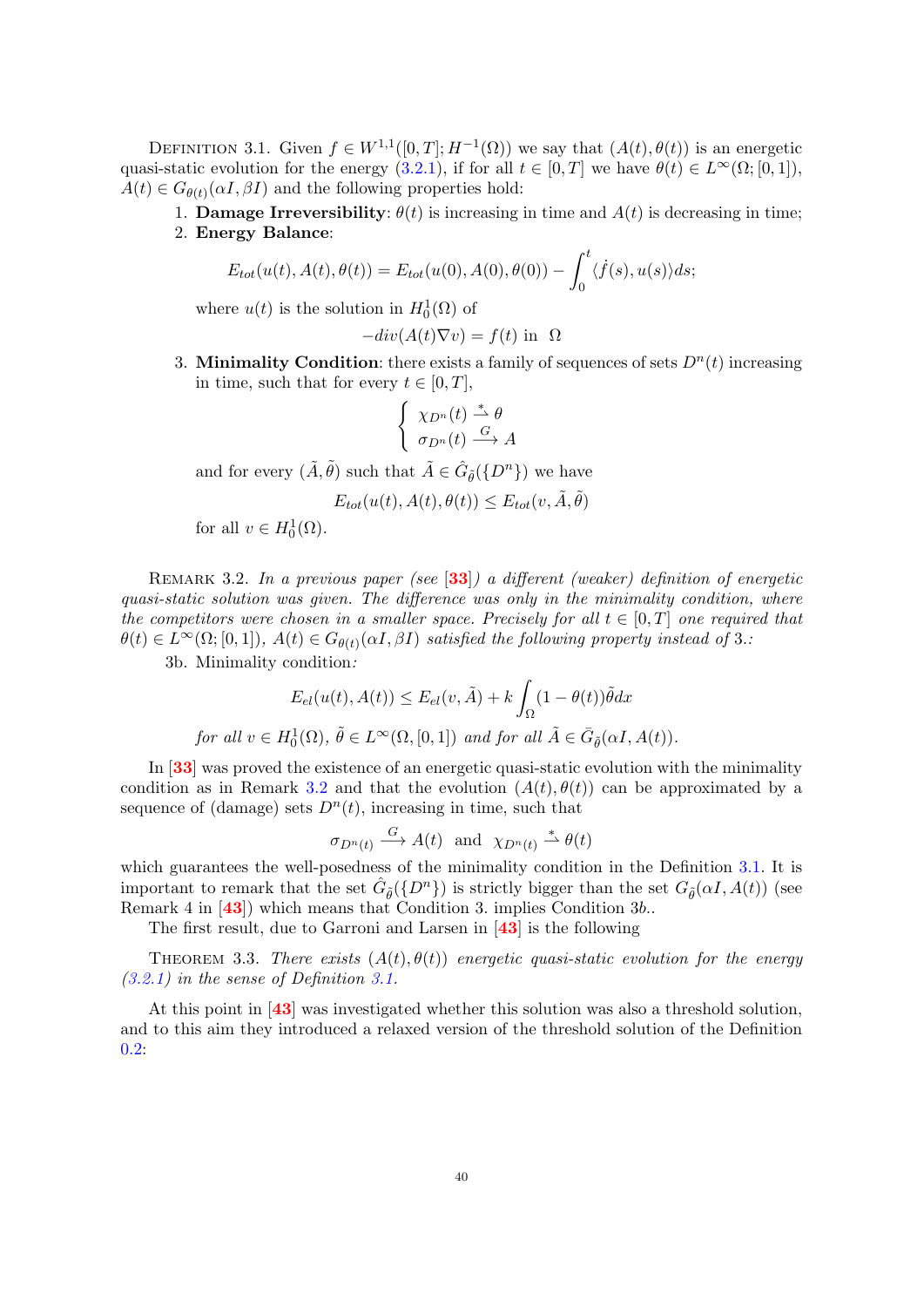<span id="page-42-0"></span>DEFINITION 3.4.  $(A(t), \theta(t))$  is a threshold solution with threshold  $\lambda > 0$  if for every  $t \in [0,T]$  there exists a sequence  $D^n(t)$  such that  $\sigma_{D^n(t)} \stackrel{G}{\longrightarrow} A(t)$  and  $\chi_{D^n(t)} \stackrel{*}{\rightharpoonup} \theta(t)$  in  $L^{\infty}$ and the following hold

- Monotonicity:  $D^n(t)$  is increasing in time;
- Threshold: considering the solution  $u^n$  of

$$
-div(\sigma_{D^n(t)} \nabla v) = f(t)
$$

we have that for every  $\delta > 0$ , the set in which there is no damage but threshold is exceeded by at least  $\delta$ ,

$$
U_n := \{ x \notin D^n(t) : |\nabla u^n(t)| > \lambda + \delta \}
$$

satisfies

$$
|U_n|\longrightarrow 0
$$

• Necessity of Damage: For all  $E_n \subset D^n(T)$  with  $\liminf |E_n| > 0$ , we have that  $\forall \delta > 0$  and  $\forall \Delta t > 0$  small enough, there exists  $\tau < T - \Delta t$  such that, setting  $v^n$ to be the solution of

$$
-div(\sigma_{D^n(\tau+\Delta t)\Delta E_n}\nabla v^n) = f(\tau+\Delta t)
$$

where  $\Delta E_n := E_n \cap [D^n(\tau + \Delta t) \setminus D^n(\tau)],$  we have that the subset of  $\Delta E_n$  in which the threshold is almost exceeded,

$$
\Delta E_n^{\delta} := \{ x \in \Delta E_n : |\nabla v^n(x)| > \lambda - \delta \}
$$

satisfies

$$
\liminf_{n \to \infty} |\Delta E_n^{\delta}| > 0
$$

-If  $\int_{\Omega} \theta(t) dx$  is not continuous at T, then we also require that  $\forall t_n \nearrow T$  and  $\forall E_n \subset$  $D^{n}(T)\backslash D(t_{n})$  with lim inf  $|E_{n}| > 0$  and for every  $\delta > 0$ , the solution  $v^{n}$  of

$$
-div(\sigma_{D^n(T)\setminus E_n}\nabla v^n) = f(T)
$$

satisfies

$$
\liminf_{n \to \infty} |\{x \in E_n : |\nabla v^n(x)| > \lambda - \delta\}| > 0.
$$

An interesting result proved in [[43](#page-82-0)] is the following

THEOREM 3.5. If  $(A(t), \theta(t))$  is a quasi-static evolution (Definition [3.1\)](#page-41-1) for the energy  $(3.2.1)$  with dissipation k then it is a threshold solution (Definition [3.4\)](#page-42-0) with threshold  $\lambda$  such that

$$
k = \frac{\lambda^2 \beta(\beta - \alpha)}{2\alpha}.
$$

In this chapter we start from the results proved in  $[80]$  $[80]$  $[80]$  that assure the existence (for each  $\varepsilon > 0$ ) of a quasi-static evolution  $(u^{\varepsilon}(t), D^{\varepsilon}(t))$  for the total energy

<span id="page-42-1"></span>
$$
E_{tot}^{\varepsilon}(t, u, D) := E_{el}^{\varepsilon}(t, u, D) + k|D| + \varepsilon Per(D)
$$
\n(3.2.2)

with

$$
E_{el}^{\varepsilon}(t, u, D) := \frac{1}{2} \int_{\Omega} \sigma_D |\nabla u|^2 dx - \langle f(t), u \rangle
$$

according to Definition [0.1](#page-5-0) in which we consider

$$
\theta = \chi_D,
$$
  

$$
\mathcal{E}(t, u, \theta) = E_{el}^{\varepsilon}(t, u, D) + \varepsilon Per(D)
$$

and

$$
\tilde{\mathcal{D}}(\theta) = k|D|.
$$

We study the limit of such solution proving the following theorem: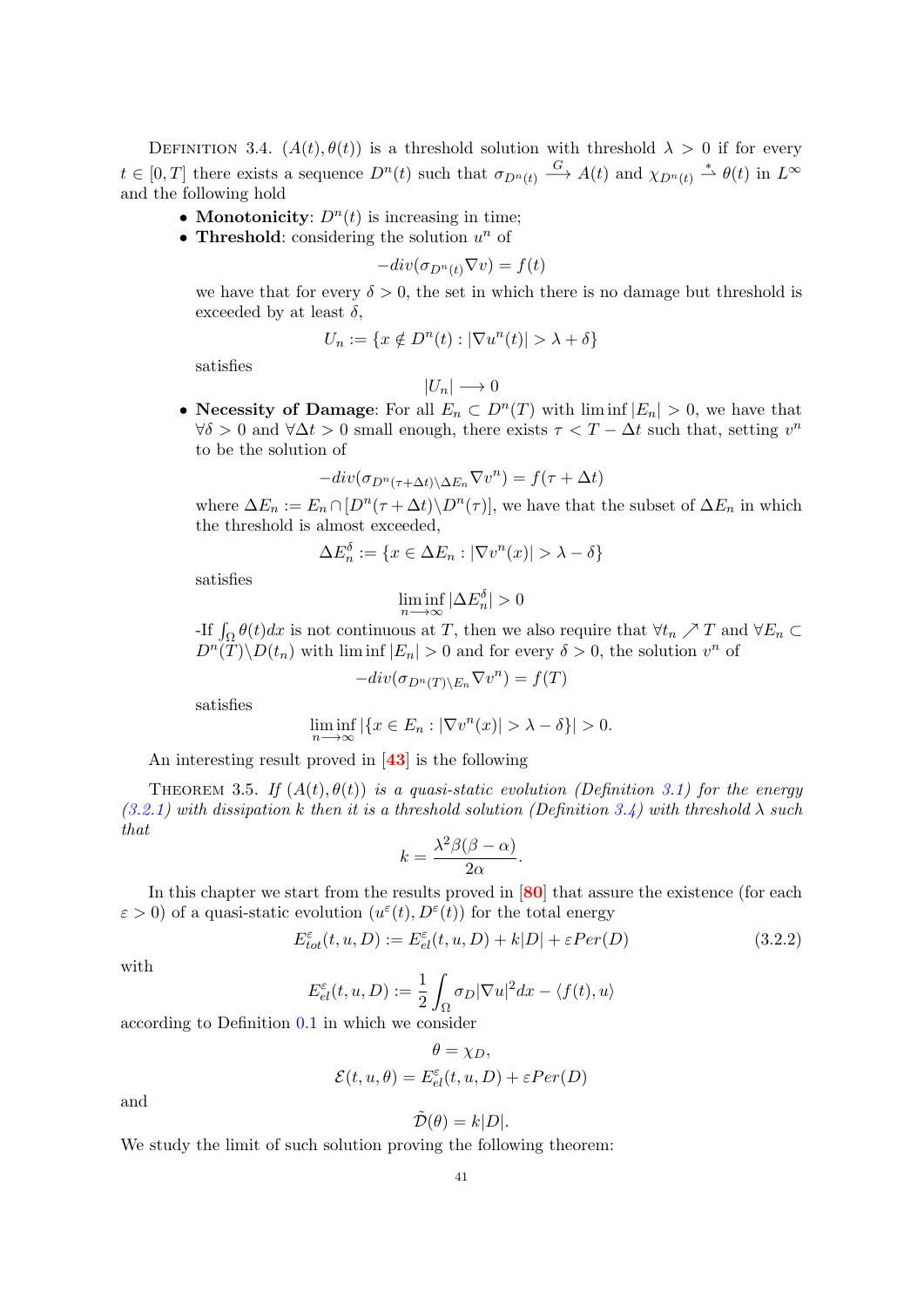<span id="page-43-0"></span>THEOREM 3.6. Given a quasi-static evolution  $(u^{\varepsilon}(t), D^{\varepsilon}(t))$  for  $(3.2.2)$ , for all  $t \in [0, T]$ there exists  $\theta(t) \in L^{\infty}(\Omega; [0,1])$  and  $A(t) \in \bar{G}_{\theta(t)}(\alpha I, \beta I)$  such that (up to subsequences)

$$
\chi_{D^{\varepsilon}(t)} \stackrel{*}{\rightharpoonup} \theta(t)
$$
, and  $\sigma_{D^{\varepsilon}(t)} \stackrel{G}{\longrightarrow} A(t)$  and  $\omega^{\varepsilon}(t) \stackrel{H^1}{\rightharpoonup} u(t)$ ,

and it holds

<span id="page-43-2"></span>
$$
\lim_{\varepsilon \to 0} \varepsilon Per(D^{\varepsilon}(0)) = 0.
$$
\n(3.2.3)

Moreover assuming that for  $t > 0$ 

<span id="page-43-1"></span>
$$
\lim_{\varepsilon \to 0} \varepsilon Per(D^{\varepsilon}(t)) = 0,\tag{3.2.4}
$$

we have that  $(A(t), \theta(t))$  is a quasi-static evolution in the sense of Definition [3.1.](#page-41-1)

The rest of the chapter is devoted to the proof of Theorem [3.6.](#page-43-0) The proof that the quasistatic evolution with perimeter penalization converges (up to a subsequence) and that the limit satisfies the monotonicity condition and the energy balance uses standard arguments. The main difficulty is rather to prove the validity of the minimality condition as in Definition [3.1.](#page-41-1) We will show it by using a blow-up argument for which it is fundamental the assumption [\(3.2.4\)](#page-43-1).

Even though we assumed [\(3.2.4\)](#page-43-1) we believe that it must be true in general; our feeling is that starting from time  $t = 0$  the scale of the damage set becomes fixed and by  $(3.2.3)$  it should be possible to prove  $(3.2.4)$  for each  $t > 0$ .

We remind a result proved in [[43](#page-82-0)] that it will be useful in what will follow:

LEMMA 3.2.1. Let  $E \subset \Omega$  and  $S \subset \Omega \backslash E$  be measurable. Consider the solution  $u_E \in H_0^1(\Omega)$ of the equation

$$
-div(\sigma_E \nabla u_E) = f \text{ in } \Omega
$$

where  $f \in H^{-1}(\Omega)$ . Then if we set

$$
E_{el}(E,f):=\frac{1}{2}\int_{\Omega}\sigma_E|\nabla u_E|^2dx-\langle f,u_E\rangle
$$

we have

$$
\Delta E_{el} := E_{el}(E, f) - E_{el}(E \cup S, f) \le \frac{(\beta - \alpha)\beta}{2\alpha} \|\nabla u_E\|_{L^2(S)}^2.
$$

#### 3.3. Compactness argument and convergence of the Perimeter at  $t = 0$

In this section we prove a compactness result for the quasi-static evolution related to the energy [\(3.2.2\)](#page-42-1), we prove a Γ-limit result and the convergence [\(3.2.3\)](#page-43-2), which is fundamental with assumption  $(3.2.4)$ , to obtain an energy balance property for the limit of the quasi-static evolution and to apply a blow up argument to show the minimality condition of the limit.

<span id="page-43-3"></span>LEMMA 3.3.1. Given  $(u^{\varepsilon}(t), \chi_{D^{\varepsilon}(t)})$  a quasi-static evolution for the energy [\(3.2.2\)](#page-42-1) there exists functions  $u(t) \in H_0^1(\Omega)$ ,  $\theta(t) \in L^\infty(\Omega; [0,1])$  and  $A(t) \in L^\infty(\Omega; \mathcal{F}(\alpha, \beta))$  such that, up to subsequences,

$$
u^{\varepsilon}(t) \xrightarrow{H^1} u(t), \qquad \chi_{D^{\varepsilon}(t)} \xrightarrow{\ast} \theta(t), \qquad \sigma_{D^{\varepsilon}(t)} \xrightarrow{G} A(t) \tag{3.3.5}
$$

with  $\theta(t)$  increasing and  $A(t)$  decreasing in time.

PROOF. The compactness result is proved by standard techniques. It is enough to note that by the monotonicity in t of  $D^{\varepsilon}(t)$  we deduce that  $\sigma_{D^{\varepsilon}(t)}$  has equibounded total variation with respect to the  $L^{\infty}(\Omega, \mathcal{F}(\alpha, \beta))$  metric. Then using Helly's Theorem (see [[57](#page-83-0)] or [[33](#page-82-1)]), there exists a subsequence of  $\sigma_{D^{\varepsilon}(t)}$  and a matrix  $A(t) \in L^{\infty}(\Omega, \mathcal{F}(\alpha, \beta))$  such that, for each  $t\in[0,T]$ 

$$
\sigma_{D^{\varepsilon}(t)} \xrightarrow{G} A(t).
$$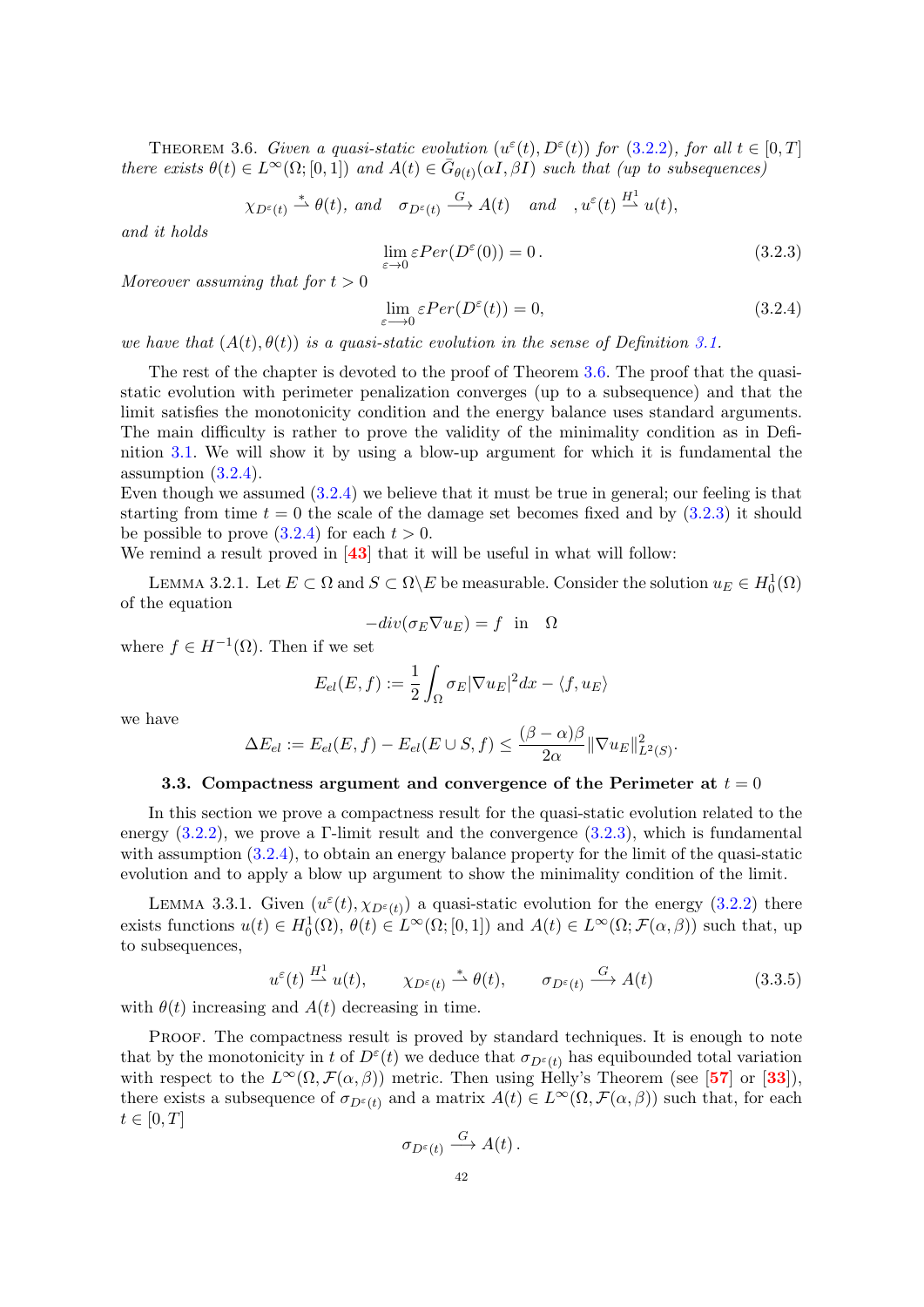By the properties of G-convergence,  $A(t)$  inherit the monotonicity by  $\sigma_{D^{\varepsilon}(t)}$ . The same argument can be made for  $\chi_{D^{\epsilon}(t)}$  in the weak\* topology (as noticed in [[33](#page-82-1)]), thus there exists a decreasing function  $\theta(t)$ , such that, up to subsequence,

$$
\chi_{D^{\varepsilon}(t)} \stackrel{*}{\rightharpoonup} \theta(t)
$$

for each  $t \in [0, T]$ . Finally, by the minimality of  $u^{\varepsilon}(t)$  and the definition of  $G-convergence$ , we immediately obtain that there exists a function  $u(t) \in H^1(\Omega)$  and a subsequence of  $u^{\varepsilon}(t)$ such that for each  $t \in [0, T]$ 

$$
u^{\varepsilon}(t) \stackrel{H^1}{\longrightarrow} u(t).
$$

We now prove a  $\Gamma$ -convergence result, for the energy in  $(3.2.2)$ , without constraint, which will imply the perimeter property  $(3.2.3)$ .

LEMMA 3.3.2. Given  $u \in H_0^1(\Omega)$  and  $D \subset \Omega$  the functional

<span id="page-44-2"></span>
$$
F^{\varepsilon}(u,\chi_D) := \frac{1}{2} \int_{\Omega} \sigma_D |\nabla u|^2 dx - \langle f, u \rangle + k|D| + \varepsilon Per(D)
$$
\n(3.3.6)

Γ- converges to the functional

$$
F(u, A, \theta) := \int_{\Omega} A \nabla u \nabla u dx - \langle f, u \rangle + k \int_{\Omega} \theta dx \qquad (3.3.7)
$$

with respect to the following convergences

<span id="page-44-0"></span>
$$
u^{\varepsilon} \stackrel{H^1}{\longrightarrow} u \qquad \chi_{D^{\varepsilon}} \stackrel{*}{\longrightarrow} \theta, \qquad \sigma_{D^{\varepsilon}} \stackrel{G}{\longrightarrow} A. \tag{3.3.8}
$$

with  $u \in H_0^1(\Omega)$ ,  $\theta(x) \in [0,1]$  and  $A \in L^\infty(\Omega; \mathcal{F}(\alpha, \beta))$ .

PROOF. Obviously we have that

$$
\liminf_{\varepsilon} \left\{ \frac{1}{2} \int_{\Omega} \sigma_{D^{\varepsilon}} |\nabla u^{\varepsilon}|^2 dx - \langle f, u^{\varepsilon} \rangle + k |D^{\varepsilon}| + \varepsilon Per(D^{\varepsilon}) \right\} \ge
$$
  

$$
\liminf_{\varepsilon} \left\{ \frac{1}{2} \int_{\Omega} \sigma_{D^{\varepsilon}} |\nabla u^{\varepsilon}|^2 dx - \langle f, u^{\varepsilon} \rangle + k |D^{\varepsilon}| \right\}
$$

and since by Theorem [1.10](#page-17-0)

$$
\sigma_{D^{\varepsilon}} \xrightarrow{G} A \quad \text{if and only if} \quad \int_{\Omega} \sigma_{D^{\varepsilon}} |\nabla u|^2 dx \xrightarrow{\Gamma} \int_{\Omega} A \nabla u \nabla u dx \tag{3.3.9}
$$

we have by  $(3.3.8)$  and the lower semicontinuity of the Γ-limit

$$
\liminf_{\varepsilon} \left\{ \frac{1}{2} \int_{\Omega} \sigma_{D^{\varepsilon}} |\nabla u^{\varepsilon}|^2 dx - \langle f, u^{\varepsilon} \rangle + k |D^{\varepsilon}| \right\} \ge \tag{3.3.10}
$$

<span id="page-44-1"></span>
$$
\frac{1}{2} \int_{\Omega} A \nabla u \nabla u dx - \langle f, u \rangle + k \int_{\Omega} \theta dx \tag{3.3.11}
$$

So the [\(3.3.11\)](#page-44-1) is the candidate to be the Γ-limit. Now we want to prove lim sup inequality. Given  $\theta \in [0,1]$  and  $A \in \bar{G}_{\theta}(\alpha I, \beta I)$  there exists (by definition of  $G_{\theta}(\alpha I, \beta I)$ ) a sequence  $(\chi_{D^h}, \sigma_{D^h})$  such that

$$
\chi_{D^h} \stackrel{*}{\rightharpoonup} \theta \qquad \text{and} \qquad \sigma_{D^h} \stackrel{G}{\longrightarrow} A,
$$

moreover we can consider the recovery sequence  $u^h$  of the  $\Gamma$  convergence

$$
\int_{\Omega} \sigma_{D^h} |\nabla u|^2 dx \stackrel{\Gamma}{\longrightarrow} \int_{\Omega} A \nabla u \nabla u dx \tag{3.3.12}
$$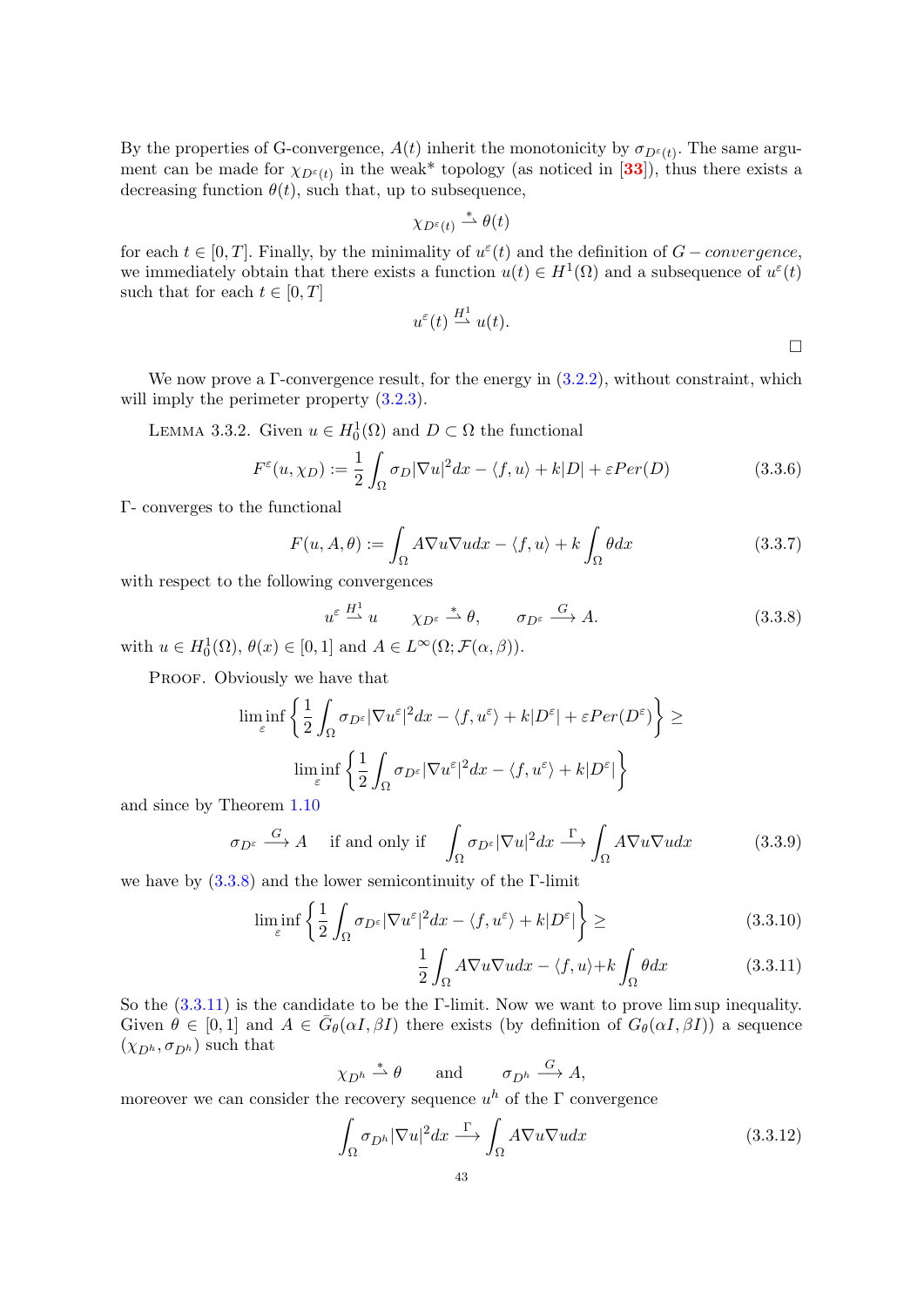and in so doing we obtain

$$
\lim_{\varepsilon} \left\{ \frac{1}{2} \int_{\Omega} \sigma_{D^h} |\nabla u^h|^2 dx - \langle f, u^h \rangle + k |D^h| + \varepsilon Per(D^h) \right\} =
$$
\n(3.3.13)

$$
\frac{1}{2} \int_{\Omega} \sigma_{D^h} |\nabla u^h|^2 dx - \langle f, u^h \rangle + k |D^h| \qquad (3.3.14)
$$

and since it is a pointwise convergence it implies that, calling  $F''(u, D)$  the  $\Gamma$ -limsup, we have

$$
F''(u^h, D^h) \le \frac{1}{2} \int_{\Omega} \sigma_{D^h} |\nabla u^h|^2 dx - \langle f, u^h \rangle + k |D^h|
$$

so, passing to the limit in h and using the lower semicontinuity of the  $\Gamma$ -limsup we conclude that

$$
\lim_{h} F''(u^h, D^h) \le \frac{1}{2} \int_{\Omega} A \nabla u \nabla u dx - \langle f, u^h \rangle + k \int_{\Omega} \theta dx,
$$

which conclude the computation of the Γ-limit of  $(3.3.6)$ .

By previous Lemma we prove the convergence result [\(3.2.3\)](#page-43-2).

LEMMA 3.3.3. Given 
$$
(u^{\varepsilon}(t), \chi_{D^{\varepsilon}(t)})
$$
 quasi-static evolution for the energy (3.2.2) it holds  
\n
$$
\varepsilon Per(D^{\varepsilon}(0)) \longrightarrow 0
$$
\n(3.3.15)

when  $\varepsilon$  goes to zero.

PROOF. Since  $(u^{\varepsilon}(t), D^{\varepsilon}(t))$  is a quasi-static evolution we have in particular that, at time  $t = 0, (u^{\varepsilon}(0), D^{\varepsilon}(0))$  minimizes the functional

<span id="page-45-0"></span>
$$
F(u, D) := \frac{1}{2} \int_{\Omega} \sigma_D |\nabla u|^2 dx - \langle f, u \rangle + k|D| + \varepsilon Per(D)
$$
 (3.3.16)

without any restriction on the set. Moreover  $u^{\varepsilon}(0)$  is a mininum point for

$$
\int_{\Omega} \sigma_{D^{\varepsilon}(0)} |\nabla v|^2 dx - \langle f(0), v \rangle
$$

so by the property of G-convergence we have

$$
\int_{\Omega} \sigma_{D^{\varepsilon}(0)} |\nabla u^{\varepsilon}(0)|^2 dx \longrightarrow \int_{\Omega} A(0) \nabla u(0) \nabla u(0) dx
$$

So passing to the limit in  $\varepsilon$  in the functional  $(3.3.16)$  with  $u^{\varepsilon}(0)$  and  $D^{\varepsilon}(0)$  we necessarily obtain that

$$
\varepsilon Per(D^{\varepsilon}(0)) \longrightarrow 0.
$$

 $\Box$ 

#### 3.4. Energy Balance and a first minimality property of the limit

In this section we prove that the limit  $(u(t), \theta(t))$  of the quasi-static evolution  $(u^{\varepsilon}(t), D^{\varepsilon}(t))$ satisfies properties  $(1)$ ,  $(2)$ , and  $(3b)$  as in Definition [3.1](#page-41-1) and Remark [3.2.](#page-41-0)

<span id="page-45-1"></span>PROPOSITION 3.7. Given the limit  $(u(t), \theta(t))$  and  $A(t)$  of the quasi-static evolution  $(u^{\varepsilon}(t), D^{\varepsilon}(t))$  and  $\sigma_{D^{\varepsilon}(t)}$  for the energy [\(3.2.2\)](#page-42-1) according to the convergences in Lemma [3.3.1,](#page-43-3) then, assuming  $(3.2.4)$ , it satisfies the properties  $(1)$ ,  $(2)$ , and  $(3b)$  of Remark [3.2.](#page-41-0)

PROOF. The proof is standard and it follows closely the strategy of Theorem 3.1 in [[33](#page-82-1)]. As proved in Lemma [3.3.1](#page-43-3) there exists up to subsequences the limit of  $u^{\varepsilon}(t)$ ,  $D^{\varepsilon}(t)$  and  $\sigma_{D^{\varepsilon}(t)}$ which we call  $u(t)$ ,  $\theta(t)$  and  $A(t)$ , such that  $A(t)$  is decreasing and  $\theta(t)$  is increasing and so the property (1) is satisfied.

The energy balance is immediate: it is consequence of the energy balance at  $\varepsilon$  fixed passing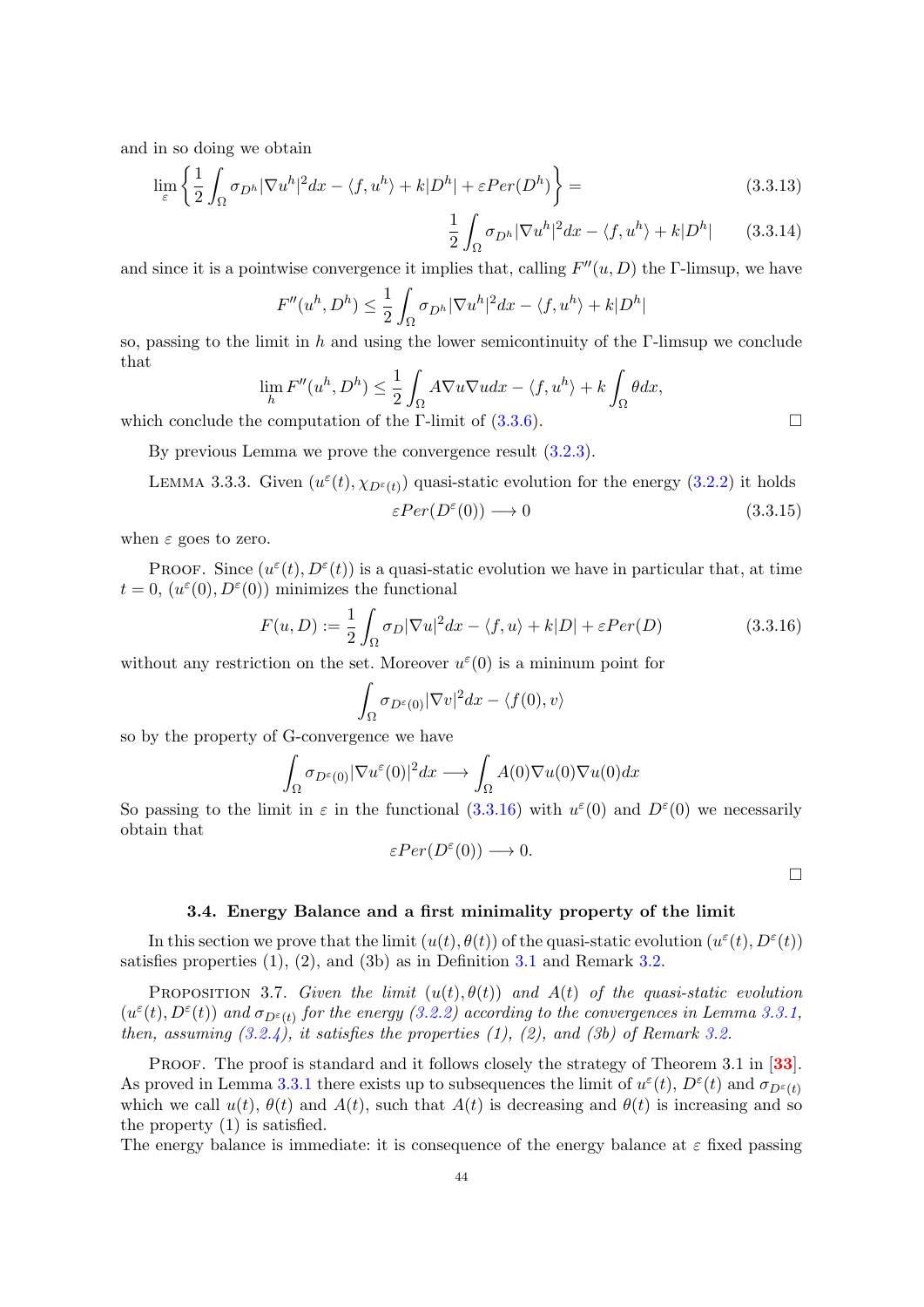to the limit and using the perimeter convergence assumption [\(3.2.4\)](#page-43-1).

Now we focus on the minimality property. The minimality of  $(u^{\varepsilon}(t), D^{\varepsilon}(t))$  for the energy [\(3.2.2\)](#page-42-1) gives

$$
\frac{1}{2} \int_{\Omega} \sigma_{D^{\varepsilon}(t)} |\nabla u^{\varepsilon}(t)|^2 dx - \langle f(t), u^{\varepsilon}(t) \rangle + k |D^{\varepsilon}(t)| + \varepsilon Per(D^{\varepsilon}(t)) \tag{3.4.17}
$$

$$
\leq \frac{1}{2} \int_{\Omega} \sigma_{D'} |\nabla v|^2 dx - \langle f(t), v \rangle + k|D'| + \varepsilon Per(D')
$$
\n(3.4.18)

for all  $v \in H_0^1(\Omega)$ , for all  $D' \supseteq D^{\varepsilon}(t)$ . Testing the above inequality with  $D'_{\varepsilon} = D^{\varepsilon}(t) \cup E$ , for  $E \subset \Omega$ , and using that

<span id="page-46-0"></span>
$$
Per(D^{\varepsilon}(t) \cup E) \leq Per(D^{\varepsilon}(t)) + Per(E),
$$

[\(3.4.17\)](#page-46-0) becomes

$$
\frac{1}{2} \int_{\Omega} \sigma_{D^{\varepsilon}(t)} |\nabla u^{\varepsilon}(t)|^2 dx - \langle f(t), u^{\varepsilon}(t) \rangle \tag{3.4.19}
$$

$$
\leq \frac{1}{2} \int_{\Omega} \sigma_{D'} |\nabla v|^2 dx - \langle f(t), v \rangle + \varepsilon Per(E) + k \int_{\Omega} (\chi_{D^{\varepsilon}(t) \cup E} - \chi_{D^{\varepsilon}}) dx.
$$
 (3.4.20)

Since  $\sigma_{D^{\varepsilon}(t)} \stackrel{G}{\longrightarrow} A(t)$  and  $u^{\varepsilon}(t)$  satisfies  $-\text{div}(\sigma_{D^{\varepsilon}(t)} \nabla u^{\varepsilon}(t)) = f(t)$ , we have

$$
\frac{1}{2} \int_{\Omega} A(t) \nabla u(t) \nabla u(t) dx - \langle f(t), u(t) \rangle \tag{3.4.21}
$$

$$
= \lim \left\{ \frac{1}{2} \int_{\Omega} \sigma_{D^{\varepsilon}(t)} |\nabla u^{\varepsilon}(t)|^2 dx - \int_{\Omega} f(t) u^{\varepsilon}(t) dx \right\}
$$
(3.4.22)

Moreover by the locality of the G-convergence we have

<span id="page-46-1"></span>
$$
\sigma_{D^{\varepsilon}(t)\cup E} \xrightarrow{G} A(t)\chi_{\Omega\setminus E} + \alpha \chi_E \tag{3.4.23}
$$

and, by the equivalence with the Γ-convergence (see Theorem [1.10\)](#page-17-0), given  $v \in H_0^1(\Omega)$  there exists a (recovery) sequence  $v^{\varepsilon} \in H_0^1(\Omega)$  with  $v^{\varepsilon} \stackrel{H_1^1}{\longrightarrow} v$  such that

$$
\limsup \left\{ \frac{1}{2} \int_{\Omega} \sigma_{D^{\varepsilon}(t) \cup E} |\nabla v^{\varepsilon}| dx - \langle f(t), v^{\varepsilon} \rangle \right\}
$$
(3.4.24)

$$
= \frac{1}{2} \int_{\Omega} (A(t)\chi_{\Omega \setminus E} + \alpha \chi_E) \nabla v \nabla v dx - \langle f(t), v \rangle.
$$
 (3.4.25)

<span id="page-46-2"></span> $\Box$ 

Finally noting that  $\varepsilon Per(E) \longrightarrow 0$  and that

$$
\lim_{\varepsilon \to 0} \left\{ \int_{\Omega} (\chi_{D^{\varepsilon}(t) \cup E} - \chi_{D^{\varepsilon}(t)}) dx \right\} = \int_{\Omega} (1 - \theta) \chi_E dx
$$

we obtain (using also  $(3.4.21)$  and  $(3.4.24)$ ) the following inequality

$$
\int_{\Omega} A(t) \nabla u(t) \nabla u(t) dx - \langle f(t), u(t) \rangle \le \frac{1}{2} \int_{\Omega} A' \nabla v \nabla v dx + k \int_{\Omega} (1 - \theta(t)) \chi_E dx
$$

for all  $v \in H_0^1(\Omega)$  and for all  $A' = A(t)\chi_{\Omega \backslash E} + \alpha \chi_E$  for all  $E \subset \Omega$ , and so by density we obtain the minimality condition (3b) of the Remark [3.2.](#page-41-0)

REMARK 3.8. Let note that the possibility to have the energy balance for the limit is equivalent to the convergence of the perimeter  $(3.2.4)$ . Indeed, let assume that the energy balance holds for the limit. Using the energy balance for the quasi-static evolution  $(u^{\varepsilon}(t), D^{\varepsilon}(t))$  and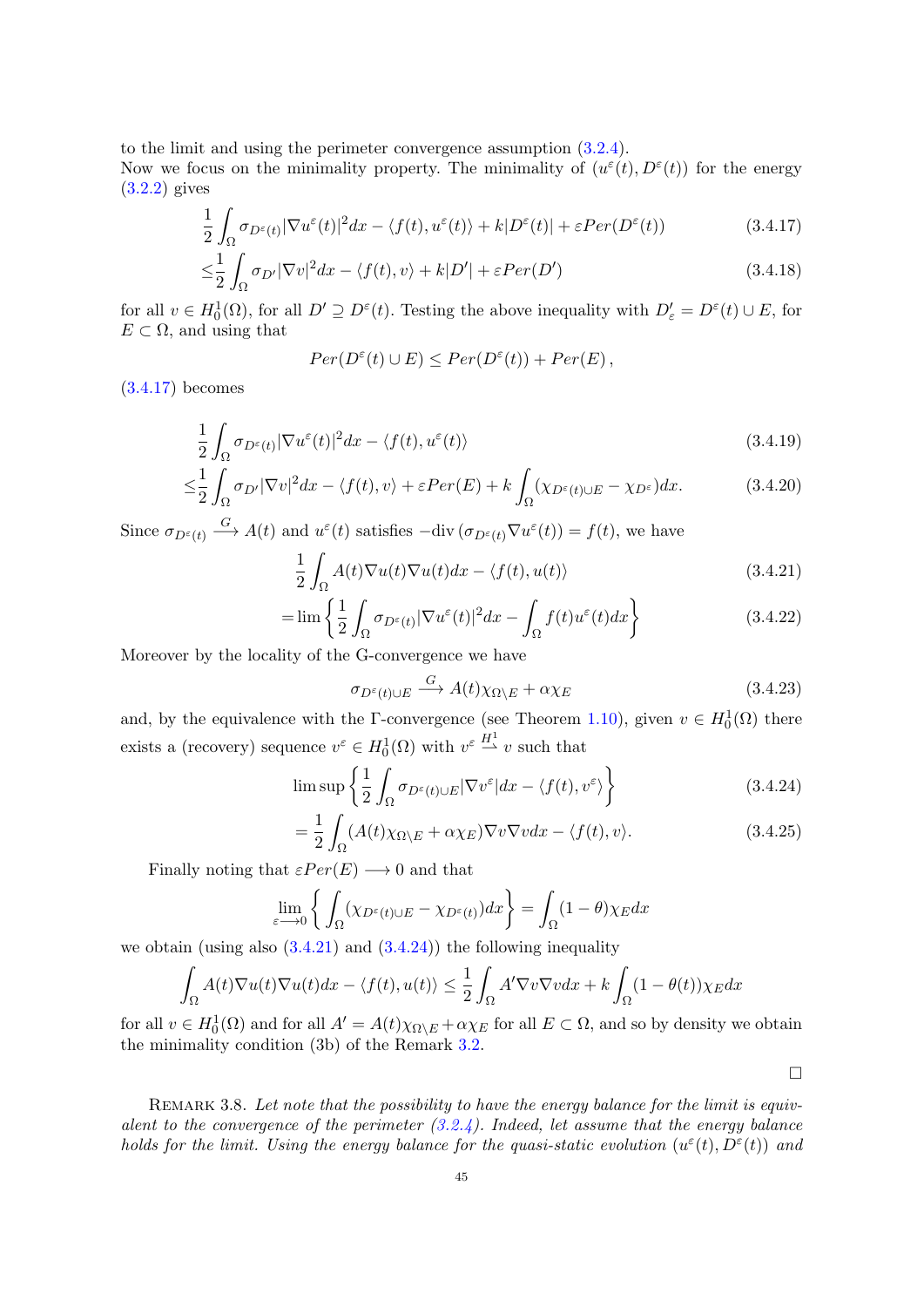the fact that  $\epsilon Per(D^{\epsilon}(0))$  goes to zero (up to subsequence) we have by the energy balance at  $\varepsilon$  fixed that

$$
E_{el}^{\varepsilon}(t) + k|D^{\varepsilon}(t)| + \varepsilon Per(D^{\varepsilon}(t)) = E_{tot}^{\varepsilon}(0) - \int_0^t \langle \dot{f}(t), u^{\varepsilon}(t) \rangle ds
$$

and passing to the lim sup we have

$$
E_{el}(t) + k \int_{\Omega} \theta(t) dx + \limsup_{\varepsilon} (\varepsilon Per(D^{\varepsilon}(t))) = E_{tot}(0) - \int_{0}^{t} \langle \dot{f}(t), u(t) \rangle ds
$$

and using the energy balance for the limit of  $(u^{\varepsilon}(t), \chi_{D^{\varepsilon}(t)})$  we have that the right hand side term is equal to

$$
E_{el}(t) + k \int_{\Omega} \theta(t) dx
$$

which implies that up to subsequence

$$
\lim_{\varepsilon \longrightarrow 0} (\varepsilon Per(D^\varepsilon(t))) = 0
$$

for all  $t \in [0, T]$ .

Since the convergence  $(3.2.4)$ , as we will see, is the key point to prove the minimality condition as in the Definition [3.1](#page-41-1) it means that if we have an increasing function  $\theta(t)$  (and  $u(t)$ ) which is approximated by a quasi-static evolution  $D^{\varepsilon}(t)$  (and  $u^{\varepsilon}(t)$ ) of the energy in [\(3.2.2\)](#page-42-1) and such that it satisfies (a priori) the energy balance related to the energy  $(3.2.1)$  then it is a quasi-static evolution for this energy.

### 3.5. Minimality Condition

In this section we will prove the main Theorem of the Chapter, which reduces now to prove the minimality conditions in Definition [3.1.](#page-41-1) It will be consequence of the fact that  $u^{\varepsilon}(t)$ satisfies a threshold property in the limit (see Step 1 in the proof). This property is implied by fact that, thank to the  $(3.2.4)$ , we can have a convergent blow-up of  $u^{\varepsilon}(t)$  on a large number of squares  $Q_i^{\varepsilon} \subset \Omega$  whose limit satisfies a sharp threshold property (see Proposition [3.10\)](#page-52-0) which is consequence of a minimality property of that limit (see Lemma [3.5.2\)](#page-50-0).

The first part of this section is devoted to the possibility of make the "blow up argument" which allows us to prove, in the second part of the section, the minimality condition of the Definition [3.1.](#page-41-1)

**3.5.1. The blow-up argument.** In this subsection our purpose is to show that we can find a region (square) of  $\Omega$  in which  $(u^{\varepsilon}(t), D^{\varepsilon}(t))$ , after a change of scale, has a subsequence that converges to a pair  $(\tilde{v}_0(t), \tilde{D}_0(t))$  that satisfies a first threshold condition in that region. To do it we need to construct a partition of  $\Omega$  with good properties. To avoid heavy notation we sometimes neglect the dependence of  $t$  underlining the dependence of  $x$ .

We need also to introduce some notations: given a square  $Q_i^{\varepsilon} := Q^{\varepsilon}(x_i^{\varepsilon}) \subset \Omega$  with center in  $x_i^{\varepsilon}$  and length size  $\rho_{\varepsilon}$  we define  $u_i^{\varepsilon}(x)$  as the restriction of  $u^{\varepsilon}(x)$  on this square and we define the following blow up on it (see Figure 1)

$$
\tilde{v}_i^{\varepsilon}(x) := \frac{1}{\rho_{\varepsilon}} (u_i^{\varepsilon}(\rho_{\varepsilon}x + x_i^{\varepsilon}) - \bar{u}_i^{\varepsilon}), \quad \tilde{D}_i^{\varepsilon} := \frac{1}{\rho_{\varepsilon}} (D^{\varepsilon} \cap Q_i^{\varepsilon} - x_i^{\varepsilon}), \quad Q^1(0) := \frac{1}{\rho_{\varepsilon}} (Q_i^{\varepsilon} - x_i^{\varepsilon})
$$

where  $\bar{u}_i^{\varepsilon}$  is the mean value of  $u^{\varepsilon}(x)$  on  $Q_i^{\varepsilon}$ .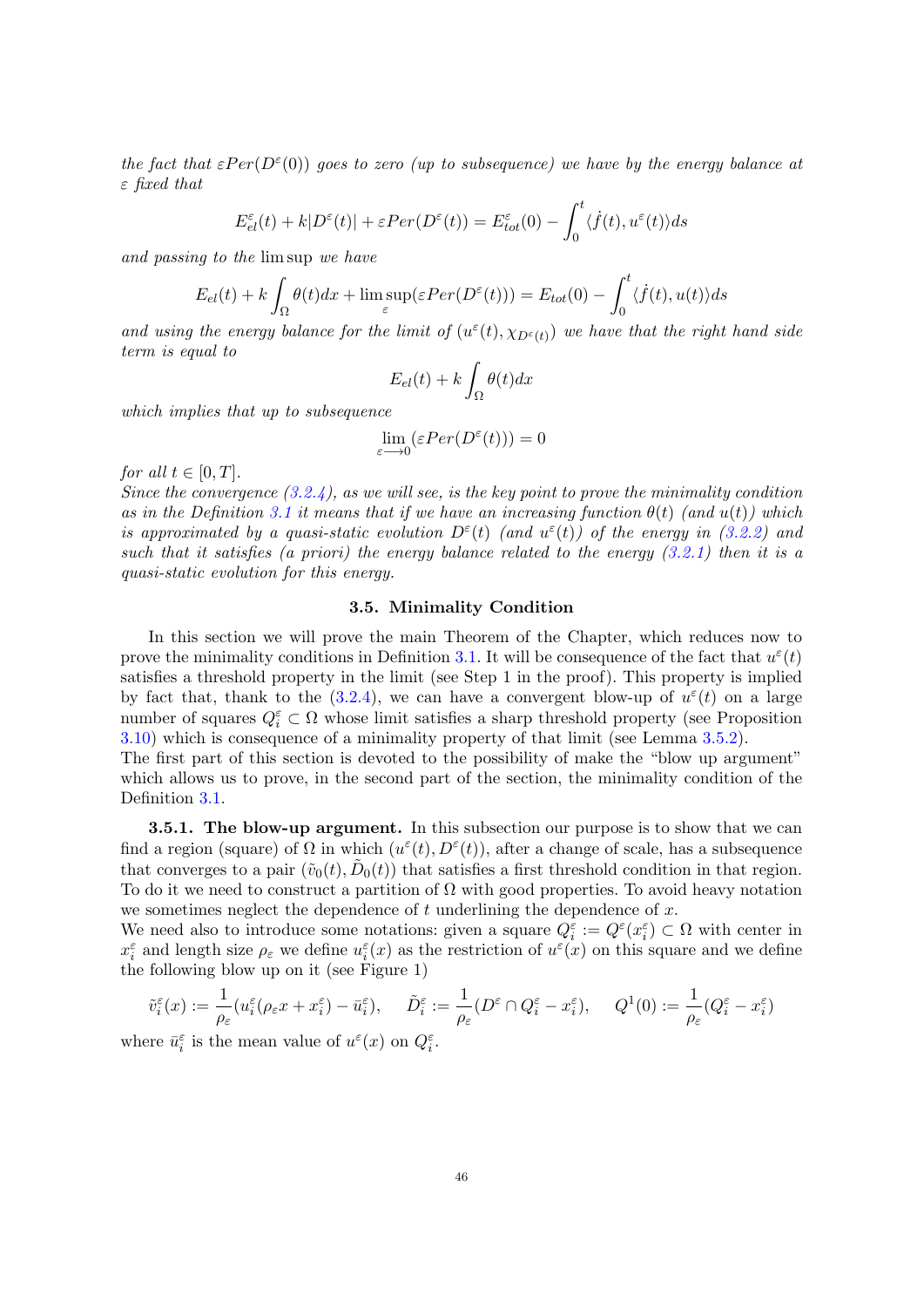

Figure 1.

<span id="page-48-0"></span>REMARK 3.9. Let note that, for each  $\varepsilon > 0$ , we can construct a covering of  $\Omega$  of disjoint squares such that

$$
Per(D^{\varepsilon}(t), \Omega) = \sum_{i} Per(D^{\varepsilon}(t), Q^{\varepsilon}_{i}),
$$

indeed the possibility to choose  $x_i^{\varepsilon}$  such that this property is satisfied is due to the fact that the perimeter of  $D^{\varepsilon}(t)$  is equibounded. Indeed, fixed arbitrary family  $x_i^{\varepsilon}$ , we consider a vector  $a = (a_1, a_2) \in [0, \rho_{\varepsilon}]^2$  and the related partition made by squares

$$
Q^\varepsilon(x_i^\varepsilon+a)
$$

traslation of  $Q_i^{\varepsilon}$  on the vertical line of  $a_2 > 0$  and on the horizontal line of  $a_1 > 0$ . To prove the property we just need to show that

$$
\exists a \in [0, \rho_{\varepsilon}]^2 \text{ such that } \mathcal{H}^1(\partial D^{\varepsilon}(t) \cap \partial Q^{\varepsilon}(x_i^{\varepsilon} + a)) = 0
$$

for every  $i \in \mathbb{N}$ . By contradiction we suppose that

$$
\forall a \in [0, \rho_{\varepsilon}]^2 \quad \exists i_a : \mathcal{H}^1(\partial D^{\varepsilon}(t) \cap \partial Q^{\varepsilon}(x_{i_a}^{\varepsilon} + a)) > 0,
$$

but using the Fubini Theorem we have

$$
\mathcal{H}^{2}(\partial D^{\varepsilon}(t) \cap \Omega) > \int_{0}^{\rho_{\varepsilon}} \int_{0}^{\rho_{\varepsilon}} \mathcal{H}^{1}(\partial D^{\varepsilon}(t) \cap \partial Q^{\varepsilon}(x_{i_{a}}^{\varepsilon}+a))da_{1}da_{2},
$$

so we have  $\mathcal{H}^2(\partial D^\varepsilon(t) \cap \Omega) > 0$  which implies that  $Per(D^\varepsilon(t), \Omega) = \mathcal{H}^1(\partial D^\varepsilon(t) \cap \Omega) = \infty$ that is a contradiction. From now we assume that this property is verified by the family of the squares will consider in the future.

Now we want to show for every  $\varepsilon > 0$  that the squares  $Q_j^{\varepsilon}$  that define the partition of  $\Omega$ are "almost all" such that the blow-up function  $v_j^{\varepsilon}(t)$  has finite norm on it and the perimeter of  $D_j^{\varepsilon}(t)$  is equibounded. It will be fundamental to have a convergent subsequence.

So we start defining the set of squares in which, given  $\rho_{\varepsilon}$ , there is "too much perimeter"

$$
J_{\varepsilon} := \{ i : Per(D^{\varepsilon}(t), Q^{\varepsilon}_i) > 4\rho_{\varepsilon} \} \quad \text{and} \quad UJ_{\varepsilon} := \bigcup_{i \in J_{\varepsilon}} Q^{\varepsilon}_i
$$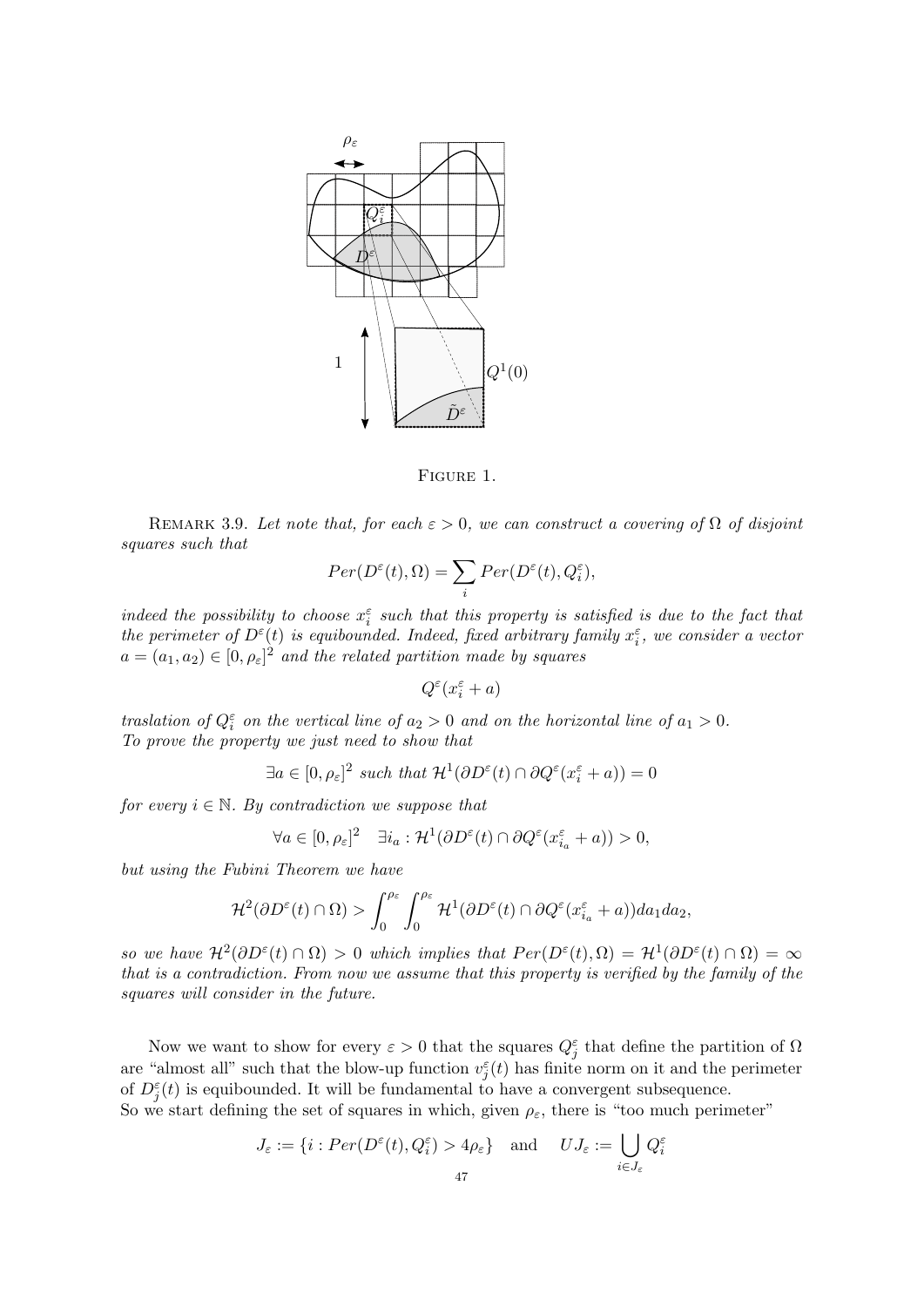and we note that if  $j \notin J_{\varepsilon}$  we have

$$
Per(\tilde{D}_{j}^{\varepsilon}(t), Q^{1}(0)) = \frac{Per(D^{\varepsilon}(t), Q_{j}^{\varepsilon})}{\rho_{\varepsilon}} \le 4\rho_{\varepsilon} \frac{1}{\rho_{\varepsilon}} = 4
$$

Moreover we define the set of squares in which, for each t, the norm of  $u^{\varepsilon}(t)$  is "too large" i.e. fixing an arbitrary large constant  $M > 0$  we define

$$
I_{\varepsilon}^M := \{ i : \| u_i^{\varepsilon}(t) \|_{H^1(Q_i^{\varepsilon})} > M \rho_{\varepsilon}^2 \} \quad \text{and} \quad U I_{\varepsilon}^M := \bigcup_{i \in I_{\varepsilon}^M} Q_i^{\varepsilon}.
$$

It is immediate to have an estimate on the measure of  $UI_{\varepsilon}^M$ :

$$
\sum_{i \in I_{\varepsilon}^M} \|u^{\varepsilon}(t)\|_{H^1(Q_{i}^{\varepsilon})} > \#I_{\varepsilon}^M \cdot M\rho_{\varepsilon}^2 = M \big| \bigcup_{i \in I_{\varepsilon}^M} Q_i^{\varepsilon} \big|
$$

and since

$$
\sum_{i \in I_{\varepsilon}^M} \|u^{\varepsilon}(t)\|_{H^1(Q_{i}^{\varepsilon})} < \|u^{\varepsilon}(t)\|_{H^1(\Omega)} \leq C
$$

we obtain

<span id="page-49-0"></span>
$$
|UI_{\varepsilon}^{M}| < \frac{C}{M}
$$
 (3.5.26)

<span id="page-49-2"></span>LEMMA 3.5.1. Assume [\(3.2.4\)](#page-43-1) holds, then there exists a sequence  $\rho_{\varepsilon} \longrightarrow 0$  such that

• it holds

<span id="page-49-1"></span>
$$
|UJ_{\varepsilon}| \longrightarrow 0 \tag{3.5.27}
$$

when  $\varepsilon$  goes to zero;

• for every  $\delta > 0$  there exists a constant  $c > 0$  and a set of indexes

$$
\Lambda_{\varepsilon}^{\delta} := \{ i \notin J_{\varepsilon} : \ \|u_i^{\varepsilon}(t)\|_{H^1(Q_i^{\varepsilon})} \le c\rho_{\varepsilon}^2 \}
$$

such that, considering  $\varepsilon$  sufficiently small, it holds

<span id="page-49-3"></span>
$$
|\bigcup_{i \in \Lambda_{\varepsilon}^{\delta}} Q_{i}^{\varepsilon}| = |\Omega| - \delta
$$
\n(3.5.28)

• if  $j \in \Lambda_{\varepsilon}^{\delta}$  then for every  $t > 0$  there exist a constant  $c_1 > 0$  such that

$$
\|\tilde{v}_j^{\varepsilon}(t)\|_{H^1(Q^1(0))} \le c_1
$$
\n(3.5.29)

with  $c_1$  not depending on  $\varepsilon$ .

PROOF. To prove the first property we use Remark [3.9.](#page-48-0) We have

$$
Per(D^{\varepsilon}(t), \Omega) = \sum_{i} Per(D^{\varepsilon}(t), Q^{\varepsilon}_i) > \sum_{i \in J_{\varepsilon}} Per(D^{\varepsilon}(t), Q^{\varepsilon}_i) > \#J_{\varepsilon} \cdot 4\rho_{\varepsilon}
$$

and defining  $\lambda_{\varepsilon} := \varepsilon Per(D^{\varepsilon}(t))$  we have

$$
\#J_{\varepsilon}<\frac{\lambda_{\varepsilon}}{\varepsilon}\frac{1}{4\rho_{\varepsilon}}.
$$

Then choosing  $\rho_{\varepsilon} := \frac{\varepsilon}{\lambda_{\varepsilon}^{1/2}}$  (which goes to zero when  $\varepsilon$  goes to zero) we obtain  $1/2$ 

$$
|UJ_{\varepsilon}| \leq \#J_{\varepsilon} \cdot \rho_{\varepsilon}^2 = \frac{\lambda_{\varepsilon}^{1/2}}{4}
$$

that goes to zero.

To prove the second statement we start defining

$$
\Lambda^M_{\varepsilon} := (J_{\varepsilon})^c \cap (I^M_{\varepsilon})^c,
$$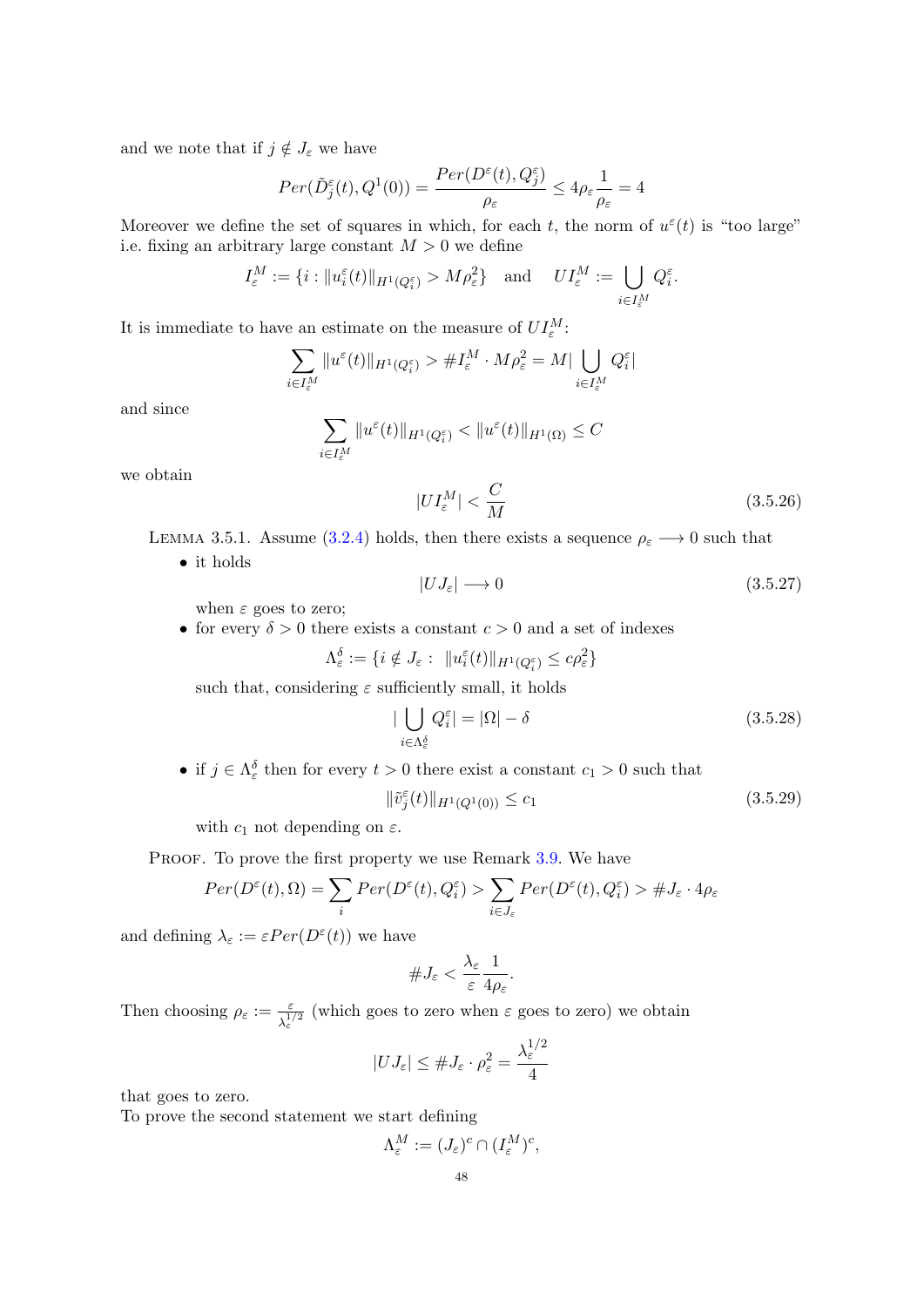and so we have

$$
\bigcup_{i\in\Lambda^M_\varepsilon}Q_i^\varepsilon=\Omega\backslash\bigg[\bigcup_{i\in J_\varepsilon}Q_i^\varepsilon\cup\bigcup_{i\in I^M_\varepsilon}Q_i^\varepsilon\bigg]
$$

which implies using  $(3.5.26)$  and  $(3.5.27)$ 

$$
\left| \bigcup_{i \in \Lambda_{\varepsilon}^{M}} Q_{i}^{\varepsilon} \right| > |\Omega| - |U J_{\varepsilon}| - |U I_{\varepsilon}^{M}| > |\Omega| - o_{\varepsilon}(1) - \frac{C}{M}
$$

so choosing  $\varepsilon$  sufficiently small and M sufficiently large we conclude. Now we prove the third property. Let remark that since  $j \in \Lambda_{\varepsilon}^{\delta}$  it holds

<span id="page-50-1"></span>
$$
||u_j^{\varepsilon}(t)||_{H^1(Q_j^{\varepsilon})} \leq c\rho_{\varepsilon}^2 \tag{3.5.30}
$$

 $\Box$ 

Now by the definition of  $\tilde{v}_j^{\varepsilon}$  it holds (we neglect dependence on t underlining the dependence on  $x)$ 

$$
\int_{Q^1(0)} |\nabla \tilde{v}_j^{\varepsilon}(x)|^2 dx = \int_{Q^1(0)} |\nabla (\frac{1}{\rho_{\varepsilon}} u_j^{\varepsilon}(\rho_{\varepsilon} x + x_j^{\varepsilon}))|^2 dx
$$
  
= 
$$
\int_{Q^1(0)} |(\nabla u_j^{\varepsilon})(\rho_{\varepsilon} x + x_j^{\varepsilon})|^2 dx = \frac{1}{\rho_{\varepsilon}^2} \int_{Q_j^{\varepsilon}} |\nabla u_j^{\varepsilon}(y)|^2 dx \leq c,
$$

where the last inequality comes from  $(3.5.30)$ .

Now, since  $\tilde{v}_j^{\varepsilon}$  is not (a-priori) zero at the boundary of  $Q^1(0)$  we need to show a similar bound for the  $L^2$ -norm of  $\tilde{v}_j^{\varepsilon}$  to have the boundness in  $H^1$ . We have

$$
\int_{Q^1(0)} |\tilde{v}_j^{\varepsilon}(x)|^2 dx = \int_{Q^1(0)} \left| \frac{1}{\rho_{\varepsilon}} (u_j^{\varepsilon}(\rho_{\varepsilon}x + x_j^{\varepsilon}) - \bar{u}_j^{\varepsilon}) \right|^2 dx = \frac{1}{\rho_{\varepsilon}^4} \int_{Q_j^{\varepsilon}} |u_j^{\varepsilon}(y) - \bar{u}_j^{\varepsilon}|^2 dy.
$$

Now using Poincare-Wirtinger inequality

$$
\frac{1}{\rho_\varepsilon^4}\int_{Q_j^\varepsilon}|u_j^\varepsilon(y)-\bar u_j^\varepsilon|dy\leq C\rho_\varepsilon^2\frac{1}{\rho_\varepsilon^4}\int_{Q_j^\varepsilon}|\nabla(u_j^\varepsilon(y)-\bar u_j^\varepsilon)|dy=C\frac{1}{\rho_\varepsilon^2}\int_{Q_j^\varepsilon}|\nabla u_j^\varepsilon(y)|dy
$$

and, again, by [\(3.5.30\)](#page-50-1) we conclude that  $\tilde{v}_j^{\varepsilon}$  is equibounded also in  $L^2(Q^1(0))$ .

Now we prove that, for each  $t \in [0, T]$  we can extract in  $Q^1(0)$  a subsequence of the pair  $(\tilde{v}_j^{\varepsilon}(t), \chi_{\tilde{D}_j^{\varepsilon}}(t))$  such that it satisfies a minimality condition in this square respect to add more damage set and respect to functions with the same value of  $\tilde{v}_j^{\varepsilon}$  on the boundary. From now the partition  ${Q_i^{\varepsilon}}_{i\in\mathbb{N}}$  will be fixed and such that it satisfies properties of previous lemma.

<span id="page-50-0"></span>LEMMA 3.5.2. Considering the family  $\{Q_i^{\varepsilon}\}_{\varepsilon}$ , and an index  $j \in \Lambda_{\varepsilon}^{\delta}$ , there exists, for every  $t \in [0,T]$ , a subsequence  $(\tilde{v}_j^{\varepsilon_k}(t), \chi_{\tilde{D}_j^{\varepsilon_k}(t)})$  and a pair  $(\tilde{v}_0(t), \tilde{D}_0(t))$  s.t.

<span id="page-50-2"></span>1. 
$$
\tilde{v}_{j}^{\varepsilon_{k}}(t) \xrightarrow{H^{1}} \tilde{v}_{0}(t)
$$
, and  $\chi_{\tilde{D}_{j}^{\varepsilon_{k}}(t)} \xrightarrow{L^{1}} \chi_{\tilde{D}_{0}(t)}$  in  $Q^{1}(0)$ ,  
\n2.  $(\tilde{v}_{0}(t), \tilde{D}_{0}(t))$  satisfies  
\n
$$
\int_{Q^{1}(0)} \sigma_{\tilde{D}_{0}(t)} |\nabla \tilde{v}_{0}(t)|^{2} dx + k|\tilde{D}_{0}(t)| \leq \int_{Q^{1}(0)} \sigma_{D} |\nabla v|^{2} dx + k|D|
$$
\n(3.5.31)

for all  $D \supseteq \tilde{D}_0(t)$ ,  $D \subset Q^1(0)$  and for all v s.t.  $(v - \tilde{v}_0(t)) \in H_0^1(Q^1(0))$ .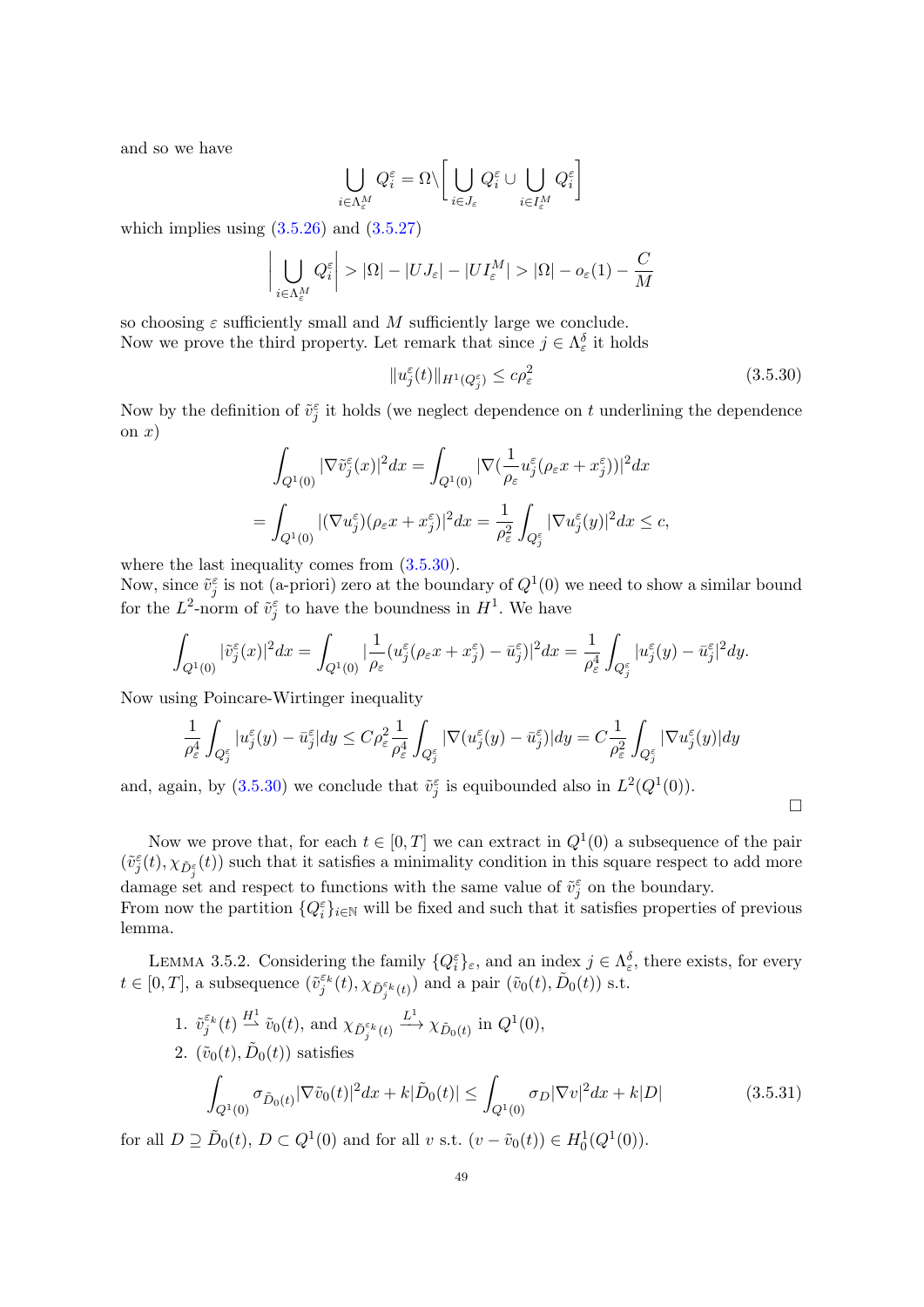PROOF. As we have seen before there exists  $c_1$  and  $c_2$  positive constants such that

$$
\|\tilde{v}_j^{\varepsilon}(t)\|_{H^1(Q^1(0))} \le c_1 \text{ and } Per(\tilde{D}_j^{\varepsilon}(t)) \le c_2
$$

and by the weak compactness property of  $H<sup>1</sup>$  and compactness property of BV function  $(Per(\tilde{D}_{j}^{\varepsilon}(t))$  is the total variation of the function  $\chi_{\tilde{D}_{j}^{\varepsilon}(t)})$  we can extract, for every t, a con-

vergent pair of functions, whose limit we call  $(\tilde{v}_0(t), \tilde{D}_0(t))$ . Now we show the minimality property of such limit.

It is useful, for what will follow, to define for  $S \subset \Omega$  the duality between a given  $f \in H^{-1}(\Omega)$ and  $u \in H_0^1(\Omega)$  as

$$
\langle f,u\rangle_S:=\int_S g\nabla u dx
$$

where g is (one of) representative function of f, i.e., a function  $g \in L^2(\Omega)$  such that  $-div(g) =$  $f$  in weak sense.

We choose as competitor for  $(u^{\varepsilon}(t), D^{\varepsilon}(t))$  in  $(3.2.2)$  a pair  $(v, D)$  such that  $v = u^{\varepsilon}(t)$  in  $(Q^{\varepsilon}_{j})^{c}$ and D such that  $D = D^{\varepsilon}(t)$  in  $(Q^{\varepsilon}_j)^c$  and  $D \cap Q^{\varepsilon}_j = (D^{\varepsilon}(t) \cap Q^{\varepsilon}_j) \cup E^{\varepsilon}$  with  $E^{\varepsilon} \subseteq Q^{\varepsilon}_j$  the rescaling of an arbitrary set  $E \subseteq Q^1(0)$ . In so doing we obtain by the minimality condition of  $u^{\varepsilon}(t)$  and by these choice of test functions

$$
\int_{Q_j^{\varepsilon}} \sigma_{D^{\varepsilon}(t)} |\nabla u_j^{\varepsilon}(t)|^2 dx - \langle f(t), u_j^{\varepsilon}(t) \rangle_{Q_j^{\varepsilon}} + k |D^{\varepsilon}(t) \cap Q_j^{\varepsilon}| + \varepsilon Per(D^{\varepsilon}(t) \cap Q_j^{\varepsilon})
$$
  

$$
\leq \int_{Q_j^{\varepsilon}} \sigma_{D(t)} |\nabla v|^2 dx - \langle f(t), v \rangle_{Q_j^{\varepsilon}} + k |D \cap Q_j^{\varepsilon}| + \varepsilon Per(D \cap Q_j^{\varepsilon}),
$$

which becomes, making the scaling  $x = \rho_{\varepsilon} y + x_i^{\varepsilon}$ , and defining  $f^{\varepsilon}(y) := f(\rho_{\varepsilon} y + x_j^{\varepsilon})$ 

$$
\begin{aligned}\n\int_{Q^1(0)} \sigma_{\tilde{D}_j^\varepsilon}(t) |\nabla \tilde{v}_j^\varepsilon(t)|^2 dy - \rho_\varepsilon \langle f^\varepsilon(t), \tilde{v}_j^\varepsilon(t) \rangle_{Q_0^1} - \langle f^\varepsilon(t), \bar{u}_j^\varepsilon(t) \rangle_{Q_0^1} \\
&\quad + k |\tilde{D}_j^\varepsilon(t) \cap Q^1(0)| + \frac{\varepsilon}{\rho_\varepsilon} Per(\tilde{D}_j^\varepsilon(t) \cap Q^1(0)) \leq \\
\int_{Q^1(0)} \sigma_{\tilde{D}_j^\varepsilon(t) \cup E} |\nabla v|^2 dy - \rho_\varepsilon \langle f^\varepsilon(t), v \rangle_{Q_0^1} + k |(\tilde{D}_j^\varepsilon(t) \cup E) \cap Q^1(0)| \\
&\quad + \frac{\varepsilon}{\rho_\varepsilon} Per((\tilde{D}_j^\varepsilon(t) \cup E) \cap Q^1(0))\n\end{aligned}
$$

with v such that  $v = \tilde{v}_j^{\varepsilon}(t) + \bar{u}_i^{\varepsilon}(t)$  on the boundary of  $Q^1(0)$ . Now we want to pass to the limit as  $\varepsilon$  goes to zero. Note that for the mean value  $\bar{u}_j^{\varepsilon}(t)$  we have, using Holder inequality (neglecting dependence on  $t$ ),

$$
\bar{u}_j^{\varepsilon} = \frac{1}{|Q_j^{\varepsilon}|} \int_{Q_i^{\varepsilon}} u_j^{\varepsilon}(y) dy \le \frac{1}{|Q_j^{\varepsilon}|} \left( |Q_i^{\varepsilon}|^{\frac{1}{2}} \left( \int_{Q_i^{\varepsilon}} |u_j^{\varepsilon}(y)|^2 dy \right)^{1/2} \right)
$$

which goes to zero when  $\varepsilon$  goes to zero since  $j \in \Lambda_{\varepsilon}^{\delta}$ . Moreover (up to subsequences)  $x_j^{\varepsilon}$  is a convergent sequence and by the definition on  $\rho_{\varepsilon}$  we have that  $(\varepsilon/\rho_{\varepsilon})$  converges to zero. Then we remark that, for each  $t \in [0,T]$   $Per(\tilde{D}_{j}^{\varepsilon}(t), Q^{1}(0)) \leq c_2$  and that  $\chi_{\tilde{D}_{j}^{\varepsilon}(t)} \longrightarrow \chi_{\tilde{D}_{0}(t)}$ in  $L^1(Q^1(0))$ . Finally, we have that (up to subsequences)  $\sigma_{\tilde{D}_j^{\varepsilon}}(t)$  strongly converges to  $\sigma_{\tilde{D}_0}(t)$ in  $L^2(Q^1(0))$  and that  $\nabla \tilde{v}^{\epsilon}_j(t)$  weakly converges to  $\nabla \tilde{v}_0(t)$  in  $L^2(Q^1(0))$ . So using all these properties we can pass to the limit and obtain the energy minimality [\(3.5.31\)](#page-50-2).

Now we will show that  $(\tilde{v}_0(t), \tilde{D}_0(t))$  satisfies a threshold condition in  $Q^1(0)$ .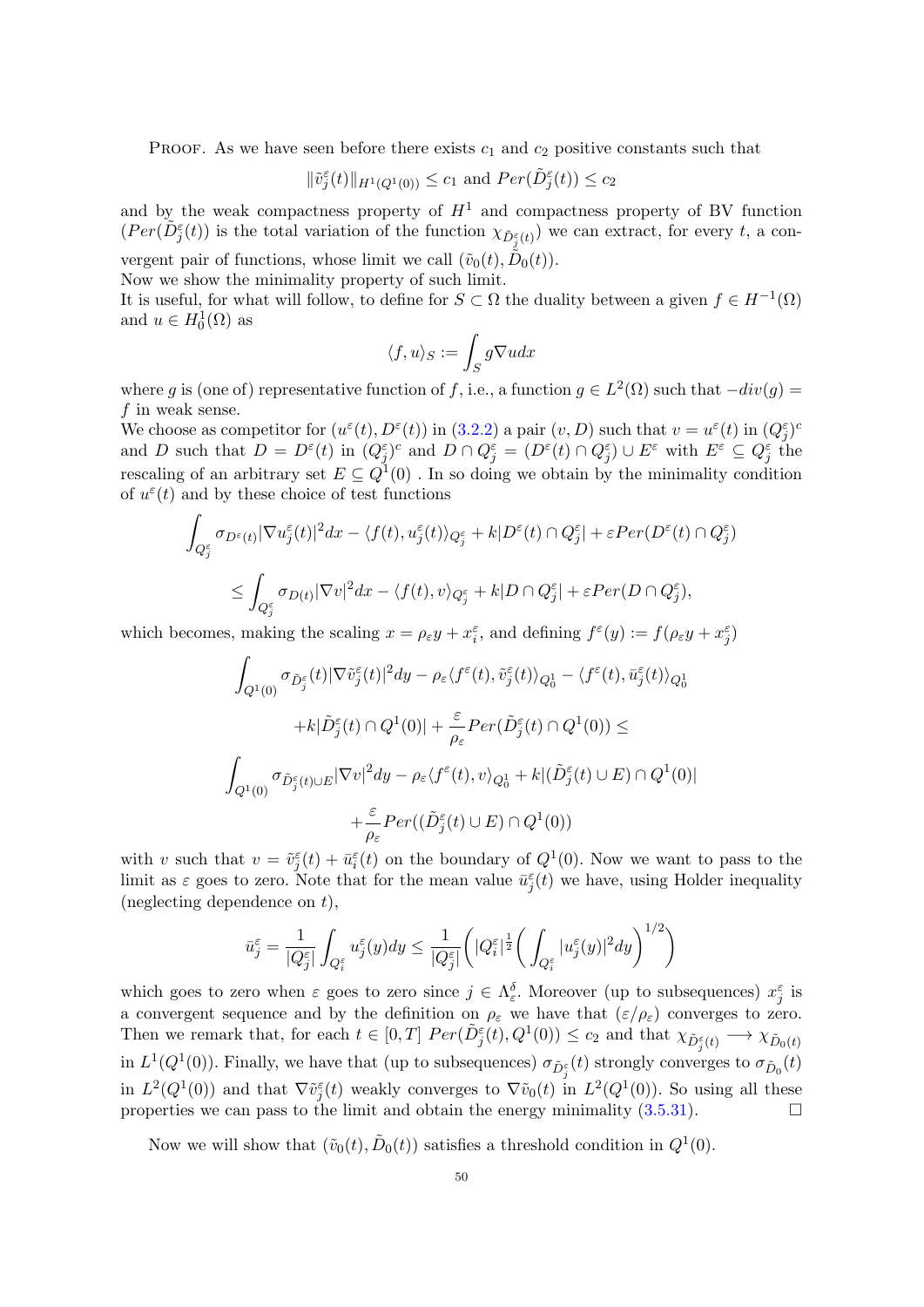<span id="page-52-0"></span>PROPOSITION 3.10.  $(\tilde{v}_0(t), \tilde{D}_0(t))$  satisfies the following threshold property:

 $|\nabla \tilde{v}_0(t)| \leq \lambda$ a.e. in  $\tilde{D}_0^c(t)$  with  $\lambda = \sqrt{\frac{2\alpha k}{\beta(\beta-\alpha)}}$  for each  $t \in [0, T]$ .

PROOF. The idea is to prove the claim by contradiction using the minimality property [\(3.5.31\)](#page-50-2). We suppose (by contradiction) that the set in which  $|\nabla \tilde{v}_0|$  exceeds the threshold outside the damage region has positive measure; we consider a small square  $\overline{Q}$  of this region and we damage it with a lamination. Then we will show that there exists an admissible test function for [\(3.5.31\)](#page-50-2) such that, considered the damage added by lamination, makes the total energy lower than the one given by  $(\tilde{v}_0, \tilde{D}_0)$ . We will follow the steps used in [[43](#page-82-0)]. We suppose that the set

$$
U:=\{x\in \tilde{D}^c_0(t): |\nabla \tilde{v}_0(t)|>\lambda\}
$$

is such that

$$
|U| > \gamma > 0.
$$

Now we consider a square  $\overline{Q} \subset Q^1(0)$  with center in a point  $\overline{x} \in U$  such that (see Fig.2)





1)  $\bar{x}$  is a Lebesgue point for  $\tilde{v}_0$  and  $\nabla \tilde{v}_0$ , i.e. it holds

$$
\lim_{r \to 0^+} \frac{1}{|B_r(\bar{x})|} \int_{B_r(\bar{x})} |\tilde{v}_0(\bar{x}) - \tilde{v}_0(y)|^p dy = 0
$$

for all  $p \ge 1$  (and the same for  $\nabla \tilde{v}_0$ ), where  $B_r(\bar{x})$  is the ball with center  $\bar{x}$  and radius r.

- 2) two sides of  $\overline{Q}$  are orthogonal to  $\nabla \tilde{v}_0(\overline{x});$
- 3) defined  $\hat{v}(x) := \tilde{v}_0(\bar{x}) + \nabla \tilde{v}_0(\bar{x}) \cdot (x \bar{x})$  we have

<span id="page-52-1"></span>
$$
\begin{aligned} \|\tilde{v}_0 - \hat{v}\|_{H^1(\bar{Q})}^2 \le \varepsilon |\bar{Q}| \\ |\tilde{D}_0 \cap \bar{Q}| \le \varepsilon |\bar{Q}| \end{aligned}
$$

Note that since we are assuming that in U we have  $|\nabla \tilde{v}_0| > \lambda$  there exists  $\delta > 0$  such that  $|\nabla \tilde{v}_0(\bar{x})| = \lambda + \delta$ . Graphically we have

We can divide the proof in 3 steps.

As first step we will show that considering in  $\overline{Q}$  test functions with the same boundary condition of  $\hat{v}$  (instead of  $\tilde{v}_0$ ) we can decrease in this square the total energy given by the pair  $(\tilde{v}_0, \emptyset)$  (without the forcing term) using a process of lamination, i.e. we will show that

$$
\inf_{w,D'} \left\{ E_{tot}^{wf}(w, D', \bar{Q}) : (w - \hat{v}) \in H_0^1(\bar{Q}), D' \subset \bar{Q} \right\} \le E_{tot}^{wf}(\hat{v}, \emptyset, \bar{Q}) - \frac{1}{2} \beta \delta^2 |\bar{Q}| \tag{3.5.32}
$$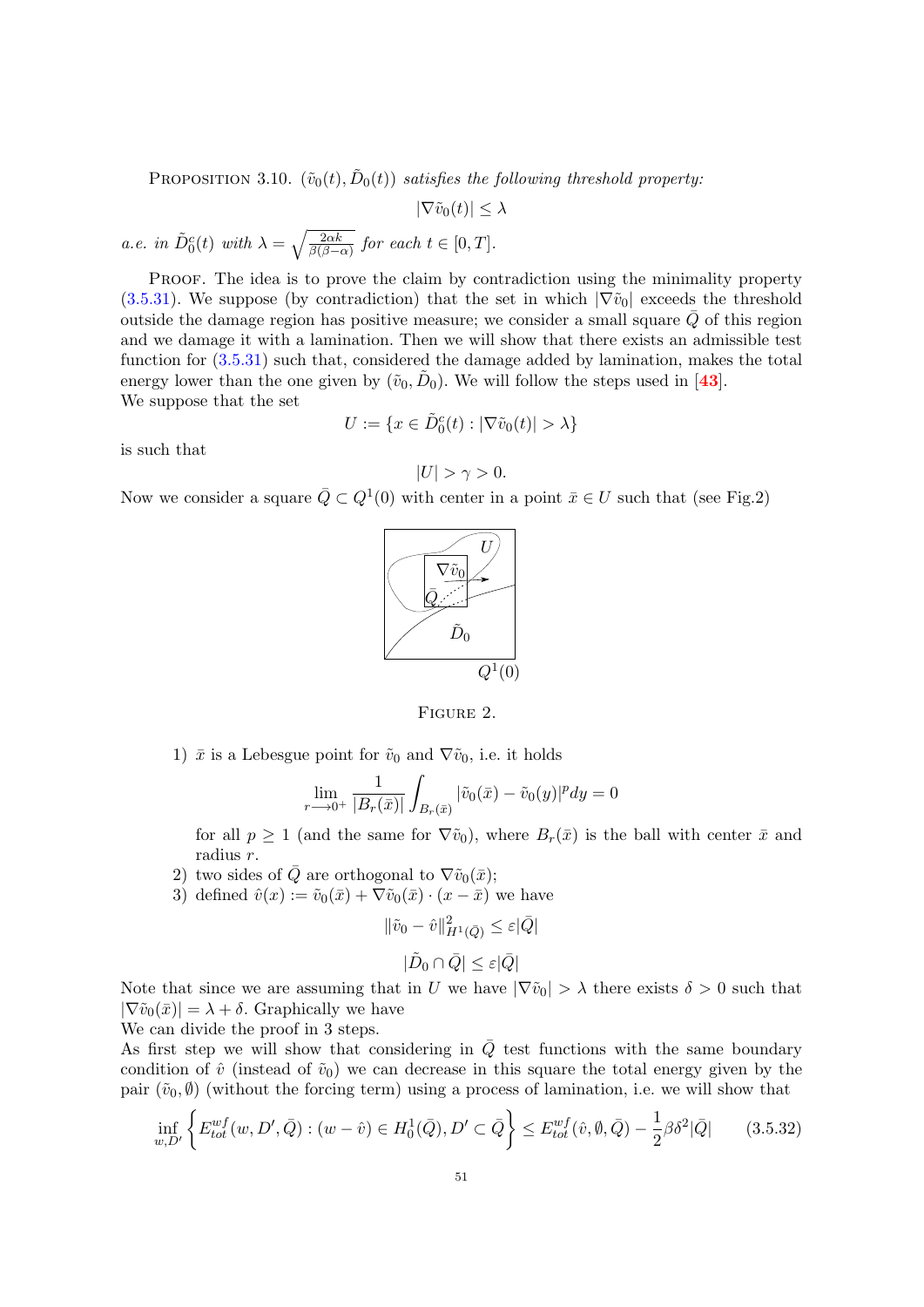

Figure 3.

where

$$
E_{tot}^{wf}(v, D, \bar{Q}) := \frac{1}{2} \int_{\bar{Q}} \sigma_D |\nabla v|^2 dx + k|D \cap \bar{Q}|
$$

To do it we need a technical result to match the boundary conditions of the test function (which will be a piecewise linear function) with the boundary conditions of  $\hat{v}$ .

In the second step, using the previous one, we will show that in  $\overline{Q}$  we can lower the total energy given by  $(\tilde{v}_0(t), \tilde{D}_0(t))$  using test functions with the same boundary conditions of  $\tilde{v}_0(t)$ and choosing  $\varepsilon$  sufficiently small, i.e. we will show that

$$
\inf_{h,D'} \left\{ E_{tot}^{wf}(h, D', \bar{Q}) : (h - \tilde{v}_0(t)) \in H_0^1(\bar{Q}), D' \subset \bar{Q} \right\} \le E_{tot}^{wf}(\tilde{v}_0(t), \tilde{D}_0(t), \bar{Q}) - \frac{1}{2} \beta \delta^2 |\bar{Q}|
$$
\n(3.5.33)\n
$$
+ o_{\varepsilon}(1)|\bar{Q}|
$$
\n(3.5.34)

Finally in the third step we will use the previous steps to construct an admissible pair for the inequality [\(3.5.31\)](#page-50-2) that has in  $Q^1(0)$  a total energy lower than the one given by  $(\tilde{v}_0(t), \tilde{D}_0(t))$ and so the contradiction.

**Step 1**: To avoid heavy notation we can assume that  $\bar{x} = 0$  and  $\tilde{v}_0(\bar{x}) = 0$  and so we have  $\hat{v}(x) = \nabla \tilde{v}_0(\bar{x}) \cdot x$ 

We consider the continuous periodic function  $z(y)$  such that  $z(0) = 0$ ,  $z(1) = \lambda + \delta$  and

<span id="page-53-0"></span>
$$
z'(y) = \begin{cases} \frac{\beta}{\alpha}\lambda, & \text{if } y \in (0, d) \\ \lambda, & \text{if } y \in [d, 1) \end{cases}
$$
 (3.5.35)

where d is univocally determined and it turns to be  $d = \frac{\delta \alpha}{\lambda / \beta}$  $\frac{\delta \alpha}{\lambda(\beta-\alpha)}$  and we define

$$
\hat{v}_{\varepsilon}(x) := z \left( \frac{x}{\varepsilon} \cdot \frac{\nabla \tilde{v}_0(\bar{x})}{|\nabla \tilde{v}_0(\bar{x})|} \right)
$$

$$
\hat{D}_{\varepsilon} := \left\{ x \in \bar{Q} : z'(\frac{x}{\varepsilon} \cdot \frac{\nabla \tilde{v}_0(\bar{x})}{|\nabla \tilde{v}_0(\bar{x})|}) = \frac{\beta}{\alpha} \lambda \right\}
$$

It is easy to see that  $\hat{v}_{\varepsilon}$  converges strongly to  $\hat{v}$  in  $L^2(\bar{Q})$  and that it is bounded in  $H^1(\bar{Q})$ .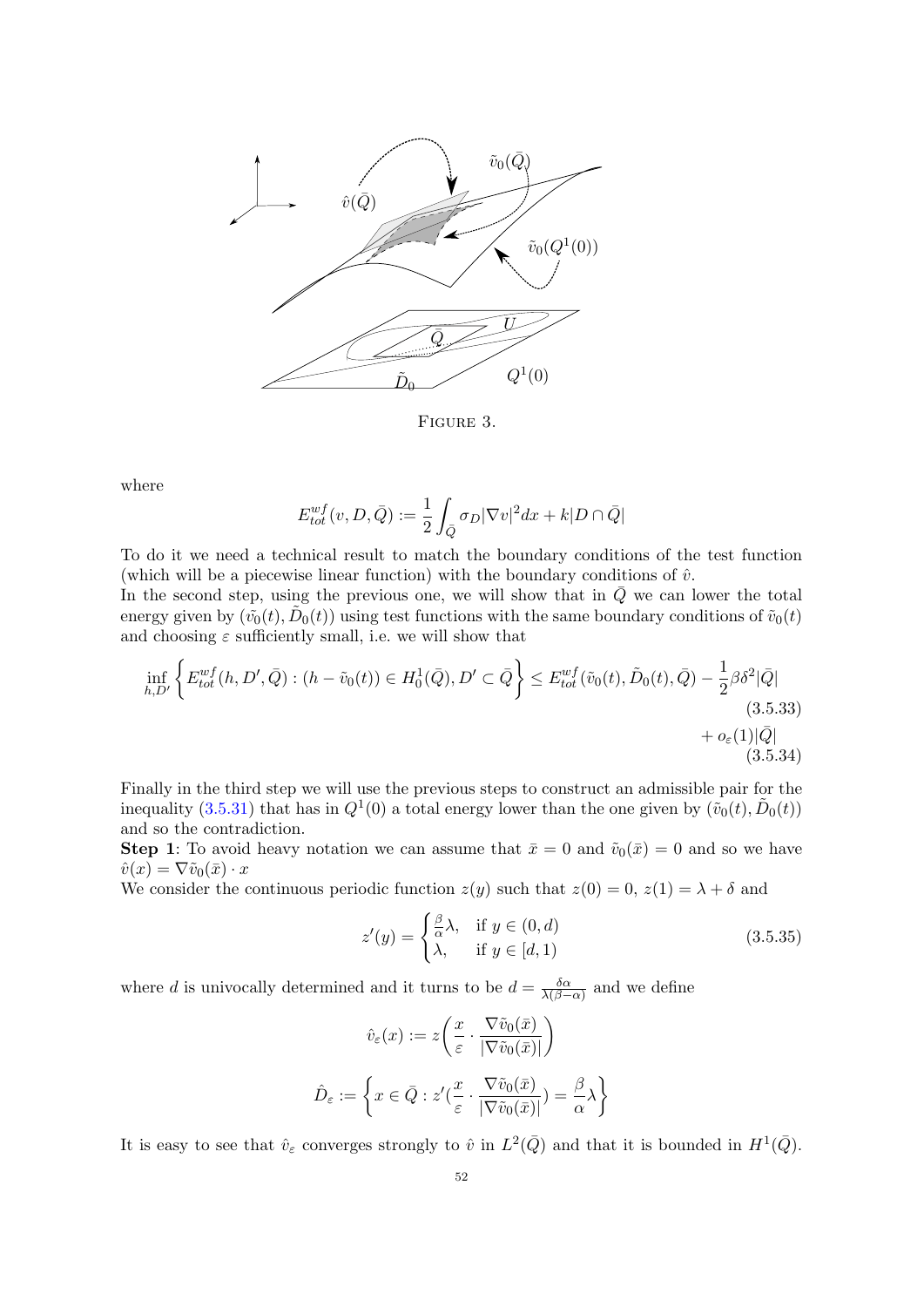

Figure 4.

Now we match the boundary conditions of  $\hat{v}_{\varepsilon}$  with the ones of  $\hat{v}$  using the cut-off function

$$
\phi(y) = \begin{cases} 1, & \text{if } y \in \bar{Q} \backslash Q_R \\ 0, & \text{if } y \in Q_{R-\mu} \end{cases}
$$
 (3.5.36)

and such that  $|\nabla \phi| = \frac{1}{\mu}$  $\frac{1}{\mu}$  in  $Q_R \backslash Q_{R-\mu}$  where  $R \in (0, |\bar{Q}|^{1/2})$  and  $\mu \in (0, R)$  and we define

$$
w_{\varepsilon} = \phi \hat{v} + (1 - \phi)\hat{v}_{\varepsilon}.
$$

Let remark that we can choose  $R$  such that

<span id="page-54-0"></span>
$$
\lim_{\mu \to 0} \lim_{\varepsilon \to 0} \int_{Q_R \setminus Q_{R-\mu}} |\nabla w_{\varepsilon}|^2 dx = 0
$$
\n(3.5.37)

<span id="page-54-1"></span>
$$
\lim_{\mu \to 0} \lim_{\varepsilon \to 0} \int_{Q_R} |\nabla w_{\varepsilon} - \nabla \hat{v}_{\varepsilon}|^2 dx = 0
$$
\n(3.5.38)

indeed by definition of  $w_\varepsilon$  we only need to prove the first one and we have

$$
\int_{Q_R\backslash Q_{R-\mu}}|\nabla w_{\varepsilon}|^2dx\leq \frac{1}{\mu^2}\int_{Q_R\backslash Q_{R-\mu}}|\hat{v}_{\varepsilon}-\hat{v}|^2dx+\int_{Q_R\backslash Q_{R-\mu}}|\nabla \hat{v}|^2dx+\int_{Q_R\backslash Q_{R-\mu}}|\nabla \hat{v}_{\varepsilon}|^2dx.
$$

The first term on the right hand side of the inequality goes to zero when  $\varepsilon$  goes to zero by the  $L^2$  strong convergence of  $\hat{v}_{\varepsilon}$  to  $\hat{v}$ , while the second term goes to zero when  $\mu$  goes to zero. To show that also the last term goes to zero we just need to prove that there exists  $R \in (0, |\bar{Q}|^{1/2})$  and a constant  $C > 0$  such that

$$
|\nabla \hat{v}_{\varepsilon}|^2 \le C \quad \text{in} \quad Q_R \backslash Q_{R-\mu}
$$

but this is immediate since  $\hat{v}_{\varepsilon}$  is bounded in  $H^1(\bar{Q})$  (choosing  $\mu$  suitable small). By the  $(3.5.37)$  and the  $(3.5.38)$  follows that the energy given by  $(w_\varepsilon, \hat{D}_\varepsilon)$  is arbitrarily close to that given by  $(\hat{v}_{\varepsilon}, \hat{D}_{\varepsilon})$  which is (with a simple computation)

$$
\frac{1}{2}\beta\lambda(\lambda+\delta)|\bar{Q}|+\frac{1}{2}\beta\lambda\delta|\bar{Q}|
$$

The second term is the product of k with the scalar d where  $k$  is the dissipation linked to the threshold  $\lambda$  by the relation in the statement. With this choice of  $\lambda$  we have that the energy given by  $\hat{v}(x)$  (with no damage but exceeding the threshold) can be decreased putting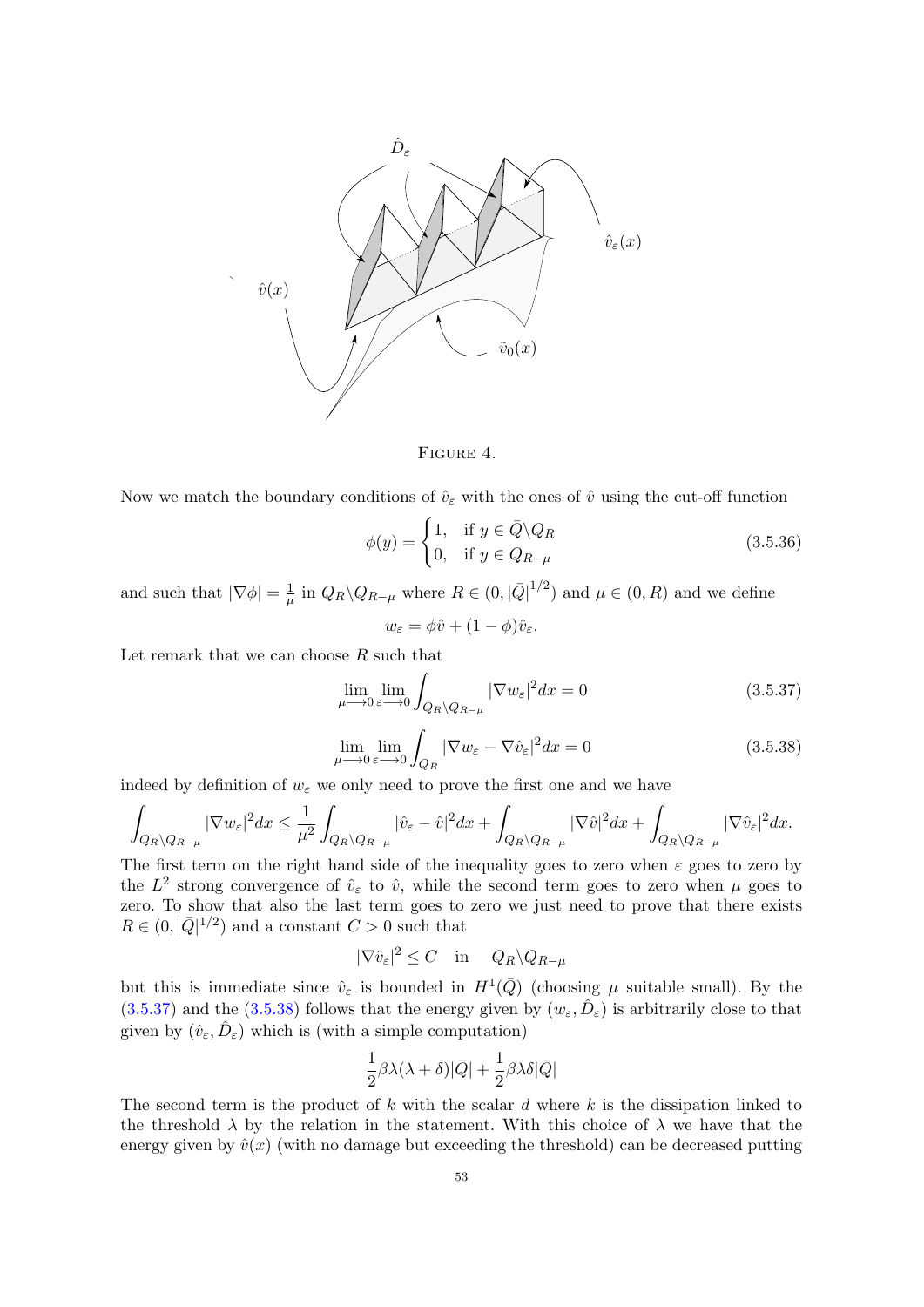damaged in a way to bring the strain outside the damage region down to the threshold  $\lambda$  (see Remark 1 in [[43](#page-82-0)]). So, we conclude that

$$
\inf \left\{ \frac{1}{2} \int_{\overline{Q}} \sigma_{D'} |\nabla w|^2 dx + k|D'| : (w - \hat{v}) \in H_0^1(\overline{Q}), D' \subset \overline{Q} \right\} \le \frac{1}{2} \beta \lambda (\lambda + \delta) |\overline{Q}| + \frac{1}{2} \beta \lambda \delta |\overline{Q}|
$$
\n(3.5.39)\n
$$
= E_{tot}^{wf}(\hat{v}, \emptyset, \overline{Q}) - \frac{1}{2} \beta \delta^2 |\overline{Q}|
$$
\n(3.5.40)

where the equality comes from the fact that

$$
E_{tot}^{wf}(\hat{v}, \emptyset, \bar{Q}) = \frac{1}{2}\beta(\lambda + \delta)^2|\bar{Q}|
$$

**Step 2:** we start showing that by the properties (3) of  $\overline{Q}$  we have for each  $t \in [0, T]$ 

<span id="page-55-0"></span>
$$
|E_{tot}^{wf}(\tilde{v}_0(t), \tilde{D}_0(t), \bar{Q}) - E_{tot}^{wf}(\hat{v}, \emptyset, \bar{Q})| \le o_{\varepsilon}(1)|\bar{Q}| \tag{3.5.41}
$$

indeed we have

$$
E_{tot}^{wf}(\tilde{v}_0(t), \tilde{D}_0(t), \bar{Q}) - E_{tot}^{wf}(\hat{v}, \emptyset, \bar{Q}) = \int_{\bar{Q}} \sigma_{\tilde{D}_0(t)} |\nabla \tilde{v}_0(t)|^2 dx + k|\tilde{D}_0(t) \cap \bar{Q}| - \beta \int_{\bar{Q}} |\nabla \hat{v}|^2 dx
$$
\n(3.5.42)

$$
\leq \beta \int_{\bar{Q}} (|\nabla \tilde{v}_0(t)|^2 - |\nabla \hat{v}|^2) dx + k|\tilde{D}_0(t) \cap \bar{Q}| \qquad (3.5.43)
$$

and using the property for numbers  $|a|^2 - |b|^2 \leq |a-b|^2 + 2|a-b||b|$  we obtain (using also Holder inequality) that

$$
E_{tot}^{wf}(\tilde{v}_0(t), \tilde{D}_0(t), \bar{Q}) - E_{tot}^{wf}(\hat{v}, \emptyset, \bar{Q}) \le C \int_{\bar{Q}} |\nabla \tilde{v}_0(t) - \nabla \hat{v}|^2 dx + k|\tilde{D}_0(t) \cap \bar{Q}| \qquad (3.5.44)
$$

with  $C > 0$ , and using the properties (3) we have  $(3.5.41)$ .

Now considering the *inf problem* in  $(3.5.34)$  we note that we can use as test function  $h(x) :=$  $w(x) + (\tilde{v}_0(x) - \hat{v}(x))$  where  $w(x)$  is an arbitrary admissible test function in the *inf problem* in  $(3.5.32)$ , so, using  $(3.5.41)$  we obtain the inequality  $(3.5.34)$ .

### Step 3.

We come back to the square  $Q^1(0)$  and consider the problem

$$
\inf_{w,D'}\left\{\frac{1}{2}\int_{Q^1(0)}\sigma_{D'}|\nabla w|^2dx+k|D'|:(w-\tilde{v}_0(t))\in H_0^1(Q^1(0)), D'\subset Q^1(0), D'\supseteq \tilde{D}_0\right\}.
$$

Using the previous steps we can construct a pair  $(w, D')$  with  $D' \supseteq \tilde{D}_0$  and  $w = \tilde{v}_0(t)$  outside  $\overline{Q}$  such that

$$
E_{tot}(w, D', Q^1(0)) \le E_{tot}(\tilde{v}_0(t), \tilde{D}_0(t), Q^1(0)) + (-\frac{1}{2}\beta \delta^2 + o_{\varepsilon}(1))|\bar{Q}|
$$

So for  $\varepsilon << 1$  we have a contradiction since with an admissible competitor the total energy decreases more than the one given by the pait  $(\tilde{v}_0(t), \tilde{D}_0(t))$ .

#### 3.5.2. Proof of the main Theorem.

In this subsection we prove the main result of the chapter stated in Theorem [3.6](#page-43-0) that is considering the quasi-static evolution  $(u^{\varepsilon}(t), \chi_{D^{\varepsilon}(t)})$  we have that, up to subsequences, the G-limit  $A(t)$  of  $\sigma_{D^{\epsilon}(t)}$ , the weak limit  $u(t)$  of  $u^{\epsilon}(t)$  and the weak\* limit  $\theta(t)$  of  $\chi_{D^{\epsilon}(t)}$  define a quasi-static evolution as in Definition [3.1.](#page-41-1)

To do it we divide the proof in two steps. In the first one we will prove that it holds the threshold condition of the Definition [3.4](#page-42-0) for  $(u^{\varepsilon}(t), \chi_{D^{\varepsilon}(t)})$  and  $\sigma_{D^{\varepsilon}(t)}$ , then using this fact,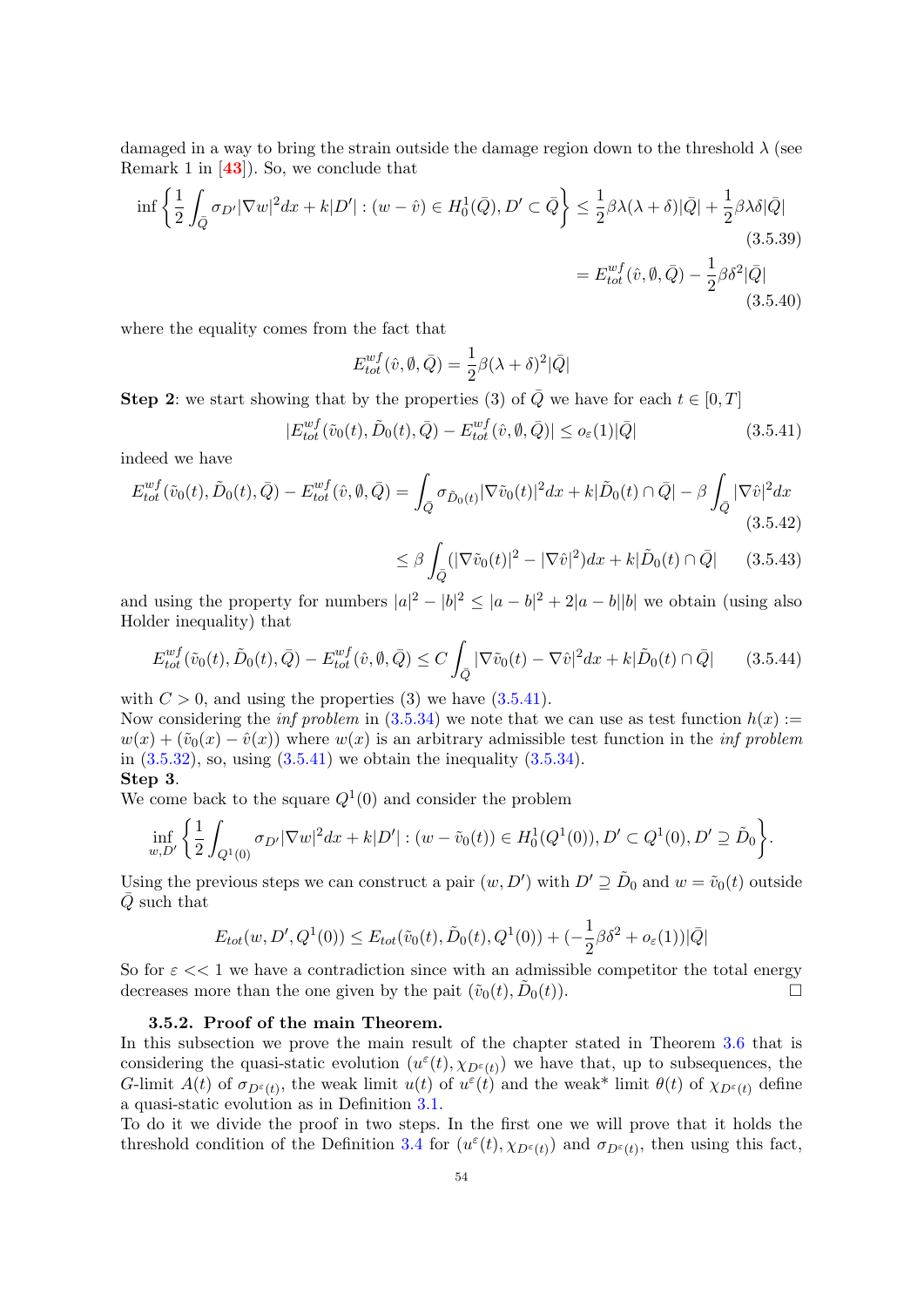in the second step we will prove that  $A(t)$ ,  $u(t)$  and  $\theta(t)$  satisfy the minimality condition introduce by Garroni and Larsen (see Definition [3.1\)](#page-41-1). In this way since these limits satisfy the energy balance and the damage irreversibility for the energy [\(3.2.1\)](#page-40-0) (by Theorem [3.7\)](#page-45-1) we have that they define a quasi-static evolution in the sense of Definition [3.1.](#page-41-1)

#### PROOF. Step 1.

Given  $f(t) \in H^{-1}(\Omega)$  we note that by the minimality condition  $u^{\varepsilon}(t)$  is the unique solution of

$$
-div(\sigma_{D^{\varepsilon}(t)}\nabla u^{\varepsilon}(t)) = f(t).
$$

Now defined

$$
A_{\varepsilon}^{\delta} := \{ x \in (D^{\varepsilon}(t))^c : |\nabla u^{\varepsilon}(t)| > \lambda + \delta \}
$$
\n(3.5.45)

with  $\delta > 0$ , we want to prove that

$$
|A_{\varepsilon}^{\delta}| \longrightarrow 0 \tag{3.5.46}
$$

when  $\varepsilon$  goes to 0.

We proceed by contradiction: suppose there exists  $\gamma > 0$  s.t.  $\limsup_{\varepsilon} |A_{\varepsilon}^{\delta}| = \gamma$ . So considering  $\varepsilon$  small enough we have  $|A_{\varepsilon}^{\delta}| > \frac{\gamma}{2}$  $\frac{\gamma}{2}$  and, considering the set of indeces  $\Lambda_{\varepsilon}^{\nu}$  (see Lemma [3.5.1\)](#page-49-2),

$$
\frac{\gamma}{2}<|A_{\varepsilon}^{\delta}|=\sum_{i\in\Lambda_{\varepsilon}^{\nu}}|A_{\varepsilon}^{\delta}\cap Q_{i}^{\varepsilon}|+\sum_{i\notin\Lambda_{\varepsilon}^{\nu}}|A_{\varepsilon}^{\delta}\cap Q_{i}^{\varepsilon}|
$$

using  $(3.5.28)$  we obtain

$$
\sum_{i\in\Lambda_{\varepsilon}^{\delta}}|A_{\varepsilon}^{\delta}\cap Q_{i}^{\varepsilon}|>\frac{\gamma}{2}-\nu
$$

which implies that there exists an index  $j \in \Lambda_{\varepsilon}^{\nu}$  such that

<span id="page-56-0"></span> $|A_{\varepsilon}^{\delta} \cap Q_{j}^{\varepsilon}| > (\frac{\gamma}{2})$  $\frac{\gamma}{2} - \nu \big) \frac{|Q_j^{\varepsilon}|}{|\Omega|}$ |Ω|  $(3.5.47)$ 

Considering this index j we can make in  $Q_j^{\varepsilon}$  the blow-up argument of previous section, so defining (neglecting the dependence on t)

$$
\tilde{v}_j^{\varepsilon}(x) := \frac{1}{\rho_{\varepsilon}} (u_j^{\varepsilon}(\rho_{\varepsilon}x + x_j^{\varepsilon}) - \bar{u}_j^{\varepsilon})
$$

$$
\tilde{D}_j^{\varepsilon} := ((D^{\varepsilon} \cap Q_j^{\varepsilon}) - x_j^{\varepsilon}) \frac{1}{\rho_{\varepsilon}}
$$

we can apply Lemma [3.5.2](#page-50-0) and call their limits (up to subsequences)  $\tilde{D}_0$  and  $\tilde{v}_0$ . In this way  $(3.5.47)$  becomes

<span id="page-56-1"></span>
$$
|\{x \in Q^1(0) \setminus \tilde{D}_j^{\varepsilon}(t) : |\nabla \tilde{v}_j^{\varepsilon}| > \lambda + \delta\}| > \left(\frac{\gamma}{2} - \nu\right) \frac{|Q^1(0)|}{|\Omega|}.\tag{3.5.48}
$$

Now we want to pass to the limit in  $\varepsilon$  to have a contradiction, and to this aim the weakconvergence of  $\nabla \tilde{v}_{\varepsilon}(t)$  is not enough, so we prove that (at fixed t) the convergence is strong in  $H^1$ .

We have for each  $t \in [0,T]$  (and up to subsequence)  $\tilde{v}_j^{\varepsilon}(t) \rightharpoonup \tilde{v}_0(t)$  in  $H^1(Q^1(0))$  so, since  $H^1(Q^1(0))$  is an Hilbert space we just need to prove the convergence of the norms. By compactness we have strong convergence for each  $t \in [0, T]$  (and up to subsequence) of  $\tilde{v}_j^{\varepsilon}(t)$ to  $\tilde{v}_0(t)$  in  $L^2(Q^1(0))$ , that means we need just to show the  $L^2$  strong convergence of the gradient. To this aim we note that  $\tilde{v}_j^{\varepsilon}(t)$  satisfy the Euler-Lagrange equation

$$
-div(\sigma_{\tilde{D}_{j}^{\varepsilon}}\nabla\tilde{v}_{j}^{\varepsilon})=g_{j}^{\varepsilon}
$$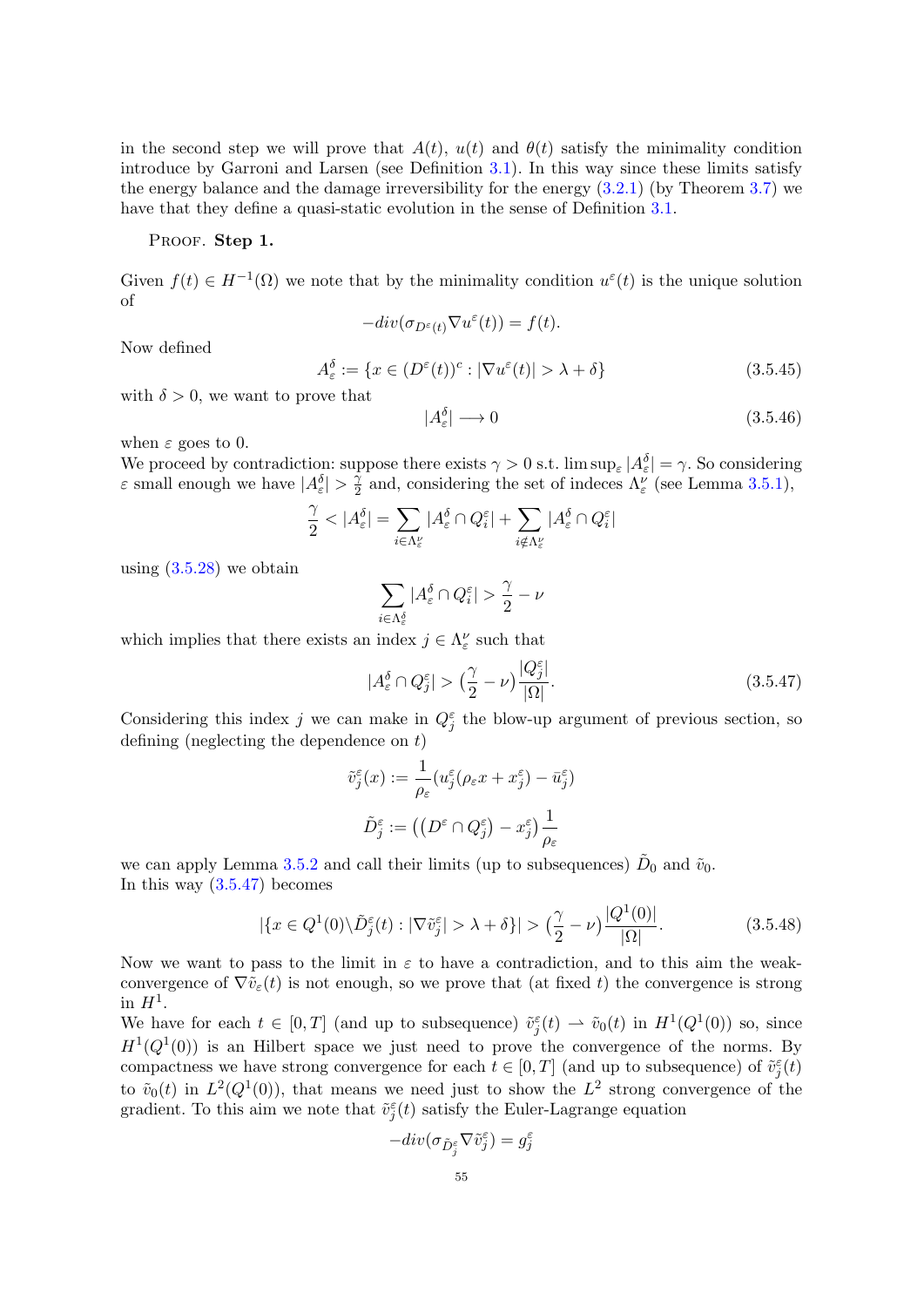with  $g_j^{\varepsilon}(x) = \rho_{\varepsilon} f(\rho_{\varepsilon} x + x_j^{\varepsilon})$ , and using as test function  $v = \tilde{v}_j^{\varepsilon}(t) - \tilde{v}_0(t)$  in the weak formulation we obtain

$$
\int_{Q^1(0)}\sigma_{\tilde{D}_j^\varepsilon(t)}|\nabla \tilde{v}_j^\varepsilon(t)-\nabla \tilde{v}_0(t)|^2dx=\langle g_j^\varepsilon,\tilde{v}_j^\varepsilon(t)-\tilde{v}_0(t)\rangle-\int_{Q^1(0)}\sigma_{\tilde{D}_j^\varepsilon(t)}\nabla \tilde{v}_0(t)(\nabla \tilde{v}_j^\varepsilon(t)-\nabla \tilde{v}_0(t))
$$

and since for each  $t \in [0, T]$  (and up to subsequences)  $\tilde{v}_j^{\varepsilon}(t) - \tilde{v}_0(t) \rightharpoonup 0$  in  $H^1(\Omega)$  and  $g_j^{\varepsilon} \longrightarrow 0$ in  $H^{-1}$  the first term on the right hand side converges to zero. At the same time by the  $L^2$ strong convergence of  $\sigma_{\tilde{D}_{j}^{\varepsilon}}(t)$  to  $\sigma_{\tilde{D}_{0}}(t)$  we have that also the last term in the right hand-side goes to zero, and since it holds

$$
\alpha \int_{Q^1(0)} |\nabla \tilde{v}_j^{\varepsilon}(t) - \nabla \tilde{v}_0(t)|^2 dx \le \int_{Q^1(0)} \sigma_{\tilde{D}_j^{\varepsilon}}(t) |\nabla \tilde{v}_j^{\varepsilon}(t) - \nabla \tilde{v}_0(t)|^2 dx
$$

we obtain the strong  $L^2$ -convergence of the gradient (up to subsequences). Now passing to the limit in the subsequences in [\(3.5.48\)](#page-56-1) we have

$$
|\{x \in Q^1(0) \setminus \tilde{D}_0(t) : |\nabla \tilde{v}_0(t)| \ge \lambda + \delta\}| \ge \left(\frac{\gamma}{2} - \nu\right) \frac{|Q^1(0)|}{|\Omega|} > 0
$$

since  $\nu$  can be chosen arbitrarily small. Otherwise, since  $j \in \Lambda_{\varepsilon}^{\nu}$  it holds by Proposition [3.10](#page-52-0) that

$$
|\{x \in Q^1(0) \setminus \tilde{D}_0(t) : |\nabla \tilde{v}_0(t)| > \lambda\}| = 0
$$

and so a contradiction.

### Step 2.

Now to prove that  $A(t)$ ,  $u(t)$  and  $\theta(t)$  satisfy the minimality condition as in Definition [3.1,](#page-41-1) we first show that, for every  $t \in [0,T]$ ,  $(u^{\varepsilon}(t), D^{\varepsilon}(t))$  is an almost minimizers for  $(0.0.11)$  in the following sense:

<span id="page-57-0"></span>
$$
E_{el}(u^{\varepsilon}(t), D^{\varepsilon}(t)) + k|D^{\varepsilon}(t)|
$$
\n(3.5.49)

$$
\leq \min_{v \in H_0^1(\Omega)} \left\{ E_{el}(v, D) + k|D| \right\} + o_{\varepsilon}(1) \tag{3.5.50}
$$

where

$$
E_{el}(v, D) := \int_{\Omega} \sigma_D |\nabla u|^2 dx - \langle f, v \rangle,
$$

for all  $D \supseteq D^{\varepsilon}(t)$ . For each  $\varepsilon$  and t we fix D and we call the related minimum point in  $(3.5.49)$  $v = \hat{u}^{\varepsilon}(t)$ . Considering test set  $D = \hat{D}^{\varepsilon}(t)$  given by

$$
\hat{D}^{\varepsilon}(t) = D^{\varepsilon}(t) \cup E^{\varepsilon}
$$

with  $E^{\varepsilon}$  such that

$$
E^{\varepsilon} \cap D^{\varepsilon}(t) = \emptyset
$$

and using Lemma 12 in [[43](#page-82-0)] we have

<span id="page-57-1"></span>
$$
E_{el}(u^{\varepsilon}(t), D^{\varepsilon}(t)) - E_{el}(\hat{u}^{\varepsilon}(t), \hat{D}^{\varepsilon}(t)) \le \frac{(\beta - \alpha)\beta}{2\alpha} \|\nabla u^{\varepsilon}(t)\|_{L^{2}(\hat{D}^{\varepsilon}(t)\setminus D^{\varepsilon}(t))}^{2}.
$$
 (3.5.51)

Introducing the set

$$
A_{\varepsilon}^{\delta} := \{ x \notin D^{\varepsilon}(t) : |\nabla u^{\varepsilon}(t)| > \lambda + \delta \} \quad \text{and} \quad B_{\varepsilon}^{\delta} := \{ x \notin D^{\varepsilon}(t) : |\nabla u^{\varepsilon}(t)| \le \lambda + \delta \}
$$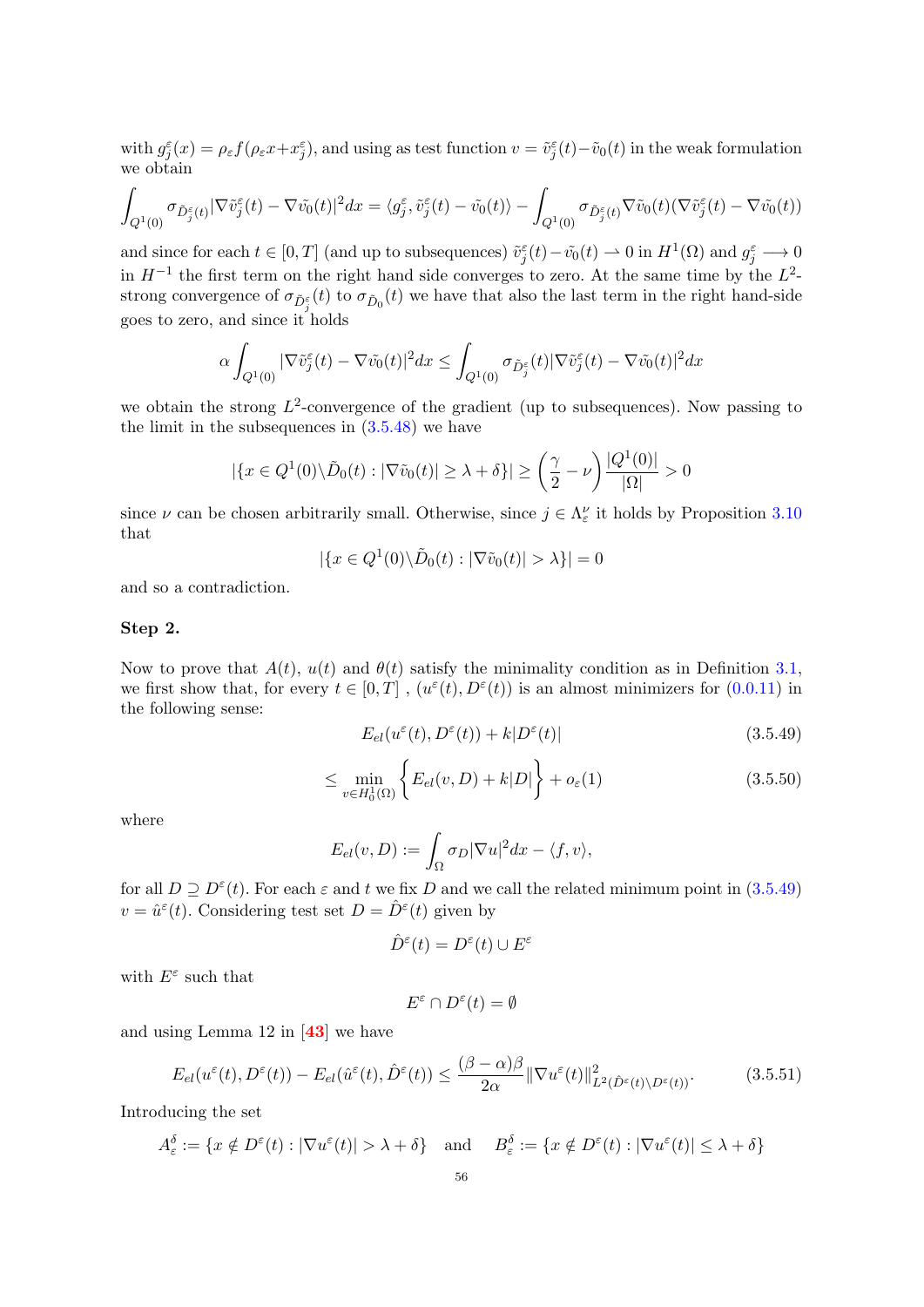which divide the undamaged domain (at time  $t$ ) in two regions, one in which the gradient of  $\nabla u^{\varepsilon}(t)$  exceeds the threshold  $\lambda + \delta$  and the complementary one the right hand-side term in  $(3.5.51)$  can be written as

$$
\frac{(\beta-\alpha)\beta}{2\alpha}\int_{A_{\varepsilon,\delta}\cap E^{\varepsilon}}|\nabla u^{\varepsilon}(t)|^{2}dx+\frac{(\beta-\alpha)\beta}{2\alpha}\int_{B_{\varepsilon,\delta}\cap E^{\varepsilon}}|\nabla u^{\varepsilon}(t)|^{2}dx.
$$

It can be proved that  $|\nabla u^{\varepsilon}(t)|^2$  can be seen as sum of a term which is equiintegrable and one which goes to zero in measure (see [[42](#page-82-2)] for details) and since by Step 1  $u^{\varepsilon}(t)$  satisfies the threshold property, we have  $|A_{\varepsilon}^{\delta}|$  goes to zero when  $\varepsilon$  goes to zero, which implies that the first term goes to zero in the limit in  $\varepsilon$ . The second term can be estimated as

$$
\frac{(\beta-\alpha)\beta}{2\alpha}\int_{B_{\varepsilon,\delta}\cap E^\varepsilon}|\nabla u^\varepsilon(t)|^2\leq \frac{(\beta-\alpha)\beta}{2\alpha}|E^\varepsilon|(\lambda+\delta)^2=\bigg(k+\delta^2\frac{(\beta-\alpha)\beta}{2\alpha}+\delta\frac{(\beta-\alpha)\lambda\beta}{\alpha}\bigg)|E^\varepsilon|
$$

where the last equality comes from the relation between  $\lambda$  and k. So we have

$$
E_{el}(u^{\varepsilon}(t), D^{\varepsilon}(t)) - E_{el}(\hat{u}^{\varepsilon}(t), \hat{D}^{\varepsilon}(t)) \leq o_{\varepsilon}(1) + k|E^{\varepsilon}| + o_{\delta}(1)|E^{\varepsilon}|
$$

By this estimates using that  $E^{\varepsilon} \cap D^{\varepsilon}(t) = 0$  we have

$$
E_{el}(u^{\varepsilon}(t),D^{\varepsilon}(t)) + k|D^{\varepsilon}(t)| \leq E_{el}(\hat{u}^{\varepsilon},\hat{D}^{\varepsilon}(t)) + k|\hat{D}(t)| + o_{\varepsilon}(1) + o_{\delta}(1)
$$

and passing to the limit in  $\delta$  we obtain [\(3.5.49\)](#page-57-0). Now given  $\hat{\theta}(t) = \hat{\theta}(t, x) \in [0, 1]$  and  $\hat{A}(t) =$  $\hat{A}(t,x) \in G_{\hat{\theta}(t,x)}(\alpha I, \beta I)$  we can consider  $\hat{D}^{\varepsilon}(t) \supseteq D^{\varepsilon}(t)$  such that  $\hat{D}^{\varepsilon}(t) \stackrel{*}{\rightharpoonup} \theta(t)$  and  $\sigma_{\hat{D}^{\varepsilon}(t)}$ G-converges to  $\hat{A}(t)$  and passing to the limit in  $\varepsilon$  we obtain the minimality condition as in Definition [3.1.](#page-41-1)  $\Box$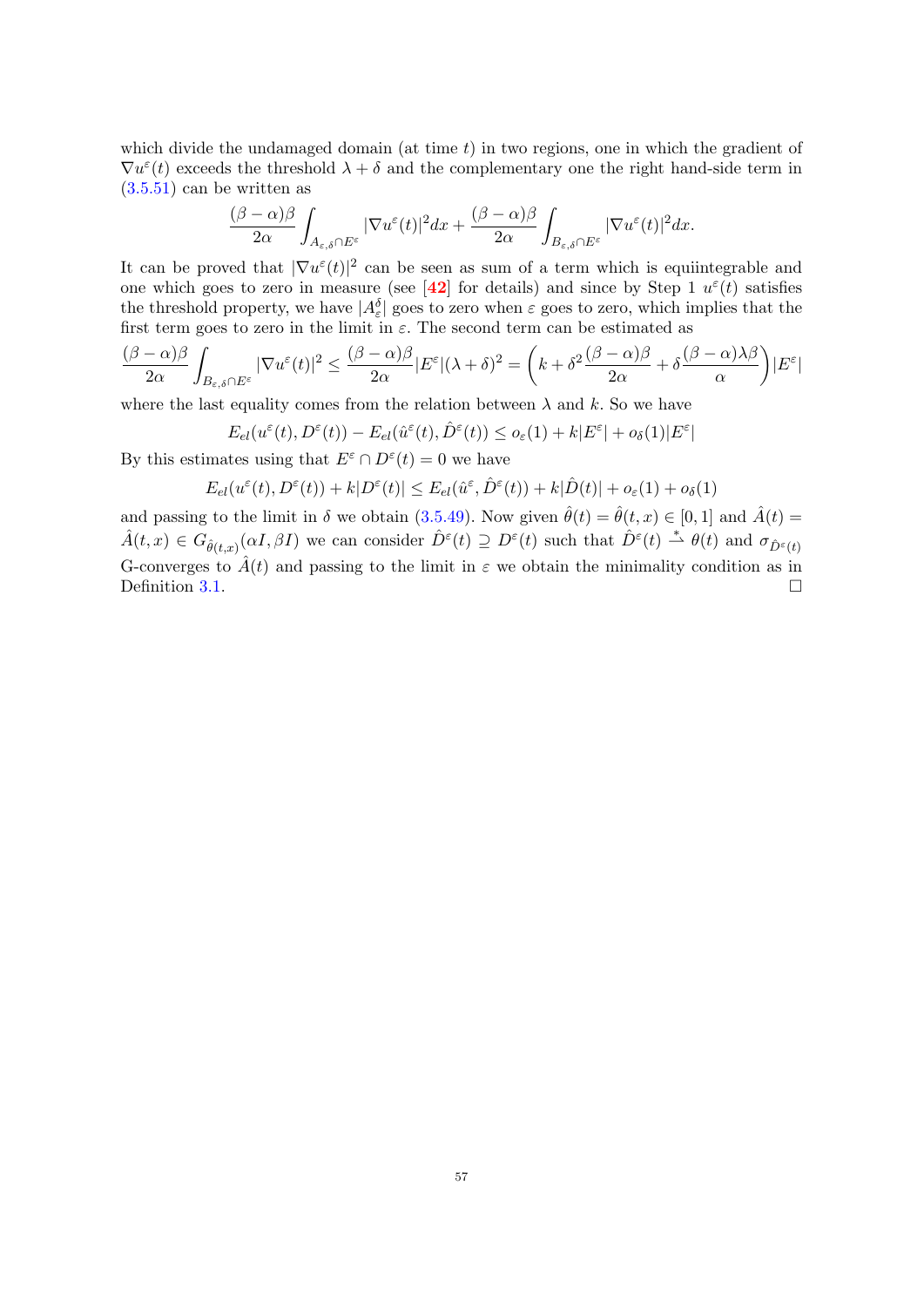### CHAPTER 4

## Dynamic of the damage: Energy and threshold approach

#### 4.1. Main results

The main original result of this chapter is given in Theorem [4.1.](#page-61-0) We prove that a minimizing sequence  $(u_n(t), D_n(t))$  for minimum problems for the time-discrete energy in  $(0.0.11)$ with a discrete version of kinetic term converges to a pair  $(u(t), \theta(t))$  satisfying a (weak) homogenized version of elasto-dynamic equation of  $(0.0.21)$ , an energy inequality, irreversibility of the damage and a threshold property. In the second part, using a different approach (dealing directly with the momentum equation), we show that the solution of the problem  $(0.0.21)$ for discrete time considering the damage updated at each time step through a threshold criterion, converges (as the time step goes to zero) to a couple  $(u(t), \theta(t))$  satisfying, also with this approach, a (weak) homogenized version of elasto-dynamic equation of [\(0.0.21\)](#page-10-0) (see Theorem [4.7\)](#page-76-0). In the final section we suggest a definition of Threshold solution.

#### 4.2. Energy approach

To show the existence of an evolution (in terms of displacement and damage) for the (weak) homogenized version of Euler-Lagrange equation of  $(0.0.21)$  we will apply explicitly the well-established method for showing existence for rate-independent processes  $(59, 61, 1)$  $(59, 61, 1)$  $(59, 61, 1)$  $(59, 61, 1)$  $(59, 61, 1)$ [66,](#page-83-4) [67](#page-83-5)]) adjusted to the coupling with the inertial term. As explained in the Introduction of this thesis the strategy consists in a discretization of the time and to solve minimum problems at next time steps. Then, from such solutions, after having defined piecewise and affine functions the idea is to pass in the limit in the partition of the time through some compactness property and to verify that the limit satisfies an Euler-Lagrange equation of the motion. We start defining the formulation of the incremental problem.

#### 4.2.1. The formulation of the incremental problem.

For every  $n \in \mathbb{N}$ , we fix a time scale  $\Delta t = \frac{1}{n^p}$  with  $0 \le p \le 1$  (this restriction will be clear at the end of the proof of the Lemma 4.2.2) and we consider a partition of the time interval [0, T] given by points  $t_0^n = 0$  and  $t_i^n$  with  $i \geq 1$  such that  $t_i^n - t_{i-1}^n = \Delta t$ . To avoid heavy notation, sometimes we write  $t_i$  instead of  $t_i^n$ .

Given  $f \in W^{1,1}([0,T];H^{-1}(\Omega))$ ,  $\Omega \subset \mathbb{R}^n$ , with  $n \geq 1$ , we consider the energy functional

$$
E(t, u, D) := \frac{1}{2} \int_{\Omega} \sigma_D |\nabla u|^2 dx + k|D| - \langle f(t), u \rangle \tag{4.2.1}
$$

and starting from initial conditions  $D_0 := \emptyset$  and  $(u_0, v_0) \in H^1(\Omega) \times L^2(\Omega)$  we define  $(u_0^n, D_0^n) := (u_0, D_0)$  and iteratively  $(u_i^n, D_i^n) \in H_0^1(\Omega) \times \mathcal{P}(\Omega)$  as follows:

• We choose  $(\tilde{u}_1^n, D_1^n)$  such that

$$
E(t_1^n, \tilde{u}_1^n, D_1^n) + \frac{1}{2} \left\| \frac{\tilde{u}_i^n - u_0}{\Delta t} - v_0 \right\|_{L^2}^2 \le \inf_{u \in H_0^1; \ D \supseteq D_0} E(t_1^n, u, D) + \frac{1}{2} \left\| \frac{u - u_0}{\Delta t} - v_0 \right\|_{L^2}^2 + \frac{1}{2^i n} \tag{4.2.2}
$$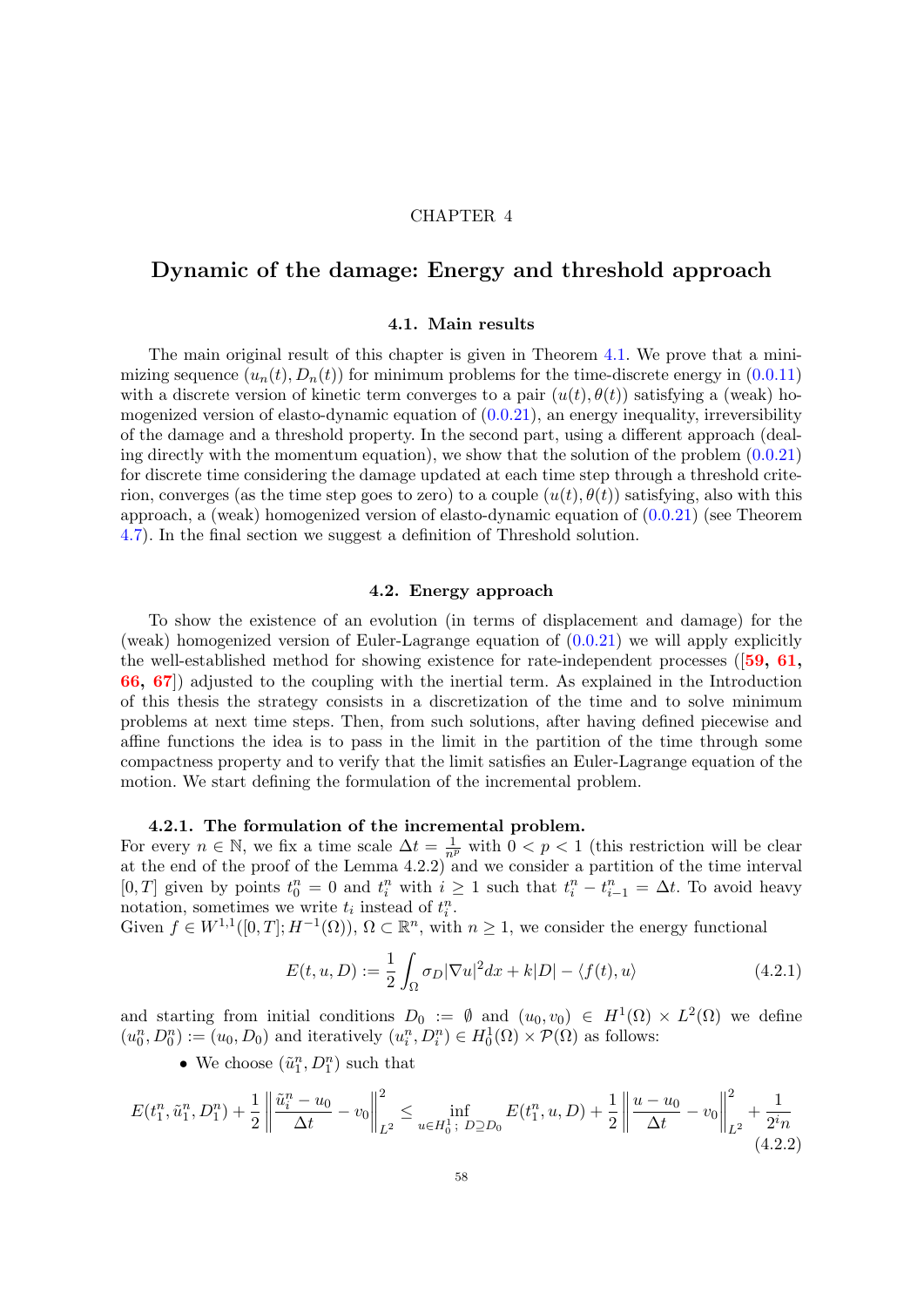and, fixed  $D_1^n$ , we define  $u_1^n$  be the minimizer of

$$
E(t_1^n, u, D_i^n) + \frac{1}{2} \left\| \frac{u - u_0}{\Delta t} - v_0 \right\|_{L^2}^2.
$$
 (4.2.3)

<span id="page-60-3"></span>• Analogously for  $i \geq 1$  we choose  $(\tilde{u}_{i+1}^n, D_{i+1}^n)$  such that

$$
E(t_{i+1}^n, \tilde{u}_{i+1}^n, D_{i+1}^n) + \frac{1}{2} \left\| \frac{\tilde{u}_{i+1}^n - u_i^n}{\Delta t} - \frac{u_i^n - u_{i-1}^n}{\Delta t} \right\|_{L^2}^2 \le
$$
  
\n
$$
\inf_{u \in H_0^1; D \supseteq D_i^n} E(t_{i+1}^n, u, D) + \frac{1}{2} \left\| \frac{u - u_i^n}{\Delta t} - \frac{u_i^n - u_{i-1}^n}{\Delta t} \right\|_{L^2}^2 + \frac{1}{2^i n}
$$
\n(4.2.4)

and fixed  $D_{i+1}^n$  we define  $u_{i+1}^n$  be the minimizer of

<span id="page-60-2"></span>
$$
E(u, D_{i+1}^n, t_{i+1}^n) + \frac{1}{2} \left\| \frac{u - u_i^n}{\Delta t} - \frac{u_i^n - u_{i-1}^n}{\Delta t} \right\|_{L^2}^2.
$$
 (4.2.5)

We define  $D_n(0) := D_0$  and for every  $t \in (t_i^n, t_{i+1}^n]$  we define the following piecewise constant and affine functions

<span id="page-60-0"></span>
$$
\tilde{u}_n(t) = u_{i+1}^n \qquad u_n(t) = u_i^n + (t - t_i^n) \frac{u_{i+1}^n - u_i^n}{\Delta t} \qquad D_n(t) = D_{i+1}^n \qquad (4.2.6)
$$

<span id="page-60-1"></span>
$$
v_n(t) = \frac{u_i^n - u_{i-1}^n}{\Delta t} + \frac{(t - t_i^n)}{\Delta t} \left( \frac{u_{i+1}^n - u_i^n}{\Delta t} - \frac{u_i^n - u_{i-1}^n}{\Delta t} \right) \qquad f_{i+1}^n := f(t_{i+1}^n). \tag{4.2.7}
$$



Figure 1.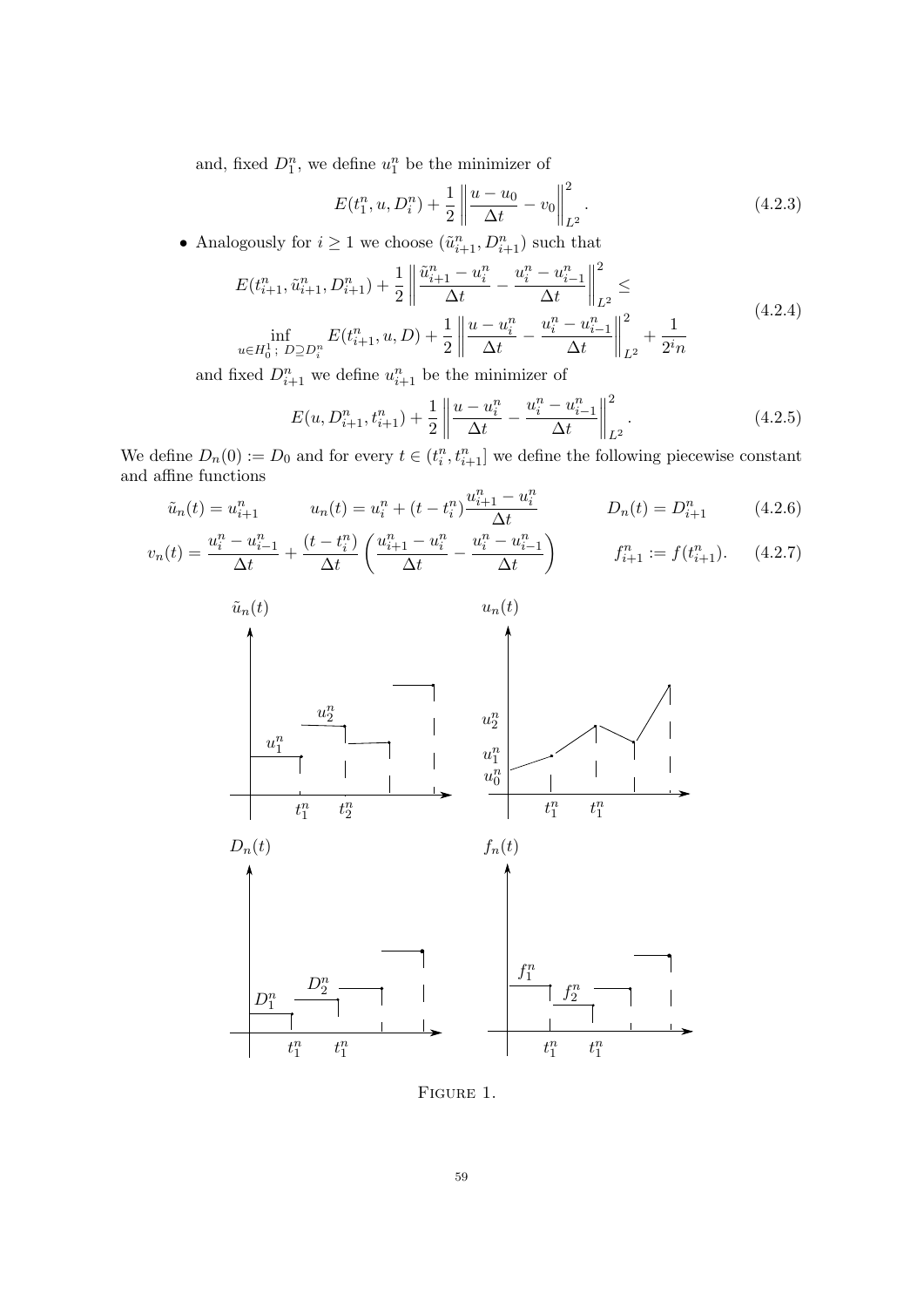In this energetic framework the main result that we will prove is the following:

<span id="page-61-0"></span>THEOREM 4.1. Let  $(u_n(t), D_n(t))$  as in  $(4.2.6)$  and  $(4.2.7)$ . Then there exists  $u \in W^{1,\infty}(0,T; L^2(\Omega)) \cap L^{\infty}(0,T; H_0^1(\Omega)), \ \theta(t) \in L^{\infty}(\Omega; [0,1])$  and  $A(t) \in$  $L^{\infty}(\Omega; \mathcal{F}(\alpha, \beta))$  such that, up to subsequences,

<span id="page-61-1"></span>
$$
u_n(t) \stackrel{H^1}{\longrightarrow} u(t), \qquad \chi_{D_n(t)} \stackrel{*}{\longrightarrow} \theta(t), \qquad \sigma_{D_n(t)} \stackrel{G}{\longrightarrow} A(t) \tag{4.2.8}
$$

with  $\theta(t)$  increasing and  $A(t)$  decreasing in time. Moreover  $(u_n(t), D_n(t))$  and the limit  $(u(t), \theta(t), A(t))$  are such that:

> • Euler-Lagrange equation: for every  $\phi \in L^2(0,T;H^1(\Omega)) \cap W^{1,1}(0,T;L^2(\Omega))$  it holds

$$
-\int_0^T \int_{\Omega} \dot{u}(t) \dot{\phi} \, dx \, dt + \int_{\Omega} \dot{u}(T) \phi(T) dx - \int_{\Omega} \dot{u}(0) \phi(0) dx + \int_0^T \int_{\Omega} A(t) \nabla u(t) \nabla \phi \, dx \, dt = \int_0^T \langle f(t), \phi \rangle \, dt
$$
\n(4.2.9)

• Energy Balance inequality: given

$$
E_{tot}(t) := \frac{1}{2} ||\dot{u}(t)||_{L^2}^2 + \frac{1}{2} \int_{\Omega} A(t) \nabla u(t) \nabla u(t) dx + k \int_{\Omega} \theta(t) dx - \langle f(t), u(t) \rangle,
$$
  
it holds

it holds

<span id="page-61-4"></span>
$$
E_{tot}(t) \le E_{tot}(0) - \int_0^t \langle \dot{f}(s), u(s) \rangle ds, \tag{4.2.10}
$$

• Threshold condition: for each  $\delta > 0$  it holds

<span id="page-61-2"></span>
$$
\lim_{n \to \infty} |\{x \notin D_n(t) : |\nabla u_n(t)| > \lambda + \delta\}| = 0 \tag{4.2.11}
$$

$$
\text{ with } \lambda := \sqrt{\frac{2k}{\beta(\beta-\alpha)}}
$$

This result will be consequence of propositions and lemmas proved in next subsections.

4.2.2. Convergence result and threshold condition. In this subsection we want to prove  $(4.2.8)$  using compactness properties and an a priori estimate following  $[27]$  $[27]$  $[27]$ . We will also prove the threshold condition in [\(4.2.11\)](#page-61-2) following the blow-up argument proposed in [[43](#page-82-0)] and used in Chapter [3.](#page-40-1)

LEMMA 4.2.1. For each  $j = 0, \ldots |T/\Delta t|$  it holds

<span id="page-61-3"></span>
$$
\|\dot{u}_{n}(t)\|_{L^{2}}^{2} + \int_{\Omega} \sigma_{D_{n}(t)} |\nabla u_{n}(t_{j+1}^{n})|^{2} dx + \Delta t \int_{0}^{t_{j+1}^{n}} \|\dot{v}_{n}(s)\|_{L^{2}}^{2} ds + \Delta t \int_{0}^{t_{j+1}^{n}} \int_{\Omega} \sigma_{D_{n}(t)} |\nabla \dot{u}_{n}(s)|^{2} dx ds
$$
  
= 
$$
2 \int_{0}^{t_{j+1}^{n}} \langle f_{n}(s), \dot{u}_{n}(s) \rangle ds + \int_{\Omega} \sigma_{D_{n}(0)} |\nabla u_{n}(0)|^{2} dx + \|\dot{u}(0)\|_{L^{2}}^{2} - (\beta - \alpha) \sum_{i=0}^{j} \int_{D_{i+1}^{n} \setminus D_{i}^{n}} |\nabla u_{i}^{n}|^{2} dx
$$
(4.2.12)

PROOF. Since  $u_{i+1}^n$  is the minimum point for the functional in  $(4.2.5)$  it satisfies the following weak Euler-Lagrange equation

$$
\int_{\Omega} \sigma_{D_{i+1}^n} \nabla u_{i+1}^n \nabla \varphi dx + \int_{\Omega} \left( \frac{u_{i+1}^n - u_i^n}{\Delta t} - \frac{u_i^n - u_{i-1}^n}{\Delta t} \right) \frac{\varphi}{\Delta t} dx - \langle f_n^{i+1}, \varphi \rangle = 0. \tag{4.2.13}
$$

for each  $\varphi \in H_0^1(\Omega)$ . Choosing  $\varphi = u_{i+1}^n - u_i^n$  we have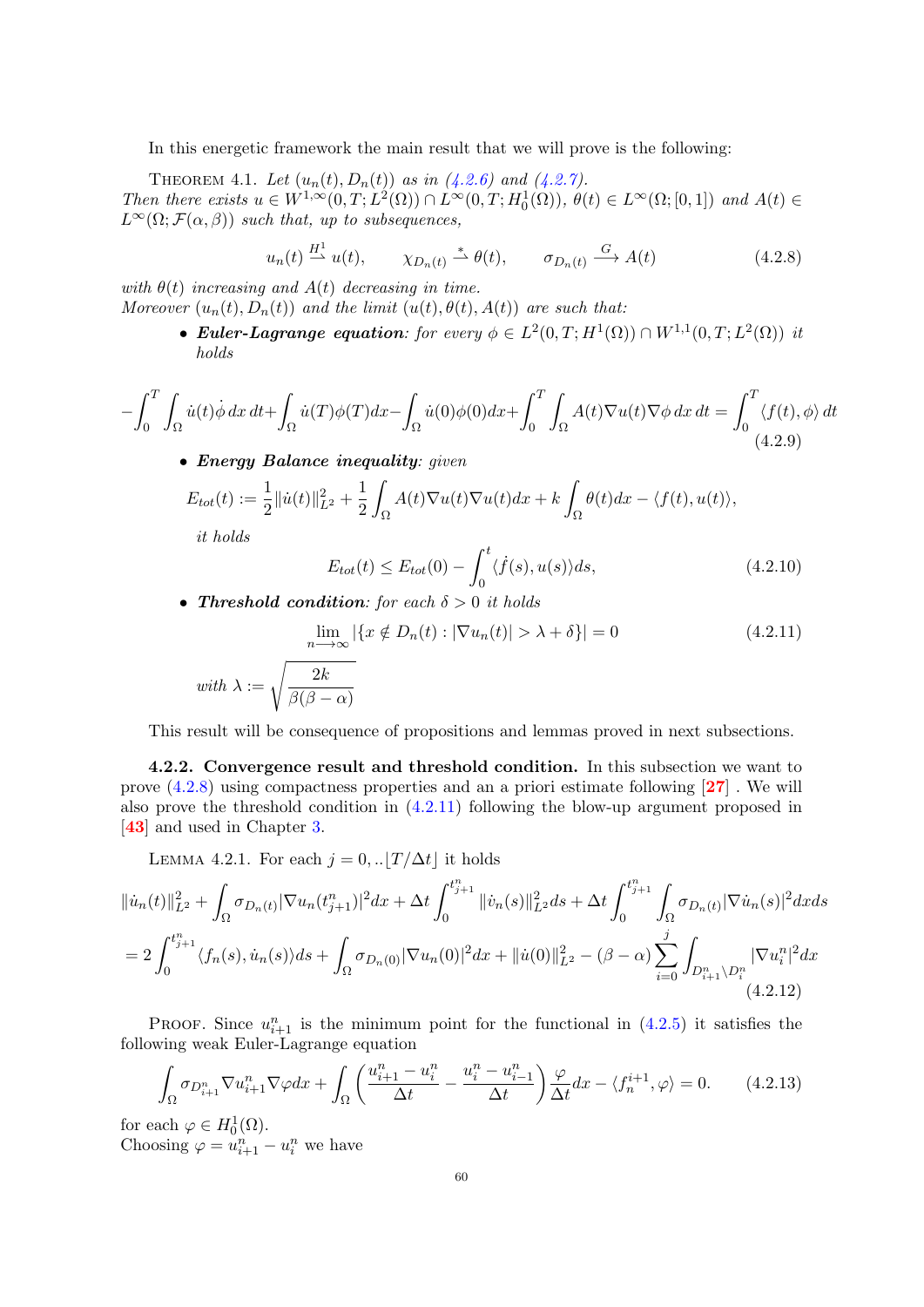$$
\int_{\Omega} \sigma_{D_{i+1}^n} |\nabla u_{i+1}^n|^2 - \int_{\Omega} \sigma_{D_{i+1}^n} \nabla u_{i+1}^n \nabla u_i^n dx + \int_{\Omega} \left| \frac{u_{i+1}^n - u_i^n}{\Delta t} \right|^2 dx \n- \int_{\Omega} \frac{u_{i+1}^n - u_i^n}{\Delta t} \frac{u_i^n - u_{i-1}^n}{\Delta t} dx - \langle f_n^{i+1}, (u_{i+1}^n - u_i^n) \rangle = 0
$$
\n(4.2.14)

and using the identity  $\frac{1}{2}||g||_{L^2}^2 - \int$ Ω  $g \cdot h dx = \frac{1}{2}$  $\frac{1}{2} \|g - h\|_{L^2}^2 - \frac{1}{2}$  $\frac{1}{2} ||h||_{L^2}^2$  with  $g = \nabla u_{i+1}^n \sqrt{\sigma_{D_{i+1}^n}}$ and  $h = \nabla u_i^n \sqrt{\sigma_{D_{i+1}^n}}$  for the first two terms on the left side of the previous equality and  $g =$  $u_{i+1}^n - u_i^n$  $\frac{1}{\Delta t}$  and  $h =$  $u_i^n - u_{i-1}^n$  $\frac{a_{i-1}}{\Delta t}$  for the second two terms we easily obtain

$$
\left\|\frac{u_{i+1}^n - u_i^n}{\Delta t}\right\|_{L^2}^2 + \left\|\frac{u_{i+1}^n - u_i^n}{\Delta t} - \frac{u_i^n - u_{i-1}^n}{\Delta t}\right\|_{L^2}^2
$$
  
+ 
$$
\int_{\Omega} \sigma_{D_{i+1}^n} |\nabla u_{i+1}^n|^2 dx + \int_{\Omega} \sigma_{D_n^{i+1}} |\nabla u_{i+1}^n - \nabla u_i^n|^2 dx
$$
  
= 
$$
2\langle f_n^{i+1}, u_{i+1}^n - u_i^n \rangle + \int_{\Omega} \sigma_{D_{i+1}^n} |\nabla u_i^n|^2 dx + \left\|\frac{u_i^n - u_{i-1}^n}{\Delta t}\right\|_{L^2}^2.
$$

Summing over  $i = 0, ..., j$  and using the identity  $\sigma_{D_{i+1}^n} = \sigma_{D_i^n} - (\beta - \alpha)\chi_{D_{i+1}^n \setminus D_i^n}$  we have for  $t \in (t_j, t_{j+1}]$ 

$$
\left\|\frac{u_{j+1}^n - u_j^n}{\Delta t}\right\|_{L^2}^2 + \sum_{i=0}^j \|\Delta t \dot{v}_n(t)\|_{L^2}^2 + \int_{\Omega} \sigma_{D_{j+1}^n} |\nabla u_{j+1}^n|^2 dx + \sum_{i=0}^j \int_{\Omega} \sigma_{D_{i+1}^n} |\nabla u_{i+1}^n - \nabla u_i^n|^2 dx
$$
  
\n
$$
= 2 \sum_{i=0}^j \langle f_n^{i+1} (u_{i+1}^n - u_i^n) \rangle + \int_{\Omega} \sigma_{D_n(0)} |\nabla u_n(0)|^2 dx + \| \dot{u}(0) \|_{L^2}^2 - (\beta - \alpha) \sum_{i=1}^j \int_{D_{i+1}^n \setminus D_i^n} |\nabla u_i^n|^2 dx
$$
  
\nFrom which follows immediately (4.2.12) by definitions in (4.2.6) and (4.2.7).

Let note that from the previous lemma we have immediately that for each  $i \geq 0$ 

<span id="page-62-0"></span>
$$
\begin{split} \|\dot{u}_{n}(t)\|_{L^{2}}^{2} + \alpha \|\nabla u_{n}(t_{i+1}^{n})\|_{L^{2}}^{2} + \Delta t \int_{0}^{t_{i+1}^{n}} \|\dot{v}_{n}(t)\|_{L^{2}}^{2} dt + \Delta t \int_{0}^{t_{i+1}^{n}} \|\nabla \dot{u}_{n}(t)\|_{L^{2}}^{2} dt \\ &\leq \beta \|\nabla u_{n}(0)\|_{L^{2}} + \|\dot{u}(0)\|_{L^{2}}^{2} + 2\|f\|_{L^{2}(0,T;H^{-1}(\Omega))} T^{1/2} \max_{t \in [0,T]} \|\dot{u}_{n}(t)\|_{L^{2}}. \end{split} \tag{4.2.15}
$$

in which the right-hand side above is bounded as long as  $M_n := \max_{t \in [0,T]} ||\dot{u}_n(t)||_{L^2}$  is bounded. From [\(4.2.15\)](#page-62-0) we immediately have that

<span id="page-62-1"></span>
$$
M_n^2 \le \beta \|\nabla u(0)\|_{L^2(\Omega)}^2 + \|\dot{u}(0)\|_{L^2(\Omega)}^2 + 2\|f\|_{L^2(0,T;H^{-1}(\Omega))}T^{1/2}M_n. \tag{4.2.16}
$$

This implies that  $M_n$  is bounded, and so is the right-hand side of  $(4.2.15)$ . From this estimates we obtain also that

- i)  $u_n$  is bounded in  $W^{1,\infty}(0,T; L^2(\Omega)) \cap L^{\infty}(0,T; H_0^1)$ ,
- ii)  $\tilde{u}_n$  is bounded in  $L^{\infty}(0,T;H^1(\Omega)).$

By the definition of the sequences  $u_n$  and  $v_n$  and the minimality of  $u_{i+1}^n$  we deduce that for a.e.  $t \in [0, T]$  we have

<span id="page-62-2"></span>
$$
\int_{\Omega} \dot{v}_n(t) \phi \, dx + \int_{\Omega} \sigma_{D_n(t)} \nabla \tilde{u}_n(t) \nabla \phi \, dx = \langle f_n(t), \phi \rangle \tag{4.2.17}
$$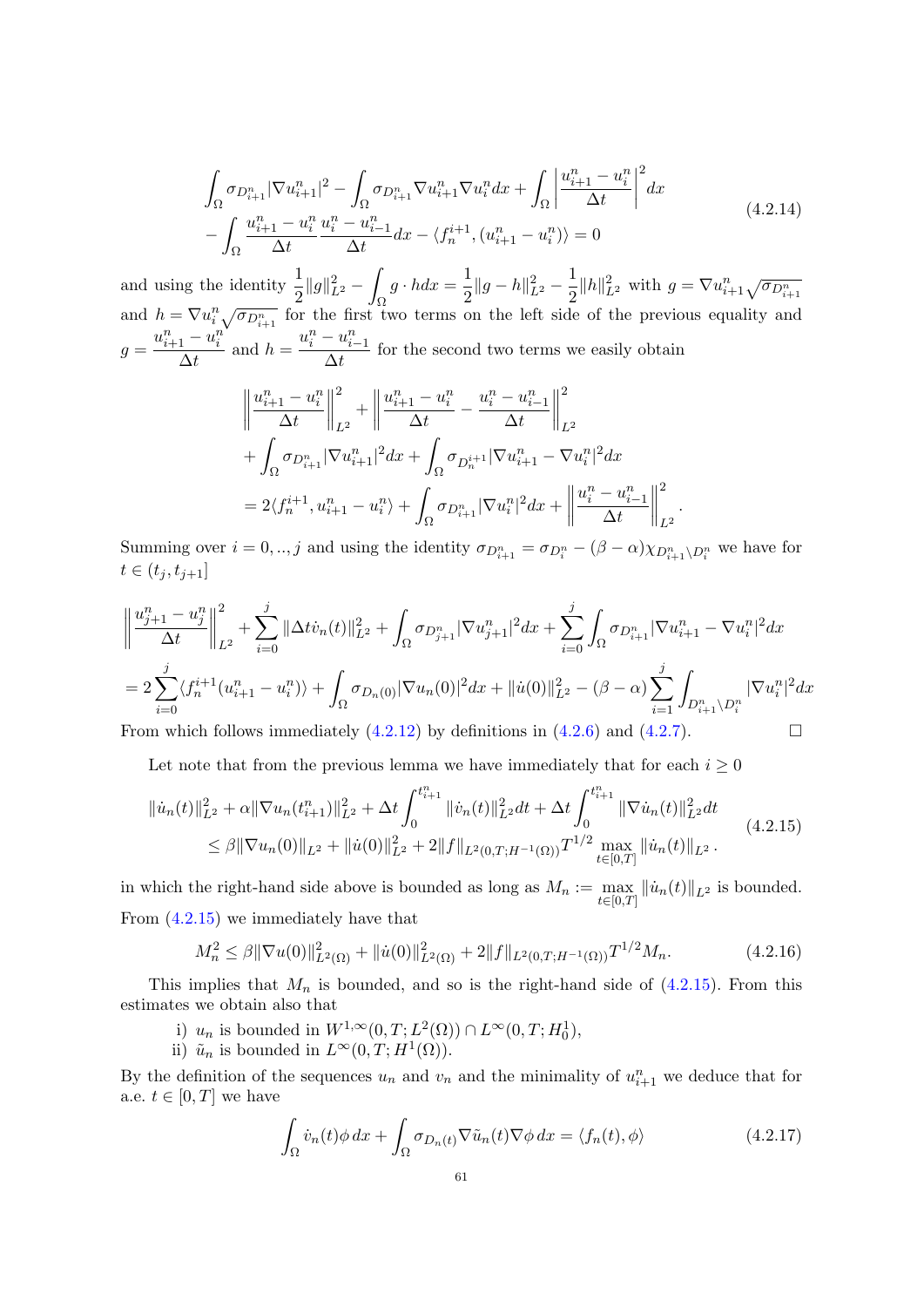for every  $\phi \in H_0^1(\Omega)$  which implies that

$$
\left| \int_{\Omega} \dot{v}_n(t) \phi dx \right| \leq (\beta ||\tilde{u}_n(t)||_{H^1} + ||f_n(t)||_{H^{-1}}) ||\phi||_{H^1}
$$

for every  $\phi \in H_0^1(\Omega)$  and hence by i) we have that

iii)  $v_n$  is bounded in  $W^{1,\infty}(0,T;H^{-1}(\Omega)).$ 

As in [[27](#page-82-3)] is easy to have that up to subsequence  $u_n \rightharpoonup u$  in  $H^1(0,T;L^2(\Omega))$  and  $v_n \rightharpoonup v$  in  $H^1(0,T;H^{-1}(\Omega))$ . We also have that  $\dot{u}(t) = v(t)$  in  $L^2(\Omega)$  a.e.  $t \in (0,T)$ . Indeed it holds

$$
\|\dot{u}_n(t) - v_n(t)\|_{H^{-1}} = \|v_n(t_{i+1}^n) - v_n(t)\|_{H^{-1}} \le \int_{t_i^n}^{t_{i+1}^n} \|\dot{v}_n(s)\|_{H^{-1}} ds \le c\Delta t
$$

which goes to zero when  $n \longrightarrow \infty$  (remind  $\Delta t = 1/n^p$  with  $p > 0$ ). By this we conclude that  $v(t) = \dot{u}(t)$  in  $H^{-1}$ , and since by [\(4.2.15\)](#page-62-0) and [\(4.2.16\)](#page-62-1) we also have that  $v_n$  is bounded in  $W^{1,\infty}(0,T;L^2(\Omega))$  we obtain by a density argument that

$$
\langle v(t), \varphi \rangle_{H^{-1} \times H_0^1} = \langle v(t), \varphi \rangle_{L^2 \times L^2} = \langle \dot{u}(t), \varphi \rangle_{H^{-1} \times H_0^1} = \langle \dot{u}(t), \varphi \rangle_{L^2 \times L^2}
$$

that is  $v(t) = \dot{u}(t)$  in  $L^2(\Omega)$ .

Moreover using Helly's Theorem and properties of G-convergence and arguing as in Lemma [3.3.1](#page-43-3) (Chapter [3\)](#page-40-1) it is easy to obtain that there exists a subsequence of  $(u_n(t), D_n(t), \sigma_{D_n(t)})$ and there exists  $u(t) \in H_0^1(\Omega)$ ,  $\theta(t) \in L^\infty(\Omega; [0,1])$  and  $A(t) \in L^\infty(\Omega; \mathcal{F}(\alpha, \beta))$  such that (for such subsequence)

$$
u_n(t) \stackrel{H^1}{\longrightarrow} u(t), \qquad \chi_{D_n(t)} \stackrel{*}{\longrightarrow} \theta(t), \qquad \sigma_{D_n(t)} \stackrel{G}{\longrightarrow} A(t), \tag{4.2.18}
$$

with  $\theta(t)$  increasing and  $A(t)$  decreasing in time, for each  $t \in [0, T]$ . This conclude the first part of Theorem [4.1.](#page-61-0) We now prove the threshold property as stated in [\(4.2.11\)](#page-61-2).

PROPOSITION 4.2. Given  $(u_n(t), D_n(t))$  as in  $(4.2.6)$  it holds the following threshold condition:

<span id="page-63-2"></span>
$$
\lim_{n \to \infty} |\{x \notin D_n(t) : |\nabla u_n(t)| > \lambda + \delta\}| = 0 \tag{4.2.19}
$$
  
and  $\lambda := \sqrt{\frac{2k}{\beta(\beta - \alpha)}},$ 

PROOF. We first prove the result for  $(u_i^n, D_i^n)$  then by a convexity argument we will easily obtain the claim. The first part of the proof is strictly similar to the one in [[43](#page-82-0)] and we will follow the same steps as done in Chapter [3.](#page-40-1)

Given a set  $Q \subseteq \Omega$  we define

$$
E(u, D, Q) := \frac{1}{2} \int_{Q} \sigma_{D \cap Q} |\nabla u| + k |D \cap Q|.
$$

We define

for each  $\delta > 0$  a

$$
E^n := E_{i, \delta}^n := \{ x \notin D_i^n : |\nabla u_i^n| > \lambda + \delta \}
$$

and we suppose by contradiction that there exists  $\delta > 0$  such that

$$
\limsup_{n \to \infty} |E_{i,\delta}^n| = 2\eta
$$

with  $\eta > 0$ , which implies that (up to subsequences)

<span id="page-63-0"></span>
$$
|E^n| > \eta \tag{4.2.20}
$$

for  $n \geq \bar{n}$  for a fixed  $\bar{n} >> 1$ .

In the first part of the proof we show that for  $n \gg 1$  (so using  $(4.2.20)$ ) there exists an explicit constant  $c > 0$  and  $(\tilde{w}_i^n, \tilde{D}_i^n)$  admissible for the minimum problem  $(4.2.4)$  such that

<span id="page-63-1"></span>
$$
E(\tilde{w}_i^n, \tilde{D}_i^n, \Omega) \le E(u_i^n, D_i^n, \Omega) - c \tag{4.2.21}
$$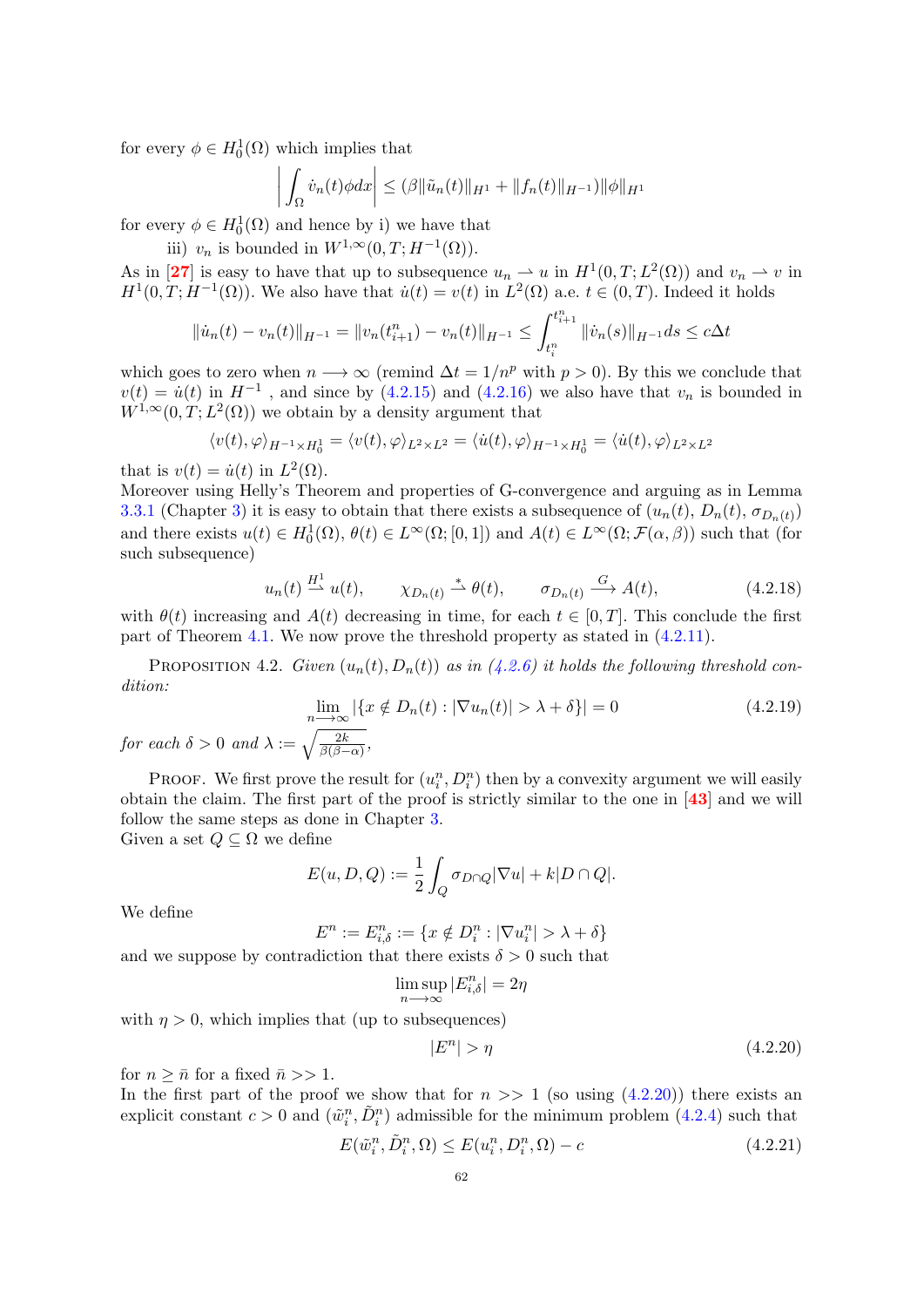i.e. decreasing the elastic part of the energy in the whole  $\Omega$ .

In the second part we will consider also the kinetic part of the problem obtaining competitors which total energy is less the one given by  $(u_i^n, D_i^n)$  and so a contradiction because of the minimality property of  $(u_i^n, D_i^n)$ .

Part 1.

Now for each  $n \geq \bar{n}$  we consider a covering of  $E^n$  made of squares Q such that

1) the center  $\bar{x}$  of the square is in  $E_n$  and it is a Lebesgue point for  $u_i^n$  and  $\nabla u_i^n$ , i.e. it holds

$$
\lim_{r \to 0^+} \frac{1}{|B_r(\bar{x})|} \int_{B_r(\bar{x})} |u_i^n(\bar{x}) - u_i^n(y)|^p dy = 0
$$

(and the same for  $\nabla u_i^n$ ) for all  $p \geq 1$ , where  $B_r(\bar{x})$  is the ball with center  $\bar{x}$  and radius r.

- 2) two sides of Q are orthogonal to  $\nabla u_i^n(\bar{x});$
- 3) defined  $\bar{u}_i^n(x) := u_i^n(\bar{x}) + \nabla u_i^n(\bar{x}) \cdot (x \bar{x})$  we have

$$
||u_i^n - \bar{u}_i^n||_{H^1(Q)}^2 \le \varepsilon|Q|
$$
  

$$
|D_i^n \cap Q| \le \varepsilon|Q|
$$

Let note that since Q is a square of a covering of  $E<sup>n</sup>$  it depends on  $n, \delta$  and i and by definition it depends also on  $\varepsilon$  and its measure goes to zero when  $\varepsilon$  goes to zero. Moreover for each  $\varepsilon$  it is a fine covering of  $E^n$  so we can choose a finite number of disjoint square to cover  $E^n$ .

We can divide the proof of the first part in 3 steps.

As first step we will show that considering test functions in each Q with the same boundary condition of  $\bar{u}_i^n$  in  $\partial Q$  (instead of  $u_i^n$ ) we can decrease in this square the elastic energy given by the pair  $(\bar{u}_i^n, \emptyset)$  using a process of lamination, in particular we will show that for each  $\sigma > 0$  there exist  $v_i^n$  and  $\hat{D}_i^n$  such that

<span id="page-64-0"></span>
$$
E(v_i^n, \hat{D}_i^n, Q) \le E(\bar{u}_i^n, \emptyset, Q) - \frac{1}{2}\beta \delta^2 |Q| + \sigma |Q|
$$
\n(4.2.22)

with  $v_i^n = \bar{u}_i^n$  on  $\partial Q$ .

To do it we recall a technical result (used also in Chapter [3\)](#page-40-1) to match the boundary conditions of special (almost) test functions (which will be piecewise linear functions) with the boundary conditions of  $\bar{u}_i^n$ .

In the second step, using the previous one, we will show that in each square Q we can lower the energy given by  $(u_i^n, D_i^n)$  using a test function with the same boundary conditions of  $u_i^n$ and choosing  $\varepsilon$  sufficiently small, i.e. we will show that for each  $s > 0$  we can choose  $\varepsilon$  small in such a way that there exists  $w_i^n$  and  $\hat{D}_n^i \subset Q$  such that

<span id="page-64-1"></span>
$$
E(\hat{w}_i^n, \hat{D}_n^i, Q) \le E(u_i^n, D_i^n, Q) - \frac{1}{2}\beta \delta^2 |Q| + \sigma |Q| + s|Q| \tag{4.2.23}
$$

with  $\hat{w}_i^n = u_i^n$  on  $\partial Q$ .

Finally in the third step we will use the previous steps to construct an admissible pair for the problem [\(4.2.4\)](#page-60-3) that has in  $\Omega$  the elastic energy lower than the one given by  $(u_i^n, D_i^n)$ . Step 1.

We consider an arbitrary square of the covering of  $E<sup>n</sup>$ . To avoid heavy notation we can assume that  $\bar{x} = 0$  and  $u_i^n(\bar{x}) = 0$  and so we have  $\bar{u}_i^n(x) = \nabla u_i^n(0) \cdot x$ 

We consider the continuous periodic function 
$$
z(y)
$$
 such that  $z(0) = 0$ ,  $z(1) = \lambda + \delta$  such that

$$
z'(y) = \begin{cases} \frac{\beta}{\alpha}\lambda, & \text{if } y \in (0, d) \\ \lambda, & \text{if } y \in (d, 1) \end{cases}
$$
 (4.2.24)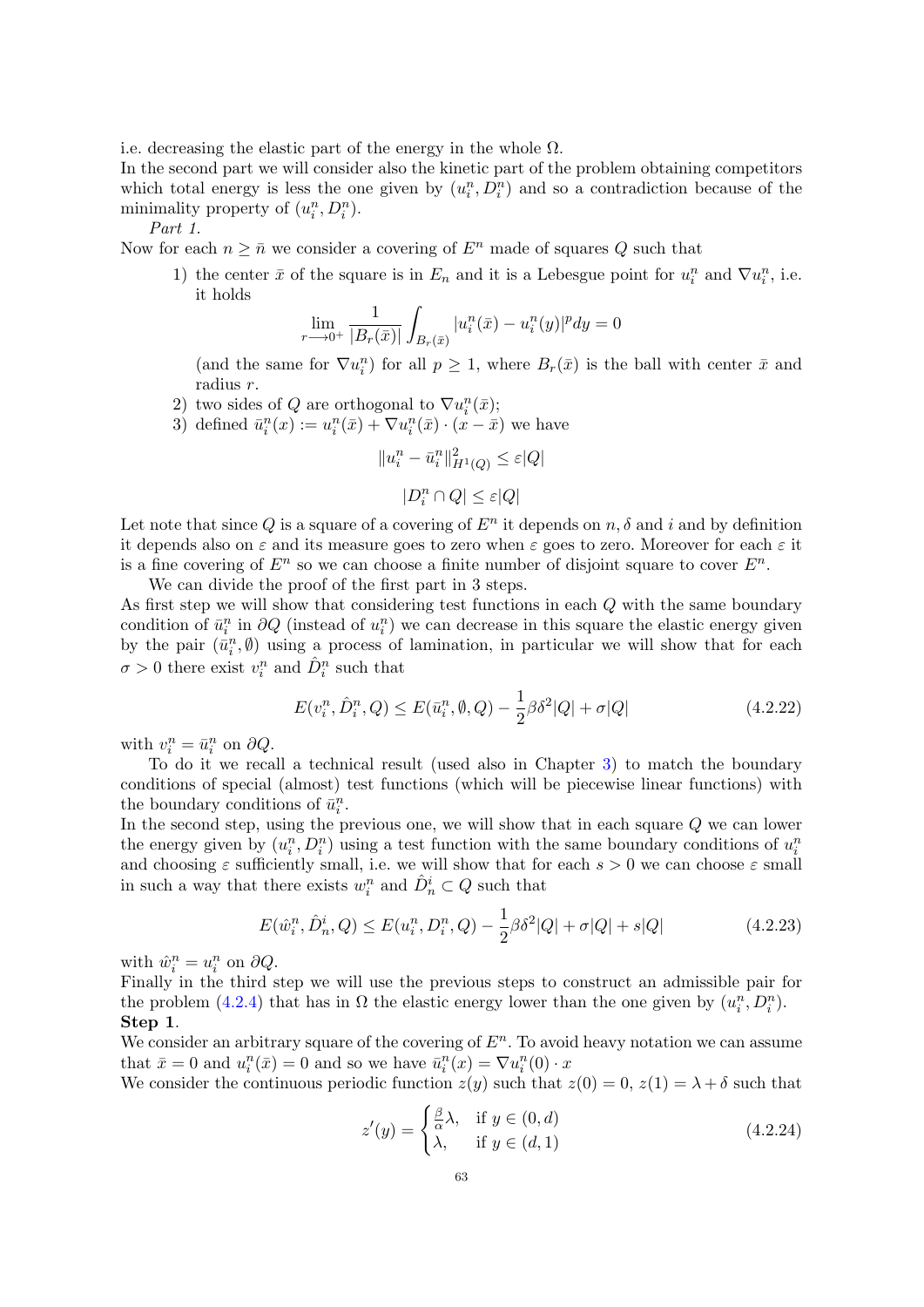where d is univocally determined and it holds  $d = \frac{(\nabla u_i^n(0) - \lambda)\alpha}{\lambda(\beta - \alpha)}$  $\frac{a_i(\theta) - \lambda \alpha}{\lambda(\beta - \alpha)}$  and we define

$$
\bar{v}_{i,h}^n(x) := z \left( \frac{x}{h} \cdot \frac{\nabla u_i^n(0)}{|\nabla u_i^n(0)|} \right)
$$

$$
\hat{D}_{i,h}^n := \left\{ x \in Q : z'(\frac{x}{h} \cdot \frac{\nabla u_i^n(0)}{|\nabla u_i^n(0)|}) = \frac{\beta}{\alpha} \lambda \right\}
$$

It is easy to see that  $\bar{v}_{i,h}^n$  converges strongly to  $\bar{u}_i^n$  in  $L^2(Q)$  when  $h \longrightarrow 0$  and that it is bounded in  $H^1(Q)$ . Now we match the boundary conditions of  $\bar{v}_{i,h}^n$  with the ones of  $\bar{u}_i^n$  using the cut-off function (cfr. details see [[43](#page-82-0)], Remark 12)

$$
\phi(y) = \begin{cases} 1, & \text{if } y \in Q \backslash Q_R \\ 0, & \text{if } y \in Q_{R-\mu} \end{cases}
$$
 (4.2.25)

and such that  $|\nabla \phi| = \frac{1}{\mu}$  $\frac{1}{\mu}$  in  $Q_R \backslash Q_{R-\mu}$  where  $R \in (0, |Q|^{1/2})$  will be suitable chosen and  $\mu \in (0, R)$  and we define

$$
v_{i,h}^n = \phi \bar{u}_i^n + (1 - \phi)\bar{v}_{i,h}^n.
$$

Let remark that we can choose  $R$  such that

<span id="page-65-0"></span>
$$
\lim_{\mu \to 0} \lim_{h \to 0} \int_{Q_R \setminus Q_{R-\mu}} |\nabla v_{i,h}^n|^2 = 0
$$
\n(4.2.26)

<span id="page-65-1"></span>
$$
\lim_{\mu \to 0} \lim_{h \to 0} \int_{Q_R} |\nabla v_{i,h}^n - \nabla \bar{v}_{i,h}^n|^2 = 0
$$
\n(4.2.27)

By the [\(4.2.26\)](#page-65-0) and the [\(4.2.27\)](#page-65-1) follows that the energy in |Q| given by  $(v_{i,h}^n, \hat{D}_{i,h}^n)$  is arbitrarily close to that given by  $(\bar{v}_{i,h}^n, \hat{D}_{i,h}^n)$  which is (with a simple computation)

<span id="page-65-3"></span>
$$
\frac{1}{2}\beta\lambda(\nabla u_i^n(0))|Q| + \frac{1}{2}\beta\lambda\delta|Q|
$$

So, we conclude that for each  $\sigma > 0$  there exists  $v_i^n := v_{i,h}^n$  and  $\hat{D}_i^n := \hat{D}_{i,h}^n$  (with  $h \ll 1$ ) such that

$$
E(v_i^n, \hat{D}_i^n, Q) \le E(\bar{v}_{i,h}^n, \hat{D}_{i,h}^n, Q) + \sigma = E(\bar{u}_i^n, \emptyset, Q) - \frac{1}{2}\beta(|\nabla u_i^n(0)| - \lambda)^2|Q| + \sigma|Q| \quad (4.2.28)
$$

$$
< E(\bar{u}_i^n, \emptyset, Q) - \frac{1}{2}\beta\delta^2|Q| + \sigma|Q| \quad (4.2.29)
$$

where the last inequality comes from the fact that  $(|\nabla u_i^n(0)| - \lambda) > \delta$  and so the [\(4.2.22\)](#page-64-0). Step 2.

We start showing that by the properties  $(3)$  of  $Q$  we have

<span id="page-65-2"></span>
$$
|E(u_i^n, D_i^n, Q) - E(\bar{u}_i^n, \emptyset, Q)| \le o_{\varepsilon}(1)|Q| \tag{4.2.30}
$$

indeed we have

$$
E(u_i^n, D_i^n, Q) - E(\bar{u}_i^n, \emptyset, Q) = \int_Q \sigma_{D_i^n} |\nabla u_i^n|^2 dx + k|D_i^n \cap Q| - \beta \int_Q |\nabla \bar{u}_i^n|^2 dx \qquad (4.2.31)
$$

$$
\leq \beta \int_{Q} (|\nabla u_i^n|^2 - |\nabla \bar{u}_i^n|^2) dx + k|D_i^n \cap Q| \tag{4.2.32}
$$

and using the property for numbers  $|a|^2 - |b|^2 \leq |a-b|^2 + 2|a-b||b|$  we obtain (using also Holder inequality) that

$$
E(u_i^n, D_i^n, Q) - E(\bar{u}_i^n, \emptyset, Q) \le C \int_Q (|\nabla u_i^n - \nabla \bar{u}_i^n|^2) dx + k|D_i^n \cap Q| \tag{4.2.33}
$$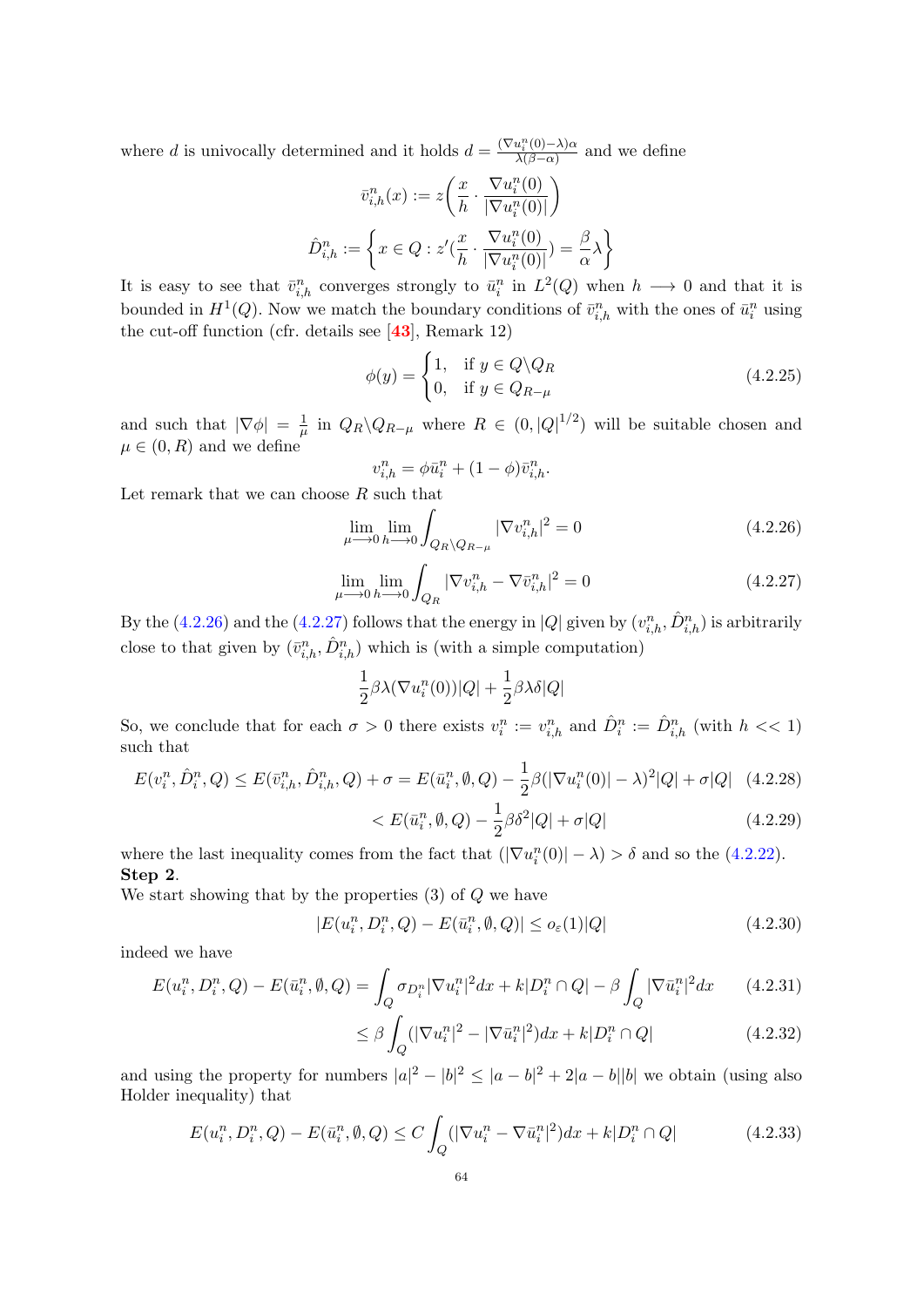with  $C > 0$ , and using the properties (3) we have [\(4.2.30\)](#page-65-2).

Now considering  $\hat{w}_i^n := v_i^n + (u_i^n - \bar{u}_i^n)$ , with  $v_i^n$  as in [\(4.2.28\)](#page-65-3), it has the same boundary condition in Q of  $u_i^n$ . So by [\(4.2.22\)](#page-64-0) and [\(4.2.30\)](#page-65-2) we have that for each  $s > 0$  we can take  $\varepsilon$ sufficiently small in such a way that

$$
E(\hat{w}_i^n, \hat{D}_n^i, Q) \le E(u_i^n, D_i^n, Q) - \frac{1}{2}\beta \delta^2 |Q| + \sigma |Q| + s|Q|,
$$
\n(4.2.34)

i.e. the inequality [\(4.2.23\)](#page-64-1). Step 3.

We come back to whole  $\Omega$  and consider the problem

$$
\inf_{w,D'}\left\{\frac{1}{2}\int_{\Omega}\sigma_{D'}|\nabla w|^2dx+k|D'|:(w-u_i^n)\in H_0^1(\Omega),D'\supseteq D_i^n\right\}.
$$

Iterating the previous steps for each square of the covering of  $E<sup>n</sup>$  we can construct for each  $s > 0$  and  $\sigma > 0$  a pair  $(\tilde{w}_i^n, \tilde{D}_i^n)$  with  $\tilde{D}_i^n \supseteq D_i^n$  and  $\tilde{D}_i^n = D_i^n$  outside  $E^n$ , and  $w_i^n = u_i^n$ outside  $E_n$  such that

<span id="page-66-0"></span>
$$
E(\tilde{w}_i^n, \tilde{D}_i^n, \Omega) \le E(u_i^n, D_i^n, \Omega) + (-\frac{1}{2}\beta \delta^2 + s)|E^n| + \sigma |E^n|
$$
\n(4.2.35)

And since for  $n \geq \bar{n}$ ,  $\varepsilon \ll 1$  and  $\delta > 0$  we can have  $\sigma$  and s small as we want we obtain that there exist  $c > 0$  such that

$$
E(\tilde{w}_i^n, \tilde{D}_i^n, \Omega) \le E(u_i^n, D_i^n, \Omega) - c
$$

i.e. the inequality [\(4.2.21\)](#page-63-1).

Part 2.

Now we link the result for the elastic part and dissipation of the energy of  $(u_i^n, D_i^n)$  with the (almost) minimality property of  $(u_i^n, D_i^n)$  for the *total* energy (elastic+kinetic) in such a way to obtain a contradiction and so the validity of  $(4.2.19)$ . By the (almost) minimality property of  $(u_i^n, D_i^n)$  we have

$$
E(u_i^n, D_i^n) + \frac{1}{2} \left\| \frac{u_i^n - u_{i-1}^n}{\Delta t} - \frac{u_{i-1}^n - u_{i-2}^n}{\Delta t} \right\|_{L^2(\Omega)}^2 \le
$$
  

$$
E(\tilde{w}_i^n, \tilde{D}_i^n) + \frac{1}{2} \left\| \frac{\tilde{w}_i^n - u_{i-1}^n}{\Delta t} - \frac{u_{i-1}^n - u_{i-2}^n}{\Delta t} \right\|_{L^2(\Omega)}^2 + \frac{1}{2^i n}
$$
(4.2.36)

<span id="page-66-1"></span>with  $(\tilde{w}_i^n, \tilde{D}_i^n)$  as in  $(4.2.35)$ .

Now we focus on the second term of the right side of the inequality, and to avoid heavy notation we call

$$
A:=\frac{\tilde w_i^n-u_{i-1}^n}{\Delta t},\qquad B:=\frac{u_{i-1}^n-u_{i-2}^n}{\Delta t},\qquad\text{ and }\qquad C:=\frac{u_i^n-u_{i-1}^n}{\Delta t}.
$$

We have

$$
\frac{1}{2} \|A - B\|_{L^2}^2 = \frac{1}{2} \|C - B\|_{L^2}^2
$$
\n(4.2.37)

$$
+\frac{1}{2}\left[\left(\left\|A-B\right\|_{L^{2}}-\left\|C-B\right\|_{L^{2}}\right)\left(\left\|A-B\right\|_{L^{2}}+\left\|C-B\right\|_{L^{2}}\right)\right]
$$
(4.2.38)

$$
\leq \frac{1}{2} \|C - B\|_{L^2}^2 + \left[ \|A - C\|_{L^2} \left( \|A - C\|_{L^2} + 4C_{n,i} \right) \right] \tag{4.2.39}
$$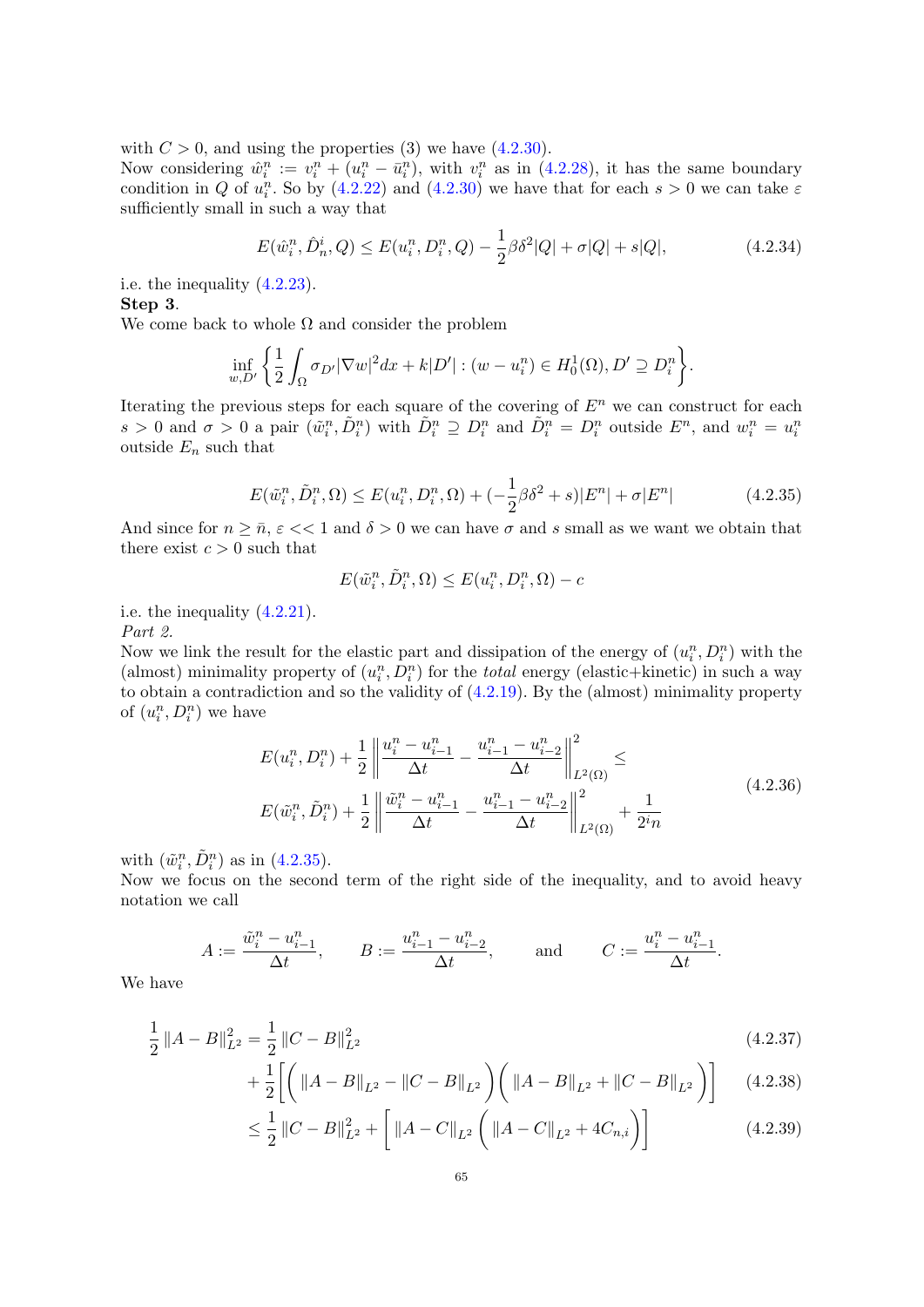where the constant  $C_{n,i}$  is an upper bound for the kinetic part of the discrete solution i.e. it is such that:

$$
\frac{1}{2} \left\| \frac{u_i^n - u_{i-1}^n}{\Delta t} - \frac{u_{i-1}^n - u_{i-2}^n}{\Delta t} \right\|_{L^2(\Omega)} \le C_{n,i}.
$$

Explicitly we have (in the notation of Part 1)

$$
||A - C||_{L^{2}(\Omega)} = \left\| \frac{\tilde{w}_{i}^{n} - u_{i-1}^{n}}{\Delta t} - \frac{u_{i}^{n} - u_{i-1}^{n}}{\Delta t} \right\|_{L^{2}(\Omega)} = \left\| \frac{\tilde{w}_{i}^{n} - u_{i}^{n}}{\Delta t} \right\|_{L^{2}(\Omega)}
$$
(4.2.40)

$$
= \sum_{Q \in E^n} \left\| \frac{\hat{w}_i^n - u_i^n}{\Delta t} \right\|_{L^2(Q)} = \sum_{Q \in E^n} \left\| \frac{v_i^n - \bar{u}_i^n}{\Delta t} \right\|_{L^2(Q)} \tag{4.2.41}
$$

$$
= \frac{1}{\Delta t} \sum_{Q \in E^n} \left\| (1 - \phi)(\bar{v}_{i,h}^n - \bar{u}_i^n) \right\|_{L^2(Q)} \tag{4.2.42}
$$

By the convergence of  $\bar{v}_{i,h}^n$  to  $\bar{u}_i^n$ , when h goes to zero, we obtain finally the estimates

$$
||A - C||_{L^{2}(\Omega)} \le \frac{|E^{n}|}{|Q|} \frac{o_{h}(1)}{\Delta t}
$$
\n(4.2.43)

By this estimates we have that the second term of the right side of [\(4.2.36\)](#page-66-1) satisfies

<span id="page-67-0"></span>
$$
\frac{1}{2} \left\| \frac{\tilde{w}_{i}^{n} - u_{i-1}^{n}}{\Delta t} - \frac{u_{i-1}^{n} - u_{i-2}^{n}}{\Delta t} \right\|_{L^{2}(\Omega)}^{2} \leq \frac{1}{2} \left\| \frac{u_{i}^{n} - u_{i-1}^{n}}{\Delta t} - \frac{u_{i-1}^{n} - u_{i-2}^{n}}{\Delta t} \right\|_{L^{2}(\Omega)}^{2} + \left( 2C_{n,i} + \frac{|E^{n}|}{|Q|} \frac{o_{h}(1)}{2\Delta t} \right) \frac{|E^{n}|}{|Q|} \frac{o_{h}(1)}{\Delta t}
$$
\n(4.2.44)

and combining  $(4.2.35)$ ,  $(4.2.36)$  and  $(4.2.44)$  we obtain that for each n

$$
|E^n| \left( -\frac{1}{2}\beta \delta + s + \sigma |Q| + \left( 2C_{n,i} + \frac{|E^n|}{|Q|} \frac{o_h(1)}{2\Delta t} \right) \frac{o_h(1)}{|Q|\Delta t} \right) + \frac{1}{2^i n} \ge 0
$$

but, for fixed  $n \geq \bar{n}$  and  $\varepsilon \ll 1$ , we can have (choosing appropriate competitors) h, s and  $\sigma$ small as we want (as we noticed in step 3 of part 1), so such that

$$
|E_n| \bigg(-\frac{1}{2}\beta \delta + s + \sigma + \bigg(2C_{n,i} + \frac{|E^n|}{|Q|} \frac{o_h(1)}{2\Delta t} \bigg) \frac{o_h(1)}{|Q|\Delta t} \bigg) + \frac{1}{2^i n} < 0
$$

and so a contradiction.

This proves that for each  $i \geq 1$ 

<span id="page-67-1"></span>
$$
\lim_{n \to \infty} |\{x \notin D_i^n : |\nabla u_i^n| > \lambda + \delta\}| = 0. \tag{4.2.45}
$$

Finally by a convexity argument we obtain the claim in  $(4.2.19)$ . Indeed, for each  $t \in [0, T]$ there exists  $i \geq 0$  such that  $t \in (t_i^n, t_{i+1}^n]$  and so by definition of  $u_n(t)$  and  $D_n(t)$  we have

$$
|\{x \notin D_n(t) : |\nabla u_n(t)| > \lambda + \delta\}| =
$$
  
 
$$
|\{x \notin D_{i+1}^n : \left| \nabla u_i^n \left(1 - \frac{t - t_i^n}{\Delta t}\right) + \nabla u_{i+1}^n \frac{t - t_i^n}{\Delta t} \right| > \lambda + \delta\}|.
$$
 (4.2.46)

<span id="page-67-2"></span>Obviously we have

<span id="page-67-3"></span>
$$
\left|\nabla u_i^n\left(1 - \frac{t - t_i^n}{\Delta t}\right) + \nabla u_{i+1}^n \frac{t - t_i^n}{\Delta t}\right| \leq |\nabla u_i^n| \left(1 - \frac{t - t_i^n}{\Delta t}\right) + |\nabla u_{i+1}^n| \frac{t - t_i^n}{\Delta t}
$$
(4.2.47)

and since  $x \notin D_{i+1}^n$  we also have that  $x \notin D_i^n$  and by  $(4.2.45)$  we obtain that for each  $\varepsilon > 0$ there exists  $\bar{n} >> 1$  such that for each  $n > \bar{n}$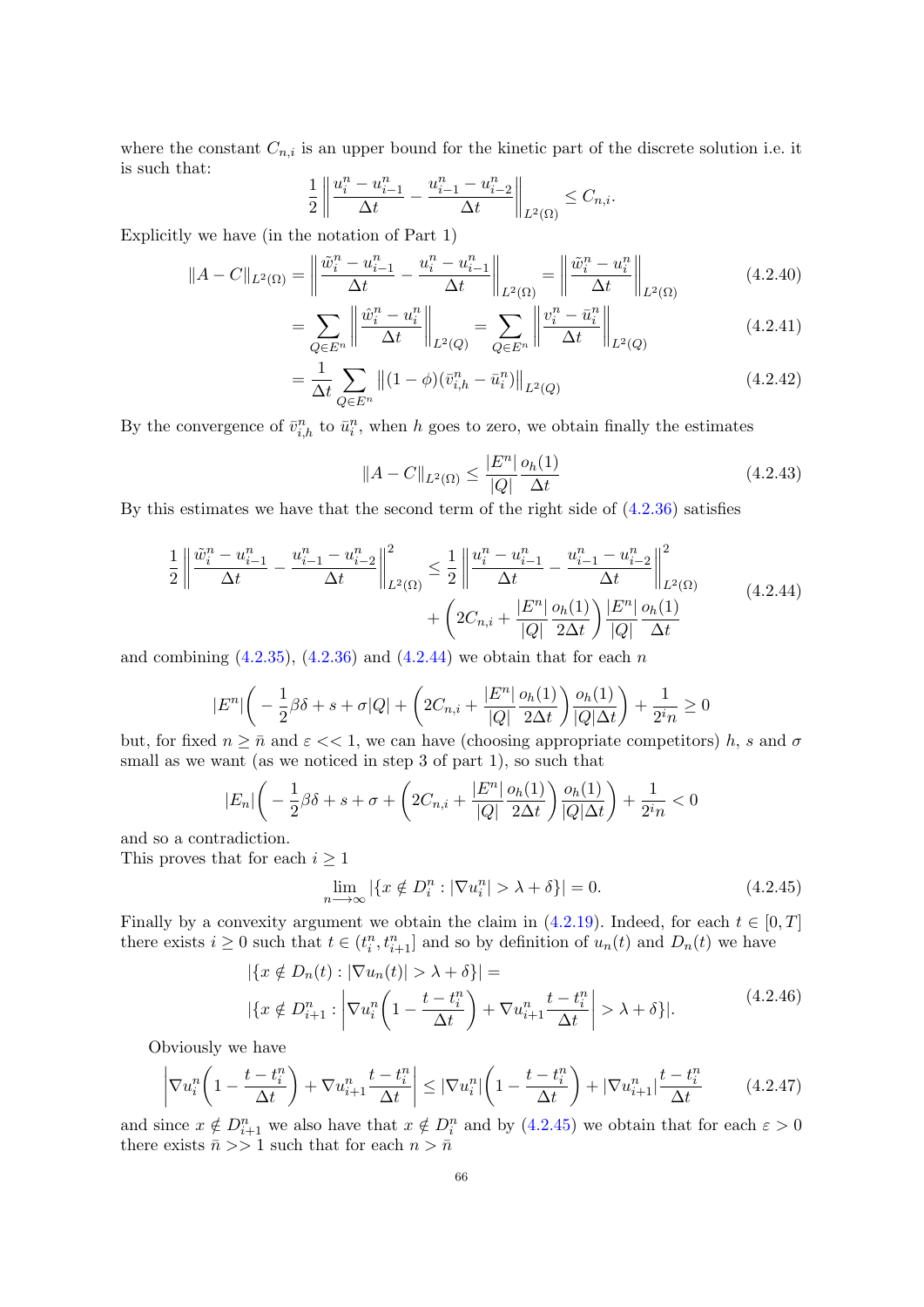<span id="page-68-0"></span>
$$
|\nabla u_{i+1}^n| \le \lambda + \delta + \varepsilon \quad \text{and} \quad |\nabla u_i^n| \le \lambda + \delta + \varepsilon \quad (4.2.48)
$$

for  $x \notin D_{i+1}^n$ . Combining [\(4.2.46\)](#page-67-2), [\(4.2.47\)](#page-67-3) and [\(4.2.48\)](#page-68-0) we conclude the proof.

4.2.3. Euler-Lagrange equation and Energy Inequality. In this subsection follow-ing the strategy in [[30](#page-82-4)] we prove that the limit  $(u(t), \theta(t), A(t))$  satisfies the energy inequality  $(4.2.10)$  while following the strategy in  $\left[17\right]$  $\left[17\right]$  $\left[17\right]$  we prove that it satisfies a weak form of the following Euler-Lagrange equation

$$
\ddot{u} - \operatorname{div}(A(t)\nabla u) = f \qquad \text{in } \Omega \tag{4.2.49}
$$

with zero boundary condition.

PROPOSITION 4.3. Given  $(u(t), \theta(t), A(t))$  limit of  $(u_n(t), D_n(t), \sigma_{D_n(t)})$  it holds

$$
-\int_0^T \int_{\Omega} \dot{u}(t) \dot{\phi} \, dx \, dt + \int_{\Omega} \dot{u}(t) \phi(t) dx - \int_{\Omega} u(0) \phi(0) dx + \int_0^T \int_{\Omega} A(t) \nabla u(t) \nabla \phi \, dx \, dt = \int_0^T \langle f(t), \phi \rangle \, dt
$$
  
for every  $\phi \in L^2(0, T; H_0^1(\Omega)) \cap W^{1,1}(0, T; L^2(\Omega))$  (4.2.50)

PROOF. Integrating in time  $(4.2.17)$ , with  $\phi \in L^2(0,T; H_0^1(\Omega)) \cap W^{1,1}(0,T; L^2(\Omega))$ , taking the limit as  $n \to +\infty$  and denoting by  $\sigma(t)$  the weak limit in  $\tilde{L}^2(\Omega)$  of  $\sigma_{D_n(t)}\nabla \tilde{u}_n(t)$  we obtain

$$
-\int_0^T \int_{\Omega} \dot{u}(t) \dot{\phi} \, dx \, dt + \int_{\Omega} \dot{u}(t) \phi(t) \, dx - \int_{\Omega} u(0) \phi(0) \, dx + \int_0^T \int_{\Omega} \sigma \nabla \phi \, dx \, dt = \int_0^T \langle f(t), \phi \rangle \, dt \tag{4.2.51}
$$

We only need to show that  $\sigma(t) = A(t)\nabla u(t)$  a.e.  $t \in (0,T)$ . Let us denote by  $\theta(t)$  the weak-\* limit in  $L^{\infty}(\Omega)$  of  $\chi_{D_n(t)}$ . By the monotonicity in t of the damage sets  $D_n(t)$  we deduce that  $\Theta(t) = \int_{\Omega} \theta(t)$  is increasing and hence continuous up to a countable set of points in  $(0, T)$ . Let us fix  $\tau \in (0, T)$  be a point of continuity of  $\Theta(t)$  and  $h > 0$ . Integrating in time [\(4.2.17\)](#page-62-2) from  $\tau - h$  to  $\tau$  (and multiplying by  $1/h$ ) we get

<span id="page-68-1"></span>
$$
\int_{\Omega} \sigma_{D_n(\tau)} \left( \int_{\tau-h}^{\tau} \nabla \tilde{u}_n(t) dt \right) \nabla \phi dx =
$$
\n
$$
- \int_{\Omega} \frac{v_n(\tau) - v_n(\tau-h)}{h} \phi dx + \int_{\Omega} \left( \int_{\tau-h}^{\tau} (\sigma_{D_n(\tau)} - \sigma_{D_n(t)}) \nabla \tilde{u}_n(t) dt \right) \nabla \phi dx + \int_{\tau-h}^{\tau} \langle f_n(t), \phi \rangle
$$
\n(4.2.52)

with  $\phi \in H_0^1(\Omega)$ . We define

$$
\bar{u}_n = \int_{\tau-h}^{\tau} \tilde{u}_n(t) dt \qquad \bar{u} = \int_{\tau-h}^{\tau} u(t) dt
$$

and we denote by  $\hat{u}_n$  the unique solution of the following elliptic problem

<span id="page-68-2"></span>
$$
\begin{cases}\n-\text{div}(\sigma_{D_n(\tau)}\nabla \hat{u}_n) = -\text{div}(A(\tau)\nabla \bar{u}) & \text{in } \Omega \\
\hat{u}_n(\tau) = 0 & \text{on } \partial\Omega\n\end{cases}
$$
\n(4.2.53)

As a consequence of the G-convergence of  $\sigma_{D_n(\tau)}$  to  $A(\tau)$  we deduce that  $\hat{u}_n$  converges to  $\bar{u}$ weakly in  $H_0^1(\Omega)$  and hence that  $\hat{u}_n - \bar{u}_n \to 0$  weakly in  $H_0^1(\Omega)$ . Using  $\hat{u}_n - \bar{u}_n$  as test function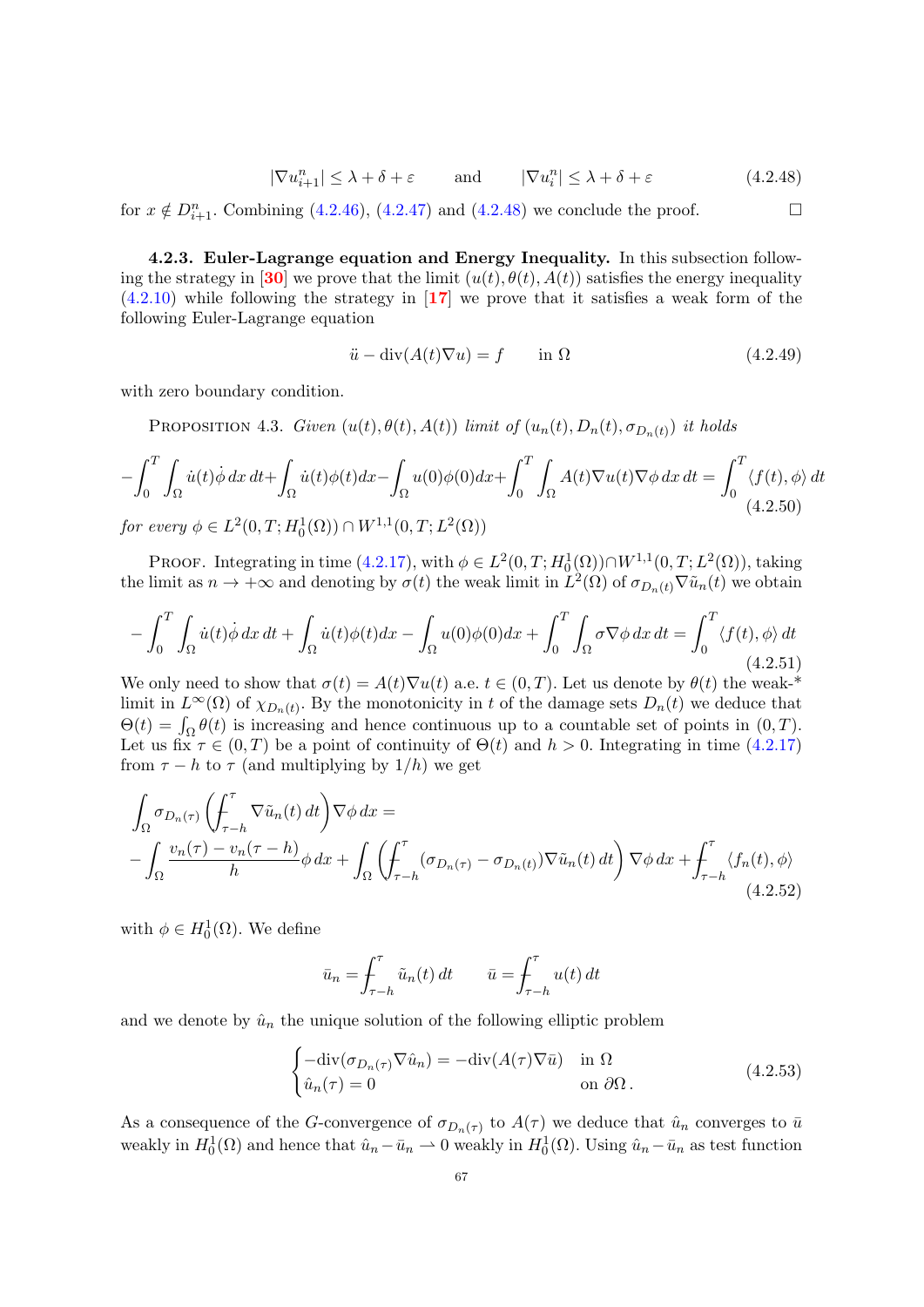in [\(4.2.52\)](#page-68-1) and [\(4.2.53\)](#page-68-2) we get

$$
\int_{\Omega} \sigma_{D_n(\tau)} |\nabla(\hat{u}_n - \bar{u}_n)|^2 dx = -\int_{\Omega} \frac{v_n(\tau) - v_n(\tau - h)}{h} (\hat{u}_n - \bar{u}_n) dx \n- \int_{\Omega} \left( \int_{\tau - h}^{\tau} (\beta - \alpha) \chi_{D_n(\tau) \setminus D_n(t)} \nabla \tilde{u}_n(t) dt \right) \nabla(\hat{u}_n - \bar{u}_n) dx \n+ \int_{\tau - h}^{\tau} \langle f_n(t), \hat{u}_n - \bar{u}_n \rangle dt \n- \int_{\Omega} A(\tau) \nabla \bar{u} \nabla(\hat{u}_n - \bar{u}_n)
$$

From this, using the boundness of  $v_n$  and the convergence to zero of  $\hat{u}_n - \bar{u}_n$  we get

<span id="page-69-0"></span>
$$
\int_{\Omega} \sigma_{D_n(\tau)} |\nabla(\hat{u}_n - \bar{u}_n)|^2 dx \le \int_{\Omega} \left( \int_{\tau-h}^{\tau} (\beta - \alpha) \chi_{D_n(\tau) \setminus D_n(t)} |\nabla \tilde{u}_n(t)| dt \right) |\nabla(\hat{u}_n - \bar{u}_n)| dx + o(1)
$$
\n
$$
\le \left[ \int_{\Omega} \left( \int_{\tau-h}^{\tau} (\beta - \alpha) \chi_{D_n(\tau) \setminus D_n(t)} |\nabla \tilde{u}_n(t)| dt \right)^2 dx \right]^{\frac{1}{2}} ||\nabla(\hat{u}_n - \bar{u}_n)||_{L^2} + o(1)
$$
\n(4.2.54)

where we applied Hölder inequality. Now by Jensen inequality and Remark 1 and  $(4.2.19)$ , we get

<span id="page-69-1"></span>
$$
\int_{\Omega} \left( \int_{\tau-h}^{\tau} \chi_{D_n(\tau) \setminus D_n(t)} |\nabla \tilde{u}_n(t)| dt \right)^2 dx \leq \int_{\Omega} \int_{\tau-h}^{\tau} \chi_{D_n(\tau) \setminus D_n(t)} |\nabla \tilde{u}_n(t)|^2 dt dx
$$
  
\n
$$
\leq \int_{\tau-h}^{\tau} \int_{D_n(\tau) \setminus D_n(t)} |\nabla \tilde{u}_n(t)|^2 dx dt
$$
  
\n
$$
\leq M \int_{\tau-h}^{\tau} |D_n(\tau) \setminus D_n(t)| dt + o(1)
$$
  
\n
$$
\leq M |D_n(\tau) \setminus D_n(\tau-h)| + o(1).
$$
\n(4.2.55)

Applying Young's inequality from [\(4.2.54\)](#page-69-0) and [\(4.2.55\)](#page-69-1) we obtain that there exists a constant  $C>0$  such that

$$
\int_{\Omega} |\nabla(\hat{u}_n - \bar{u}_n)|^2 dx \le C|D_n(\tau) \setminus D_n(\tau - h)| + o(1), \qquad (4.2.56)
$$

i.e.

$$
\limsup_{n \to \infty} \int_{\Omega} |\nabla(\hat{u}_n - \bar{u}_n)|^2 dx \le C(\Theta(\tau) - \Theta(\tau - h)). \tag{4.2.57}
$$

From this we get

$$
\int_{\Omega} \left( \int_{\tau-h}^{\tau} \sigma_{D_n(t)} \nabla \tilde{u}_n(t) dt - \sigma_{D_n(\tau)} \nabla \hat{u}_n \right)^2 dx \leq 2 \int_{\Omega} \left( \int_{\tau-h}^{\tau} (\beta - \alpha) \chi_{D_n(\tau) \setminus D_n(t)} |\nabla \tilde{u}_n(t)| dt \right)^2 dx
$$
  
+2\beta^2 \int\_{\Omega} |\nabla (\hat{u}\_n - \bar{u}\_n)|^2 dx  

$$
\leq C(\Theta(\tau) - \Theta(\tau-h)) + o(1).
$$

Now by the definition of  $\hat{u}_n$ , taking the limit as  $n \to +\infty$  we get

$$
\int_{\Omega} \left( \int_{\tau-h}^{\tau} \sigma(\tau) dt - A(\tau) \nabla \bar{u} \right)^2 dx \le C(\Theta(\tau) - \Theta(\tau - h)). \tag{4.2.58}
$$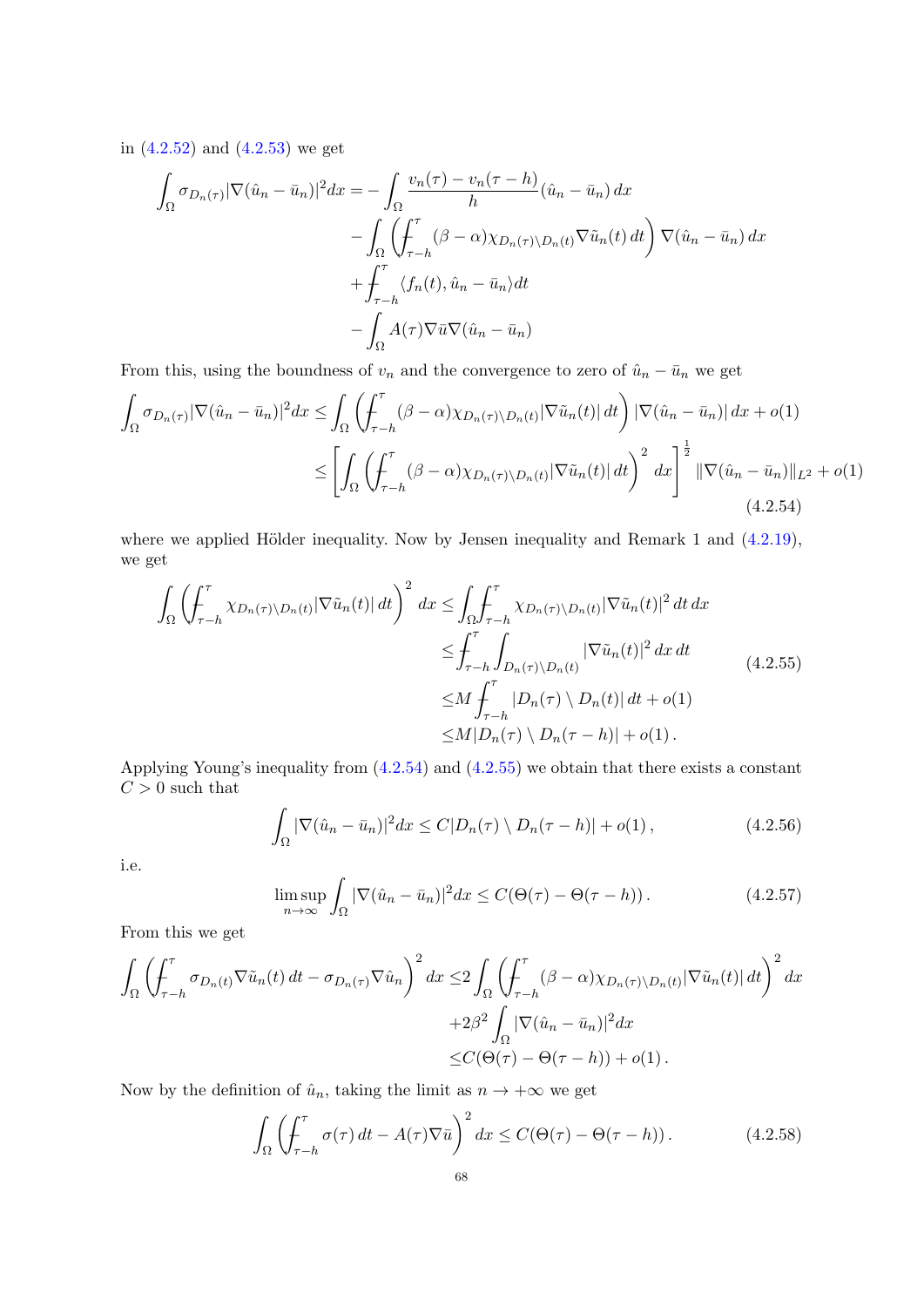Using the fact that a.e.  $\tau \in (0, T)$  is a Lebesgue point of  $\sigma(\tau)$  and  $u(\tau)$  and a continuity point for  $\Theta(\tau)$ , taking the limit as  $h \to 0$  we get

$$
\int_{\Omega} |\sigma(\tau) - A(\tau)\nabla u(\tau)|^2 dx \le \lim_{h \to 0} C(\Theta(\tau) - \Theta(\tau - h)) = 0, \qquad (4.2.59)
$$

which concludes the proof.  $\hfill \square$ 

Finally remains to prove the energy inequality [\(4.2.10\)](#page-61-4). This is done in the next Lemma in which we use the same technique as in  $[30]$  $[30]$  $[30]$  We define

$$
E_{tot}(t, u, \theta, A) := \frac{1}{2} ||\dot{u}||_{L^2}^2 + \frac{1}{2} \int_{\Omega} A \nabla u \nabla u dx + k \int_{\Omega} \theta dx - \langle f(t), u \rangle
$$

Lemma 4.2.2.

Given  $(u(t), \theta(t), A(t))$  the limit of  $(u_n(t), \chi_{D_n}(t), \sigma_{D_n}(t))$  and

$$
E_{tot}(t) := E_{tot}(t, u(t), \theta(t), A(t))
$$

it holds

$$
E_{tot}(t) \le E_{tot}(0) - \int_0^t \langle \dot{f}(s), u(s) \rangle ds
$$

PROOF. Considering  $(u_{i+1}^n, D_{i+1}^n)$  we have by almost minimality condition  $(4.2.5)$ 

<span id="page-70-0"></span>
$$
\frac{1}{2} \int_{\Omega} \sigma_{D_{i+1}^n} |\nabla u_{i+1}^n|^2 dx + k |D_{i+1}^n| + \frac{1}{2} \left\| \frac{u_{i+1}^n - u_i^n}{\Delta t} - \frac{u_i^n - u_{i-1}^n}{\Delta t} \right\|_{L^2}^2 - \langle f_{i+1}^n, u_{i+1}^n \rangle
$$
\n
$$
\leq \frac{1}{2} \int_{\Omega} \sigma_D |\nabla u|^2 dx + k |D| + \frac{1}{2} \left\| \frac{u - u_i^n}{\Delta t} - \frac{u_i^n - u_{i-1}^n}{\Delta t} \right\|_{L^2}^2 - \langle f_{i+1}^n, u \rangle + \frac{1}{2^i n} \tag{4.2.60}
$$

with  $D \supseteq D_i^n$  and  $u \in H^1(\Omega)$ .

We consider as test set  $D = D_{i+1}^n \backslash E_\lambda$  with  $E_\lambda$  such that

•  $D_{i+1}^n \supseteq E_\lambda$ , •  $E_{\lambda} \cap D_i^n = \emptyset$ 

$$
\bullet \ |E_{\lambda}| = \lambda(|D_{i+1}^n| - |D_i^n|)
$$

with  $\lambda \in (0,1)$ .

It is easy to see that it implies

$$
|D| = \lambda(|D_i^n| - |D_{i+1}^n|) + |D_{i+1}^n|, \quad \text{and} \quad \sigma_D = \sigma_{D_{i+1}^n} + (\beta - \alpha)\chi_{E_\lambda}.
$$

We use this test set  $D$  in the right hand-side of  $(4.2.60)$  which becomes

<span id="page-70-1"></span>
$$
\frac{1}{2} \int_{\Omega} \sigma_{D_{i+1}^n} |\nabla u|^2 dx + \frac{(\beta - \alpha)}{2} \int_{E_{\lambda}} |\nabla u|^2 dx \n+ k\lambda (|D_i^n| - |D_{i+1}^n|) + k|D_{i+1}^n| + \frac{1}{2} \left\| \frac{u - u_i^n}{\Delta t} - \frac{u_i^n - u_{i-1}^n}{\Delta t} \right\|_{L^2}^2 - \langle f_{i+1}^n, u \rangle + \frac{1}{2^i n}.
$$
\n(4.2.61)

Now we consider as test function  $\bar{u} := u_{i+1}^n - \lambda (u_{i+1}^n - u_i^n)$ , and since

<span id="page-70-2"></span>
$$
\frac{1}{2} \int_{\Omega} \sigma_{D_{i+1}^n} |\nabla \bar{u}|^2 dx - \langle f_{i+1}^n, \bar{u} \rangle = \frac{1}{2} \int_{\Omega} \sigma_{D_{i+1}^n} |\nabla u_{i+1}^n|^2 dx + \lambda \left(\frac{\lambda - 2}{2}\right) \int_{\Omega} \sigma_{D_{i+1}^n} |\nabla u_{i+1}^n|^2 dx \n+ \frac{\lambda^2}{2} \int_{\Omega} \sigma_{D_{i+1}^n} |\nabla u_i^n|^2 dx + \lambda (1 - \lambda) \int_{\Omega} \sigma_{D_{i+1}^n} \nabla u_{i+1}^n \nabla u_i^n dx - \langle f_{i+1}^n, u_{i+1}^n \rangle + \lambda \langle f_{i+1}^n, u_{i+1}^n - u_i^n \rangle \n+ 2 \int_{\Omega} \sigma_{D_{i+1}^n} |\nabla u_i^n|^2 dx + \lambda (1 - \lambda) \int_{\Omega} \sigma_{D_{i+1}^n} \nabla u_i^n dx - \langle f_{i+1}^n, u_{i+1}^n \rangle + \lambda \langle f_{i+1}^n, u_{i+1}^n - u_i^n \rangle
$$
\n(4.2.62)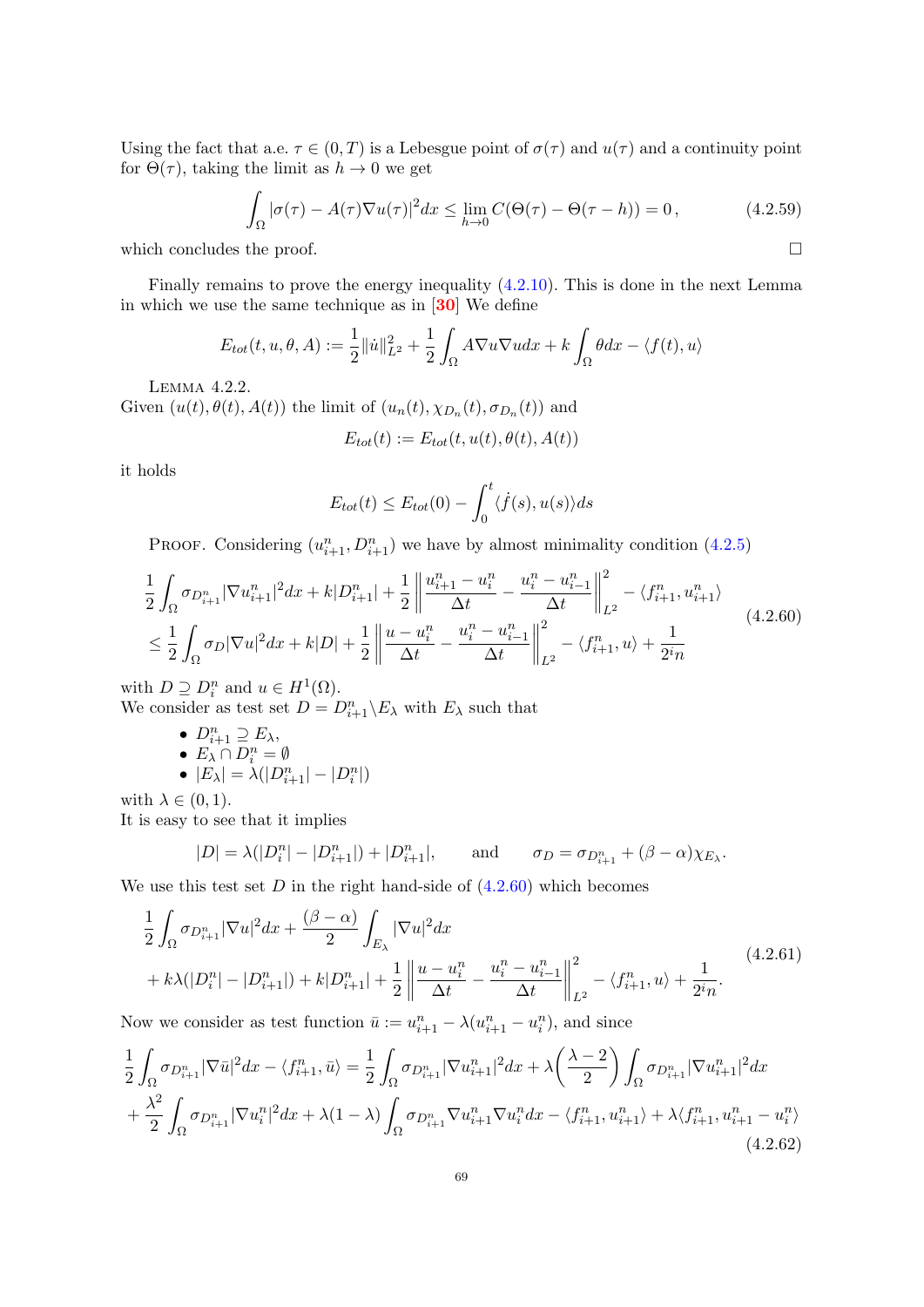and

<span id="page-71-0"></span>
$$
\frac{1}{2} \left\| \frac{\bar{u} - u_i^n}{\Delta t} - \frac{u_i^n - u_{i-1}^n}{\Delta t} \right\|_{L^2}^2 = \frac{1}{2} \left\| \frac{u_{i+1}^n - u_i^n}{\Delta t} - \frac{u_i^n - u_{i-1}^n}{\Delta t} \right\|_{L^2}^2 + \frac{\lambda^2}{2} \left\| \frac{u_{i+1}^n - u_i^n}{\Delta t} \right\|_{L^2}^2
$$
\n
$$
- \lambda \int_{\Omega} \left( \frac{u_{i+1}^n - u_i^n}{\Delta t} - \frac{u_i^n - u_{i-1}^n}{\Delta t} \right) \left( \frac{u_{i+1}^n - u_i^n}{\Delta t} \right) dx.
$$
\n(4.2.63)

Considering [\(4.2.60\)](#page-70-0), [\(4.2.61\)](#page-70-1), [\(4.2.62\)](#page-70-2), [\(4.2.63\)](#page-71-0) and dividing by  $\lambda$  we have

$$
\left(\frac{2-\lambda}{2}\right) \int_{\Omega} \sigma_{D_{i+1}^n} |\nabla u_{i+1}^n|^2 dx + \int_{\Omega} \left(\frac{u_{i+1}^n - u_i^n}{\Delta t} - \frac{u_i^n - u_{i-1}^n}{\Delta t}\right) (\frac{u_{i+1}^n - u_i^n}{\Delta t})
$$
  

$$
- (1-\lambda) \int_{\Omega} \sigma_{D_{i+1}} \nabla u_i^n \nabla u_{i+1}^n dx
$$
  

$$
\leq \frac{\lambda}{2} \int_{\Omega} \sigma_{D_{i+1}^n} |\nabla u_i^n|^2 dx + \frac{\lambda}{2} \left\| \frac{u_{i+1}^n - u_i^n}{\Delta t} \right\|^2
$$
  

$$
+ k(|D_i^n| - |D_{i+1}^n|) + \frac{(\beta - \alpha)}{2} \int_{E_{\lambda}} |\nabla \bar{u}|^2 dx
$$
  

$$
+ \Delta t \langle f_{i+1}^n, \frac{u_{i+1}^n - u_i^n}{\Delta t} \rangle + \frac{1}{\lambda 2^i n}
$$
 (4.2.64)

We note that the first and third term of the left hand-side satisfy

$$
\left(\frac{2-\lambda}{2}\right) \int_{\Omega} \sigma_{D_{i+1}^n} |\nabla u_{i+1}^n|^2 dx - (1-\lambda) \int_{\Omega} \sigma_{D_{i+1}} \nabla u_i^n \nabla u_{i+1}^n dx
$$
\n
$$
\geq (1-\lambda) \int_{\Omega} \sigma_{D_{i+1}^n} \nabla u_{i+1}^n \nabla (u_{i+1}^n - u_i^n) dx.
$$
\n(4.2.65)

Now considering the following identities (see [[30](#page-82-4)] pag. 14,15-16):

• 
$$
\int_{\Omega} \sigma_{D_{i+1}^n} \nabla u_{i+1}^n (\nabla u_{i+1}^n - \nabla u_i^n) dx =
$$
\n
$$
\int_{t_i}^{t_{i+1}} \int_{\Omega} \sigma_{D_{i+1}^n} \nabla u_n(s) \nabla u_n(s) ds + \frac{\Delta t}{2} \int_{t_i}^{t_{i+1}} \int_{\Omega} \sigma_{D_{i+1}^n} \nabla u_n(s) \nabla u_n(s) ds
$$
\n• 
$$
\int_{\Omega} \left( \frac{u_{i+1}^n - u_i^n}{\Delta t} - \frac{u_i^n - u_{i-1}^n}{\Delta t} \right) \left( \frac{u_{i+1}^n - u_i^n}{\Delta t} \right) = \frac{1}{2} \left\| \frac{u_{i+1}^n - u_i^n}{\Delta t} \right\|_{L^2}^2 - \frac{1}{2} \left\| \frac{u_i^n - u_{i-1}^n}{\Delta t} \right\|_{L^2}^2 + \frac{\Delta t}{2} \int_{t_i}^{t_{i+1}} |v_n(s)|^2 ds
$$

$$
\begin{aligned}\n\bullet \frac{\lambda}{2} \int_{\Omega} \sigma_{D_{i+1}^n} |\nabla u_i^n|^2 dx &= \frac{\lambda}{2\Delta t} \int_{t_i}^{t_{i+1}} \int_{\Omega} \sigma_{D_{i+1}^n} |\nabla u_n(s)|^2 ds \\
&\quad - \frac{\lambda}{2} \int_{t_i}^{t_{i+1}} \int_{\Omega} \sigma_{D_{i+1}^n} \nabla u_n(s) \nabla u(s) ds \\
&\quad + \frac{\lambda \Delta t}{12} \int_{t_i}^{t_{i+1}} \int_{\Omega} \sigma_{D_{i+1}^n} |\nabla \dot{u}_n(s)|^2 ds\n\end{aligned}
$$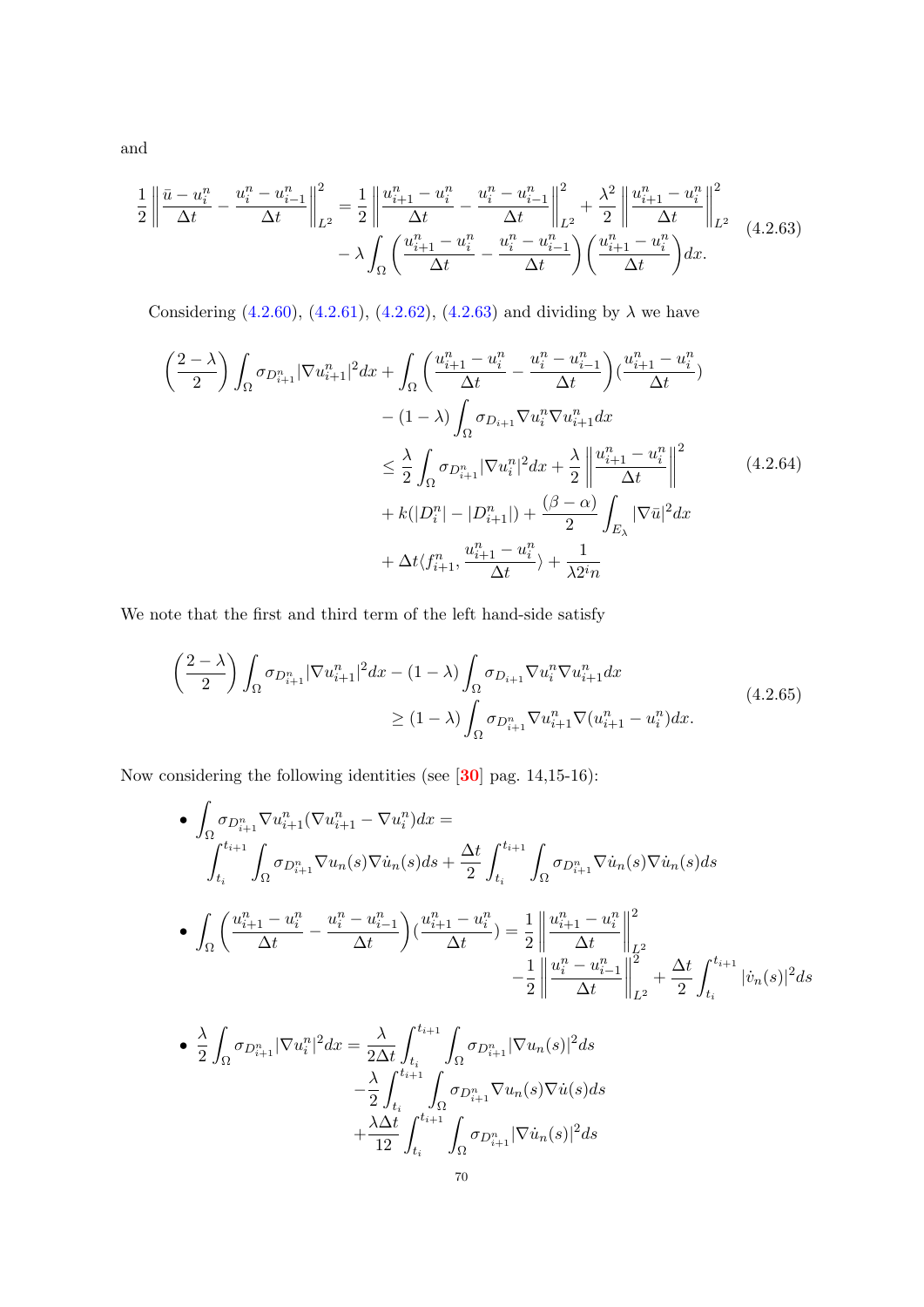and using  $(4.2.65)$  the inequality  $(4.2.64)$  becomes

$$
(1 - \lambda) \int_{t_i}^{t_{i+1}} \int_{\Omega} \sigma_{D_{i+1}^n} \nabla u_n(s) \nabla \dot{u}_n(s) ds + (1 - \lambda) \frac{\Delta t}{2} \int_{t_i}^{t_{i+1}} \int_{\Omega} \sigma_{D_{i+1}^n} \nabla \dot{u}_n(s) \nabla \dot{u}_n(s) ds + \frac{1}{2} \left\| \frac{u_{i+1}^n - u_i^n}{\Delta t} \right\|_{L^2}^2 - \frac{1}{2} \left\| \frac{u_i^n - u_{i-1}^n}{\Delta t} \right\|_{L^2}^2 + \frac{\Delta t}{2} \int_{t_i}^{t_{i+1}} |\dot{v}_n(s)|^2 ds \n\leq \frac{\lambda}{2\Delta t} \int_{t_i}^{t_{i+1}} \int_{\Omega} \sigma_{D_{i+1}^n} |\nabla u_n(s)|^2 ds - \frac{\lambda}{2} \int_{t_i}^{t_{i+1}} \int_{\Omega} \sigma_{D_{i+1}^n} \nabla u_n(s) \nabla \dot{u}(s) ds + \frac{\lambda \Delta t}{12} \int_{t_i}^{t_{i+1}} \int_{\Omega} \sigma_{D_{i+1}^n} |\nabla \dot{u}_n(s)|^2 ds + \frac{\lambda}{2\Delta t} \int_{t_i}^{t_{i+1}} ||\dot{u}_n(s)|| ds + k(|D_i^n| - |D_{i+1}^n|) + (\beta - \alpha) \int_{E_{\lambda}} |\nabla \bar{u}|^2 dx + \int_{t_i}^{t_i+1} \langle f_{i+1}^n, \dot{u}_n(s) \rangle ds + \frac{1}{\lambda 2^i n}
$$
\n(4.2.66)

which can be rewritten in the form

$$
\frac{2-\lambda}{2} \int_{t_i}^{t_{i+1}} \int_{\Omega} \sigma_{D_{i+1}^n} \nabla u_n(s) \nabla \dot{u}_n(s) ds + k(|D_{i+1}^n| - |D_i^n|) \n+ \frac{1}{2} \left\| \frac{u_{i+1}^n - u_i^n}{\Delta t} \right\|_{L^2}^2 - \frac{1}{2} \left\| \frac{u_i^n - u_{i-1}^n}{\Delta t} \right\|_{L^2}^2 + \frac{\Delta t}{2} \int_{t_i}^{t_{i+1}} |\dot{v}_n(s)|^2 ds \n\leq \frac{(7\lambda - 6)\Delta t}{12} \int_{t_i}^{t_{i+1}} \int_{\Omega} \sigma_{D_{i+1}^n} |\nabla \dot{u}_n(s)|^2 ds + \frac{\lambda}{2\Delta t} \int_{t_i}^{t_{i+1}} ||\dot{u}_n(s)|| ds \n+ \frac{\lambda}{2\Delta t} \int_{t_i}^{t_{i+1}} \int_{\Omega} \sigma_{D_{i+1}^n} |\nabla u_n(s)|^2 ds + \left. + (\beta - \alpha) \int_{E_{\lambda}} |\nabla \bar{u}|^2 dx - \int_{t_i}^{t_{i+1}} \langle \dot{f}(s), u_n(s) \rangle ds + \frac{1}{\lambda 2^i n} \n(4.2.67)
$$

Moreover let note that the first term on the left side of the inequality is (integrating by part)

$$
\frac{2-\lambda}{4} \bigg[ \int_{\Omega} \sigma_{D_{i+1}^n} |\nabla u_n(t_{i+1})|^2 dx - \int_{\Omega} \sigma_{D_i^n} |\nabla u_n(t_i)|^2 dx + (\beta - \alpha) \int_{D_{i+1}^n \setminus D_i^n} |\nabla u_n(t_i)|^2 dx \bigg] \tag{4.2.68}
$$

with

$$
(\beta - \alpha) \int_{D_{i+1}^n \backslash D_i^n} |\nabla u_n(t_i)|^2 dx \ge 0
$$
\n(4.2.69)

Let remind that  $\Delta t = \frac{1}{n^p}$  and let take  $\lambda = \frac{1}{n^q}$  with  $0 < p < q < 1$ . In such a way, summing over  $i = 0, 1, \ldots j$  and sending n to infinity we have by properties of convergence of  $u_n(t)$ ,  $D_n(t)$  and  $\sigma_{D_n(t)}$  that

$$
E_{tot}(u(t),\theta(t),A(t)) \le E_{tot}(u(0),\theta(0),A(0)) - \int_0^t \langle \dot{f}(s),u(s)ds \rangle
$$

which concludes the proof.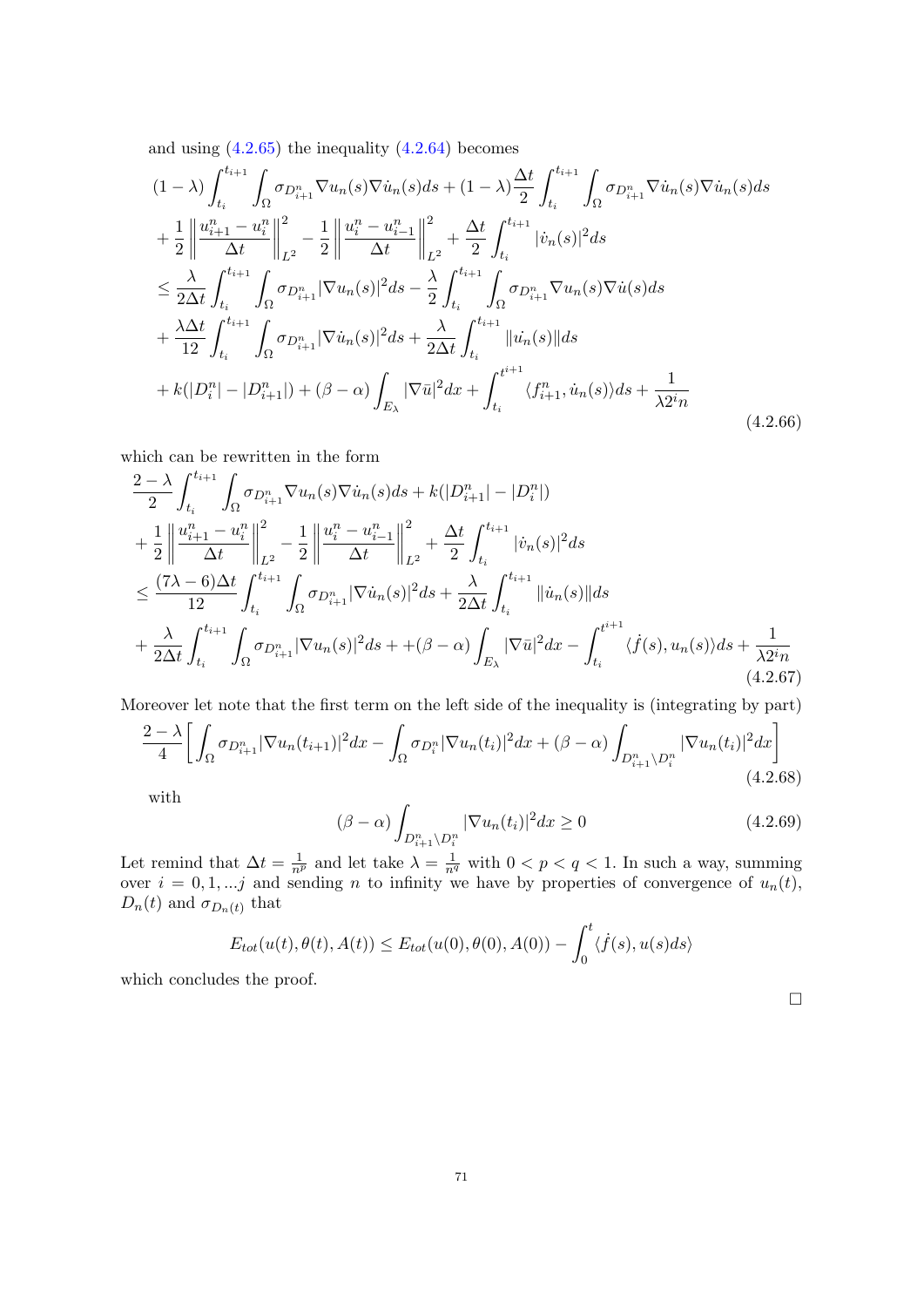### REMARK 4.4. On the opposite energy inequality.

Let note that Theorem [4.1,](#page-61-0) doesn't prove that an energy equality holds but only an inequality one. The inequality missing in the Theorem is

$$
E_{tot}(t) \ge E_{tot}(0) - \int_0^t \langle \dot{f}(s), u(s) \rangle ds \tag{4.2.70}
$$

It is interesting to note that in literature a lot of models of damage, plasticity, fracture in which the equality is obtained include a viscosity term, which gives a compactness property strongly used to prove the opposite inequality (see e.g.  $[27, 52, 75]$  $[27, 52, 75]$  $[27, 52, 75]$  $[27, 52, 75]$  $[27, 52, 75]$  $[27, 52, 75]$  $[27, 52, 75]$  and reference therein). In [[30](#page-82-2)] it is studied a quasi-static evolution for a linearly-plasticity model and the missing inequality is obtained without the necessity of this compactness property (although it holds). However, since there's no damage evolution in such model the elasticity tensor remains constant in time and this helps to prove the opposite inequality. Such difficulty is also stressed in [[76](#page-83-1)] (Remark 2.7) in which is proved only the same side of our energy inequality but in the framework of the "entropic" solution.

Here we want just to show where are the difficulties to prove the opposite inequality using standard methods. A first possibly approach should be to use minimality (and almost minimality) properties in  $(4.2.4)$  (and in  $(4.2.2)$ ) to obtain and iteration formula, and then pass to the limit. But in so doing we arrive to obtain the following inequality

$$
E(u_{i+1}^n, D_{i+1}^n) + F_i(u_{i+1}^n) + o(n) \ge E(u_i^n, D_i^n) + F_i(u_i^n)
$$

where

$$
E(v, D) = \frac{1}{2} \int_{\Omega} \sigma_D |\nabla v|^2 dx + k|D| - \langle f, v \rangle
$$

and

$$
F_i(v) := \frac{1}{2} \left\| \frac{v - u_i^n}{\Delta t} - \frac{u_i - u_{i-1}}{\Delta t} \right\|_{L^2(\Omega)}
$$

which results to be not easily iterable because of the form of the kinetic part. Another approach could be to start from equality  $(4.2.12)$  and pass to the limit using the fact that

$$
-\lim_{n\longrightarrow\infty}(\beta-\alpha)\sum_{i=0}^j\int_{D_{i+1}^n\backslash D_i^n}|\nabla u^n_i|^2dx\geq -k\int_{\Omega}\theta(t)dx+k\int_{\Omega}\theta(0)dx.
$$

which can be easily proved. But the very big problem in the equality  $(4.2.12)$  is the limit

$$
\lim_{n \to \infty} \Delta t \int_0^{t_{j+1}^n} \int_{\Omega} \sigma_{D_n(t)} |\nabla \dot{u}_n(s)| ds dx
$$

Indeed since we have not compactness property for the sequence  $\nabla \dot{u}_n(s)$  we can not prove that such limit goes to zero. A way to have this compactness property could be to have in the problem a damping term as in [[27](#page-82-0)], which is not our case.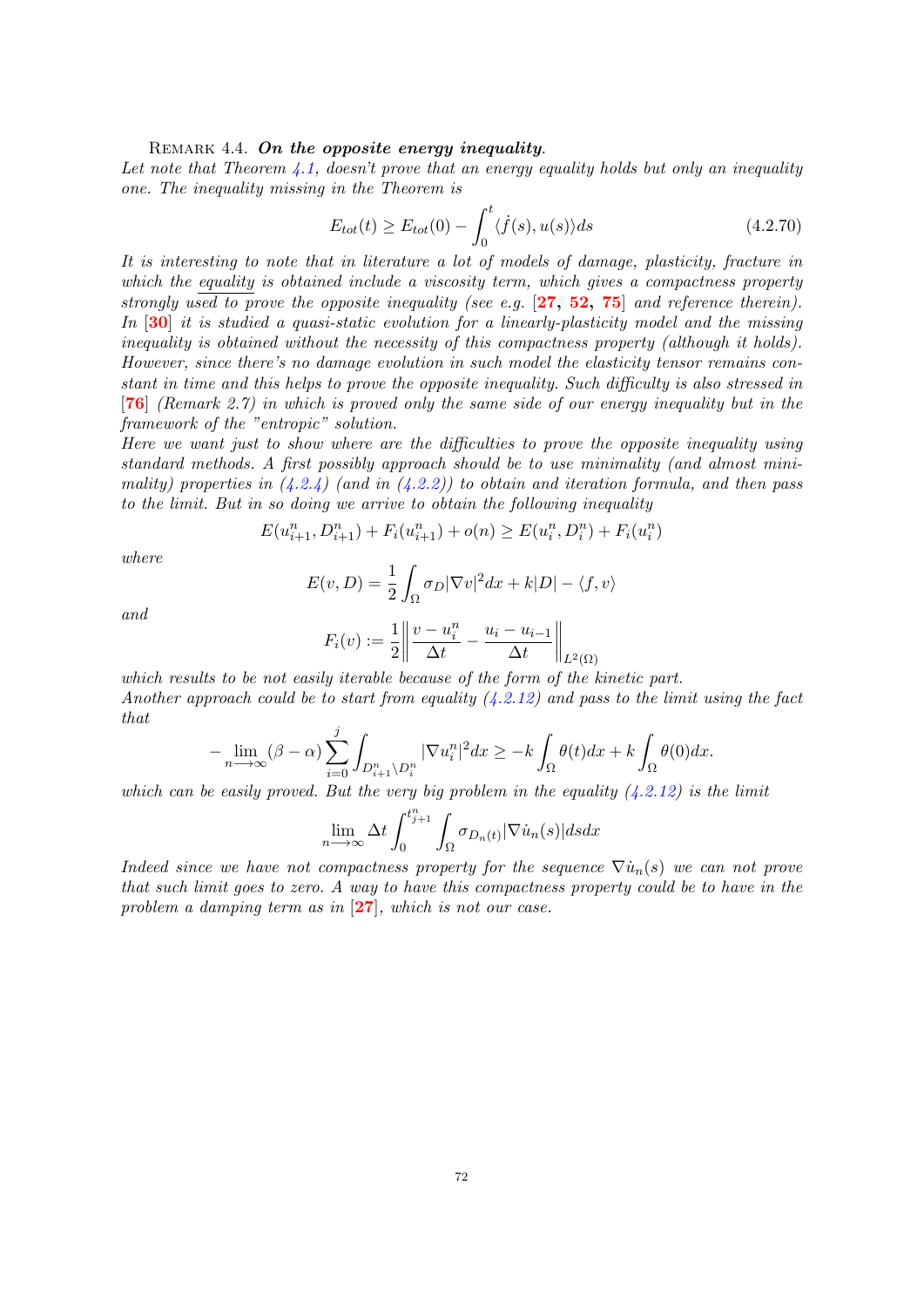### 4.3. A Threshold approach

In this section, to study the damage evolution of our model defined in  $(0.0.21)$  we use an alternative approach, based on tackle directly equation in [\(0.0.21\)](#page-10-0) instead of consider the energy associated. Such idea comes from the fact that both in the energetic approach for dynamic both in the model with the perimeter (studied in Chapter 3), the solution satisfies a threshold condition in the undamaged region (see respectively  $(4.2.19)$  and  $(3.5.45)-(3.5.46)$  $(3.5.45)-(3.5.46)$ ). So this leads to investigate if it's possible to construct a solution of the problem imposing directly some threshold condition.

## 4.3.1. The formulation of the incremental problem.

We fix  $n \in \mathbb{N}$  and we start solving problem  $(0.0.21)$  with no damage and until the gradient of solution u has not exceeded a threshold  $\lambda > 0$  on a set of measure greater than  $1/n$ . Then we damage this set and we solve again  $(0.0.21)$  with the new damage and updated initial conditions with the same criterion as in step 1. Iteratively we construct a sequence of function  $(v^n(t), D^n(t))$  that we show (as consequence of results in [[17](#page-81-0)]) to converge to a pair satisfying, also using this approach, a weak relaxed version of the momentum equation in [\(0.0.21\)](#page-10-0).

We also take care to construct the partition of  $[0, T]$  in such a way that the intervals have size less (or equal) of  $1/n$ .

Starting with fixed initial condition  $p \in H_0^1(\Omega)$  and  $q \in L^2(\Omega)$  and external loading  $f(t) \in$ 

 $H^{-1}$  we solve step by step the equation [\(0.0.21\)](#page-10-0), defining at each step the damage set (according to the threshold criterion).

#### Step 1.

We start from  $t = \tau_0 := 0$ , no damage, and fixed threshold  $\lambda > 0$ . We consider  $v^{n,0}(x,t)$  the

solution of the problem

$$
\begin{cases}\n\ddot{v} - div(\beta \nabla v) = f(t); \\
v(t, x) = 0 \quad \text{in } \partial \Omega \\
v(0, x) = p(x); \\
\dot{v}(0, x) = q(x)\n\end{cases}
$$
\n(4.3.71)

we define

$$
\bar{D}^1(t) := \{ x \in \Omega : \exists s \in [0, t) : |\nabla v^{n,0}(x, s)| > \lambda \}
$$

and

$$
\tau_{1/n}^1 := \inf\{t > 0 : |\bar{D}^1(t)| > \frac{1}{n}\}.
$$

The first time step of the partition is given by

$$
\tau_1 := \min\{\tau_0 + \frac{1}{n}, \tau_{1/n}^1, T\}.
$$

Let note that by definition the characteristic function  $\chi_{\bar{D}^1(t)}(x)$  is monotone (increasing) in time for each  $x \in \Omega$ , which allows to define the "updated" damage  $D_1^n$  as

$$
D_1^n:=\bar{D}^1(\tau_1^+)
$$

where  $\bar{D}^1(\tau_1^+)$  is characterized by

$$
\chi_{\bar{D}^1(\tau_1^+)}(x) := \lim_{s \to \tau_1^+} \chi_{\bar{D}^1(s)}(x).
$$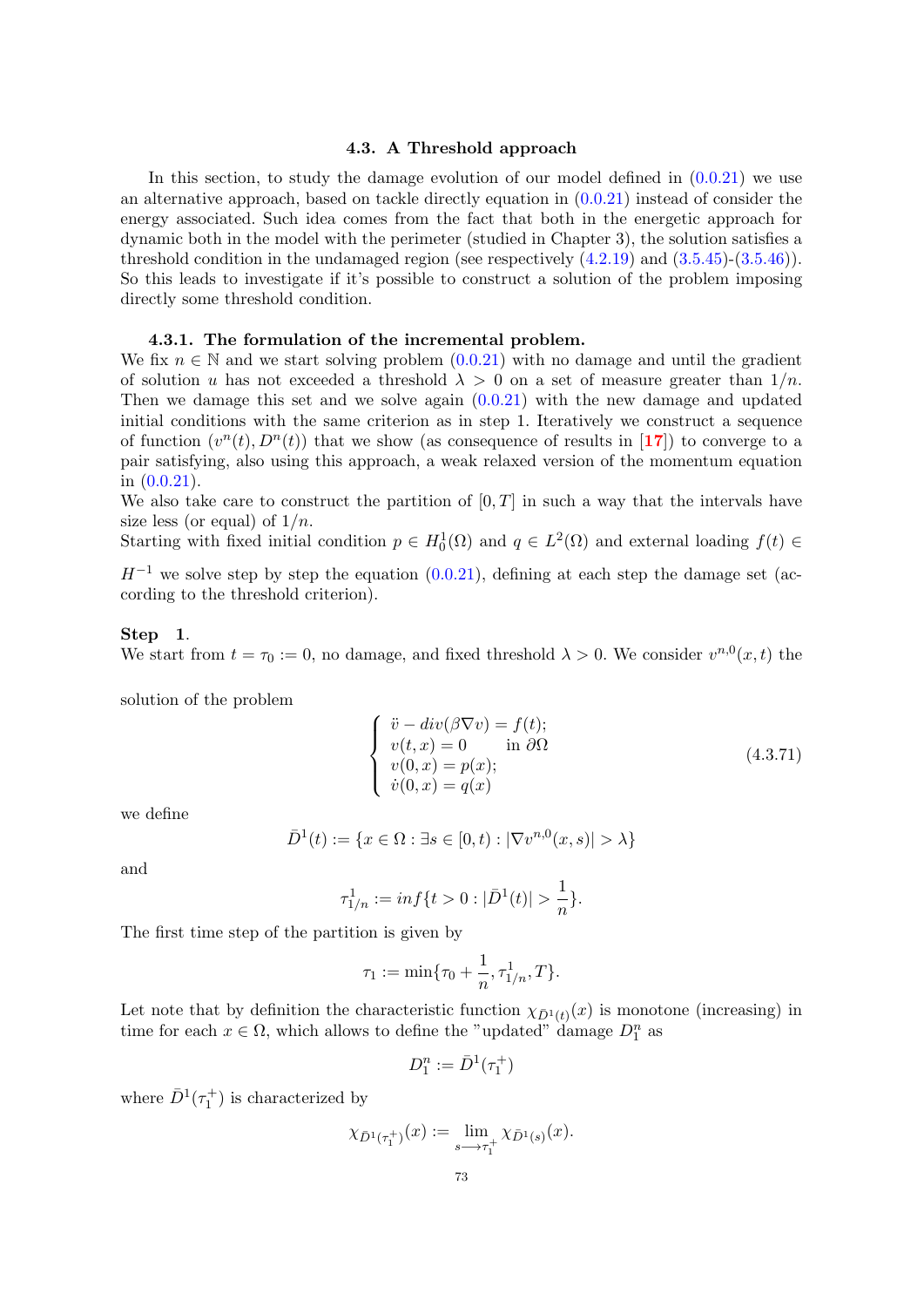#### Step 2.

Analogously we consider  $v^{n,1}(x,t)$  the solution of the problem

$$
\begin{cases}\n\ddot{v} - div(\sigma_{D_1^n} \nabla v) = f(t); \\
v(t, x) = 0 \quad \text{in } \partial\Omega \\
v(\tau_1, x) = v^{n,0}(\tau_1); \\
\dot{v}(\tau_1, x) = \dot{v}^{n,0}(\tau_1)\n\end{cases}
$$
\n(4.3.72)

and defining as before

$$
\bar{D}^2(t) := \{x \in \Omega \backslash D_1^n : \exists s \in [\tau_1, t) : |\nabla v^{n,1}(x, s)| > \lambda\}
$$

and

$$
\tau_{1/n}^2 := \inf\{t > \tau_1 : |\bar{D}^2(t)| > \frac{1}{n}\}.
$$

$$
\tau_2 := \min\{\tau_1 + \frac{1}{n}, \tau_{1/n}^2, T\}.
$$

we can define the "updated" damage  $D_2^n$  as

$$
D_2^n := D_1^n \cup \bar{D}^2(\tau_2^+)
$$

where  $\bar{D}^2(\tau_2^+)$  is characterized by

$$
\chi_{\bar{D}^2(\tau_2^+)}(x) := \lim_{s \to \tau_2^+} \chi_{\bar{D}^2(s)}(x).
$$

Step  $k + 1$ .

Iterating the process we arrive to consider  $v^{n,k}(x,t)$  the solution of the problem

$$
\begin{cases}\n\ddot{v} - div(\sigma_{D_k^n} \nabla v) = f(t); \\
v(t, x) = 0 \quad \text{in } \partial \Omega \\
v(\tau_k, x) = v^{n, k-1}(\tau_k); \\
\dot{v}(\tau_k, x) = \dot{v}^{n, k-1}(\tau_k)\n\end{cases}
$$
\n(4.3.73)

and again defining

<span id="page-75-3"></span>
$$
\bar{D}^{k+1}(t) := \{ x \in \Omega \setminus D^n_k : \exists s \in [\tau_k, t) : |\nabla v^{n,k}(x, s)| > \lambda \}
$$
\n(4.3.74)

and

$$
\tau_{1/n}^{k+1} := \inf\{t > \tau_k : |\bar{D}^{k+1}(t)| > \frac{1}{n}\}.
$$
\n(4.3.75)

<span id="page-75-0"></span>
$$
\tau_{k+1} := \min\{\tau_k + \frac{1}{n}, \tau_{1/n}^{k+1}, T\}.
$$
\n(4.3.76)

we obtain the damage  $D_{k+1}^n$  as

$$
D_{k+1}^n := D_k^n \cup \bar{D}^{k+1}(\tau_{k+1}^+) \tag{4.3.77}
$$

where  $\bar{D}^{k+1}(\tau_{k+1}^+)$  is characterized by

$$
\chi_{\bar{D}^{k+1}(\tau_{k+1}^+)}(x) := \lim_{s \to \tau_{k+1}^+} \chi_{\bar{D}^{k+1}(s)}(x).
$$

At this point we define  $D^n(t) := \emptyset$  if  $t \in [0, \tau_1)$  and

<span id="page-75-2"></span>
$$
D^{n}(t) := D_{k}^{n} \qquad \text{and} \qquad v^{n}(t) := v^{n,k}(t) \tag{4.3.78}
$$

if  $t \in [\tau_k, \tau_{k+1})$ , we have by construction that  $v^n(t)$  satisfies (at least formally)

<span id="page-75-1"></span>
$$
\begin{cases}\n\ddot{v} - div(\sigma_{D^n(t)} \nabla v) = f(t); \\
v(0, x) = p(x); \\
\dot{v}(0, x) = q(x)\n\end{cases}
$$
\n(4.3.79)

for each  $t \in [0, T]$ .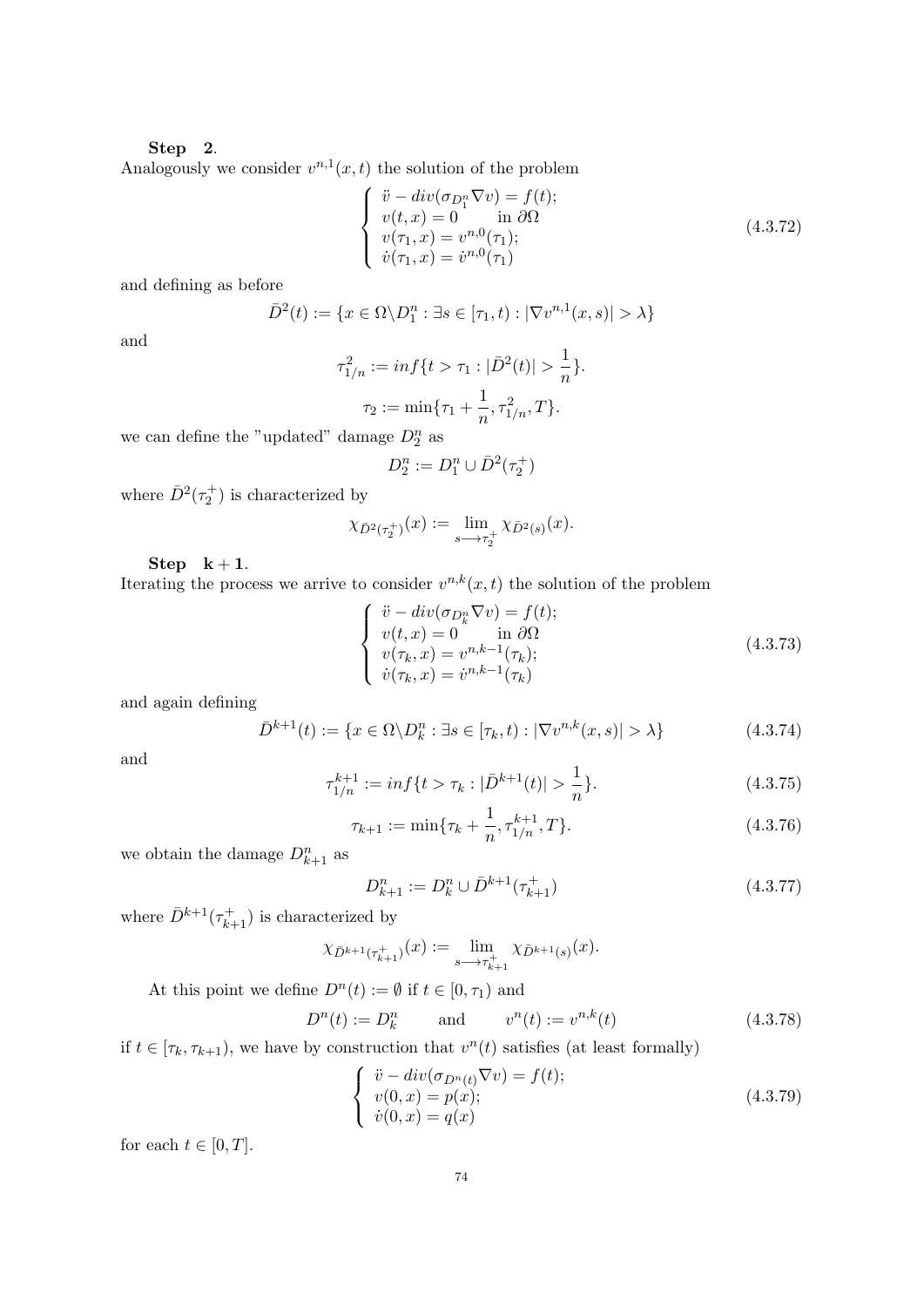REMARK 4.5. By definition of the partition given by  $\{\tau_k\}_{k\geq 0}$  we have that

$$
\tau_k - \tau_{k-1} \leq \frac{1}{n}
$$

and that there exists  $M = M(n)$  such that  $\tau_M = T$ 

<span id="page-76-3"></span>REMARK 4.6. The amount of damage added at each time step depends by how  $\tau_{k+1}$  is chosen in [\(4.3.76\)](#page-75-0) and by the property of (dis)continuity of  $\bar{D}^k(t)$ . In case that  $\tau_{k+1} \neq \tau_{1/n}^{k+1}$  (and  $\tau_{k+1} \neq T$ ) we have that

<span id="page-76-4"></span>
$$
|D_{k+1}^n \setminus D_k^n| = |\bar{D}^{k+1}(\tau_{k+1}^+)| \le \frac{1}{n}
$$
\n(4.3.80)

In case that  $\tau_{k+1} = \tau_{1/n}^{k+1}$  (and  $\tau_{k+1} \neq T$ ) we have two possibilities: if  $\tau_k$  is a continuity point for  $|\bar{D}^{k+1}(t)|$  then

<span id="page-76-5"></span>
$$
|D_{k+1}^n \setminus D_k^n| = |\bar{D}^{k+1}(\tau_{k+1})| = \frac{1}{n}
$$
\n(4.3.81)

otherwise if  $\tau_{k+1}$  is a discontinuity point for  $|\bar{D}^{k+1}(t)|$  then it holds

$$
|D_{k+1}^n \setminus D_k^n| = |\bar{D}^{k+1}(\tau_{k+1}^+)| > \frac{1}{n}
$$
\n(4.3.82)

4.3.2. Convergence result and weak momentum equation. In this subsection, through a more general result due to Casado et al. in [[17](#page-81-0)], we will precise in which sense the equation in [\(4.3.79\)](#page-75-1) is solved and we stress a result of homogenization.

<span id="page-76-2"></span>THEOREM 4.7. Let  $f \in W^{1,1}(0,T;H^{-1}(\Omega))$ . The pair  $(v^n(t), D^n(t))$  constructed as before satisfies the following weak momentum equation:

<span id="page-76-0"></span>
$$
\int_0^T \int_{\Omega} \dot{v}^n(t) \dot{\varphi}(t) dx dt - \int_0^T \sigma_{D^n(t)} \nabla v^n(t) \varphi(t) dx dt = \int_0^t \int_{\Omega} f(t) \varphi(t) dx dt \tag{4.3.83}
$$

for each  $\varphi \in \mathcal{D}([0,T]) \times H_0^1(\Omega)$ , with initial boundary conditions  $(p(x), q(x))$ . Moreover it holds a.e. in  $[0, T]$ 

<span id="page-76-1"></span>
$$
\|\dot{v}^n(t)\|_{L^2}^2 + \|v^n(t)\|_{H^1}^2 \le C(\|q\|_{H^1}^2 + \|p\|_{L^2}^2 + \|f(t)\|_{H^{-1}}^2)
$$
\n(4.3.84)

with  $C > 0$ .

Furthermore there exists  $v \in L^{\infty}(0,T; H_0^1(\Omega)), \theta(t) \in L^{\infty}(0,T; L^{\infty}(\Omega))$  and  $A(t) \in L^{\infty}(0,T; \mathcal{F}(\alpha, \beta))$ such that (up to subsequences)

$$
v^n \rightharpoonup v \quad in \quad L^\infty(0, T; H_0^1(\Omega)) \tag{4.3.85}
$$

$$
\chi_{D_n} \rightharpoonup \theta \quad in \quad L^{\infty}(0, T; L^{\infty}(\Omega)) \tag{4.3.86}
$$

$$
\sigma_{D^n(t)} \xrightarrow{G} A(t) \tag{4.3.87}
$$

with  $(u(t), A(t))$  satisfying the following (weak) momentum equation

$$
\int_0^T \int_{\Omega} \dot{v}(t)\dot{\varphi}(t)dxdt - \int_0^T A(t)\nabla v^n(t)\varphi(t)dxdt = \int_0^t \int_{\Omega} f(t)\varphi(t)dxdt
$$
 (4.3.88)

for each  $\varphi \in \mathcal{D}([0,T]) \times H_0^1(\Omega)$ , with initial boundary conditions  $(p(x), q(x))$ .

This theorem is consequence of two results proved in [[17](#page-81-0)], the first one is the following and the second one is given in Theorem [4.9](#page-78-0) (we write them in the more abstract form).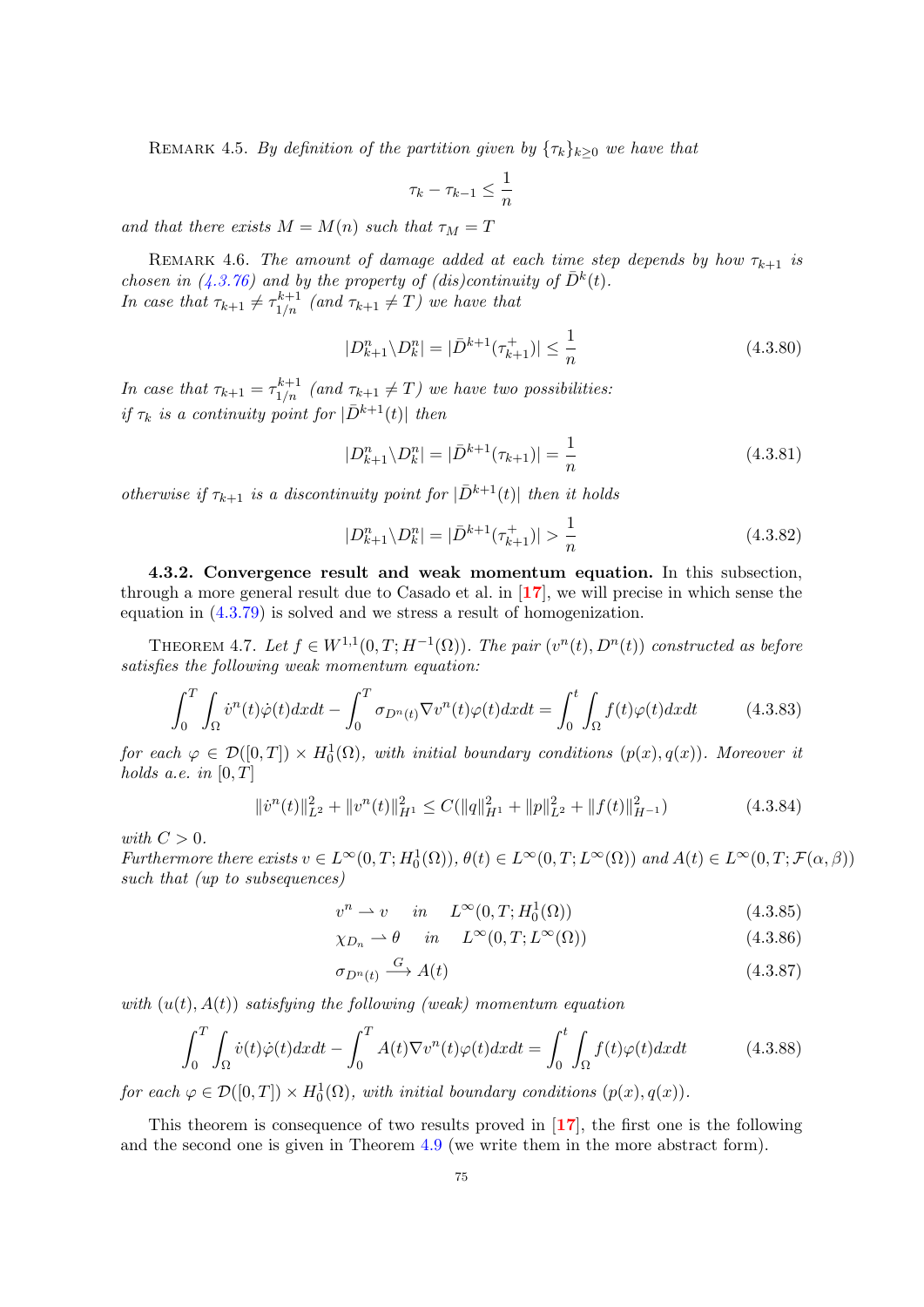<span id="page-77-0"></span>THEOREM 4.8. Let  $V \subset H \subset V'$  Hilbert space,  $(\cdot, \cdot)$  the scalar product in H and  $\langle \cdot, \cdot \rangle$ the dual product between V and V'. Given  $A \in BV(0,T; \mathcal{L}(V,V'))$  with  $A(t)$  symmetric and hyperbolic operator,  $f \in \mathcal{M}(0,T,H)$ ,  $g \in BV(0,T;V)$ ,  $p(x) \in V$ ,  $q(x) \in H$ , then there exists unique  $u \in L^{\infty}(0,T;V)$  with  $u_t \in L^{\infty}(0,T;H)$  solution of

$$
\begin{cases}\n\ddot{u} + A(t)u(t) = f(t) + g(t); \\
u(0) = p(x); \\
\dot{u}(0) = q(x)\n\end{cases}
$$
\n(4.3.89)

in the following weak sense

<span id="page-77-1"></span>
$$
\begin{cases}\n(\ddot{u}(t), v) + \langle A(t)u(t), v \rangle = (f(t), v) + \langle g(t), v \rangle \text{ in } D'(0, T), \text{ for each } v \in V; \\
u(0) = p(x) \\
\dot{u}(0^+) = q(x)\n\end{cases}
$$
\n(4.3.90)

Moreover it holds a.e.  $[0, T]$ 

$$
\|\dot{u}(t)\|_{H}^{2} + \|u(t)\|_{V}^{2} \le C(\|q\|_{V}^{2} + \|p\|_{V}^{2} + \|f\|_{\mathcal{M}(0,T;H)}^{2} + \|g\|_{BV(0,T;V')}^{2})
$$
(4.3.91)

a.e. in t.

Applying this result with  $V = H_0^1(\Omega)$ ,  $H = L^2(\Omega)$ ,  $g = 0$ ,  $f \in W^{1,1}(0,T;H^{-1})$ , A such that  $A(t) = -div(\sigma_{D^n(t)} \nabla \cdot)$  with  $D^n(t) \subset \Omega$  defined as before we have that there exists unique  $v^n \in L^{\infty}(0,T; H_0^1(\Omega))$  with  $\dot{v}^n \in L^{\infty}(0,T; L^2(\Omega))$  satisfying [\(4.3.83\)](#page-76-0) and [\(4.3.84\)](#page-76-1). The only thing that we must prove to apply this theorem is that

$$
A \in BV(0,T; \mathcal{L}(H^1_0, H^{-1}))
$$

i.e. that

$$
||A||_{BV(0,T;\mathcal{L}(H_0^1,H^{-1}))} := \sup_{[0=t_0
$$

We have

$$
||A(t_i) - A(t_{i-1})||_{\mathcal{L}(H_0^1, H^{-1})} := \sup_{\varphi \in H_0^1, ||\varphi||_{H^1} = 1} ||(A(t_i) - A(t_{i-1}))\varphi||_{H^{-1}}
$$
(4.3.92)

$$
= \sup_{\varphi \in H_0^1, \|\varphi\|_{H^1} = 1} \{ \sup_{\phi \in H_0^1, \|\phi\|_{H^1} = 1} \langle (A(t_i) - A(t_{i-1})\varphi), \phi \rangle \} \quad (4.3.93)
$$

$$
= (\beta - \alpha) \sup_{\varphi, \phi} \int_{D^n(t_i) \backslash D^n(t_{i-1})} \nabla \varphi \nabla \phi dx \qquad (4.3.94)
$$

$$
\leq (\beta - \alpha)|D^n(t_i)\backslash D^n(t_{i-1})| \tag{4.3.95}
$$

which implies that

$$
||A||_{BV(0,T;\mathcal{L}(H_0^1, H^{-1}))} := \sup_{[0=t_0  
=  $(\beta - \alpha)|D^n(T)\setminus D^n(0)| < \infty$  (4.3.96)
$$

so we can apply Theorem [4.8](#page-77-0) to our case

The second part of Theorem [4.7](#page-76-2) is a direct consequence of the following theorem proved in [[17](#page-81-0)] that guarantees the possibility to pass in the limit in the problem [\(4.3.79\)](#page-75-1) having that the limit of  $v_n$  satisfies the homogenized version of the hyperbolic equation in  $(0.0.21)$ .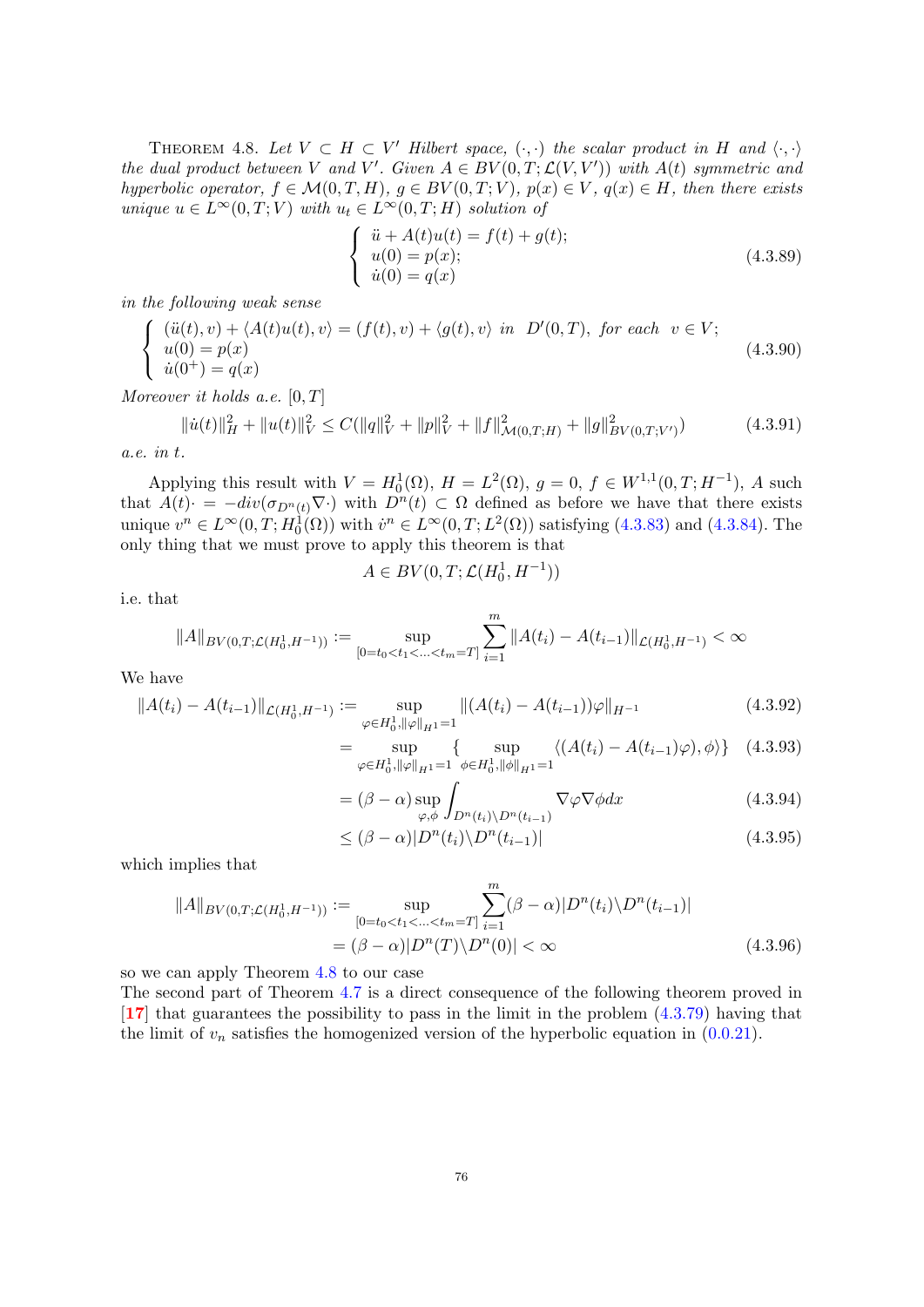<span id="page-78-0"></span>THEOREM 4.9. Given  $A_n \in BV(0,T; \mathcal{L}(V, V'))$  symmetric and hyperbolic operator,  $p_n \in$  $H_0^1(\Omega)$ ,  $q_n \in L^2(\Omega)$ ,  $f \in W^{1,1}(0,T;H^{-1}(\Omega))$  such that for almost every t

$$
A_n(t) \xrightarrow{G} A(t)
$$
  
\n
$$
p_n \xrightarrow{H^1} p
$$
  
\n
$$
q_n \xrightarrow{L^2} q
$$
\n(4.3.97)

then the unique solution  $u^n(t)$  (in the weak sense of  $(4.3.90)$ ) of

$$
\begin{cases}\n\ddot{u} - div(A_n(t)\nabla u) = f(t); \\
u(0) = p(x) \\
\dot{u}(0) = q(x)\n\end{cases}
$$
\n(4.3.98)

is such that (up to subsequence)

$$
u^{n} \stackrel{\star}{\rightharpoonup} u \quad in \quad L^{\infty}(0, T; H_0^1(\Omega))
$$
  

$$
\dot{u}^{n} \stackrel{\star}{\rightharpoonup} \dot{u} \quad in \quad L^{\infty}(0, T; L^2(\Omega))
$$

with  $u(t)$  that solves (in the weak sense on  $(4.3.90)$ )

$$
\begin{cases}\n\ddot{u} - div(A(t)\nabla u) = f(t); \\
u(0) = p(x) \\
\dot{u}(0) = q(x)\n\end{cases}
$$
\n(4.3.99)

Applying this theorem to the problem [\(4.3.79\)](#page-75-1) we immediately obtain the second part of the Theorem [4.7.](#page-76-2)

#### REMARK 4.10. Threshold property.

The evolution  $(v^n(t), D^n(t))$  given in [\(4.3.78\)](#page-75-2), in case of continuity of the measure  $|\bar{D}^{k+1}(t)|$ (see definition [\(4.3.74\)](#page-75-3)) at the point  $t = \tau_{k+1}$ , satisfies the following threshold property:

<span id="page-78-1"></span>
$$
|\{x \in (D^n(t))^c : |\nabla v^n(x,t)| > \lambda\}| \longrightarrow 0 \tag{4.3.100}
$$

when n goes to infinity. Indeed fixed  $t \in [0,T]$  we have that there exists  $k \geq 0$  such that  $t \in [\tau_k, \tau_{k+1})$  and by definition of  $v^n(t)$  and  $D^n(t)$  we have that  $(4.3.100)$  reduces to prove that

<span id="page-78-2"></span>
$$
|\{x \in (D_{k+1}^n \setminus D_k^n) : |\nabla v_k^n| > \lambda\}| \longrightarrow 0 \tag{4.3.101}
$$

since by construction  $|\nabla v_k^n| \leq \lambda$  in  $(D_{k+1}^n)^c$ . Now, since we are supposing that (for each  $k \geq 0$ )  $|\bar{D}^{k+1}(t)|$  is continuous at the point  $t = \tau_{k+1}$  we have that (see Remark [4.6](#page-76-3) equations  $(4.3.80)$  and  $(4.3.81)$ 

$$
|D_{k+1}^n \setminus D_k^n| = |\bar{D}^{k+1}(\tau_{k+1})| \le \frac{1}{n}
$$

from which follows the validity of  $(4.3.101)$  and so the threshold property  $(4.3.100)$ .

The previous remark and the threshold property proved for the solution obtained through an energetic approach (see  $(4.2.19)$ ) suggests to give a definition of evolution in the hyperbolic case using a threshold formulation as done in the elliptic case as in [[43](#page-82-3)]. This is presented in the final remarks of the present thesis.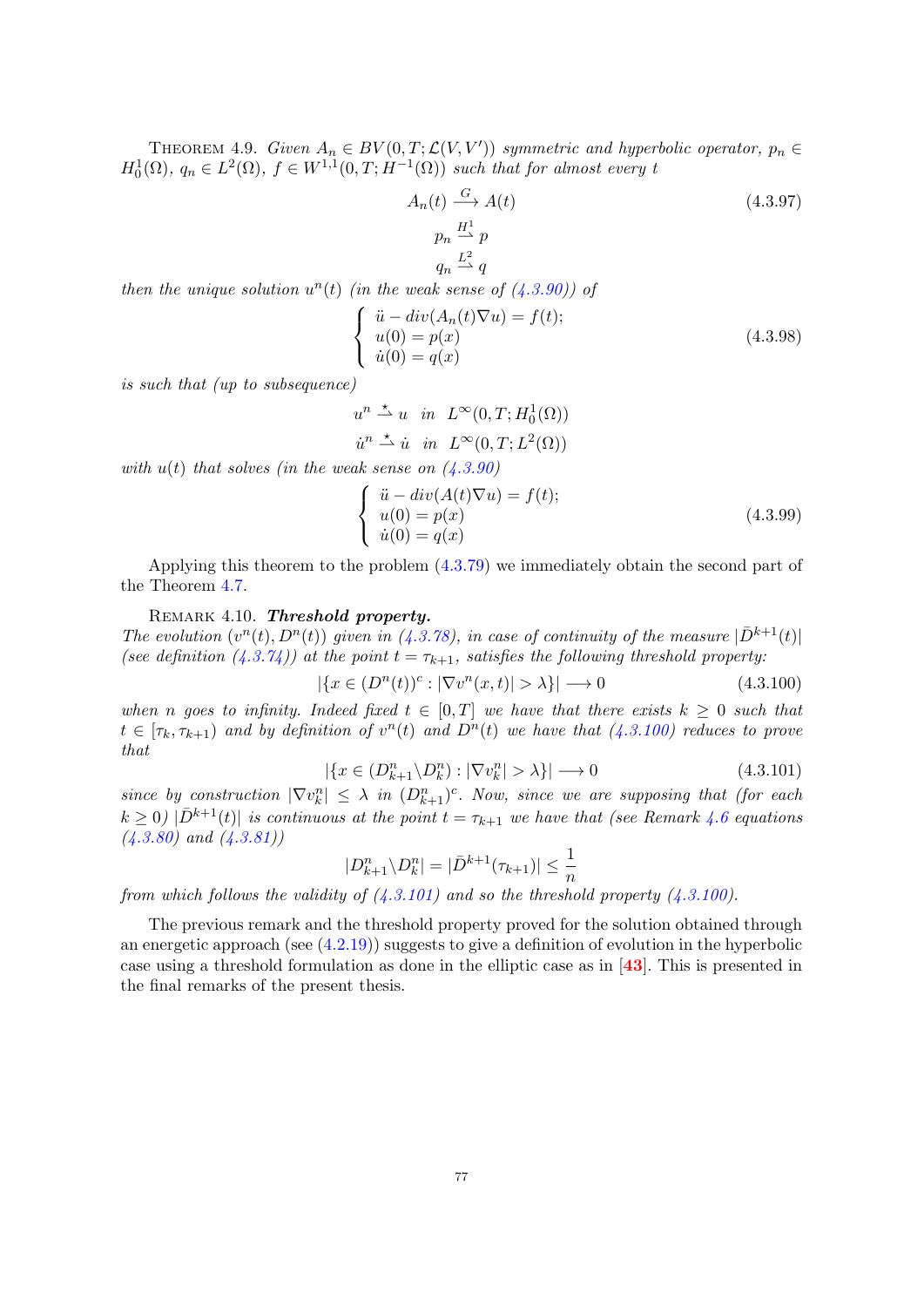# Conclusions and Perspectives

We have presented a damage model for which the study of the relations between quasistatic evolutions (q.s.e.), Γ-convergence and homogenization effects turn to be very efficient, showing moreover interesting threshold properties.

In this framework we proved, in the 1-D case and for an oscillating energy, a commutative result between q.s.e. and Γ-convergence which is not covered by the well known theory presented in  $[64]$  $[64]$  $[64]$ . To do it we considered *approximable* q.s.e. which allowed to characterize the measure for the damage sets. A first open question is whether it is possible to obtain the same result without require explicitly the approximability property, or in other words, whether each q.s.e. for the model presented is also an approximable q.s.e.. A second open question is whether this results can be obtained, and in which sense, in the n-D case. We still believe that the mechanism will be similar (i.e. the one-dimensional problem captures the main features of this process). Nevertheless, since in more than one dimension many different microstructures are possible for a composite material, the precise statement for the corresponding damage evolution must be more abstract or involve very fine properties of the G-closure.

For the perimeter-regularized energy we proved the convergence of the related q.s.e. to a q.s.e. for the relaxed energy in the sense of the evolution proposed in  $[43]$  $[43]$  $[43]$ , which implies threshold properties for the limit. This result confirms the validity of the homogenized q.s.e. defined in [[43](#page-82-3)] instead of the previous definition proposed in [[33](#page-82-4)]. We believe that the perimeter penalization term goes to zero for the optimal damage set (as  $\varepsilon$  goes to zero), as we assumed, but till now the proof of it is an open problem (except for the time  $t = 0$ ).

In the dynamic framework we presented two different approaches to study the damage evolution that brought to consider homogenization effects for the evolution. We proved that both limit evolutions can be approximated (by construction), they satisfy a monotonicity property for the approximating damage sets and a threshold property (in case of continuity of damage for the threshold approach). By these we propose here a definition of a Threshold evolution which strictly follows the definition given in [[43](#page-82-3)] for a non-dynamic problem. Such definition turns to be more intuitive than an energetic one and it could be easier to study through numerical computation methods:

<span id="page-79-0"></span>DEFINITION 4.11. Given the equation

$$
\ddot{u} - div(A\nabla u) = f(t) \tag{4.3.102}
$$

we say that  $(A(t), u(t))$ , with  $A(t, x) \in G(\alpha, \beta)$  and  $u(t, x) \in H_0^1(\Omega)$ , is a threshold evolution if there exist  $\lambda > 0$  and  $(D_n(t), u_n(t))$  such that

$$
\ddot{u}_n - div(\sigma_{D_n(t)} \nabla u_n) = f(t)
$$
  

$$
\sigma_{D_n} \stackrel{G}{\rightharpoonup} A(t), \qquad u_n(t) \rightharpoonup u(t)
$$

and

1)  $D_n(t)$  is increasing in time,

2) For each  $t > 0$ 

$$
|\{x \in D_n^c(t) : |\nabla u_n(x,t)| > \lambda + \delta\}| \longrightarrow 0
$$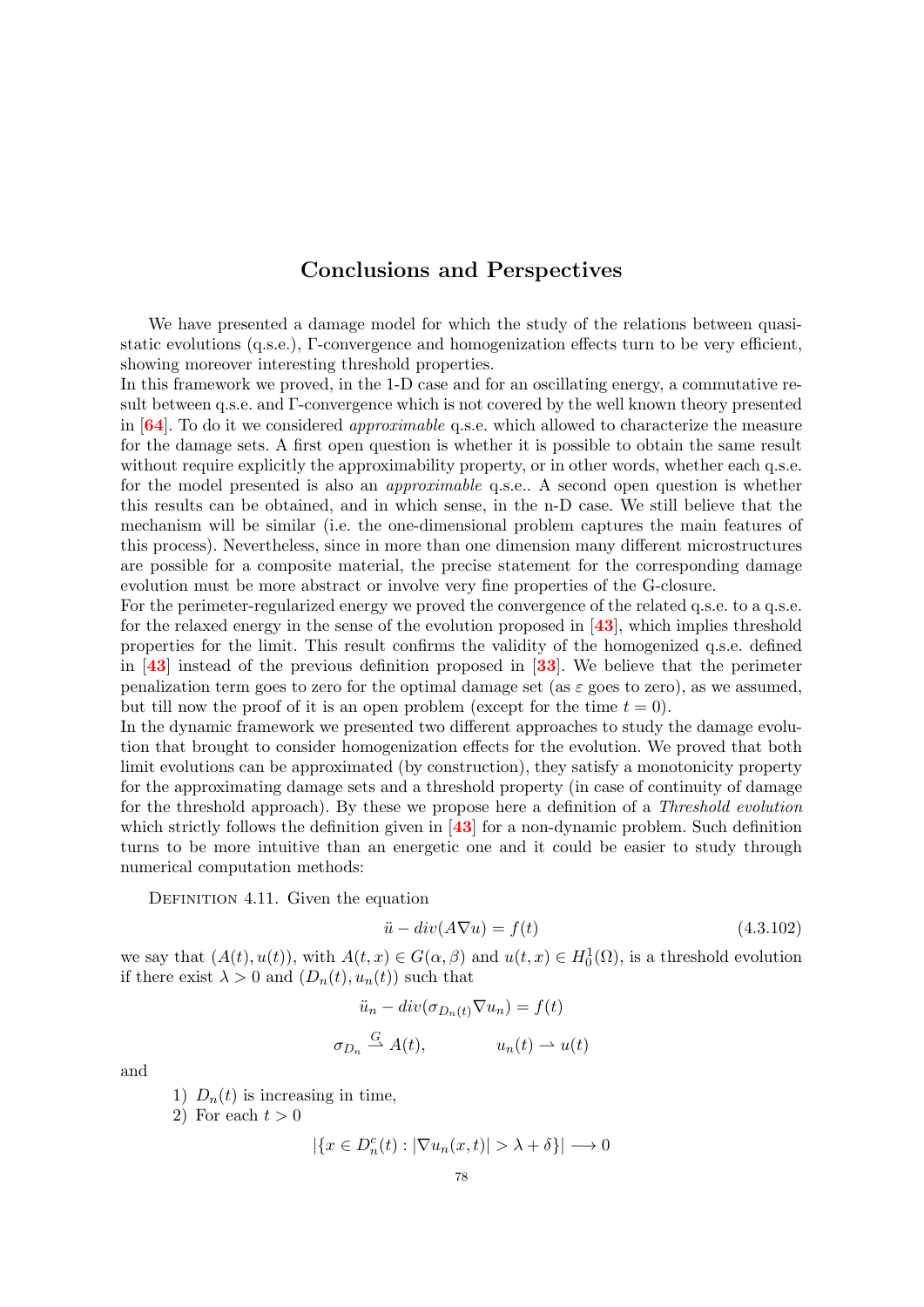for each  $\delta > 0$  when  $n \longrightarrow \infty$ 

3) For each  $T > 0$  and for each  $E_n \subseteq D_n(T)$ : lim inf  $|E_n| > 0$  defining

$$
\tau := \inf\{t > 0 : |E_n \cap D_n(t)| > 0\}
$$

and considering  $v_n$  solution of

$$
\begin{cases}\n\ddot{v}_n - div(\sigma_{D_n(t)\setminus E_n} \nabla v_n) = f(t) \\
v_n(0, x) = u_n(0, x) \\
\dot{v}_n(0, x) = \dot{u}_n(0, x)\n\end{cases}
$$
\n(4.3.103)

then, for each  $\delta > 0$ , and  $\Delta t < 1$ , it holds

$$
\liminf \left| \{ x \in D_n(t) \cap E_n : |\nabla v_n(t,x)| > \lambda - \delta, t \in [\tau, \tau + \Delta t] \} \right| > 0.
$$

As remarked in Chapter [3,](#page-40-0) through a very similar definition, it was proved in  $[43]$  $[43]$  $[43]$ , that for elliptic problems, a particular solution obtained using an energetic approach is also a threshold evolution. A first question is whether the same result is still valid in the hyperbolic case. Moreover is not clear which relation there is between the limit solution found through the two different approaches and if (at least) one of them is a Threshold evolution according to Definition [4.11.](#page-79-0) Finally we think that a threshold criterion could be useful in some way for the uniqueness of the problem, selecting a solution among all the possible evolutions, but, till now, this direction is not investigated yet.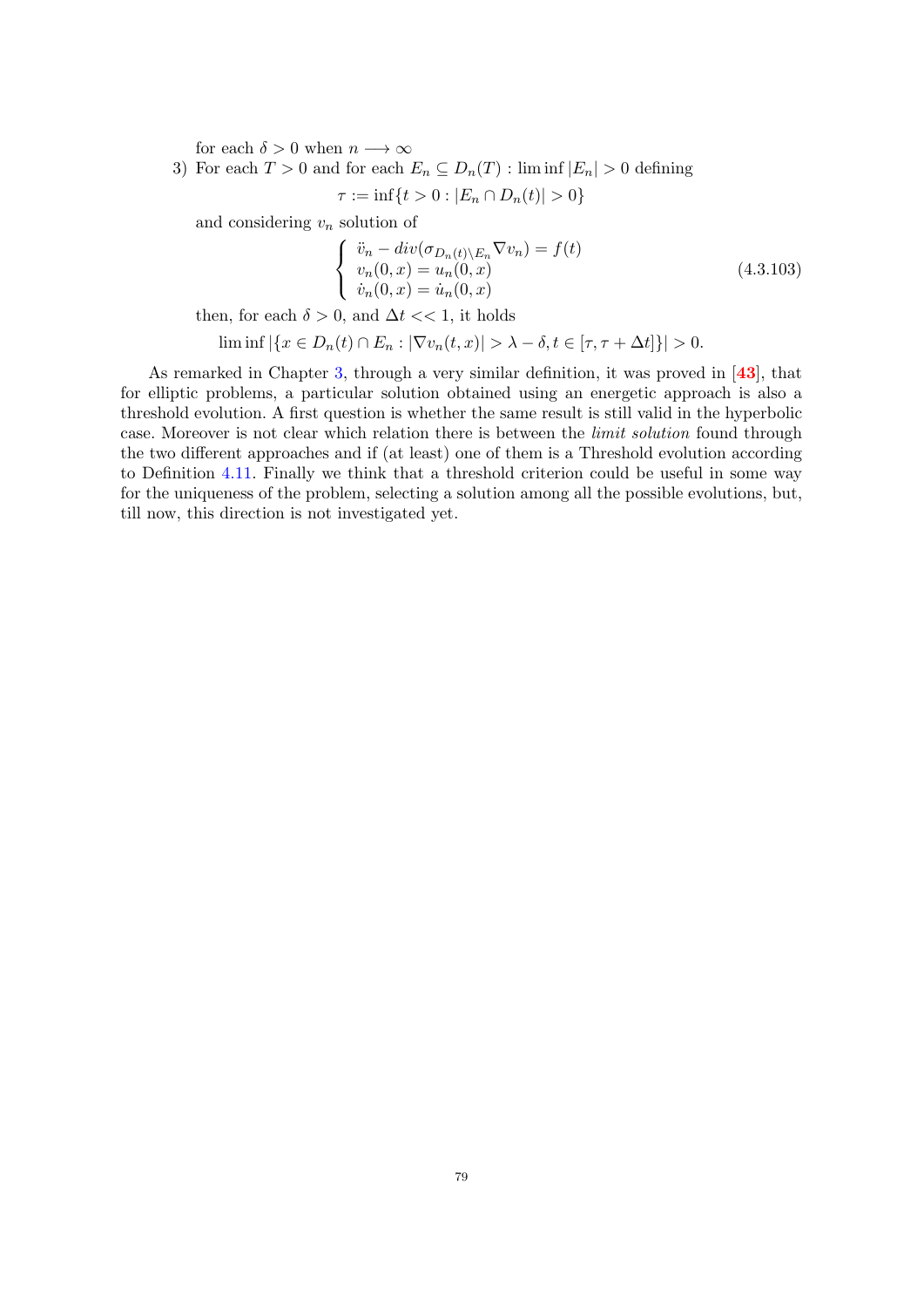# Bibliography

- [1] Allaire G., Aubry S., Jouve F., Simulation numrique de l'endommagement l'aide du modle Francfort-Marigo, Actes du 29me congrs d'analyse numrique, ESAIM, proceedings, 3 (1998) 1-9.
- ALLAIRE G., JOUVE F., VAN GOETHEM N., A level set method for numerical simulation of damage evolution, Proceedings of ICIAM 2007 Zurich, R.J eltsch and G. Wanner eds., EMS, Zurich, 2009, 3-22.
- [3] Ambrosio L., Buttazzo G., An optimal design problem with perimiter penalization, Calc. Var. ,1 (1993) 55-69.
- [4] AMBROSIO L., GIGLI N., A user's guide to optimal transport. Modelling and Optimisation of Flows on Networks, B. Piccoli and M. Rascle eds. Lecture Notes in Mathematics 2062, pp. Springer, Berlin, 2013, 1-155.
- [5] Auricchio F., Petrini L., Improvements and algorithmical considerations on a recent threedimensionale model describing strees-induced solid phas transformations, Int. J. Numer. Meth Engng. 55 (2002) 1255-1284.
- [6] Auricchio F., Stefanelli U., Well-Posedness and approximation for a one-dimentional model for shape memory alloys, *M3AS: Math. Models Meth. Appl. Sci.* **15** (2005) 1301-1327.
- [7] BONETTI E., BONFANTI G., Well-posedness results for a model of damage in thermoviscoelastic materials, Ann. I. H. Poincar 25 (2008) 11871208.
- [8] BONETTI E., SCHIMPERNA G., SEGATTI A., On a doubly nonlinear model for evolution of damaging in viscoelastic materials, Jou. Diff. Eq. 218 1 (2005) 91116.
- [9] BONETTI E., SCHIMPERNA G., Local existence for Frmond's model of damage in elastic materials, Cont. Mech. Therm. 16 4 (2004).
- [10] BABADJIAN J-F., A quasi-static evolution model for the interaction between fracture and damage Arch. Rat. Mech. and Anal. **200** (2001) 945-1002.
- [11] Bensoussan A., Lions J.L., Papanicolau G., Asymptotic Analysis for Periodic Structures, North-Holland, Amsterdam (1978).
- [12] BOURDIN B., FRANCFORT, G., MARIGO J., The variational approach to fracture. J. Elasticity 91 (2008) 5-148.
- [13] BRAIDES A., Γ-convergence for Beginners *Oxford University Press*, Oxford, 2002.
- [14] Braides A., Local minimization, variational evolution and Γ-convergence, Lecture Notes in Math., Springer, Berlin, 2094 2013.
- [15] Braides A., Cassano B., Garroni A., Sarrocco D., Quasi-static damage evolution and homogenization: a case study of non-commutability To appear in Ann. Insti. Henri Poincar
- [16] BRAIDES A., LARSEN C.J., Γ-convergence for stable states and local minimizers, Ann. Sc. Norm. Super. Pisa Cl. Sci. (5), 10 (2011) 193-206.
- <span id="page-81-0"></span>[17] Casado-Diaz, Couce-Calvo J., Maestre F., Martin-Gomez J., Homogenization and correctos for the wave equation with discontinuous coefficients in time, Jour. Matha. Anal. and Appl. 379 (2011), 664-681.
- [18] CHISTYAKOV V.V:, On Mappings of bounded variation with values in a metric spaces, Uspekhi Mat. Nauk 54 (1999) 189-190.
- [19] Colombini F.,Spagnolo F., Some examples of hyperbolic equations without local solvability, Ann. Sci. Ec. Norm. Sup. 22 (1989) 109-125.
- [20] COLOMBINI F.,SPAGNOLO F., On the convergence of solutions of hyperbolic equations, Comm. Partial Differential Equations 3 (1978) 73-103.
- [21] Colombini F.,Spagnolo F., Hyperbolic equations with coefficients rapidly oscillating in time: a result of nonstability, J. differential Equations 52 (1984) 24-38.
- [22] CONTI S., THEIL F., Single-slip elasto-plastic microstructures, Arch. Rat. Mech. Anal. 178 (2005) 125-148.
- [23] Dacorogna B., Direct Methods in the calculus of Variations. Applied Mathematical Sciences, Springer-Verlag 78 1989.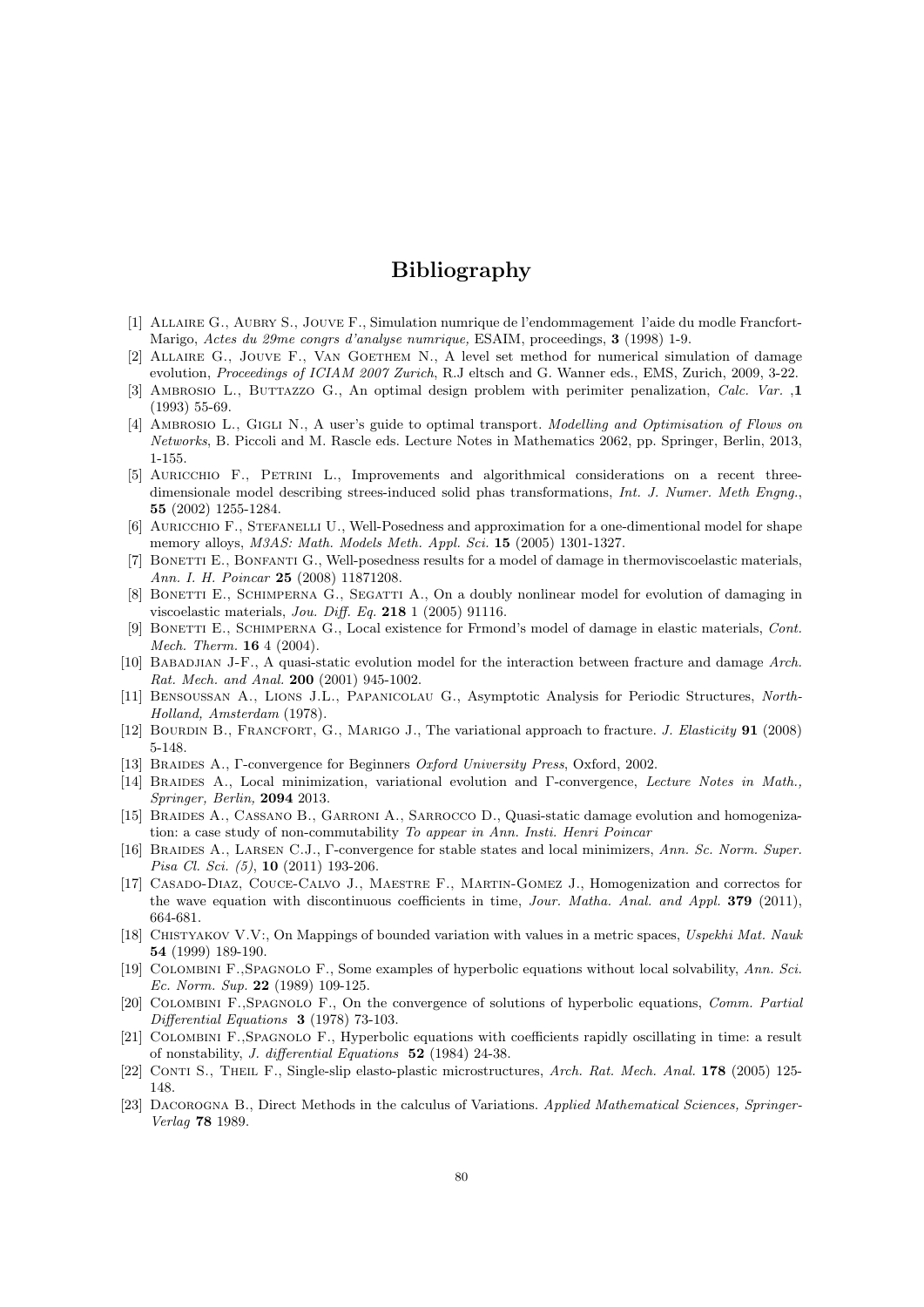- [24] DAL MASO G., An introduction to Γ-Convergence, Progress in Nonlinear Differential Equations and Their Applications, Springer 8 1993.
- [25] Dal Maso G., De Simone A., Mora G., Quasi-static evolution problems for linearly elastic-perfectly plastic materials., Arch. Rat. Mech. Anal. 180 (2006) 237-291.
- [26] DAL MASO G., FRANCFORT G., TOADER R., Quasi-static crack growth in nonlinear elasticity, Arch. Rat. Mech. Anal. **176** (2005) 165-225.
- <span id="page-82-0"></span>[27] Dal Maso G., Larsen C.J., Existence for wave equations on domains with arbitrary growing cracks. Atti Accad. Naz. Lincei. Mat. Appl. 22 (2011) 387-408.
- [28] Dal Maso G., Toader R., A model for the quasi-static growth of brittle fractures: existence and approximation results, Arch. Rat. Mech. Anal. 162 (2002) 101-135.
- [29] Dal Maso G., Toader R., A model for the quasi-static growth in elastoplastic materials: the two dimensional case, Arch. Rat. Mech. Anal. 962 (2010) 897-906.
- <span id="page-82-2"></span>[30] Dal Maso G., Scala R., Quasi-static Evolution in perfect plasticity as limit of dynamic process, To Appear.
- [31] De Giorgi E., Franzoni T., Su un tipo di convergenza variazionale, Atti Accad. Naz. Lincei Rend. Cl. Sci. Mat. 8 58 (1975) 842-850.
- [32] De Giorgi E., Spagnolo S., Sulla convergenza degli integrali dell'energia per operatori ellittici del secondo ordine, Boll. Un. Mat. Ital. 4 (1973) 391-411.
- <span id="page-82-4"></span>[33] FRANCFORT G., GARRONI A., A Variational View of Brittle Damage Evolution, Arch. Rat. Mech. Anal. 182 (1) (2006) 125-152.
- [34] Francfort G., Larsen C.J., Existence and convergence for quasi-static evolution in brittle fracture. Comm. Pure Appl. Math. 56 10 (2003) 1465-1500.
- [35] Francfort G., Marigo J., Stable damage evolution in a brittle continuous media, Eur. J. Mech. A/Solids 12 2 (1993) 149-189.
- [36] FRANCFORT G., MARIGO J., Revisiting brittle fracture as an energy minimization problem, J. Mech. Phys. Solids 46 (1998) 1319-1342.
- [37] FRANCFORT G., MIELKE A., Existence results for a class of rate independent materials with non-convex elastic energies, Journal fr die reine und angewandte Mathematik 595 (2006) 55-91.
- [38] FRANCFORT G., MURAT F., Homogenization and optimal bounds in linear elasticity, Archive for Rational Mechanics and Analysis 94 (1986) 307-334.
- [39] FREMOND M., Non-smooth thermomechanics, Springer-Verlag, Berlin 2002.
- [40] FREMOND M., KUTTLER K., SHILLOR M., Existence and Uniqueness of Solutions for a Dynamic One-Dimensional Damage Model Jou. Math. An. Appl. 229 1 (1999), 271294.
- [41] FREMOND M., NEDJAR B., Damage, gradient of damage and principle of virtual power, Internat. J. Solids Structures 33 (1996) 1083-1103.
- [42] FONSECA I., MULLER S., PEDREGAL P., Analysis of concentration and oscillation effects generated by gradients, Siam J. Math. Anal. 29 3 (1998) 736-756.
- <span id="page-82-3"></span>[43] GARRONI A., LARSEN C.J., Threshold-based quasi-static Brittle Damage Evolution, Arch. Rat. Mech. Anal. 194 (2009) 585-609.
- [44] Germain P., Cours de Mcanique des Milieux Continus. Masson, Paris 1973.
- [45] Heinemann C., Rocca E., Damage processes in thermoviscoelastic materials with damage-dependent thermal expansion coefficients , To appear.
- [46] HURD A.E., SATTINGER D.H., Questions of existence and uniqueness for hyperbolic equations with disconinuous coefficients, Trans. Amer. Math. Soc. 132 (1968) 159-174.
- [47] Ireman P., Nguyen Q., Using the gradient of temperature and internal parameters in continuum thermodynamics. C.R. Mecanique 332 (2004) 249-255.
- [48] KACHANOV L.M., Time of the rupture process under creep conditions. Izv. Akad. Nauk. S.S.S.R., Otd. Tech. Nauk. 8 (1958) 26-31.
- [49] Kruzik M., Mielke A., Roubicek T., Modelling of microstructure and its evolution in shape-memoryalloy single-crystal, in particular in CuAlNi, Meccanica 40 (2005) 389-418.
- [50] Larsen C.J., Regularity of components in optimal design problems with perimiter penalization. Calc. of Var. adn Part. Diff. Eq. 16 (2003) 17-29.
- [51] Larsen C.J., Ortner C., Suli E,, Existence of solutions to a regularized model of dynamic fracture. Math. Mod. Meth. Appl. Sci. 20, 07, (2010) 1021-1048.
- <span id="page-82-1"></span>[52] Lazzaroni G., Rossi R., Thomas M., Toader R., Rate-independent damage in thermo-viscoelastic materials with inertia, To Appear
- [53] LORENTZ E., ANDIREUX S., A variational formulation for nonlocal damage models, Int. J. Plasticity 15 (1999) 119-138.